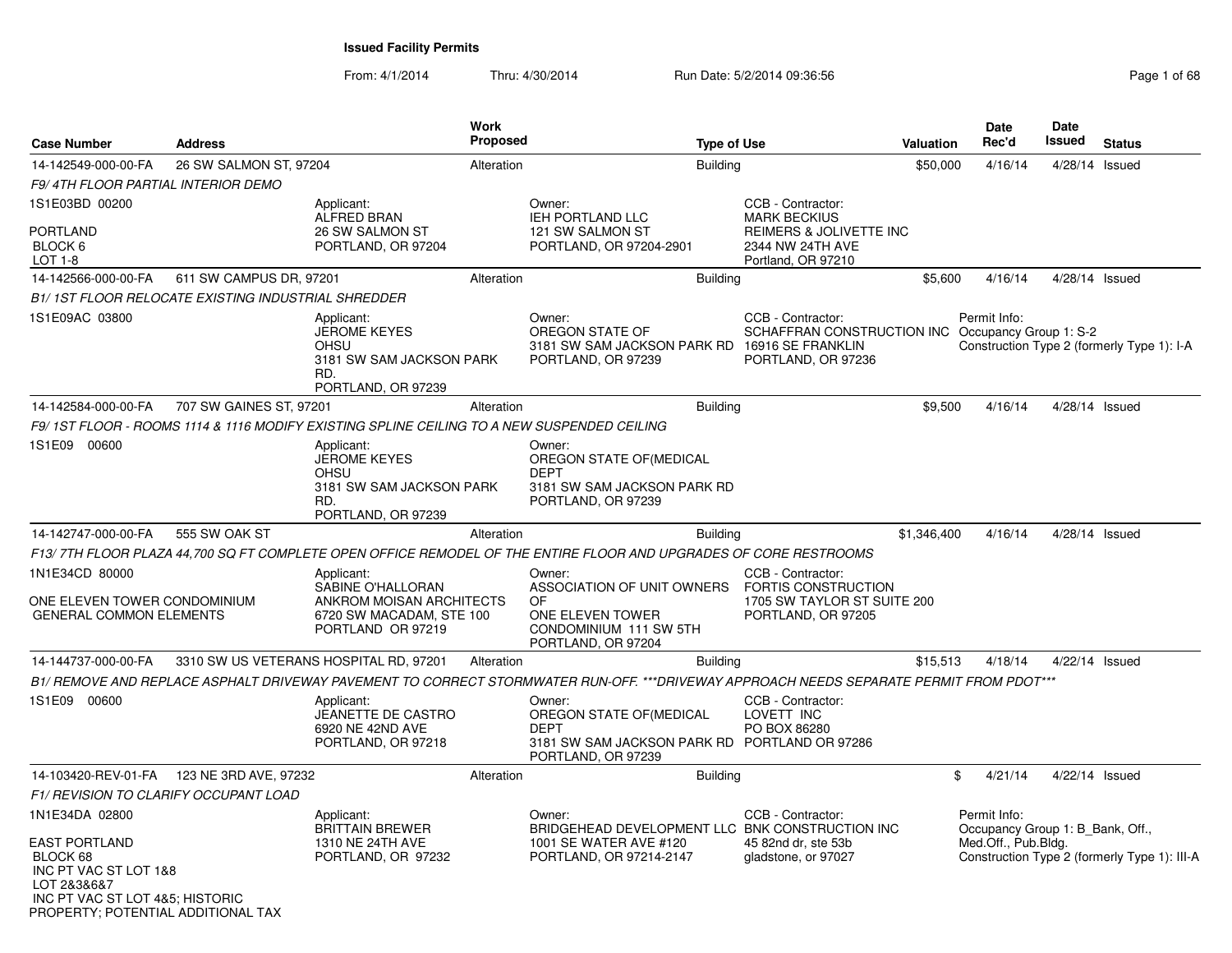From: 4/1/2014Thru: 4/30/2014 Run Date: 5/2/2014 09:36:56 Research 2010 2014 09:36:56

| <b>Case Number</b>                         | <b>Address</b>                  | <b>Work</b><br>Proposed                                                                                                                                      |                                                                                            | <b>Type of Use</b>                                                                                                                  | Valuation | Date<br>Rec'd                                                                                | Date<br><b>Issued</b> | <b>Status</b>                               |
|--------------------------------------------|---------------------------------|--------------------------------------------------------------------------------------------------------------------------------------------------------------|--------------------------------------------------------------------------------------------|-------------------------------------------------------------------------------------------------------------------------------------|-----------|----------------------------------------------------------------------------------------------|-----------------------|---------------------------------------------|
| 14-144194-000-00-FA                        | 2525 SW 3RD AVE, 97201          | Alteration                                                                                                                                                   |                                                                                            | <b>Building</b>                                                                                                                     | \$40,000  | 4/18/14                                                                                      |                       | 4/29/14 Issued                              |
|                                            |                                 | F4/ ROOM 265; REMOVE PARTIAL WALL, ADD FULL HEIGHT WALL AND DOOR TO CREATE TWO SEPARATE ROOMS, ADD NEW DOOR FOR NEWLY CREATED ROOM, CEILING, ELEC            |                                                                                            |                                                                                                                                     |           |                                                                                              |                       |                                             |
| 1S1E10BB 01000                             |                                 | Applicant:<br><b>JEROME KEYES</b>                                                                                                                            | Owner:<br>OREGON STATE OF                                                                  | CCB - Contractor:<br><b>SKANSKA USA</b>                                                                                             |           |                                                                                              |                       |                                             |
| SOUTH AUDITORIUM ADD<br>BLOCK E EXC S 200' |                                 | OHSU<br>3181 SW SAM JACKSON PARK<br>RD.<br>PORTLAND, OR 97239                                                                                                | 3181 SW SAM JACKSON PARK RD<br>PORTLAND, OR 97239                                          | 222 SW Columbia St., Suite 300<br>Portland, OR 97201                                                                                |           |                                                                                              |                       |                                             |
| 14-144514-000-00-FA                        | 12000 SW 49TH AVE, 97219        | Alteration                                                                                                                                                   |                                                                                            | <b>Building</b>                                                                                                                     | \$50,000  | 4/18/14                                                                                      |                       | 4/22/14 Issued                              |
|                                            |                                 | B2/1ST FLOOR MEN'S RESTROOM; MOLD AND ASBESTOS REPAIR, REMOVE ONE FIXTURE, REPAIR PARTITIONS AND DOOR, RESTORE                                               |                                                                                            |                                                                                                                                     |           |                                                                                              |                       |                                             |
| 1S1E31D 00200                              |                                 | Applicant:<br><b>JEFF BRANDT</b><br><b>PCC</b><br>12000 SW 49TH AVE CSB 314<br>PORTLAND, OR 97219                                                            | Owner:<br>PORTLAND COMMUNITY<br><b>COLLEGE DIST</b><br>PO BOX 6119<br>ALOHA, OR 97007-0119 | CCB - Contractor:<br>SKYLINE INTERIORS INC<br>909 SW WASHINGTON<br>PORTLAND OR 972052821                                            |           | Permit Info:<br>Occupancy Group 1: B                                                         |                       | Construction Type 2 (formerly Type 1): II-B |
| 14-146726-000-00-FA                        | 2545 SW TERWILLIGER BLVD, 97201 | Alteration                                                                                                                                                   |                                                                                            | <b>Building</b>                                                                                                                     | \$47,500  | 4/23/14                                                                                      |                       | 4/28/14 Issued                              |
|                                            |                                 | B2/ APT 521; REMODEL, RECONFIGURE LAYOUT, REMOVE ONE BATHROOM, ADD WALL, FINISHES, ELEC, PLBG                                                                |                                                                                            |                                                                                                                                     |           |                                                                                              |                       |                                             |
| 1S1E09AA 00200                             |                                 | Applicant:<br><b>KEN MCKINNEY</b>                                                                                                                            | Owner:<br>TERWILLIGER PLAZA INC                                                            | CCB - Contractor:<br><b>SCOTT KASTENGREN</b>                                                                                        |           | Permit Info:<br>Occupancy Group 1: R1                                                        |                       |                                             |
| SECTION 09 1S 1E<br>TL 200 3.09 ACRES      |                                 | <b>TERWILLIGER PLAZA</b><br>2545 TERWILLIGER BLVD.<br>PORTLAND, OR 97201                                                                                     | 2545 SW TERWILLIGER BLVD<br>PORTLAND, OR 97201-6302                                        | MOSS PROPERTIES INC<br>2216 ne 17th<br>PORTLAND, OR 97212                                                                           |           |                                                                                              |                       | Construction Type 2 (formerly Type 1): I-A  |
| 14-108172-REV-01-FA                        | 1120 NW COUCH ST, 97209         | Alteration                                                                                                                                                   |                                                                                            | <b>Building</b>                                                                                                                     | \$        | 4/24/14                                                                                      |                       | 4/29/14 Issued                              |
|                                            |                                 | F1/ REVISION TO DELETE SPECIAL INSPECTION REQUIREMENTS FOR WELDING, NO WELDING IS REQUIRED, FOUND CONDITIONS OBVIATE THE NEED                                |                                                                                            |                                                                                                                                     |           |                                                                                              |                       |                                             |
| 1N1E33DA 04900                             |                                 | Applicant:<br>DUGAN BUILDING COMPANY<br>4200 ELIZABETH LAKE RD<br>WATERFORD, MI 48328                                                                        | Owner:<br>MEPT BREWERY BLOCK 2 LLC<br>PO BOX 320099<br>ALEXANDRIA, VA 22320-0156           | CCB - Contractor:<br>DUGAN BUILDING COMPANY<br>4200 ELIZABETH LAKE RD<br>WATERFORD, MI 48328                                        |           | Permit Info:<br>Occupancy Group 1: B Bank, Off.,<br>Med.Off., Pub.Bldg.                      |                       |                                             |
| 13-238774-000-00-FA                        | 1208 SW 13TH AVE, 97205         | Alteration                                                                                                                                                   |                                                                                            | <b>Building</b>                                                                                                                     |           | \$180,000 12/16/13                                                                           |                       | 4/24/14 Issued                              |
|                                            |                                 | F15/2ND FLOOR NORTHWEST ACADEMY 6-12 PRIVATE SCHOOL 11,996 SQ FT CLASSROOM AND ADMIN AREA OCCUPANCY CHANGE FROM OFFICE SPACE, UNDER 149 NEW OCCUPANTS AND LI |                                                                                            |                                                                                                                                     |           |                                                                                              |                       |                                             |
| 1S1E04AA 04500                             |                                 | Applicant:<br>Michelle Vo<br><b>Hennebery Eddy Architects</b><br>921 SW Washington St, Ste. 250<br>Portland, OR 97205                                        | Owner:<br><b>JOHN NIEMEYER</b><br>15 82ND DR #210<br>GLADSTONE, OR 97027                   | CCB - Contractor:<br>HOWERY CONSTRUCTION LLC<br>7735 SW BAYBERRY DR<br>ALOHA, OR 97007                                              |           | Permit Info:<br>Occupancy Group 1: E_School<br>Total Square Footage - Display Only:<br>11998 |                       |                                             |
| 13-241137-000-00-FA                        | 1125 NW COUCH ST, 97209         | Alteration                                                                                                                                                   |                                                                                            | <b>Building</b>                                                                                                                     | \$800,000 | 12/23/13                                                                                     |                       | 4/23/14 Issued                              |
|                                            |                                 | F15/8TH FLOOR M FINANCIAL GROUP OFFICE EXPANSION OF EXISTING SPACE FOR ADD OFFICE'S AND CONFERENCE ROOM                                                      |                                                                                            |                                                                                                                                     |           |                                                                                              |                       |                                             |
| 1N1E33DA 04800                             |                                 | Applicant:<br><b>ELIZABETH BRAY</b><br>707 SW WASHINGTON ST SUITE<br>1200<br>PORTLAND, OR 97205                                                              | Owner:<br>SPF BREWERY BLOCKS LLC<br>351 NW 12TH AVE<br>PORTLAND, OR 97209-2905             | CCB - Contractor:<br>MIKE JORDAN<br>PRECISION CONSTRUCTION<br><b>COMPANY</b><br>8025 NE KILLINGSWORTH ST<br>PORTLAND, OR 97218-4029 |           | Permit Info:<br>Occupancy Group 1: B<br>I-FR                                                 |                       | Construction Type 2 (formerly Type 1):      |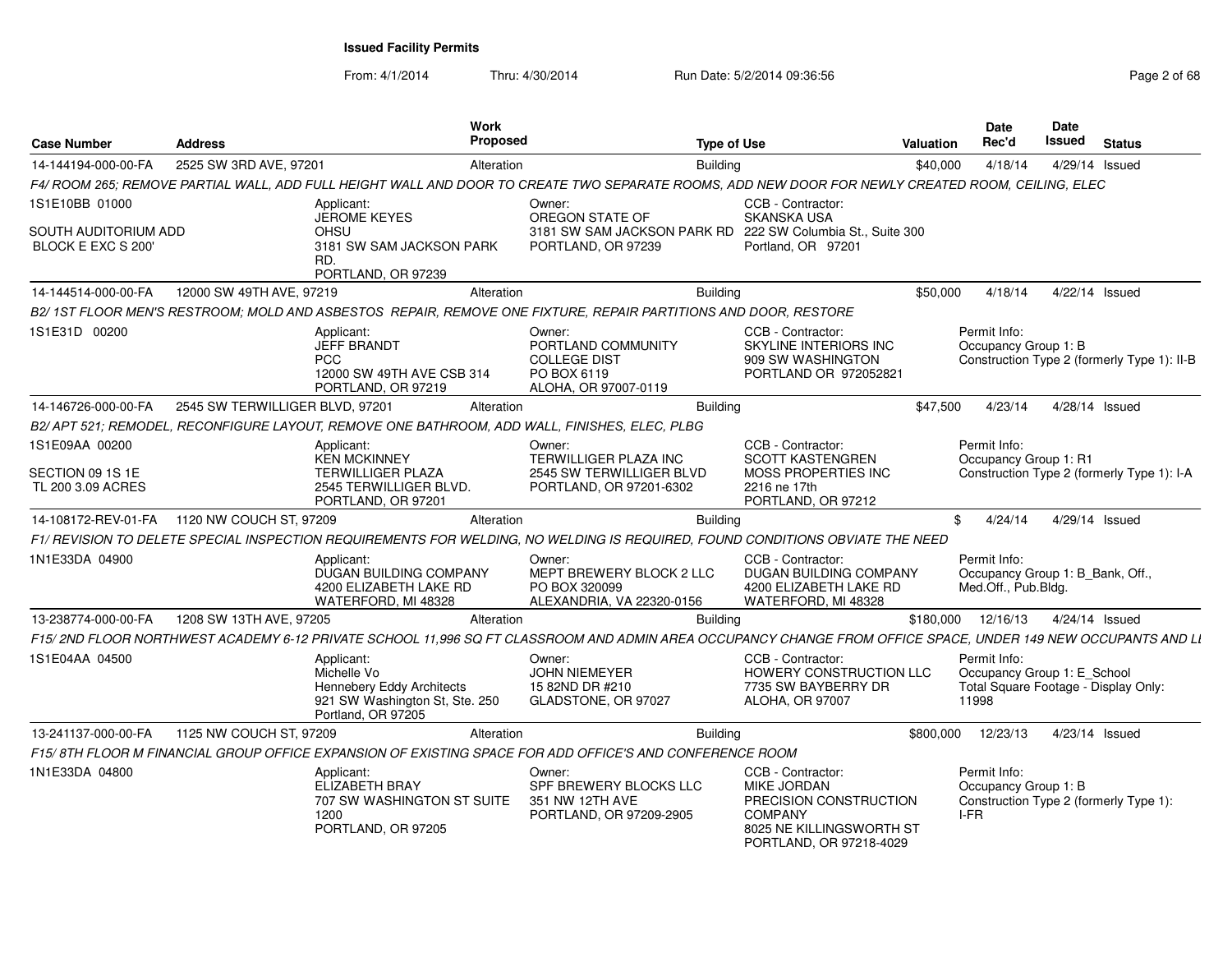From: 4/1/2014Thru: 4/30/2014 Run Date: 5/2/2014 09:36:56 Research 2010 12:00 Page 3 of 68

| Case Number                                                                                                                                                         | <b>Address</b> | Work<br>Proposed                                                                                                  |                                                                                                                                                                                     | <b>Type of Use</b>                                                                                                                                                                  | Date<br>Rec'd<br>Valuation | Date<br>Issued<br>Status                                                                                |
|---------------------------------------------------------------------------------------------------------------------------------------------------------------------|----------------|-------------------------------------------------------------------------------------------------------------------|-------------------------------------------------------------------------------------------------------------------------------------------------------------------------------------|-------------------------------------------------------------------------------------------------------------------------------------------------------------------------------------|----------------------------|---------------------------------------------------------------------------------------------------------|
| 14-116010-000-00-FA                                                                                                                                                 | 700 SW 5TH AVE | Alteration                                                                                                        |                                                                                                                                                                                     | <b>Building</b>                                                                                                                                                                     | \$700,000 2/12/14          | 4/9/14 Issued                                                                                           |
|                                                                                                                                                                     |                |                                                                                                                   |                                                                                                                                                                                     | F16/ SPACE 2065 LOUIS VUITTON 3,850 SQ FT REMODEL OF EXISTING TENANT SPACE, REMOVE AND RECONFIGURE PARTITION WALLS, REMODEL RESTROOMS AND EMPLOYEE AREA. REMOV                      |                            |                                                                                                         |
| 1S1E03BB1 90001                                                                                                                                                     |                | Applicant:<br><b>ERICA OBERTELLI</b><br><b>WINICK ARCHITECTURE</b><br>404 GARDEN STREET<br>SANTA BARBARA CA 93101 | Owner:<br>PIONEER PLACE LIMITED<br>PARTNERSHIP<br>PO BOX 617905<br>CHICAGO, IL 60661-7905                                                                                           | CCB - Contractor:<br><b>DICKINSON CAMERON</b><br>CONSTRUCTION COMPANY INC<br>6184 INNOVATION WAY<br>CARLSBAD, CA 92009                                                              | Permit Info:               | Occupancy Group 1: M<br>Construction Type 2 (formerly Type 1): I-A                                      |
| 14-114292-000-00-FA 3500 N INTERSTATE AVE, 97227                                                                                                                    |                | Alteration                                                                                                        |                                                                                                                                                                                     | <b>Building</b>                                                                                                                                                                     | \$3,000,000                | 2/5/14  4/25/14  Issued                                                                                 |
|                                                                                                                                                                     |                |                                                                                                                   |                                                                                                                                                                                     | F6/2ND FLOOR, EYE PROCEDURE EXPANSION; REMOVE ALL WALLS, RESTROOMS, CEILING, DOORS, PATCH, REPAIR, PAINT, NEW WALLS, CURTAINS FOR PROCEDURE ROOMS, OFFICES, PRE/                    |                            |                                                                                                         |
| 1N1E22CC 12100                                                                                                                                                      |                | Applicant:<br><b>REG MCDONALD</b><br>PETERSEN KOLBERG & ASSOC<br>6969 HAMPTON ST SW<br>PORTLAND OR 97223          | Owner:<br>KAISER FOUNDATION HEALTH<br>500 NE MULTNOMAH ST #100<br>PORTLAND, OR 97232-2099<br>Owner:<br>PLAN OF THE NORTHWEST<br>500 NE MULTNOMAH ST #100<br>PORTLAND, OR 97232-2099 | CCB - Contractor:<br><b>HOWARD S WRIGHT</b><br><b>CONSTRUCTORS LP</b><br>P. O. BOX 3764<br>SEATTLE, WA 98124                                                                        | Permit Info:               | Occupancy Group 1: I-2<br>Construction Type 2 (formerly Type 1): I-A                                    |
| 14-115663-000-00-FA 123 NE 3RD AVE, 97232                                                                                                                           |                | Alteration                                                                                                        |                                                                                                                                                                                     | <b>Building</b>                                                                                                                                                                     | \$273,200<br>2/12/14       | 4/2/14 Under Inspection                                                                                 |
|                                                                                                                                                                     |                |                                                                                                                   |                                                                                                                                                                                     | F2/SUITE 119 - WELOCALIZE; NEW WALLS, DOORS, RELITES, FOR OFFICES, WORK ROOM, RECEPTION, CONFERENCE ROOM, BREAK ROOM, SERVER ROOM, OPEN OFFICE, INTERIOR RAMP,                      |                            |                                                                                                         |
| 1N1E34DA 02800<br><b>EAST PORTLAND</b><br>BLOCK 68<br>INC PT VAC ST LOT 1&8<br>LOT 2&3&6&7<br>INC PT VAC ST LOT 4&5; HISTORIC<br>PROPERTY; POTENTIAL ADDITIONAL TAX |                | Applicant:<br>JENNIFER DZIENIS<br><b>WORKS ARCHITECTURE</b><br>524 E BURNSIDE ST #320<br>PORTLAND, OR 97214       | Owner:<br>1001 SE WATER AVE #120<br>PORTLAND, OR 97214-2147                                                                                                                         | CCB - Contractor:<br>BRIDGEHEAD DEVELOPMENT LLC BNK CONSTRUCTION INC<br>45 82nd dr, ste 53b<br>gladstone, or 97027                                                                  | Permit Info:               | Occupancy Group 1: B_Bank, Off.,<br>Med.Off., Pub.Bldg.<br>Construction Type 2 (formerly Type 1): III-A |
| 14-121763-000-00-FA 7000 NE AIRPORT WAY, 97218                                                                                                                      |                | Alteration                                                                                                        |                                                                                                                                                                                     | <b>Building</b>                                                                                                                                                                     | \$470,000<br>2/27/14       | 4/16/14 Under Inspection                                                                                |
|                                                                                                                                                                     |                |                                                                                                                   |                                                                                                                                                                                     | F13/ CONCOURSE 'D'; NEW RESTAURANT IN SPACE PREVIOUSLY OCCUPIED BY RESTAURANT USE, TERMINAL LEVEL; MAINTAIN MOST PLUMBING, NEW STEEL COUNTERS WITH SINKS, NEW SI                    |                            |                                                                                                         |
| 1N2E08B 00400<br>SECTION 08 1N 2E<br>TL 400 7.39 ACRES<br><b>TERMINAL BLDG</b><br>NONTAXABLE<br>SEE TAXABLE SUB ACCOUNTS                                            |                | Applicant:<br>JEFF LIGHTHEART<br>LLB ARCHITECTURE<br>1115 ESTHER ST. SUITE B<br>VANCOUVER, WA 98660               | Owner:<br>PORT OF PORTLAND<br>PO BOX 3529<br>PORTLAND, OR 97208-3529                                                                                                                | CCB - Contractor:<br>RSV CONSTRUCTION SERVICES<br>INC.<br>1115 ESTHER ST SUITE A<br>VANCOUVER, WA 98660                                                                             | Permit Info:<br>General    | Occupancy Group 1: A-3_Assembly<br>Construction Type 2 (formerly Type 1): I-A                           |
| 14-120148-000-00-FA 3050 SE DIVISION ST, 97202                                                                                                                      |                | Alteration                                                                                                        |                                                                                                                                                                                     | <b>Building</b>                                                                                                                                                                     |                            | \$67,000  2/24/14  4/10/14  Issued                                                                      |
|                                                                                                                                                                     |                |                                                                                                                   |                                                                                                                                                                                     | F13/ SUITE 130 NEW PIZZA MARIA RESTAURANT, 718 SQ FT DINING AND 585 SQ FT KITCHEN WITH WOOD FIRED PIZZA OVEN***plans include revised occupant loads from 2012 CO permit***see docun |                            |                                                                                                         |
| 1S1E12BA 06000                                                                                                                                                      |                | Applicant:<br>ANNABELLE LEE                                                                                       | Owner:<br>ADG IIIA LLC                                                                                                                                                              | CCB - Contractor:<br>ORANGE DESIGN INDUSTRIES LL( Occupancy Group 1: B_Bank, Off.                                                                                                   | Permit Info:               |                                                                                                         |
| EAST PORTLAND HTS<br>BLOCK 6<br>$1$ OT 1-4                                                                                                                          |                | 3530N MISSISSIPPI AVE<br>PORTLAND, OR 97227                                                                       | 2314 NW SAVIER ST<br>PORTLAND, OR 97210-2514                                                                                                                                        | PO BOX 42015<br>PORTLAND, OR 97242                                                                                                                                                  | Med.Off., Pub.Bldg.        | Construction Type 2 (formerly Type 1): III-B                                                            |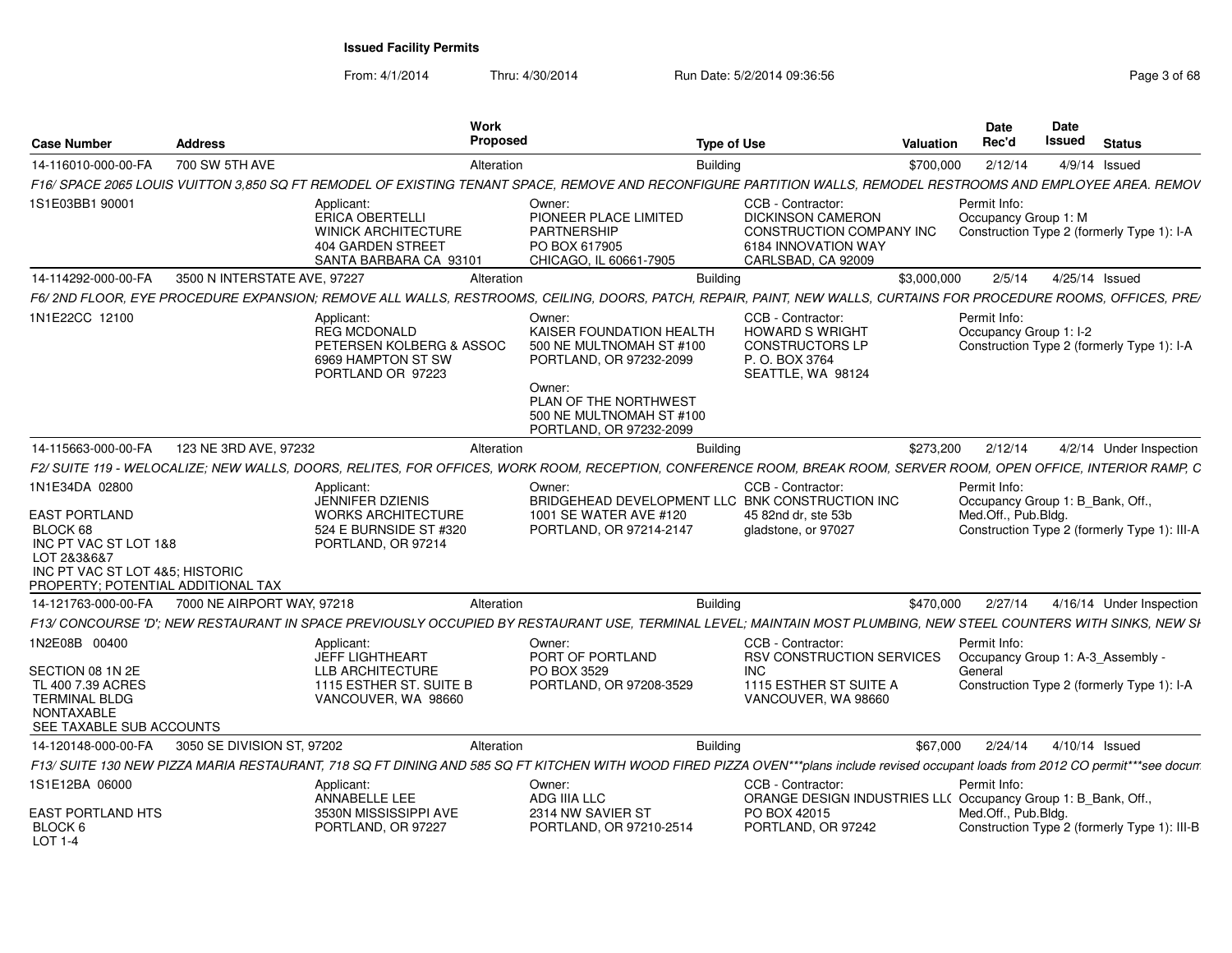From: 4/1/2014Thru: 4/30/2014 Run Date: 5/2/2014 09:36:56 Research 2010 12:00 Page 4 of 68

| <b>Case Number</b>                                                   | <b>Address</b>                      |                                                                                                                                          | <b>Work</b><br><b>Proposed</b> |                                                                                                                                                                 | <b>Type of Use</b>                                                                                      | Valuation  | Date<br>Rec'd                                                                          | <b>Date</b><br>Issued | <b>Status</b>                              |
|----------------------------------------------------------------------|-------------------------------------|------------------------------------------------------------------------------------------------------------------------------------------|--------------------------------|-----------------------------------------------------------------------------------------------------------------------------------------------------------------|---------------------------------------------------------------------------------------------------------|------------|----------------------------------------------------------------------------------------|-----------------------|--------------------------------------------|
| 14-108172-DFS-01-FA                                                  | 1120 NW COUCH ST, 97209             |                                                                                                                                          | Alteration                     | <b>Building</b>                                                                                                                                                 |                                                                                                         | \$1,000    | 2/25/14                                                                                |                       | $4/3/14$ Issued                            |
|                                                                      |                                     | F1/DFS FOR SHELVING---maintain 18 inches clearance below sprinklers and storage                                                          |                                |                                                                                                                                                                 |                                                                                                         |            |                                                                                        |                       |                                            |
| 1N1E33DA 04900                                                       |                                     | Applicant:<br><b>TASIA KALLIES</b><br><b>BURNHAM NATION WIDE</b><br><b>111 WEST WASHINGTON</b><br>STREET, SUITE 450<br>CHICAGO, IL 60602 |                                | Owner:<br>MEPT BREWERY BLOCK 2 LLC<br>PO BOX 320099<br>ALEXANDRIA, VA 22320-0156                                                                                | CCB - Contractor:<br>DUGAN BUILDING COMPANY<br>4200 ELIZABETH LAKE RD<br>WATERFORD, MI 48328            |            | Permit Info:<br>Occupancy Group 1: B_Bank, Off.,<br>Med.Off., Pub.Bldg.                |                       |                                            |
| 14-127497-000-00-FA                                                  | 808 SW CAMPUS DR, 97201             |                                                                                                                                          | Alteration                     | <b>Building</b>                                                                                                                                                 |                                                                                                         | \$50,000   | 3/17/14                                                                                | 4/1/14 Final          |                                            |
|                                                                      |                                     | F14/ KOHLER PAVILION PNEUMATIC TUBE UPGRADE - ADD 1 STATION AND 1 TRANSFER UNIT TO KPV-07                                                |                                |                                                                                                                                                                 |                                                                                                         |            |                                                                                        |                       |                                            |
| 1S1E09 00600                                                         |                                     | Applicant:<br>Vanessa Robinson<br><b>MAHLUM ARCHITECTS</b><br>1231 NW Hoyt, #102<br>Portland, OR 97209                                   |                                | Owner:<br>OREGON STATE OF (MEDICAL<br><b>DEPT</b><br>3181 SW SAM JACKSON PARK RD Portland, OR 97201<br>PORTLAND, OR 97239                                       | CCB - Contractor:<br><b>SKANSKA USA</b><br>222 SW Columbia St., Suite 300                               |            |                                                                                        |                       |                                            |
| 14-133329-000-00-FA                                                  | 3720 SW BOND AVE                    |                                                                                                                                          | Alteration                     | <b>Building</b>                                                                                                                                                 |                                                                                                         | \$10,000   | 4/1/14                                                                                 |                       | $4/1/14$ Issued                            |
|                                                                      |                                     | B1/P3 - DEWATERING VAULT 12"X8" CONTAINMENT CURB WITH TWO 4" DRAINS TO SANITARY                                                          |                                |                                                                                                                                                                 |                                                                                                         |            |                                                                                        |                       |                                            |
| 1S1E10DB 00205                                                       |                                     | Applicant:                                                                                                                               |                                | Owner:                                                                                                                                                          | CCB - Contractor:                                                                                       |            |                                                                                        |                       |                                            |
| WATERFRONT SOUTH NO 2<br>LOT 11                                      |                                     | KYLE KOWALEWSKI<br>351 NW 12TH AVE<br>PORTLAND, OR 97209                                                                                 |                                | MEPT 3720 PORTLAND LLC<br>PO BOX 320099<br>ALEXANDRIA, VA 22320                                                                                                 | VAN LOM CONCRETE INC<br>5536 NE 105th Ave<br>PORTLAND, OR 972200039                                     |            |                                                                                        |                       |                                            |
| 14-126597-000-00-FA                                                  | 1650 NW NAITO PKY - Unit 304, 97209 |                                                                                                                                          | Alteration                     | <b>Building</b>                                                                                                                                                 |                                                                                                         | \$474,237  | 3/13/14                                                                                |                       | 4/4/14 Under Inspection                    |
|                                                                      |                                     |                                                                                                                                          |                                | F 15/3RD FLOOR LEGACY CLINICAL INFORMATION/TRAINING CENTER COMPLETE 14,377 SQ FT REMODEL OF EXISTING TENANT, REMOVE EXISTING WALLS AND RECONFIGURE OFFICE SPACE |                                                                                                         |            |                                                                                        |                       |                                            |
| 1N1E28DD 00400<br><b>WATSONS ADD</b><br>LOT 1-10 TL 400              |                                     | Applicant:<br><b>JASON CHUPP</b><br>SWINERTON BUILDERS, INC.<br>2300 SW 1ST AVE. SUITE #103<br>PORTLAND, OR 97201                        |                                | Owner:<br>THE REALTY ASSOCIATES<br>1301 DOVE ST #860<br>NEWPORT BEACH, CA 92660<br>Owner:<br>FUND IX LP<br>1301 DOVE ST #860                                    | CCB - Contractor:<br>SWINERTON BUILDERS INC<br>260 TOWNSEND ST<br>SAN FRANCISCO, CA 94107               |            | Permit Info:<br>Occupancy Group 1: B<br>Construction Type 2 (formerly Type 1):<br>I-FR |                       |                                            |
|                                                                      |                                     |                                                                                                                                          |                                | NEWPORT BEACH, CA 92660                                                                                                                                         |                                                                                                         |            |                                                                                        |                       |                                            |
| 13-196916-REV-02-FA                                                  | 1129 SW WASHINGTON ST, 97205        |                                                                                                                                          | Alteration                     | <b>Building</b>                                                                                                                                                 |                                                                                                         | $^{\circ}$ | 3/13/14                                                                                |                       | $4/1/14$ Issued                            |
|                                                                      |                                     |                                                                                                                                          |                                | F6/ WALL PATCH & REPAIR EAST INNER COURTYARD AREA, REMOVE SMALL EXISTING CONCRETE STRUCTURE AND REPAIR AT INTERIOR LIGHT WELLREV-02 NEW CONCRETE BEAM AND WIDE  |                                                                                                         |            |                                                                                        |                       |                                            |
| 1N1E33DD 01800<br>PORTLAND<br>BLOCK 255<br>LOT 5&6<br>S 10' OF LOT 7 |                                     | Applicant:<br><b>BRAD SIMMONS</b><br><b>WATERLEAF ARCHITECTURE</b><br>419 SW 11TH AVE #200<br>PORTLAND OR 97205                          |                                | Owner:<br>WASHINGTON PLAZA INVEST LLC DIANA WELTERS<br>2455 NW MARSHALL ST #1<br>PORTLAND, OR 97210                                                             | CCB - Contractor:<br>PIONEER WATERPROOFING CO<br><b>INC</b><br>1800 SE WATER AVE.<br>PORTLAND, OR 97214 |            |                                                                                        |                       |                                            |
| 14-122706-000-00-FA                                                  |                                     | 3181 SW SAM JACKSON PARK RD - Bldg OPC, 9 Alteration                                                                                     |                                | <b>Building</b>                                                                                                                                                 |                                                                                                         | \$258,000  | 3/3/14                                                                                 |                       | 4/9/14 Under Inspection                    |
|                                                                      |                                     |                                                                                                                                          |                                | F4/ 1ST FLOOR, CAFE REMODEL; CASEWORK, COUNTERTOPS, FURRED OUT WALL, NEW METAL PANEL VENEER ON INTERIOR STOREFRONT, NEW STOREFRONT WINDOW, FLOORING, SUSPEN     |                                                                                                         |            |                                                                                        |                       |                                            |
| 1S1E09 00200                                                         |                                     | Applicant:<br><b>JEROME KEYES</b><br><b>OHSU</b><br>3181 SW SAM JACKSON PARK<br>RD.<br>PORTLAND, OR 97239                                |                                | Owner:<br>OREGON STATE OF<br>3181 SW SAM JACKSON PARK RD 16916 SE FRANKLIN<br>PORTLAND, OR 97239                                                                | CCB - Contractor:<br>SCHAFFRAN CONSTRUCTION INC Occupancy Group 1: 1-2<br>PORTLAND, OR 97236            |            | Permit Info:                                                                           |                       | Construction Type 2 (formerly Type 1): I-A |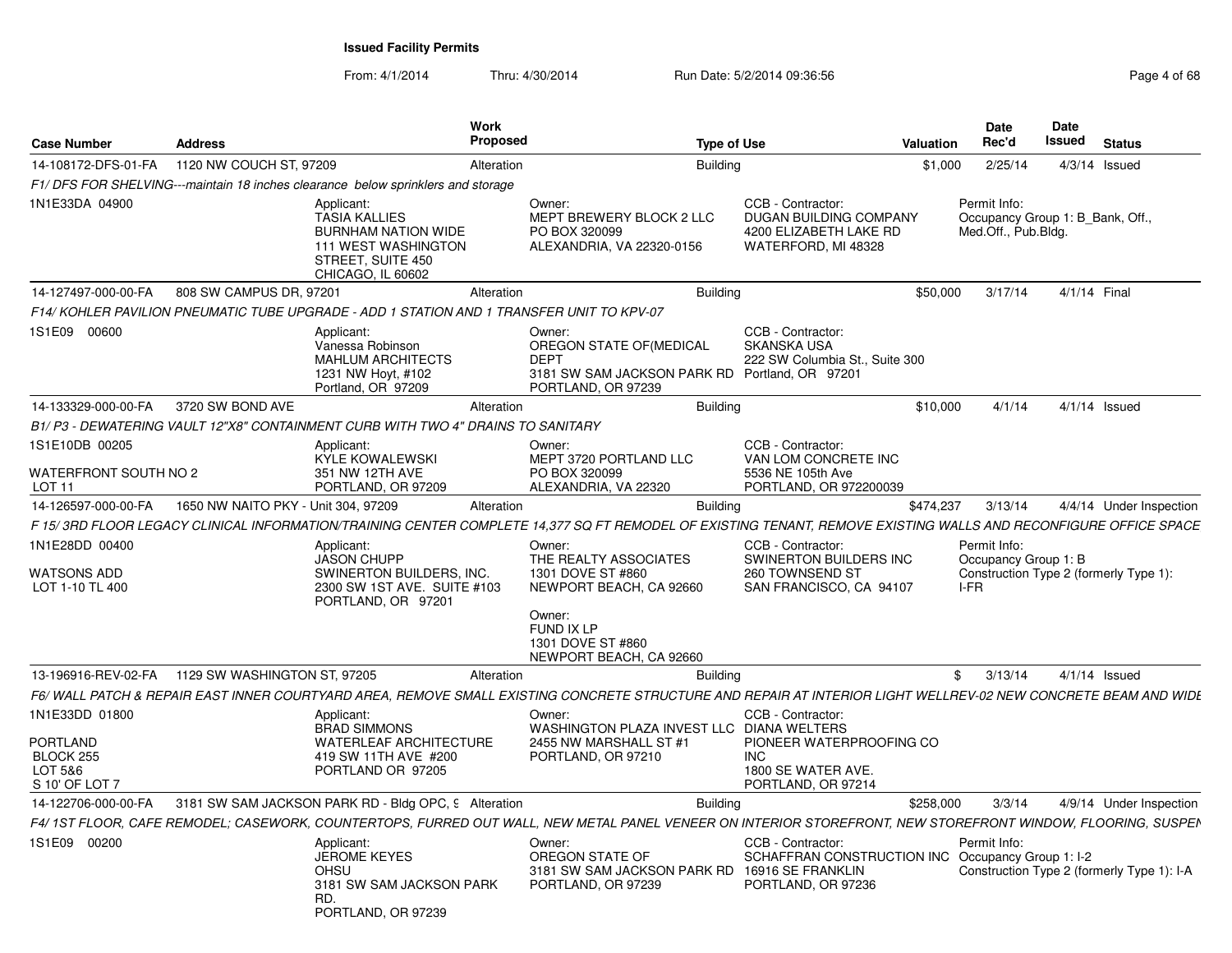From: 4/1/2014Thru: 4/30/2014 Run Date: 5/2/2014 09:36:56 Research 2010 12:00 Page 5 of 68

| <b>Case Number</b>                                                               | <b>Address</b>                            | Work<br><b>Proposed</b>                                                                                                 | <b>Type of Use</b>                                                                                                                     |                                                                                                                                  | Valuation | <b>Date</b><br>Rec'd                            | <b>Date</b><br><b>Issued</b> | <b>Status</b>                              |
|----------------------------------------------------------------------------------|-------------------------------------------|-------------------------------------------------------------------------------------------------------------------------|----------------------------------------------------------------------------------------------------------------------------------------|----------------------------------------------------------------------------------------------------------------------------------|-----------|-------------------------------------------------|------------------------------|--------------------------------------------|
| 14-127251-000-00-FA                                                              |                                           | 3181 SW SAM JACKSON PARK RD - Bldg OHS, 9 Alteration                                                                    | <b>Building</b>                                                                                                                        |                                                                                                                                  | \$157,250 | 3/14/14                                         |                              | $4/1/14$ Issued                            |
|                                                                                  | B1/7TH FLOOR ROOM 7B05 NEW TELECOM CLOSET |                                                                                                                         |                                                                                                                                        |                                                                                                                                  |           |                                                 |                              |                                            |
| 1S1E09 00200                                                                     | RD.                                       | Applicant:<br><b>JEROME KEYES</b><br><b>OHSU</b><br>3181 SW SAM JACKSON PARK<br>PORTLAND, OR 97239                      | Owner:<br>OREGON STATE OF<br>3181 SW SAM JACKSON PARK RD HOFFMAN CONSTRUCTION CO<br>PORTLAND, OR 97239                                 | CCB - Contractor:<br><b>THOMAS SMITH</b><br>OF OREGON<br>805 SW BROADWAY SUITE 2100<br>PORTLAND, OR 97205                        |           | Permit Info:<br>Occupancy Group 1: I-2          |                              | Construction Type 2 (formerly Type 1): I-A |
| 14-126877-000-00-FA                                                              | 3251 SW SAM JACKSON PARK RD, 97201        | Alteration                                                                                                              | <b>Building</b>                                                                                                                        |                                                                                                                                  | \$70,000  | 3/13/14                                         |                              | $4/1/14$ Issued                            |
|                                                                                  |                                           | F1/ 6TH FLOOR, INSTALL SOUND BOOTH, LOCKING DOOR, FLOORING, ELEC                                                        |                                                                                                                                        |                                                                                                                                  |           |                                                 |                              |                                            |
| 1S1E09AC 03700<br>SECTION 09 1S 1E<br>TL 3700 0.07 ACRES                         |                                           | Applicant:<br>STEVE SCHWAEBER<br>PKA ARCHITECTS<br>6969 SW HAMPTON ST.<br>PORTLAND, OR 97239                            | Owner:<br>OREGON STATE OF<br>3181 SW SAM JACKSON PARK RD PO BOX 5837<br>PORTLAND, OR 97239                                             | CCB - Contractor:<br>IN LINE COMMERCIAL CONST<br>ALOHA, OR 97006                                                                 |           | Permit Info:<br>Occupancy Group 1: I1.1<br>I-FR |                              | Construction Type 2 (formerly Type 1):     |
| 14-125920-000-00-FA                                                              | 720 SW WASHINGTON ST, 97205               | Alteration                                                                                                              | <b>Building</b>                                                                                                                        |                                                                                                                                  | \$13,000  | 3/11/14                                         |                              | $4/15/14$ Issued                           |
|                                                                                  |                                           |                                                                                                                         | F5/ EXPAND BICYCLE PARKING IN BASEMENT AREA, REMOVE PORTION OF WALL TO ENLARGE SPACE, CEILING, ELEC                                    |                                                                                                                                  |           |                                                 |                              |                                            |
| 1N1E34CC 06600<br>PORTLAND<br>BLOCK 213<br>LOT 1&2&7&8                           |                                           | Applicant:<br>DEE ANN BRANCHINI<br>5d CONTRACTORS<br>610 SW ALDER, SUITE 1221<br>PORTLAND, OR 97205                     | Owner:<br><b>GPO MORGAN LLC</b><br>522 SW 5TH AVE #1105<br>PORTLAND, OR 97204                                                          | CCB - Contractor:<br>5D CONTRACTORS LLC<br>PO BOX 416<br>CORBETT, OR 97019                                                       |           |                                                 |                              |                                            |
| 13-195982-DFS-11-FA                                                              | 555 SW OAK ST                             | Alteration                                                                                                              | Building                                                                                                                               |                                                                                                                                  | \$.       | 3/25/14                                         |                              | $4/3/14$ Issued                            |
|                                                                                  |                                           |                                                                                                                         | Issue #2/ PLAZA RENOVATION OF PUBLIC SPACES ON THE BOTTOM 3 LEVELS, DFS-11 FOR EXTERIOR METAL STUD FRAMING                             |                                                                                                                                  |           |                                                 |                              |                                            |
| 1N1E34CD 80000<br>ONE ELEVEN TOWER CONDOMINIUM<br><b>GENERAL COMMON ELEMENTS</b> | 300                                       | Applicant:<br><b>JOSEPH NEWMAN</b><br>1200 NW NAITO PARKWAY SUITE<br>PORTLAND, OR 97209                                 | Owner:<br>ASSOCIATION OF UNIT OWNERS TURNER CONSTRUCTION CO.<br>OF<br>ONE ELEVEN TOWER<br>CONDOMINIUM 111 SW 5TH<br>PORTLAND, OR 97204 | CCB - Contractor:<br>1200 NW NAITO PARKWAY #300<br>PORTLAND, OR 972209                                                           |           |                                                 |                              |                                            |
| 14-131124-000-00-FA                                                              |                                           | 3181 SW SAM JACKSON PARK RD - Bldg BSC, 9 Alteration                                                                    | <b>Building</b>                                                                                                                        |                                                                                                                                  | \$140,000 | 3/26/14                                         |                              | $4/1/14$ Issued                            |
|                                                                                  |                                           |                                                                                                                         | F14/ 2ND FLOOR COLD ROOM. INSTALL NEW PRE-MANUFACTURED COLD-ROOM WITH ASSOCIATED MECH & ELECTRICAL                                     |                                                                                                                                  |           |                                                 |                              |                                            |
| 1S1E09 00200                                                                     | RD.                                       | Applicant:<br><b>JEROME KEYES</b><br>OHSU<br>3181 SW SAM JACKSON PARK<br>PORTLAND, OR 97239                             | Owner:<br>OREGON STATE OF<br>3181 SW SAM JACKSON PARK RD HOFFMAN CONSTRUCTION CO<br>PORTLAND, OR 97239                                 | CCB - Contractor:<br><b>THOMAS SMITH</b><br>OF OREGON<br>805 SW BROADWAY SUITE 2100<br>PORTLAND, OR 97205                        |           | Permit Info:<br>Occupancy Group 1: B            |                              | Construction Type 2 (formerly Type 1): I-B |
| 14-131235-000-00-FA                                                              | 888 SW 5TH AVE                            | Alteration                                                                                                              | <b>Building</b>                                                                                                                        |                                                                                                                                  | \$193,592 | 3/26/14                                         |                              | $4/7/14$ Issued                            |
|                                                                                  |                                           |                                                                                                                         | F14/ SUITE 1170 PROPEL INSURANCE 4914 SQ FT EXPANSION ADD NEW WALLS FOR PRIVATE OFFICES & CONFERENCE ROOM                              |                                                                                                                                  |           |                                                 |                              |                                            |
| 1S1E03BB 90003<br>PIONEER PLACE CONDOMINIUM<br>LOT <sub>3</sub>                  |                                           | Applicant:<br>ROBERT BUCHANAN<br>GENERAL GROWTH PROPERTIES PARTNERSHIP<br>888 SW 5TH AVE SUITE 930<br>PORTLAND OR 97204 | Owner:<br>PIONEER PLACE LIMITED<br>PO BOX 617905<br>CHICAGO, IL 60661-7905                                                             | CCB - Contractor:<br><b>FRANK WHITE</b><br>JOHNSON PROJECT SOLUTIONS<br><b>INC</b><br><b>PO BOX 455</b><br>LAKE OSWEGO, OR 97034 |           | Permit Info:<br>Occupancy Group 1: B<br>I-FR    |                              | Construction Type 2 (formerly Type 1):     |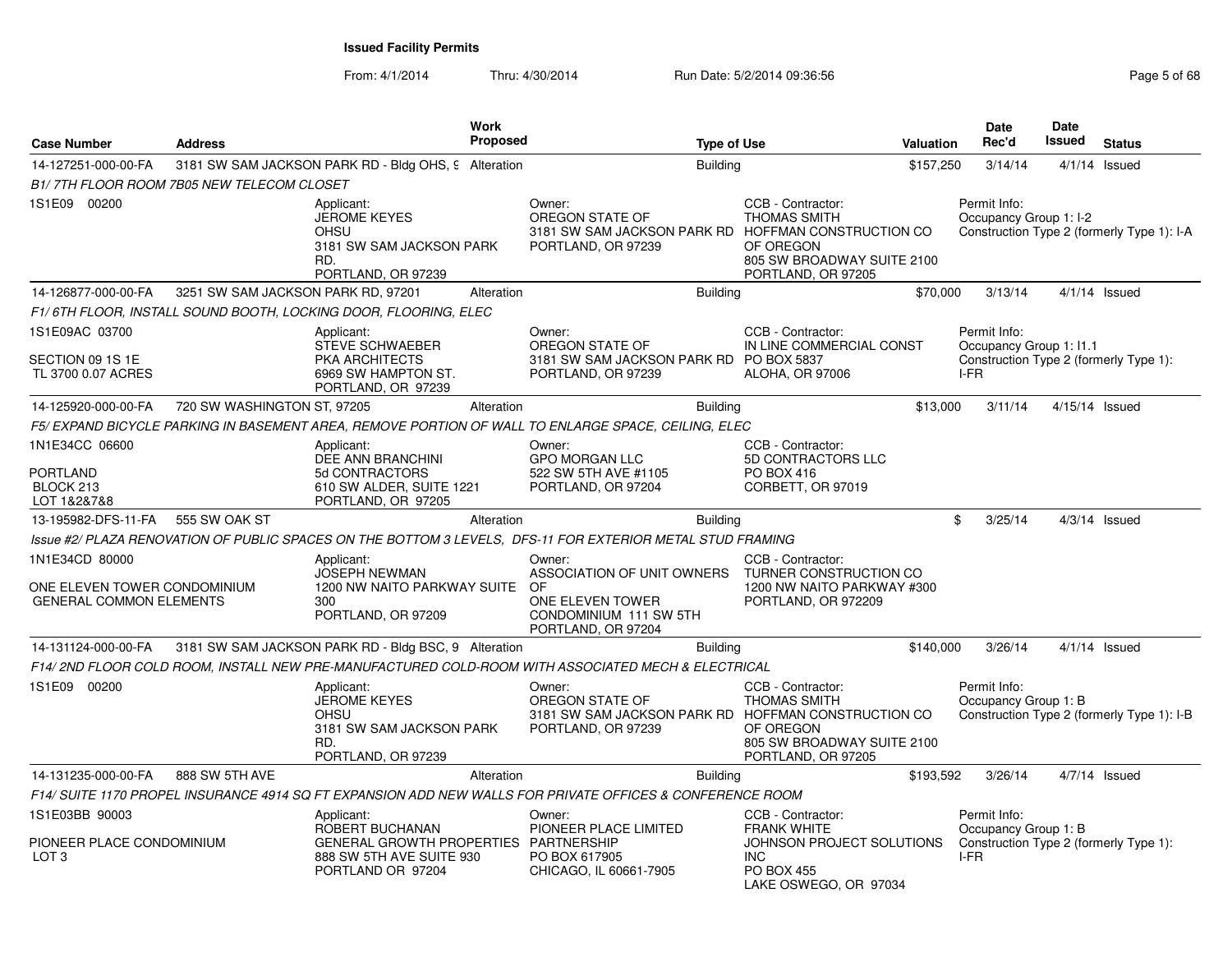From: 4/1/2014Thru: 4/30/2014 Run Date: 5/2/2014 09:36:56 Research 2010 12:00 Page 6 of 68

| <b>Case Number</b>                                                               | <b>Address</b>                                     | <b>Work</b><br><b>Proposed</b>                                                                                                                |                                                                                                                | <b>Type of Use</b> |                                                                                                                                         | <b>Valuation</b> | <b>Date</b><br>Rec'd                         | Date<br><b>Issued</b> | <b>Status</b>                                                                           |
|----------------------------------------------------------------------------------|----------------------------------------------------|-----------------------------------------------------------------------------------------------------------------------------------------------|----------------------------------------------------------------------------------------------------------------|--------------------|-----------------------------------------------------------------------------------------------------------------------------------------|------------------|----------------------------------------------|-----------------------|-----------------------------------------------------------------------------------------|
| 14-131297-000-00-FA                                                              | 409 SW 11TH AVE, 97205                             | Alteration                                                                                                                                    |                                                                                                                | <b>Building</b>    |                                                                                                                                         | \$20,000         | 3/26/14                                      |                       | $4/2/14$ Issued                                                                         |
|                                                                                  | F6/ ROOMS 108 & 118 ROOM REMODEL WITH ADA UPGRADES |                                                                                                                                               |                                                                                                                |                    |                                                                                                                                         |                  |                                              |                       |                                                                                         |
| 1N1E33DD 02000<br><b>PORTLAND</b><br>BLOCK 255<br>LOT 1&2                        |                                                    | Applicant:<br><b>BRAD SIMMONS</b><br><b>WATERLEAF ARCHITECTURE</b><br>419 SW 11TH AVE #200<br>PORTLAND OR 97205                               | Owner:<br>PETER A NATHAN<br>2455 NW MARSHALL ST #1<br>PORTLAND, OR 97210                                       |                    | CCB - Contractor:<br><b>STEVE REGALADO</b><br><b>REGALADO FINISH SERVICE</b><br>11311 SE 272ND AVE<br>BORING, OR 97009                  |                  |                                              |                       |                                                                                         |
| 14-131329-000-00-FA                                                              | 555 SW OAK ST                                      | Alteration                                                                                                                                    |                                                                                                                | <b>Building</b>    |                                                                                                                                         | \$105,000        | 3/26/14                                      |                       | $4/14/14$ Issued                                                                        |
|                                                                                  |                                                    | F6/6TH FLOOR NEW STRUCTURAL STEEL ABOVE CEILING FOR FUTURE HIGH DENSITY FILE SYSTEM. NEW WALLS AND FILE SYSTEM WILL BE UNDER SEPARATE PERMIT. |                                                                                                                |                    |                                                                                                                                         |                  |                                              |                       |                                                                                         |
| 1N1E34CD 80000<br>ONE ELEVEN TOWER CONDOMINIUM<br><b>GENERAL COMMON ELEMENTS</b> |                                                    | Applicant:<br>SABINE O'HALLORAN<br>ANKROM MOISAN ARCHITECTS<br>6720 SW MACADAM, STE 100<br>PORTLAND OR 97219                                  | Owner:<br>ASSOCIATION OF UNIT OWNERS<br>0F<br>ONE ELEVEN TOWER<br>CONDOMINIUM 111 SW 5TH<br>PORTLAND, OR 97204 |                    | CCB - Contractor:<br>FORTIS CONSTRUCTION<br>1705 SW TAYLOR ST SUITE 200<br>PORTLAND, OR 97205                                           |                  |                                              |                       |                                                                                         |
| 14-131520-000-00-FA                                                              | 3800 SE 22ND AVE, 97202                            | Alteration                                                                                                                                    |                                                                                                                | <b>Building</b>    |                                                                                                                                         | \$65,000         | 3/26/14                                      |                       | 4/11/14 Under Inspection                                                                |
|                                                                                  |                                                    | F6/ FRED MEYER MAIN OFFICE KITCHEN REMODEL, REMOVE AND RECONFIGURE SERVICE AREA AND REPLACE EQUIPMENT                                         |                                                                                                                |                    |                                                                                                                                         |                  |                                              |                       |                                                                                         |
| 1S1E11DA 04300<br>SECTION 11 1S 1E<br>TL 4300 5.37 ACRES                         |                                                    | Applicant:<br><b>CHAD ETHRIDGE</b><br>2300 3. 3RD LOOP #10<br>VANCOUVER, WA 98661                                                             | Owner:<br>FRED MEYER STORES INC<br>1014 VINE ST 7TH FLOOR<br>CINCINNATI, OH 45202-1141                         |                    | CCB - Contractor:<br>Kevin Moisan<br><b>WESTERN CONSTRUCTION</b><br><b>SERVICES</b><br>2300 EAST THIRD LOOP #110<br>VANCOUVER, WA 98661 |                  | Permit Info:<br>Factory, Low Hazard          |                       | Occupancy Group 1: F-2_Industrial Plant -<br>Construction Type 2 (formerly Type 1): V-B |
| 14-131970-000-00-FA                                                              | 2000 SW 1ST AVE, 97201                             | Alteration                                                                                                                                    |                                                                                                                | <b>Building</b>    |                                                                                                                                         | \$24,500         | 3/27/14                                      |                       | $4/2/14$ Issued                                                                         |
|                                                                                  |                                                    | F6/ SUITE 410 MAKE A WISH TENANT REMODEL AND 810 SQ FT EXPANSION, NEW WALLS AND ENTRY DOORS                                                   |                                                                                                                |                    |                                                                                                                                         |                  |                                              |                       |                                                                                         |
| 1S1E03CB 00300<br>SOUTH AUDITORIUM ADD<br><b>BLOCK H</b><br>LOT 2 TL 300         |                                                    | Applicant:<br><b>LINDSEY CARPENTER</b><br>1515 SE WATER AVE<br>PORTLAND, OR 97214                                                             | Owner:<br>AMCO-PORTLAND INC<br>1501 SW TAYLOR ST #100<br>PORTLAND, OR 97205                                    |                    | CCB - Contractor:<br><b>ALAN VOLM</b><br>PACIFIC CREST STRUCTURES<br>17750 SW UPPER BOONES<br>FERRY RD 190<br>DURHAM OR 97224           |                  | Permit Info:<br>Occupancy Group 1: B<br>I-FR |                       | Construction Type 2 (formerly Type 1):                                                  |
| 14-132093-000-00-FA                                                              |                                                    | 3181 SW SAM JACKSON PARK RD - Bldg MAC, 9 Alteration                                                                                          |                                                                                                                | <b>Building</b>    |                                                                                                                                         | \$18,000         | 3/27/14                                      |                       | $4/2/14$ Issued                                                                         |
|                                                                                  |                                                    | F6/3RD FLOOR BACK OF SUITE 3153 IN MAIN CORRIDOR; CORE DRILLING & RACEWAYS                                                                    |                                                                                                                |                    |                                                                                                                                         |                  |                                              |                       |                                                                                         |
| 1S1E09 00200                                                                     |                                                    | Applicant:<br><b>JEROME KEYES</b><br><b>OHSU</b><br>3181 SW SAM JACKSON PARK<br>RD.<br>PORTLAND, OR 97239                                     | Owner:<br>OREGON STATE OF<br>3181 SW SAM JACKSON PARK RD 16916 SE FRANKLIN<br>PORTLAND, OR 97239               |                    | CCB - Contractor:<br>SCHAFFRAN CONSTRUCTION INC<br>PORTLAND, OR 97236                                                                   |                  |                                              |                       |                                                                                         |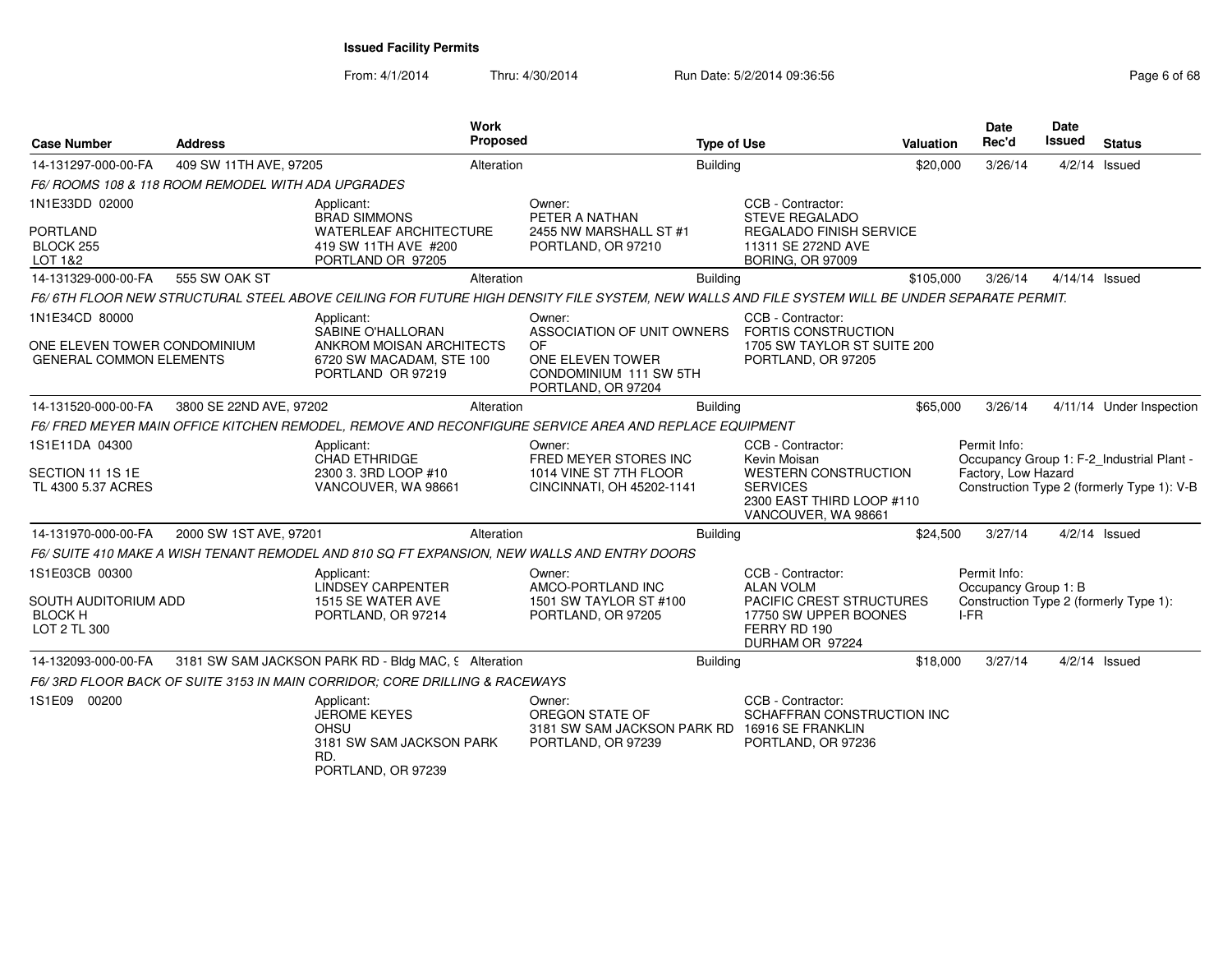From: 4/1/2014Thru: 4/30/2014 Run Date: 5/2/2014 09:36:56 Research 2010 12:00 Page 7 of 68

| <b>Case Number</b>                                      | <b>Address</b>                                             |                                                                                                          | Work<br><b>Proposed</b> |                                                                                                                          | <b>Type of Use</b>                                                                                                                     | <b>Valuation</b> |      | Date<br>Rec'd                        | <b>Date</b><br><b>Issued</b> | <b>Status</b>                              |
|---------------------------------------------------------|------------------------------------------------------------|----------------------------------------------------------------------------------------------------------|-------------------------|--------------------------------------------------------------------------------------------------------------------------|----------------------------------------------------------------------------------------------------------------------------------------|------------------|------|--------------------------------------|------------------------------|--------------------------------------------|
| 14-132124-000-00-FA                                     | 3500 N INTERSTATE AVE, 97227                               |                                                                                                          | Alteration              | <b>Building</b>                                                                                                          |                                                                                                                                        | \$8,500          |      | 3/27/14                              |                              | $4/2/14$ Issued                            |
|                                                         |                                                            |                                                                                                          |                         | F6/NE CORNER PARKING LOT REPAIR CONCRETE COLD JOINT TO ELIMINATE TRIP HAZARD AND NW CORNER REPAIR TRENCH DRAIN           |                                                                                                                                        |                  |      |                                      |                              |                                            |
| 1N1E22CC 12100                                          |                                                            | Applicant:<br>SHAWN MCFAUL<br>1705 SW TAYLOR ST SUITE 200<br>PORTLAND, OR 97205                          |                         | Owner:<br>KAISER FOUNDATION HEALTH<br>500 NE MULTNOMAH ST #100<br>PORTLAND, OR 97232-2099                                | CCB - Contractor:<br>FORTIS CONSTRUCTION<br>1705 SW TAYLOR ST SUITE 200<br>PORTLAND, OR 97205                                          |                  |      | Permit Info:                         | Occupancy Group 1: I-2       | Construction Type 2 (formerly Type 1): I-A |
|                                                         |                                                            |                                                                                                          |                         | Owner:<br>PLAN OF THE NORTHWEST<br>500 NE MULTNOMAH ST #100<br>PORTLAND, OR 97232-2099                                   |                                                                                                                                        |                  |      |                                      |                              |                                            |
| 13-242623-DFS-01-FA                                     |                                                            | 3181 SW SAM JACKSON PARK RD - Bldg OHS, 9 Alteration                                                     |                         | <b>Building</b>                                                                                                          |                                                                                                                                        |                  | \$   | 4/1/14                               | $4/11/14$ Issued             |                                            |
|                                                         |                                                            | B1/7TH FLOOR SOUTH: 7A ICU REMODEL - DFS-01 FIRESTOP SYSTEMS                                             |                         |                                                                                                                          |                                                                                                                                        |                  |      |                                      |                              |                                            |
| 1S1E09 00200                                            |                                                            | Applicant:<br>Joey DiDesidera<br>HOFFMAN CONSTRUCTION CO<br>805 SW BROADWAY, #2100<br>PORTLAND, OR 97205 |                         | Owner:<br>OREGON STATE OF<br>3181 SW SAM JACKSON PARK RD HOFFMAN CONSTRUCTION CO<br>PORTLAND, OR 97239                   | CCB - Contractor:<br><b>THOMAS SMITH</b><br>OF OREGON<br>805 SW BROADWAY SUITE 2100<br>PORTLAND, OR 97205                              |                  |      | Permit Info:                         | Occupancy Group 1: I-2       | Construction Type 2 (formerly Type 1): I-A |
| 13-161753-DFS-02-FA                                     | 12000 SW 49TH AVE, 97219                                   |                                                                                                          | Alteration              | <b>Building</b>                                                                                                          |                                                                                                                                        |                  | \$   | 4/1/14                               | $4/14/14$ Issued             |                                            |
|                                                         |                                                            |                                                                                                          |                         | B1/CC BUILDING RENOVATION - PHASE 1 - RENOVATE THE SOUTHEAST PORTION OF THE BLDG - DFS-02 MECHANICAL EQUIPMENT ANCHORING |                                                                                                                                        |                  |      |                                      |                              |                                            |
| 1S1E31D 00200                                           |                                                            | Applicant:<br><b>KAIRY PARK</b><br><b>HOWARD S WRIGHT</b><br>425 NW 10TH, STE 200A<br>PORTLAND, OR 97209 |                         | Owner:<br>PORTLAND COMMUNITY<br><b>COLLEGE DIST</b><br>PO BOX 6119<br>ALOHA, OR 97007-0119                               | CCB - Contractor:<br><b>HOWARD S WRIGHT</b><br><b>CONSTRUCTORS LP</b><br>P.O. BOX 3764<br>SEATTLE, WA 98124                            |                  |      | Permit Info:<br>Occupancy Group 1: B |                              | Construction Type 2 (formerly Type 1): I-B |
| 14-132141-000-00-FA                                     | 1220 SW MORRISON ST, 97205                                 |                                                                                                          | Alteration              | <b>Building</b>                                                                                                          |                                                                                                                                        | \$3,500          |      | 3/27/14                              |                              | 4/1/14 Under Inspection                    |
|                                                         |                                                            | B1/ SUITE 500 RICHARD K HOWELL SOME INTERIOR DEMO AND BUILD 4 NEW WALLS                                  |                         |                                                                                                                          |                                                                                                                                        |                  |      |                                      |                              |                                            |
| 1N1E33DD 06200                                          |                                                            | Applicant:<br><b>MARK WOLFE</b>                                                                          |                         | Owner:<br>WESTON INVESTMENT CO LLC                                                                                       |                                                                                                                                        |                  |      | Permit Info:<br>Occupancy Group 1: B |                              |                                            |
| <b>PORTLAND</b><br><b>BLOCK S1/2H</b><br><b>LOT 1-8</b> |                                                            | <b>AMERICAN PROPERTY</b><br><b>MANAGEMENT</b><br>2510 NE MULTNOMAH<br>PORTLAND OR 97232                  |                         | 2154 NE BROADWAY RM 200<br>PORTLAND, OR 97232-1590                                                                       |                                                                                                                                        |                  | I-FR |                                      |                              | Construction Type 2 (formerly Type 1):     |
| 14-132645-000-00-FA                                     | 4810 N LAGOON AVE, 97217                                   |                                                                                                          | Alteration              | <b>Building</b>                                                                                                          |                                                                                                                                        | \$48,000         |      | 3/28/14                              | 4/15/14 Issued               |                                            |
|                                                         | F13/ SUITE 400 BOLTLESS INDUSTRIAL SHELVING/PALLET RACKING |                                                                                                          |                         |                                                                                                                          |                                                                                                                                        |                  |      |                                      |                              |                                            |
| 1N1E20A 00200                                           |                                                            | Applicant:<br>Dan Williams<br>14334 NW EAGLERIDGE LANE<br>PORTLAND OR 97229                              |                         | Owner:<br><b>ROSAN INC</b><br>PO BOX 6712<br>PORTLAND, OR 97228-6712                                                     | CCB - Contractor:<br><b>DAVID LITTLE</b><br>ENGINEERED PRODUCTS A PAPE<br><b>COMPANY</b><br><b>PO BOX 407</b><br>EUGENE, OR 97440-0407 |                  |      |                                      |                              |                                            |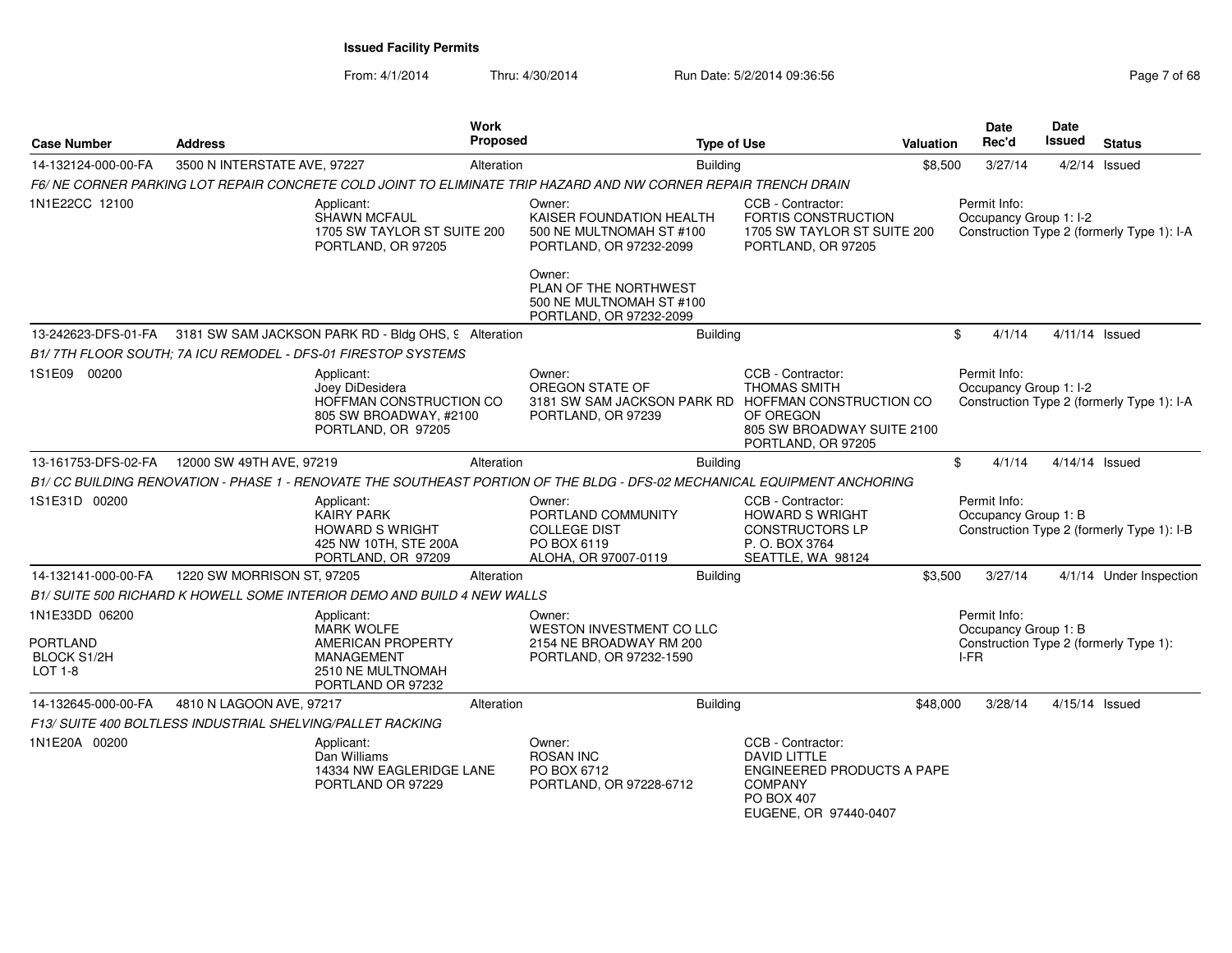From: 4/1/2014Thru: 4/30/2014 Run Date: 5/2/2014 09:36:56 Research 2010 12:00 Page 8 of 68

| <b>Case Number</b>                                                     | <b>Address</b>                                  |                                                                                                                                            | <b>Work</b><br><b>Proposed</b> |                                                                                                            | <b>Type of Use</b> |                                                                                                                                | Valuation | <b>Date</b><br>Rec'd                 | Date<br>Issued                   | <b>Status</b>                               |
|------------------------------------------------------------------------|-------------------------------------------------|--------------------------------------------------------------------------------------------------------------------------------------------|--------------------------------|------------------------------------------------------------------------------------------------------------|--------------------|--------------------------------------------------------------------------------------------------------------------------------|-----------|--------------------------------------|----------------------------------|---------------------------------------------|
| 14-132857-000-00-FA                                                    | 111 SW COLUMBIA ST, 97258                       |                                                                                                                                            | Alteration                     |                                                                                                            | <b>Building</b>    |                                                                                                                                | \$8,200   | 3/31/14                              |                                  | $4/7/14$ Issued                             |
| B1/ REMODEL SUITE 102, ADD NEW SINK                                    |                                                 |                                                                                                                                            |                                |                                                                                                            |                    |                                                                                                                                |           |                                      |                                  |                                             |
| 1S1E03BD 01700<br>PORTLAND<br>BLOCK 129<br>LOT 1-8                     |                                                 | Applicant:<br><b>DAVID BROWN</b><br>MELVIN MARK COMPANIES<br>111 SW COLUMBIA, STE 1380<br>PORTLAND OR 97201                                |                                | Owner:<br><b>COLUMBIA SQUARE LLC</b><br>111 SW COLUMBIA ST #1380<br>PORTLAND, OR 97201-5845                |                    | CCB - Contractor:<br>MELVIN MARK CONSTRUCTION C(Occupancy Group 1: B)<br>111 SW COLUMBIA ST STE 1380<br>PORTLAND, OR 972015873 |           | Permit Info:                         |                                  | Construction Type 2 (formerly Type 1): I-A  |
| 14-128773-000-00-FA                                                    | 211 SE CARUTHERS ST, 97214                      |                                                                                                                                            | Alteration                     |                                                                                                            | <b>Building</b>    |                                                                                                                                | \$9,965   | 3/19/14                              |                                  | $4/2/14$ Issued                             |
|                                                                        | B2/ MUSIC LIBRARY; RACKING/SHELVING FOR STORAGE |                                                                                                                                            |                                |                                                                                                            |                    |                                                                                                                                |           |                                      |                                  |                                             |
| 1S1E03DD 00600<br>PORTLAND GENERAL ELEC STA L<br>LOT 1 TL 600          |                                                 | Applicant:<br><b>JIM MCCORD</b><br>SPACESAVER SPECIALISTS INC<br>9730 SW Herman Rd.<br>Tualatin, OR 97062                                  |                                | Owner:<br>PORTLAND OPERA ASSOCIATION JIM MCCORD<br><b>INC</b><br>211 SE CARUTHERS ST<br>PORTLAND, OR 97214 |                    | CCB - Contractor:<br>SPACESAVER SPECIALISTS INC<br>9730 SW Herman Rd.<br>Tualatin, OR 97062                                    |           | Permit Info:<br>Med.Off., Pub.Bldg.  | Occupancy Group 1: B Bank, Off., | Construction Type 2 (formerly Type 1): II-A |
| 14-128912-000-00-FA                                                    | 26 SW SALMON ST, 97204                          |                                                                                                                                            | Alteration                     |                                                                                                            | <b>Building</b>    |                                                                                                                                | \$35,000  | 3/19/14                              |                                  | 4/1/14 Under Inspection                     |
|                                                                        |                                                 |                                                                                                                                            |                                | F1/ COMM ROOM, REMOVE PORTION OF WALL, ADD THREE WALLS TO ENLARGE ROOM, ELEC, PAINT, FINISH.               |                    |                                                                                                                                |           |                                      |                                  |                                             |
| 1S1E03BD 00200                                                         |                                                 | Applicant:<br>ALFRED BRAN                                                                                                                  |                                | Owner:<br><b>IEH PORTLAND LLC</b>                                                                          |                    | CCB - Contractor:<br><b>MARK BECKIUS</b>                                                                                       |           |                                      |                                  |                                             |
| PORTLAND<br>BLOCK 6<br>LOT 1-8                                         |                                                 | 26 SW SALMON ST<br>PORTLAND, OR 97204                                                                                                      |                                | 121 SW SALMON ST<br>PORTLAND, OR 97204-2901                                                                |                    | REIMERS & JOLIVETTE INC<br>2344 NW 24TH AVE<br>Portland, OR 97210                                                              |           |                                      |                                  |                                             |
| 14-133641-000-00-FA                                                    | 520 SW YAMHILL ST, 97204                        |                                                                                                                                            | Alteration                     |                                                                                                            | <b>Building</b>    |                                                                                                                                | \$17,762  | 4/1/14                               | 4/10/14 Final                    |                                             |
|                                                                        |                                                 |                                                                                                                                            |                                | F4/9TH FLOOR, #950, NEW WALLS, DOOR FOR CONFERENCE ROOM, PATCH, REPAIR, PAINT, CEILING, ELEC,              |                    |                                                                                                                                |           |                                      |                                  |                                             |
| 1S1E03BB 01200<br>PORTLAND<br>BLOCK 171<br>LOT 1&8<br>N 1/2 OF LOT 2&7 |                                                 | Applicant:<br><b>AMALIA MOHR</b><br><b>FFA ARCHITECTS</b><br>530 SW YAMHILL ST SUITE 900<br>PORTLAND OR 97204                              |                                | Owner:<br>PAC-HILL LIMITED PARTNERSHIP<br>520 SW YAMHILL ST RF GDN #8<br>PORTLAND, OR 97204                |                    | CCB - Contractor:<br>5D CONTRACTORS LLC<br>PO BOX 416<br>CORBETT, OR 97019                                                     |           | Permit Info:<br>Occupancy Group 1: B |                                  | Construction Type 2 (formerly Type 1): I-A  |
| 14-133678-000-00-FA                                                    | 220 NW 2ND AVE, 97209                           |                                                                                                                                            | Alteration                     |                                                                                                            | <b>Building</b>    |                                                                                                                                | \$63,069  | 4/1/14                               |                                  | 4/14/14 Under Inspection                    |
|                                                                        |                                                 | F4/ SUITE 900; TI, ADD WALLS FOR 4 NEW OFFICES, DOORS, RELITES, CEILING, ELEC, FINISHES                                                    |                                |                                                                                                            |                    |                                                                                                                                |           |                                      |                                  |                                             |
| 1N1E34CA 04500<br>COUCHS ADD<br>BLOCK 14<br>LOT 1-8 EXC PT IN ST       |                                                 | Applicant:<br><b>TONY SILVESTRINI</b><br><b>LANGLEY INVESTMENT</b><br>PROPERTIES INC.<br>825 NE MULTNOMAH SUITE 1275<br>PORTLAND, OR 97232 |                                | Owner:<br>ONE PACIFIC SQUARE CF LLC<br>1211 SW 5TH AVE #2230<br>PORTLAND, OR 97204-3735                    |                    | CCB - Contractor:<br><b>LANGLEY INVESTMENT</b><br>PROPERTIES INC<br>825 NE MULTNOMAH ST STE 1275<br>PORTLAND, OR 97232         |           |                                      |                                  |                                             |
| 14-133708-000-00-FA                                                    | 3930 SE DIVISION ST, 97202                      |                                                                                                                                            | Alteration                     |                                                                                                            | <b>Building</b>    |                                                                                                                                | \$70,000  | 4/1/14                               |                                  | 4/10/14 Issued                              |
|                                                                        |                                                 |                                                                                                                                            |                                | F4/1ST FLOOR; ADD WALL TO CREATE TWO WORK SPACES, ONE FOR TELECOM ROOM, NEW DOORS, CEILING, ELEC, PAINT    |                    |                                                                                                                                |           |                                      |                                  |                                             |
| 1S1E12AA 00800<br>RICHMOND ADD<br>BLOCK <sub>2</sub><br>LOT 1&3&5      |                                                 | Applicant:<br><b>JEROME KEYES</b><br>OHSU<br>3181 SW SAM JACKSON PARK<br>RD.                                                               |                                | Owner:<br>PARR FINANCIAL MEDICAL LLC<br>4400 NE HALSEY BLVD 2 #190<br>PORTLAND, OR 97213                   |                    | CCB - Contractor:<br><b>SKANSKA USA</b><br>222 SW Columbia St., Suite 300<br>Portland, OR 97201                                |           | Permit Info:<br>Occupancy Group 1: B |                                  |                                             |
| NONTAXABLE BEGIN 1995                                                  |                                                 | PORTLAND, OR 97239                                                                                                                         |                                |                                                                                                            |                    |                                                                                                                                |           |                                      |                                  |                                             |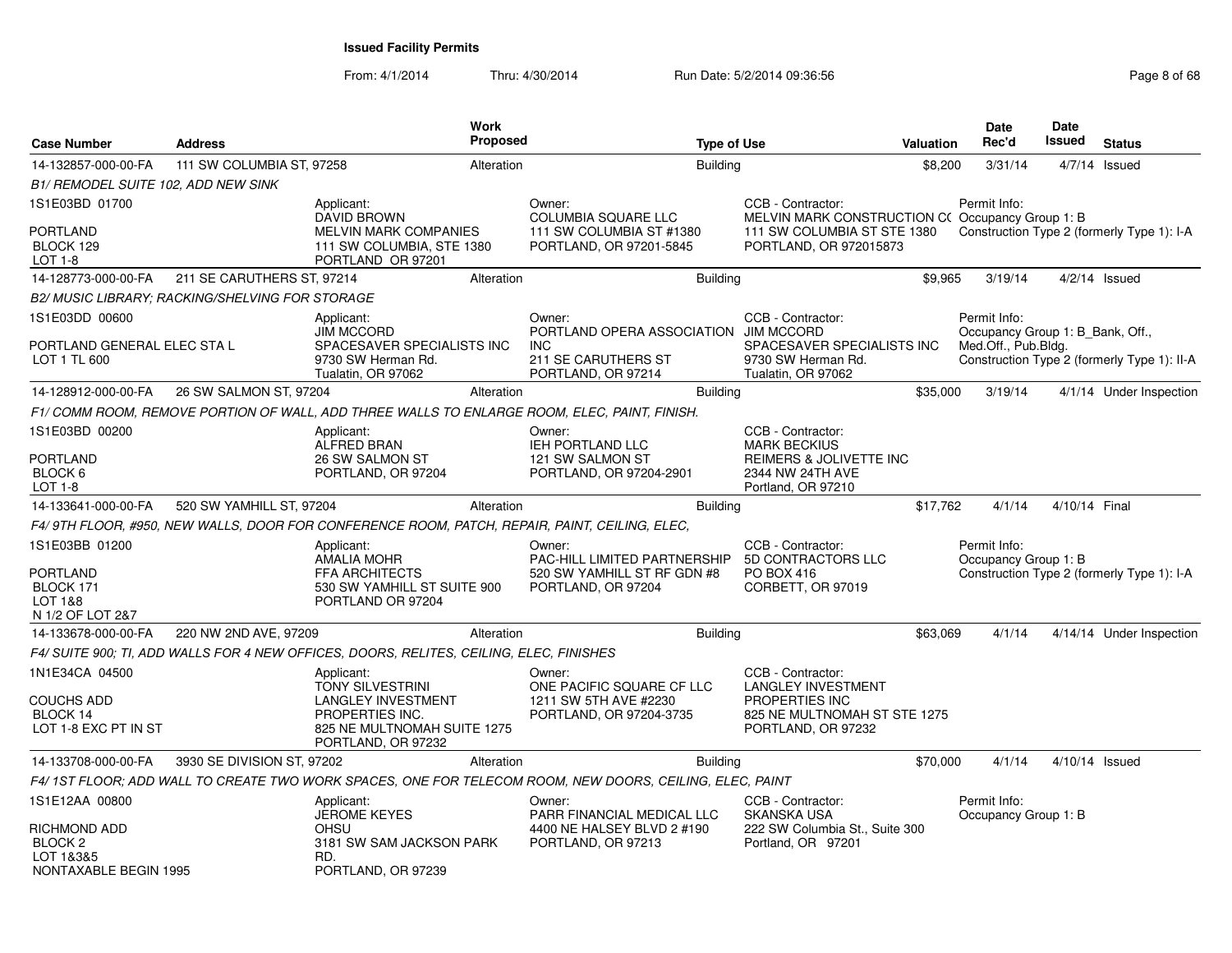From: 4/1/2014Thru: 4/30/2014 Run Date: 5/2/2014 09:36:56 Research 2010 12:00 Page 9 of 68

| <b>Case Number</b>                                                                                                                                                  | <b>Address</b>                                         |                                                                                                            | <b>Work</b><br>Proposed |                                                                                                               | <b>Type of Use</b> |                                                                                                           | Valuation | Date<br>Rec'd                                                           | <b>Date</b><br>Issued | <b>Status</b>                                                                            |
|---------------------------------------------------------------------------------------------------------------------------------------------------------------------|--------------------------------------------------------|------------------------------------------------------------------------------------------------------------|-------------------------|---------------------------------------------------------------------------------------------------------------|--------------------|-----------------------------------------------------------------------------------------------------------|-----------|-------------------------------------------------------------------------|-----------------------|------------------------------------------------------------------------------------------|
| 14-129659-000-00-FA                                                                                                                                                 | 123 NE 3RD AVE, 97232                                  |                                                                                                            | Alteration              |                                                                                                               | <b>Building</b>    |                                                                                                           | \$45,150  | 3/21/14                                                                 |                       | 4/2/14 Under Inspection                                                                  |
|                                                                                                                                                                     | F15/ SUITE 310 903 SQ FT OFFICE REMODEL FOR NEW TENANT |                                                                                                            |                         |                                                                                                               |                    |                                                                                                           |           |                                                                         |                       |                                                                                          |
| 1N1E34DA 02800                                                                                                                                                      |                                                        | Applicant:<br><b>JENNIFER DZIENIS</b>                                                                      |                         | Owner:<br>BRIDGEHEAD DEVELOPMENT LLC BNK CONSTRUCTION INC                                                     |                    | CCB - Contractor:                                                                                         |           | Permit Info:<br>Occupancy Group 1: B Bank, Off.,                        |                       |                                                                                          |
| <b>EAST PORTLAND</b><br>BLOCK 68<br>INC PT VAC ST LOT 1&8<br>LOT 2&3&6&7<br>INC PT VAC ST LOT 4&5; HISTORIC<br>PROPERTY; POTENTIAL ADDITIONAL TAX                   |                                                        | <b>WORKS PARTNERSHIP</b><br><b>ARCHITECT</b><br>524 E BURNSIDE ST STE 320<br>PORTLAND, OR 97214            |                         | 1001 SE WATER AVE #120<br>PORTLAND, OR 97214-2147                                                             |                    | 45 82nd dr, ste 53b<br>gladstone, or 97027                                                                |           | Med.Off., Pub.Bldg.                                                     |                       | Construction Type 2 (formerly Type 1): III-A                                             |
| 14-129726-000-00-FA                                                                                                                                                 | 1300 SW 5TH AVE, 97201                                 |                                                                                                            | Alteration              |                                                                                                               | <b>Building</b>    |                                                                                                           | \$26,500  | 3/21/14                                                                 |                       | 4/1/14 Under Inspection                                                                  |
|                                                                                                                                                                     |                                                        | F14/27TH FLOOR SUITE 2705 KALAMA EXPORTS 5,571 SQ FT OFFICE REMODEL FOR NEW TENANT                         |                         |                                                                                                               |                    |                                                                                                           |           |                                                                         |                       |                                                                                          |
| 1S1E03BC 01800<br><b>PORTLAND</b><br><b>BLOCK 148 TL 1800</b>                                                                                                       |                                                        | Applicant:<br>ALEXIS BAUER<br><b>GROUP MACKENZIE</b><br>1515 SE WATER AVE.                                 |                         | Owner:<br>FIRST INTERSTATE BANK OF OR<br>PO BOX 2609<br>CARLSBAD, CA 92018-2609                               |                    | CCB - Contractor:<br><b>STEVE BARTELL</b><br>P & C CONSTRUCTION CO<br>2133 NW YORK ST                     |           | Permit Info:<br>Occupancy Group 1: B                                    |                       | Construction Type 2 (formerly Type 1): I-A                                               |
|                                                                                                                                                                     |                                                        | PORTLAND, OR 97214                                                                                         |                         |                                                                                                               |                    | PORTLAND, OR 97210                                                                                        |           |                                                                         |                       |                                                                                          |
| 14-130147-000-00-FA                                                                                                                                                 | 3050 SE DIVISION ST, 97202                             |                                                                                                            | Alteration              |                                                                                                               | <b>Building</b>    |                                                                                                           | \$15,000  | 3/24/14                                                                 |                       | $4/1/14$ Issued                                                                          |
|                                                                                                                                                                     |                                                        |                                                                                                            |                         | F11/ SUITE 165 JOSEPHINE'S DRY GOODS ***APX 736 SQ FT***FIRST TIME TENANT REMODEL***see comments***           |                    |                                                                                                           |           |                                                                         |                       |                                                                                          |
| 1S1E12BA 06000                                                                                                                                                      |                                                        | Applicant:<br>DARRYL O'BEIRNE                                                                              |                         | Owner:<br>ADG IIIA LLC                                                                                        |                    | CCB - Contractor:<br>DARRYL O'BEIRNE                                                                      |           | Permit Info:<br>Occupancy Group 1: B Bank, Off.,                        |                       |                                                                                          |
| <b>EAST PORTLAND HTS</b><br>BLOCK 6<br>LOT 1-4                                                                                                                      |                                                        | SOLAS, LLC<br>2100 SE 29TH AVE<br>PORTLAND, OR 97214                                                       |                         | 2314 NW SAVIER ST<br>PORTLAND, OR 97210-2514                                                                  |                    | SOLAS, LLC<br>2100 SE 29TH AVE<br>PORTLAND, OR 97214                                                      |           | Med.Off., Pub.Bldg.                                                     |                       | Construction Type 2 (formerly Type 1): III-B<br>Total Square Footage - Display Only: 736 |
| 14-130224-000-00-FA                                                                                                                                                 | 123 NE 3RD AVE, 97232                                  |                                                                                                            | Alteration              |                                                                                                               | <b>Building</b>    |                                                                                                           | \$400,000 | 3/24/14                                                                 | 4/16/14 Issued        |                                                                                          |
|                                                                                                                                                                     |                                                        |                                                                                                            |                         | F14/VIBRANT TABLE REMODEL OF EXISTING SPACE FOR CONGREGATION AND ACCESSORY FOOD PREPARATION                   |                    |                                                                                                           |           |                                                                         |                       |                                                                                          |
| 1N1E34DA 02800<br><b>EAST PORTLAND</b><br>BLOCK 68<br>INC PT VAC ST LOT 1&8<br>LOT 2&3&6&7<br>INC PT VAC ST LOT 4&5; HISTORIC<br>PROPERTY; POTENTIAL ADDITIONAL TAX |                                                        | Applicant:<br><b>SEAN GRUMMER</b><br>330 SE MLK BLVD SUITE #350<br>PORTLAND, OR 97214                      |                         | Owner:<br>BRIDGEHEAD DEVELOPMENT LLC BEAM CONSTRUCTION &<br>1001 SE WATER AVE #120<br>PORTLAND, OR 97214-2147 |                    | CCB - Contractor:<br><b>MANAGEMENT</b><br>1001 SE WATER AVE, STE 120<br>PORTLAND, OR 97214                |           | Permit Info:<br>Occupancy Group 1: B_Bank, Off.,<br>Med.Off., Pub.Bldg. |                       | Construction Type 2 (formerly Type 1): III-A                                             |
|                                                                                                                                                                     |                                                        | 13-215359-DFS-03-FA 3181 SW SAM JACKSON PARK RD - Bldg BSC, 9 Alteration                                   |                         |                                                                                                               | <b>Building</b>    |                                                                                                           |           | \$<br>3/31/14                                                           | 4/10/14 Issued        |                                                                                          |
|                                                                                                                                                                     |                                                        |                                                                                                            |                         | B1/ NORTH CAMPUS UTILITY PLANT UPGRADE (PHASE 2) - DFS-03 FOR MECHANICAL PIPING & DUCTWORK SEISMIC ANCHORING  |                    |                                                                                                           |           |                                                                         |                       |                                                                                          |
| 1S1E09 00200                                                                                                                                                        |                                                        | Applicant:<br>JEHOSHUA FAJARDO<br>HOFFMAN CONSTRUCTION<br>805 SW BROADWAY SUITE 2100<br>PORTLAND, OR 97205 |                         | Owner:<br>OREGON STATE OF<br>3181 SW SAM JACKSON PARK RD HOFFMAN CONSTRUCTION CO<br>PORTLAND, OR 97239        |                    | CCB - Contractor:<br><b>THOMAS SMITH</b><br>OF OREGON<br>805 SW BROADWAY SUITE 2100<br>PORTLAND, OR 97205 |           | Permit Info:<br>Occupancy Group 1: B                                    |                       | Construction Type 2 (formerly Type 1): I-B                                               |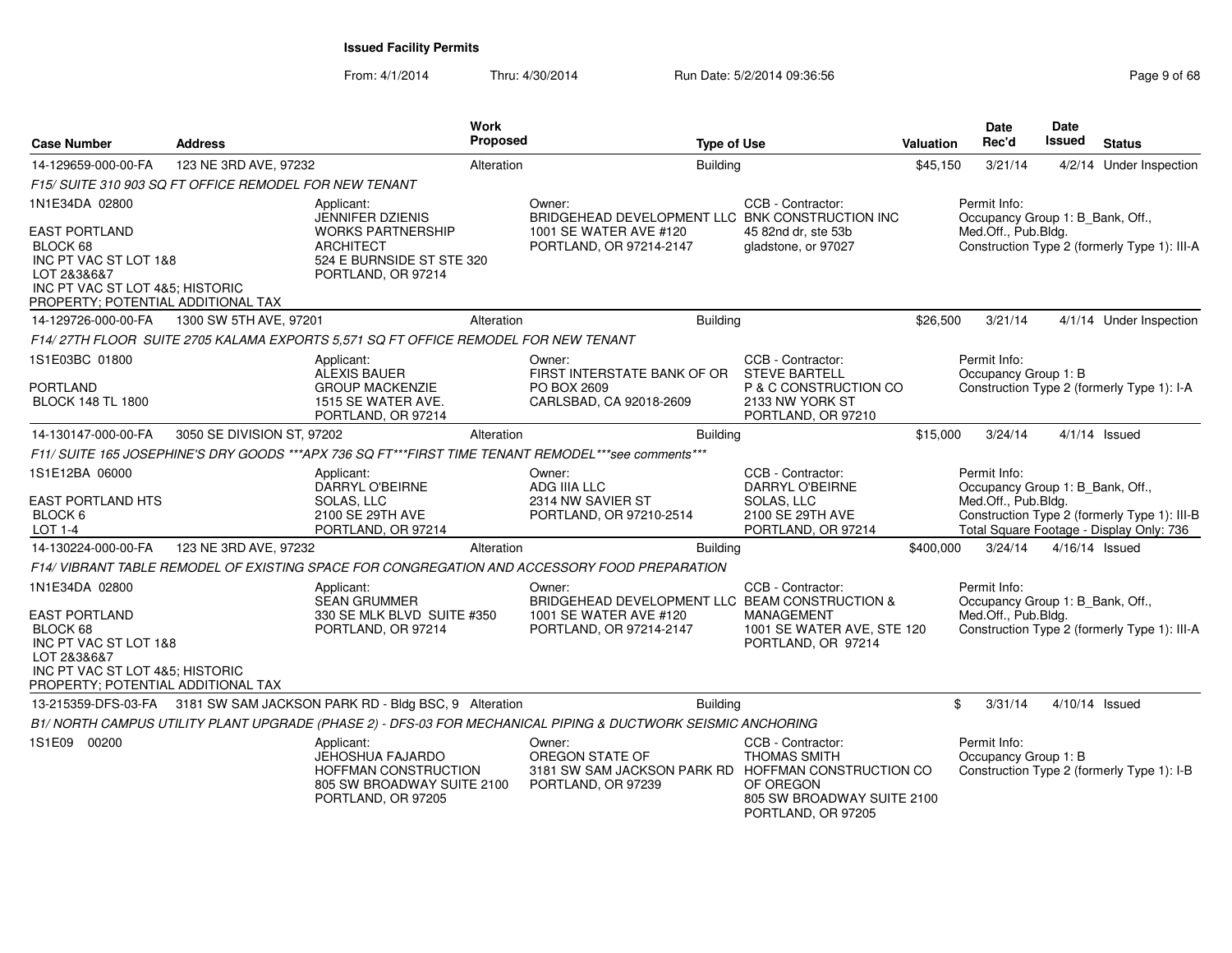| <b>Case Number</b>                                                                                                       | <b>Address</b>               |                                                                                                                          | Work<br><b>Proposed</b> |                                                                                                                                                                        | <b>Type of Use</b>                                            |                                                                                             | Valuation | Date<br>Rec'd                                      | <b>Date</b><br>Issued | <b>Status</b>                          |
|--------------------------------------------------------------------------------------------------------------------------|------------------------------|--------------------------------------------------------------------------------------------------------------------------|-------------------------|------------------------------------------------------------------------------------------------------------------------------------------------------------------------|---------------------------------------------------------------|---------------------------------------------------------------------------------------------|-----------|----------------------------------------------------|-----------------------|----------------------------------------|
| 14-138737-000-00-FA                                                                                                      | 9600 NE CASCADES PKY, 97220  |                                                                                                                          | Alteration              |                                                                                                                                                                        | <b>Building</b>                                               |                                                                                             | \$19,000  | 4/10/14                                            | 4/16/14 Issued        |                                        |
| <b>F4/ INSTALLATION OF ATM MACHINE IN EXTERIOR FRONT WALL</b>                                                            |                              |                                                                                                                          |                         |                                                                                                                                                                        |                                                               |                                                                                             |           |                                                    |                       |                                        |
| 1N2E16 00100                                                                                                             |                              | Applicant:<br>SANDRA ERRINGTON<br><b>US PERMIT</b><br>310 S 5TH ST.<br>PERKASIE, PA 18944                                |                         | Owner:<br>PORT OF PORTLAND<br>PO BOX 3529<br>PORTLAND, OR 97208-3529                                                                                                   | Primary Contractor:<br>TO BID                                 |                                                                                             |           |                                                    |                       |                                        |
| 13-213400-DFS-01-FA   110 SW YAMHILL ST, 97204                                                                           |                              |                                                                                                                          | Alteration              |                                                                                                                                                                        | <b>Building</b>                                               |                                                                                             | \$        | 4/9/14                                             | 4/18/14 Issued        |                                        |
| F1/ PHS 03: DFS FOR STEEL JOISTS                                                                                         |                              |                                                                                                                          |                         |                                                                                                                                                                        |                                                               |                                                                                             |           |                                                    |                       |                                        |
| 1S1E03BA 02400<br><b>PORTLAND</b><br>BLOCK 13<br>LOT 1&2                                                                 |                              | Applicant:<br><b>ADAM RAINEY</b><br><b>R&amp;H CONSTRUCTION</b><br>1530 SW TAYLOR ST.<br>PORTLAND, OR 97205              |                         | Owner:<br><b>B13 INVESTORS LLC</b><br>111 SW COLUMBIA ST #1380<br>PORTLAND, OR 97201                                                                                   | CCB - Contractor:<br>R & H CONSTRUCTION<br>PORTLAND, OR 97205 | 1530 SW TAYLOR STREET                                                                       |           |                                                    |                       |                                        |
| 14-138433-000-00-FA                                                                                                      | 1131 SW MONTGOMERY ST, 97201 |                                                                                                                          | Alteration              |                                                                                                                                                                        | Building                                                      |                                                                                             | \$2,000   | 4/9/14                                             | 4/15/14 Issued        |                                        |
| F4/ FIRE ESCAPE, TESTING AND REPAIR                                                                                      |                              |                                                                                                                          |                         |                                                                                                                                                                        |                                                               |                                                                                             |           |                                                    |                       |                                        |
| 1S1E04AD 08800                                                                                                           |                              | Applicant:<br><b>DONIA BRADEN</b><br>NJP CONSTRUCTION, LLC<br>PO BOX 3804<br>TUALATIN, OR 97062                          |                         | Owner:<br>OREGON STATE OF(BOARD OF<br><b>PO BOX 751</b><br>PORTLAND, OR 97207<br>Owner:<br><b>HIGHER EDUCATION</b><br><b>PO BOX 751</b><br>PORTLAND, OR 97207          | CCB - Contractor:<br>PO BOX 3804<br>TUALATIN OR 97062         | NJP CONSTRUCTION, LLC                                                                       |           | Permit Info:<br>Occupancy Group 1: R1<br>$III-1HR$ |                       | Construction Type 2 (formerly Type 1): |
| 14-140031-000-00-FA                                                                                                      | 7000 NE AIRPORT WAY, 97218   |                                                                                                                          | Alteration              |                                                                                                                                                                        | <b>Building</b>                                               |                                                                                             | \$62,000  | 4/14/14                                            | 4/29/14 Issued        |                                        |
|                                                                                                                          |                              |                                                                                                                          |                         | B1/ ROOM B1320 ELEVATOR B1 STRUCTURAL UPGRADE - ADD ADDITIONAL SUPPORTS TO THE ELEVATOR RAILS                                                                          |                                                               |                                                                                             |           |                                                    |                       |                                        |
| 1N2E08B 00400<br>SECTION 08 1N 2E<br>TL 400 7.39 ACRES<br><b>TERMINAL BLDG</b><br>NONTAXABLE<br>SEE TAXABLE SUB ACCOUNTS |                              | Applicant:<br>MIKE COYLE<br><b>FASTER PERMITS</b><br>14334 NW EAGLERIDGE LANE<br>PORTLAND, OR 97229                      |                         | Owner:<br>PORT OF PORTLAND<br>PO BOX 3529<br>PORTLAND, OR 97208-3529                                                                                                   | CCB - Contractor:                                             | <b>SCHINDLER ELEVATOR CORP</b><br>20 WHIPPANY ROAD PO BOX 1935<br>MORRISTOWN, NJ 07962-1935 |           |                                                    |                       |                                        |
| 14-134671-000-00-FA                                                                                                      | 1875 SW PARK AVE, 97201      |                                                                                                                          | Alteration              |                                                                                                                                                                        | <b>Building</b>                                               |                                                                                             | \$25,000  | 4/3/14                                             |                       | $4/7/14$ Issued                        |
| <b>B1/ MILLAR LIBRARY EXIT LIGHTING UPGRADES</b>                                                                         |                              |                                                                                                                          |                         |                                                                                                                                                                        |                                                               |                                                                                             |           |                                                    |                       |                                        |
| 1S1E04DA 06800<br><b>PORTLAND</b><br>INC PT VAC STS BLOCK 230                                                            |                              | Applicant:<br><b>FRANCIS MCBRIDE</b><br>PORTLAND STATE UNIVERSITY<br>617 SW Montgomery St, Ste 202<br>Portland, OR 97201 |                         | Owner:<br>OREGON STATE OF (BD OF<br><b>HIGHER EDUCATION</b><br><b>PO BOX 751</b><br>PORTLAND, OR 97207<br>Owner:<br><b>CAMPUS PLANNING OFFICE</b><br><b>PO BOX 751</b> |                                                               |                                                                                             |           |                                                    |                       |                                        |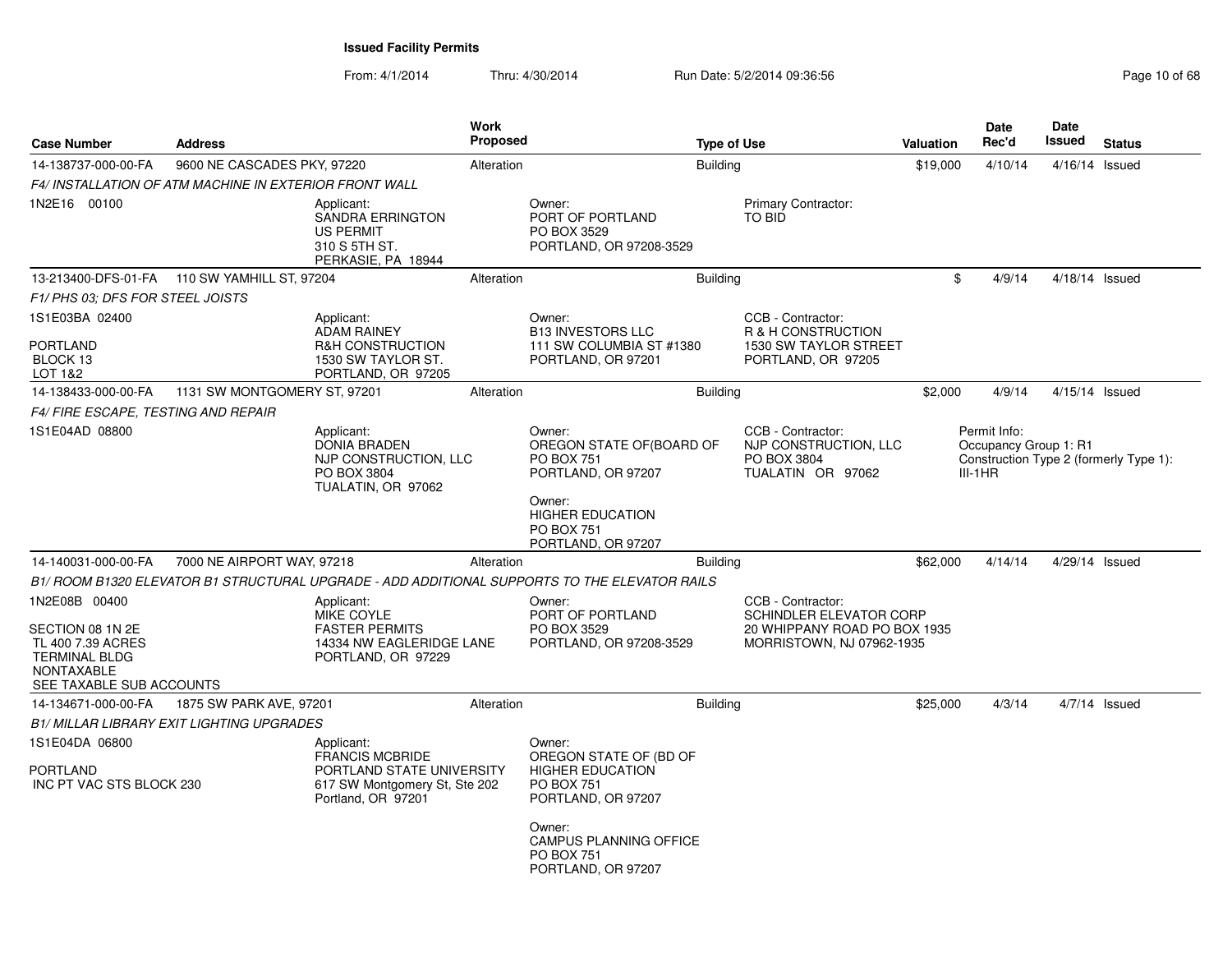| <b>Case Number</b>                      | <b>Address</b>              | Work<br><b>Proposed</b>                                                                                                                                    |                                                                                     | <b>Type of Use</b> |                                                                                                           | <b>Valuation</b> | <b>Date</b><br>Rec'd                             | <b>Date</b><br>Issued | <b>Status</b>                              |
|-----------------------------------------|-----------------------------|------------------------------------------------------------------------------------------------------------------------------------------------------------|-------------------------------------------------------------------------------------|--------------------|-----------------------------------------------------------------------------------------------------------|------------------|--------------------------------------------------|-----------------------|--------------------------------------------|
| 14-137422-000-00-FA                     | 1400 SW 5TH AVE, 97201      | Alteration                                                                                                                                                 |                                                                                     | <b>Building</b>    |                                                                                                           | \$45,000         | 4/8/14                                           | 4/28/14 Issued        |                                            |
|                                         |                             | B2/3RD FLOOR DEMO, REMOVE ALL PARTITION WALLS, DOORS, PATCH WALLS, LEAVE VACANT FOR NOW                                                                    |                                                                                     |                    |                                                                                                           |                  |                                                  |                       |                                            |
| 1S1E03BC 02900                          |                             | Applicant:<br><b>DAVID BROWN</b>                                                                                                                           | Owner:<br>MARK GROUP PARTNERSHIP NO ( MELVIN MARK CONSTRUCTION CO                   |                    | CCB - Contractor:                                                                                         |                  |                                                  |                       |                                            |
| <b>PORTLAND</b><br>BLOCK 149<br>LOT 1-8 |                             | <b>MELVIN MARK COMPANIES</b><br>111 SW COLUMBIA, STE 1380<br>PORTLAND OR 97201                                                                             | 111 SW COLUMBIA ST #1380<br>PORTLAND, OR 97204                                      |                    | 111 SW COLUMBIA ST STE 1380<br>PORTLAND, OR 972015873                                                     |                  |                                                  |                       |                                            |
| 14-137517-000-00-FA                     | 1500 SW 1ST AVE, 97201      | Alteration                                                                                                                                                 |                                                                                     | <b>Building</b>    |                                                                                                           | \$10,000         | 4/8/14                                           | 4/24/14 Issued        |                                            |
|                                         |                             | B2/ SUITE 990; DEMISING WALL, FULL HEIGHT RELIGHT FOR NEW SPACE, DOOR, CEILING, ELEC                                                                       |                                                                                     |                    |                                                                                                           |                  |                                                  |                       |                                            |
| 1S1E03CA 00600                          |                             | Applicant:<br><b>BRANDI STEVENS</b>                                                                                                                        | Owner:<br><b>URBAN OFFICE</b>                                                       |                    | CCB - Contractor:<br>MELVIN MARK CONSTRUCTION C(Occupancy Group 1: B)                                     |                  | Permit Info:                                     |                       |                                            |
| PORTLAND<br><b>BLOCK 116 TL 600</b>     |                             | 111 SW COLUMBIA #1380<br>PORTLAND, OR 97201                                                                                                                | 111 SW COLUMBIA ST #1380<br>PORTLAND, OR 97201-5845                                 |                    | 111 SW COLUMBIA ST STE 1380<br>PORTLAND, OR 972015873                                                     |                  |                                                  |                       | Construction Type 2 (formerly Type 1): I-A |
|                                         |                             |                                                                                                                                                            | Owner:<br><b>PARKING</b><br>111 SW COLUMBIA ST #1380<br>PORTLAND, OR 97201-5845     |                    |                                                                                                           |                  |                                                  |                       |                                            |
|                                         |                             |                                                                                                                                                            | Owner:<br><b>FACILITIES</b><br>111 SW COLUMBIA ST #1380<br>PORTLAND, OR 97201-5845  |                    |                                                                                                           |                  |                                                  |                       |                                            |
| 14-137555-000-00-FA                     | 2100 SW RIVER PKY, 97201    | Alteration                                                                                                                                                 |                                                                                     | <b>Building</b>    |                                                                                                           | \$30,000         | 4/8/14                                           | 4/16/14 Issued        |                                            |
|                                         |                             | B2/1ST FLOOR, SE CORNER; RECONFIGURE OFFICE SPACE, CREATE OPEN OFFICE SPACE, RECEPTION, WALLS, DOORS, CEILING                                              |                                                                                     |                    |                                                                                                           |                  |                                                  |                       |                                            |
| 1S1E03CD 00300                          |                             | Applicant:<br>CLIFFORD BALDRIDGE                                                                                                                           | Owner:<br>CSHV RIVER PARKWAY LLC                                                    |                    | CCB - Contractor:<br>SUMMIT INDUSTRIES INC                                                                |                  | Permit Info:<br>Occupancy Group 1: B_Bank, Off., |                       |                                            |
| PARTITION PLAT 1994-55<br>LOT 1 TL 300  |                             | 2100 SW RIVER PKWY<br>PORTLAND OR 97201                                                                                                                    | 522 SW 5TH AVE #1105<br>PORTLAND, OR 97204-2128                                     |                    | PO BOX 10345<br>PORTLAND, OR 972960345                                                                    |                  | Med.Off., Pub.Bldg.                              |                       | Construction Type 2 (formerly Type 1): I-B |
| 14-139335-000-00-FA                     | 707 SW WASHINGTON ST, 97205 | Alteration                                                                                                                                                 |                                                                                     | <b>Building</b>    |                                                                                                           | \$60,000         | 4/11/14                                          | 4/24/14 Issued        |                                            |
|                                         |                             | B2/8TH FLOOR; TI, REMOVE MOST PERIMETER PARTITION WALLS, CREATE OPEN OFFICE SPACE FOR WORK STATIONS, MOVE WALL TO ENLARGE ROOM FOR HVAC USE, CEILING, ELEC |                                                                                     |                    |                                                                                                           |                  |                                                  |                       |                                            |
| 1N1E34CC 04600                          |                             | Applicant:<br>BRANDI STEVENS<br><b>MELVIN MARK CO</b><br>111 SW COLUMBIA #1380<br>PORTLAND, OR 97201                                                       | Owner:<br><b>UBCT PARTNERSHIP</b><br>111 SW COLUMBIA ST #1380<br>PORTLAND, OR 97201 |                    | CCB - Contractor:<br>MELVIN MARK CONSTRUCTION CO<br>111 SW COLUMBIA ST STE 1380<br>PORTLAND, OR 972015873 |                  |                                                  |                       |                                            |
| 14-139431-000-00-FA                     | 1300 SW 6TH AVE, 97201      | Alteration                                                                                                                                                 |                                                                                     | <b>Building</b>    |                                                                                                           | \$7,500          | 4/11/14                                          | 4/18/14 Issued        |                                            |
|                                         |                             | F4/ 1ST FLOOR, ADD WALLS TO CREATE SEPARATE STORAGE ROOMS, JANITORIAL ROOMS IN STORAGE AREA, TWO FLOOR MOP SINKS, CEILING, ELEC, PLBG                      |                                                                                     |                    |                                                                                                           |                  |                                                  |                       |                                            |
| 1S1E03BC 01900                          |                             | Applicant:<br><b>TODD GARNER</b>                                                                                                                           | Owner:<br><b>ERICKSON REALTY LTD</b>                                                |                    | CCB - Contractor:<br><b>METRO INTERIORS INC</b>                                                           |                  | Permit Info:<br>Occupancy Group 1: B             |                       |                                            |
| PORTLAND<br>BLOCK 166<br>$1$ OT 1-8     |                             | <b>1300 SW 6TH AVE</b><br>PORTLAND, OR 97201                                                                                                               | 4900 SW GRIFFITH DR STE 133<br>BEAVERTON, OR 97005                                  |                    | P O BOX 42547<br>PORTLAND, OR 97242-2547                                                                  |                  | I-FR                                             |                       | Construction Type 2 (formerly Type 1):     |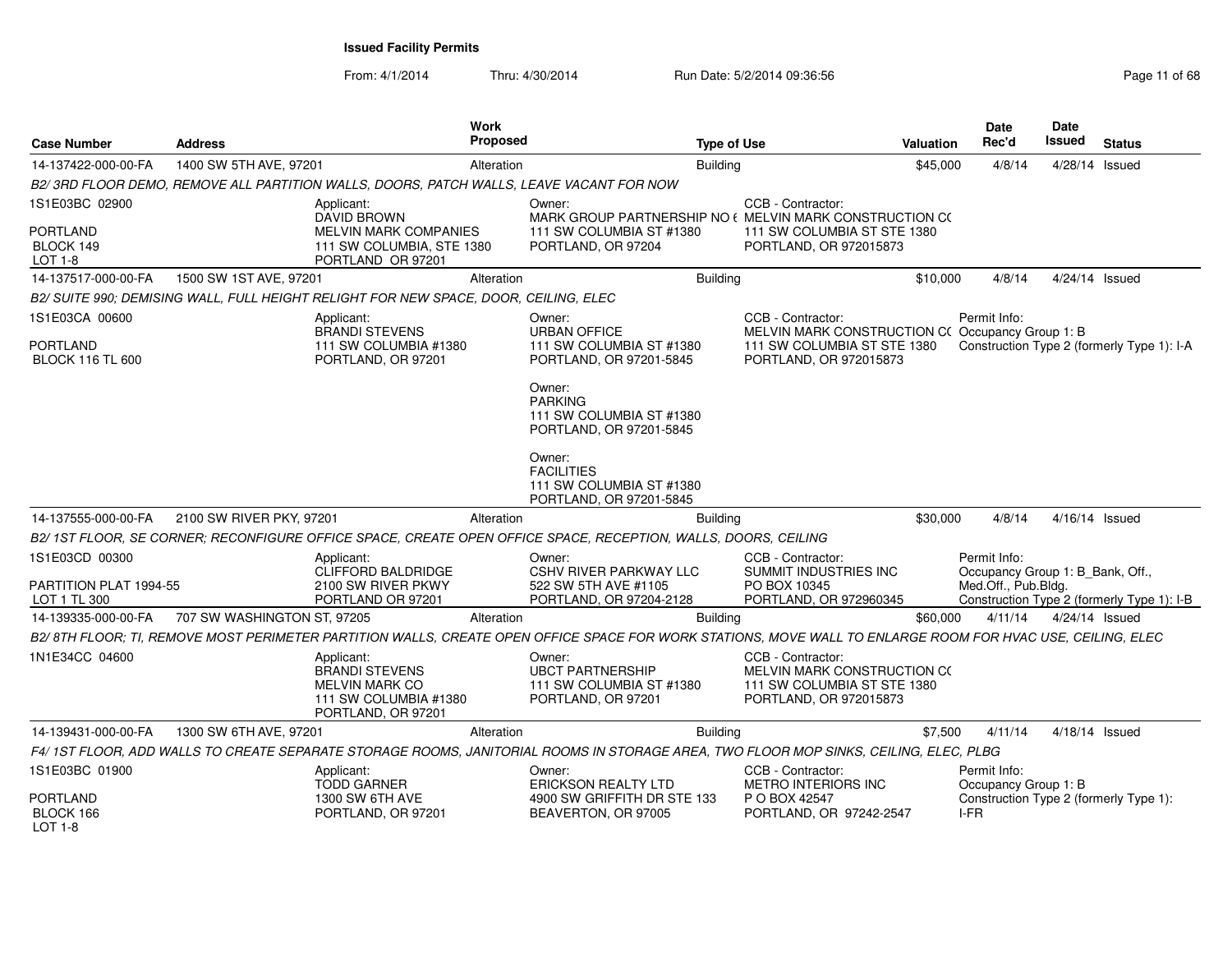| <b>Case Number</b>                                                                                                       | <b>Address</b>          |                                                                                                                                                | Work<br><b>Proposed</b> |                                                                                                                                                                   | <b>Type of Use</b> |                                               | Valuation | Date<br>Rec'd                                  | Date<br>Issued | <b>Status</b>                              |
|--------------------------------------------------------------------------------------------------------------------------|-------------------------|------------------------------------------------------------------------------------------------------------------------------------------------|-------------------------|-------------------------------------------------------------------------------------------------------------------------------------------------------------------|--------------------|-----------------------------------------------|-----------|------------------------------------------------|----------------|--------------------------------------------|
| 14-139467-000-00-FA                                                                                                      | 5050 NE HOYT ST, 97213  |                                                                                                                                                | Alteration              |                                                                                                                                                                   | <b>Building</b>    |                                               | \$495,636 | 4/11/14                                        |                | 4/22/14 Issued                             |
|                                                                                                                          |                         |                                                                                                                                                |                         | F15/ SUITE 230; COMPLETE DEMO, REMOVE ALL WALLS, DOORS, FIXTURES, RECONFIGURE FOR NEW OFFICES, EXAM ROOMS, RESTROOMS, RECEPTION AREAS, STORAGE, DOORS, RELITES,   |                    |                                               |           |                                                |                |                                            |
| 1N2E31BD 03800                                                                                                           |                         | Applicant:<br><b>RICK ROBINSON</b>                                                                                                             |                         | Owner:<br>PROVIDENCE HEALTH                                                                                                                                       |                    | CCB - Contractor:<br>IN LINE COMMERCIAL CONST |           | Permit Info:<br>Occupancy Group 1: B           |                |                                            |
| <b>CENTER ADD</b><br>BLOCK <sub>3</sub><br>LOT 1-7 INC PT VAC ST<br>LOT 20-26 EXC PT IN ST                               |                         | PROVIDENCE PROFESSIONAL<br>4400 NE HALSEY, BLDG. 2, SUITE<br>190<br>PORTLAND, OR 97213                                                         |                         | 4400 NE HALSEY ST BLDG 2 #190<br>PORTLAND, OR 97213-1545<br>Owner:                                                                                                |                    | <b>PO BOX 5837</b><br>ALOHA, OR 97006         |           | I-FR                                           |                | Construction Type 2 (formerly Type 1):     |
|                                                                                                                          |                         |                                                                                                                                                |                         | SERVICES-OREGON<br>4400 NE HALSEY ST BLDG 2 #190<br>PORTLAND, OR 97213-1545                                                                                       |                    |                                               |           |                                                |                |                                            |
| 14-100928-REV-01-FA                                                                                                      | 1001 SW 5TH AVE, 97204  |                                                                                                                                                | Alteration              |                                                                                                                                                                   | <b>Building</b>    |                                               | \$        | 4/11/14                                        |                | 4/15/14 Issued                             |
|                                                                                                                          |                         |                                                                                                                                                |                         | B2/ REVISION TO DESIGNATE USE OF SPACE ABOVE FOLDING WALL AS OFFICE, RATHER THAN STORAGE, DELETE SPECIAL INSPECTION FOR WELDING, NO WELDING NECESSARY             |                    |                                               |           |                                                |                |                                            |
| 1S1E03BB 00800                                                                                                           |                         | Applicant:<br><b>CHRIS HOLBROOK</b>                                                                                                            |                         | Owner:<br>OR-CONGRESS CENTER LP                                                                                                                                   |                    | CCB - Contractor:<br><b>HOWARD S WRIGHT</b>   |           | Permit Info:<br>Occupancy Group 1: B           |                |                                            |
| <b>PORTLAND</b><br>BLOCK 169                                                                                             |                         | <b>HOWARD S. WRIGHT</b><br>425 NW 10TH                                                                                                         |                         | 235 MONTGOMERY ST 16TH<br><b>FLOOR</b>                                                                                                                            |                    | <b>CONSTRUCTORS LP</b><br>P. O. BOX 3764      |           |                                                |                | Construction Type 2 (formerly Type 1): I-A |
| <b>LOT 1-8</b><br>SEE R246278 (R667717341)                                                                               |                         | PORTLAND, OR 97209                                                                                                                             |                         | SAN FRANCISCO, CA 94104-3104                                                                                                                                      |                    | SEATTLE, WA 98124                             |           |                                                |                |                                            |
| 14-140400-000-00-FA                                                                                                      | 1130 NE 28TH AVE, 97232 |                                                                                                                                                | Alteration              |                                                                                                                                                                   | <b>Building</b>    |                                               | \$30,000  | 4/14/14                                        |                | 4/28/14 Issued                             |
| B2/ BLDG 10, 2ND FLOOR; WALLS, DOORS FOR STORAGE LOCKERS                                                                 |                         |                                                                                                                                                |                         |                                                                                                                                                                   |                    |                                               |           |                                                |                |                                            |
| 1N1E36B 00200<br>SECTION 36 1N 1E<br>TL 200 5.45 ACRES<br>LAND & IMPS SEE R316835 (R941360021)<br>FOR CELL SITE          |                         | Applicant:<br><b>MARK WOLFE</b><br>AMERICAN PROPERTY<br><b>MANAGEMENT</b><br>2154 NE BROADWAY<br>PORTLAND OR 97212                             |                         | Owner:<br>WESTON INVESTMENT CO LLC<br>2154 NE BROADWAY RM 200<br>PORTLAND, OR 97232-1590                                                                          |                    |                                               |           | Permit Info:<br>Occupancy Group 1: S1<br>IV-HT |                | Construction Type 2 (formerly Type 1):     |
| 13-105644-REV-01-FA     7000 NE AIRPORT WAY, 97218                                                                       |                         |                                                                                                                                                | Alteration              |                                                                                                                                                                   | <b>Building</b>    |                                               | \$        | 4/4/14                                         |                | 4/10/14 Issued                             |
|                                                                                                                          |                         |                                                                                                                                                |                         | B2/ REVISE MAINTENANCE ACCESS TO PROPOSED CEILING-SUPPORTED EQUIPMENT VIA A STEEL PLATFORM                                                                        |                    |                                               |           |                                                |                |                                            |
| 1N2E08B 00400<br>SECTION 08 1N 2E<br>TL 400 7.39 ACRES<br><b>TERMINAL BLDG</b><br>NONTAXABLE<br>SEE TAXABLE SUB ACCOUNTS |                         | Applicant:<br>ROB HUMPHREY<br><b>FASTER PERMITS</b><br>14334 NW EAGLERIDGE LANE<br>PORTLAND, OR 97229                                          |                         | Owner:<br>PORT OF PORTLAND<br>PO BOX 3529<br>PORTLAND, OR 97208-3529                                                                                              |                    |                                               |           |                                                |                |                                            |
| 14-135740-000-00-FA                                                                                                      | 1825 SW BROADWAY, 97201 |                                                                                                                                                | Alteration              |                                                                                                                                                                   | <b>Building</b>    |                                               | \$250,000 | 4/4/14                                         |                | $4/14/14$ Issued                           |
|                                                                                                                          |                         |                                                                                                                                                |                         | F2/OAI, 2ND FLOOR MEZZANINE; REMOVE PARTITIONS, CARPETING, CEILING; ADD PARTITIONS TO CREATE OFFICES, BREAKROOM, MEDIA ROOMS, TRAINING ROOM, RECEPTION, CARPETING |                    |                                               |           |                                                |                |                                            |
| 1S1E04DA 06300<br>PORTLAND<br>BLOCK 200<br>99.88% NONTAXABLE                                                             |                         | Applicant:<br><b>FRANCIS MCBRIDE</b><br>PORTLAND STATE UNIVERSITY<br><b>202 UNIVERSITY SERVICES</b><br><b>BUILDING</b><br>617 SW MONTGOMERY ST |                         | Owner:<br>OREGON STATE OF (BRD HIGHER<br>ED)<br><b>PO BOX 751</b><br>PORTLAND, OR 97207-0751                                                                      |                    |                                               |           |                                                |                |                                            |
|                                                                                                                          |                         | PORTLAND OR 97207                                                                                                                              |                         |                                                                                                                                                                   |                    |                                               |           |                                                |                |                                            |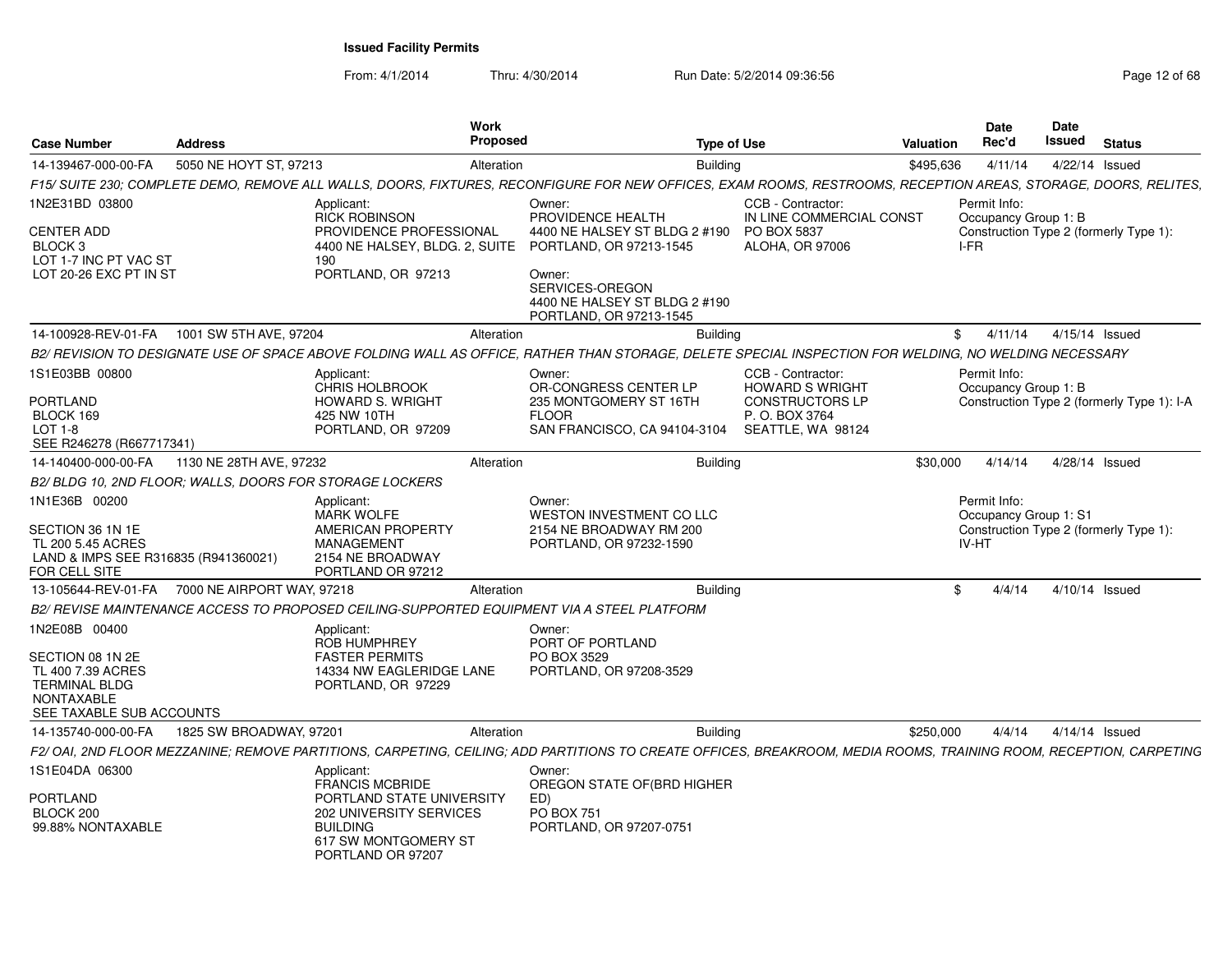| <b>Case Number</b>                                                                                                        | <b>Address</b>                         | Work<br>Proposed                                                                                                                 | <b>Type of Use</b>                                                                                                                                         |                                                                                                             | <b>Valuation</b> | <b>Date</b><br>Rec'd                                                    | <b>Date</b><br><b>Issued</b> | <b>Status</b>                                |
|---------------------------------------------------------------------------------------------------------------------------|----------------------------------------|----------------------------------------------------------------------------------------------------------------------------------|------------------------------------------------------------------------------------------------------------------------------------------------------------|-------------------------------------------------------------------------------------------------------------|------------------|-------------------------------------------------------------------------|------------------------------|----------------------------------------------|
| 14-136182-000-00-FA                                                                                                       | 123 NE 3RD AVE, 97232                  | Alteration                                                                                                                       | Building                                                                                                                                                   |                                                                                                             | \$33,680         | 4/4/14                                                                  |                              | 4/10/14 Under Inspection                     |
|                                                                                                                           |                                        | F16/ SUITE 016: TI. REMOVE SOME WALLS. RECONFIGURE FOR TWO LARGE WORK LABS. CEILING ELEC                                         |                                                                                                                                                            |                                                                                                             |                  |                                                                         |                              |                                              |
| 1N1E34DA 02800<br><b>EAST PORTLAND</b>                                                                                    |                                        | Applicant:<br><b>JENNIFER DZIENIS</b><br><b>WORKS ARCHITECTURE</b>                                                               | Owner:<br>BRIDGEHEAD DEVELOPMENT LLC BNK CONSTRUCTION INC<br>1001 SE WATER AVE #120                                                                        | CCB - Contractor:<br>45 82nd dr. ste 53b                                                                    |                  | Permit Info:<br>Occupancy Group 1: B_Bank, Off.,<br>Med.Off., Pub.Bldg. |                              |                                              |
| BLOCK 68<br>INC PT VAC ST LOT 1&8<br>LOT 2&3&6&7<br>INC PT VAC ST LOT 4&5: HISTORIC<br>PROPERTY; POTENTIAL ADDITIONAL TAX |                                        | 524 E BURNSIDE ST #320<br>PORTLAND, OR 97214                                                                                     | PORTLAND, OR 97214-2147                                                                                                                                    | gladstone, or 97027                                                                                         |                  |                                                                         |                              | Construction Type 2 (formerly Type 1): III-A |
|                                                                                                                           |                                        | 13-242623-DFS-02-FA 3181 SW SAM JACKSON PARK RD - Bldg OHS, 9 Alteration                                                         | <b>Building</b>                                                                                                                                            |                                                                                                             |                  | \$<br>4/2/14                                                            |                              | 4/10/14 Issued                               |
|                                                                                                                           |                                        | B2/ 7TH FLOOR SOUTH: 7A ICU REMODEL: DFS FOR SUSPENDED A.C.T. CEILING, SEISMIC BRACING ANALYSIS                                  |                                                                                                                                                            |                                                                                                             |                  |                                                                         |                              |                                              |
| 1S1E09 00200                                                                                                              |                                        | Applicant:<br><b>JOEY DIDESIDERO</b><br>HOFFMAN CORP.<br>749 SW GAINES<br>PORTLAND, OR 97239                                     | Owner:<br>OREGON STATE OF<br>3181 SW SAM JACKSON PARK RD HOFFMAN CONSTRUCTION CO<br>PORTLAND, OR 97239                                                     | CCB - Contractor:<br><b>THOMAS SMITH</b><br>OF OREGON<br>805 SW BROADWAY SUITE 2100<br>PORTLAND, OR 97205   |                  | Permit Info:<br>Occupancy Group 1: I-2                                  |                              | Construction Type 2 (formerly Type 1): I-A   |
| 14-134781-000-00-FA                                                                                                       | 1300 SW 5TH AVE, 97201                 | Alteration                                                                                                                       | <b>Building</b>                                                                                                                                            |                                                                                                             | \$65,500         | 4/3/14                                                                  |                              | 4/21/14 Issued                               |
|                                                                                                                           |                                        |                                                                                                                                  | F2/13TH FLOOR; DEMO WALLS, CEILING AND HVAC EQUIPMENT, REMOVE FIREPROOFING USING ASBESTOS ABATEMENT PROCEDURE, RESPRAY NEW FIREPROOFING,                   |                                                                                                             |                  |                                                                         |                              |                                              |
| 1S1E03BC 01800<br>PORTLAND<br><b>BLOCK 148 TL 1800</b>                                                                    |                                        | Applicant:<br>ALEXIS BAUER<br><b>GROUP MACKENZIE</b><br>1515 SE WATER AVE.<br>PORTLAND, OR 97214                                 | Owner:<br>FIRST INTERSTATE BANK OF OR<br>PO BOX 2609<br>CARLSBAD, CA 92018-2609                                                                            | CCB - Contractor:<br>MINORITY ABATEMENT<br><b>CONTRACTORS INC</b><br>3200 NE 65TH ST<br>VANCOUVER, WA 98663 |                  | Permit Info:<br>Occupancy Group 1: B                                    |                              | Construction Type 2 (formerly Type 1): I-A   |
| 14-136692-000-00-FA                                                                                                       | 1400 SW 5TH AVE, 97201                 | Alteration                                                                                                                       | <b>Building</b>                                                                                                                                            |                                                                                                             | \$25,000         | 4/7/14                                                                  |                              | 4/10/14 Under Inspection                     |
|                                                                                                                           |                                        | B2/4TH FLOOR, ADD SOME WALLS AND DOORS TO CREATE ADDITIONAL OFFICES                                                              |                                                                                                                                                            |                                                                                                             |                  |                                                                         |                              |                                              |
| 1S1E03BC 02900<br><b>PORTLAND</b><br>BLOCK 149<br>LOT 1-8                                                                 |                                        | Applicant:<br><b>DAVID BROWN</b><br><b>MELVIN MARK COMPANIES</b><br>111 SW COLUMBIA, STE 1380<br>PORTLAND OR 97201               | Owner:<br>MARK GROUP PARTNERSHIP NO (MELVIN MARK CONSTRUCTION CO<br>111 SW COLUMBIA ST #1380<br>PORTLAND, OR 97204                                         | CCB - Contractor:<br>111 SW COLUMBIA ST STE 1380<br>PORTLAND, OR 972015873                                  |                  |                                                                         |                              |                                              |
| 14-139029-000-00-FA                                                                                                       | 4906 NE 6TH AVE, 97211                 | Alteration                                                                                                                       | <b>Building</b>                                                                                                                                            |                                                                                                             | \$45,000         | 4/10/14                                                                 |                              | 4/17/14 Issued                               |
|                                                                                                                           | F10/ KING / SCIENCE CLASSROOMS REMODEL |                                                                                                                                  |                                                                                                                                                            |                                                                                                             |                  |                                                                         |                              |                                              |
| 1N1E23BC 08700<br>SECTION 23 1N 1E<br>TL 8700 4.91 ACRES                                                                  |                                        | Applicant:<br>Kristin Wells<br>Portland Public Schools Facilities &<br>Asset Management<br>501 N Dixon St.<br>Portland, OR 97227 | Owner:<br>SCHOOL DISTRICT NO 1(LEASED<br>PO BOX 3107<br>PORTLAND, OR 97208-3107<br>Owner:<br><b>NE COALITION</b><br>PO BOX 3107<br>PORTLAND, OR 97208-3107 | <b>Primary Contractor:</b><br><b>TO BID</b>                                                                 |                  |                                                                         |                              |                                              |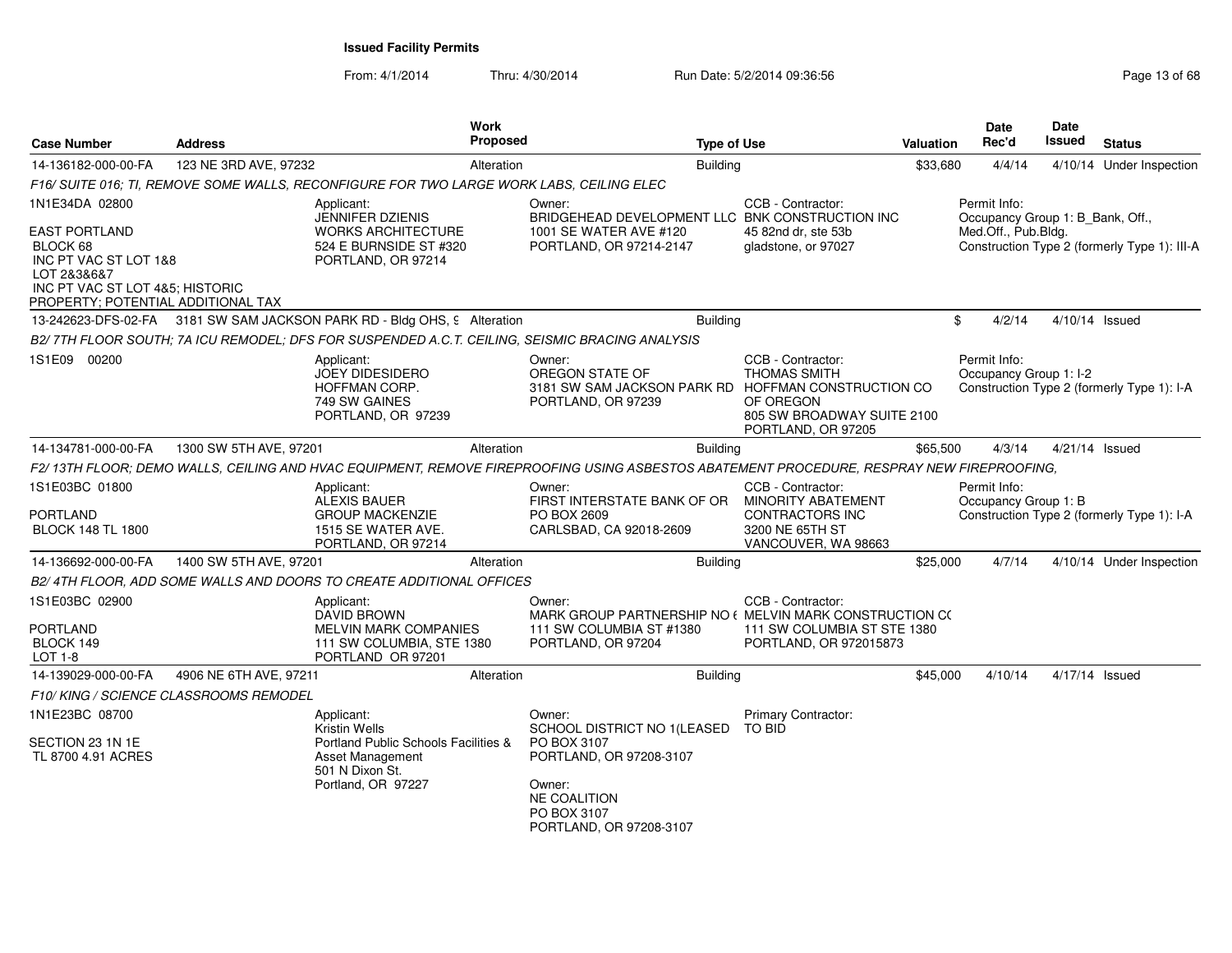| <b>Case Number</b>         | <b>Address</b>              |                                                                                                           | <b>Work</b><br>Proposed |                                                                                                                                                                     | <b>Type of Use</b> |                                                                                                        | <b>Valuation</b> | <b>Date</b><br>Rec'd                                                    | Date<br><b>Issued</b> | <b>Status</b>                                |
|----------------------------|-----------------------------|-----------------------------------------------------------------------------------------------------------|-------------------------|---------------------------------------------------------------------------------------------------------------------------------------------------------------------|--------------------|--------------------------------------------------------------------------------------------------------|------------------|-------------------------------------------------------------------------|-----------------------|----------------------------------------------|
| 14-142633-000-00-FA        | 319 SW WASHINGTON ST, 97204 |                                                                                                           | Alteration              |                                                                                                                                                                     | <b>Building</b>    |                                                                                                        | \$57.444         | 4/16/14                                                                 | 4/28/14 Issued        |                                              |
|                            |                             |                                                                                                           |                         | B2/ SUITE 405-410; DEMO WORK, REMOVE A FEW WALLS, CARPETING, CEILING, REMOVE ONE WALL, ADD DOORWAY IN HALLWAY, PATCH AND PAINT, NEW CARPET                          |                    |                                                                                                        |                  |                                                                         |                       |                                              |
| 1N1E34CD 07800             |                             | Applicant:<br>CHRISTINA BOND<br>5d CONTRACTORS<br>610 SW ALDER ST. SUITE 210<br>PORTLAND, OR 97205        |                         | Owner:<br>THREE NINETEEN WASHINGTON<br><b>LLC</b><br>PO BOX 416<br>MANCHESTER, VT 05254                                                                             |                    | CCB - Contractor:<br>5D CONTRACTORS LLC<br>PO BOX 416<br>CORBETT, OR 97019                             |                  | Permit Info:<br>Occupancy Group 1: B_Bank, Off.,<br>Med.Off., Pub.Bldg. |                       |                                              |
| 14-142729-000-00-FA        | 720 SW WASHINGTON ST, 97205 |                                                                                                           | Alteration              |                                                                                                                                                                     | <b>Building</b>    |                                                                                                        | \$106.552        | 4/16/14                                                                 | 4/28/14 Issued        |                                              |
|                            |                             |                                                                                                           |                         | F2/ SUITE750; REMOVE SOME PARTITION WALLS AT SW END, ADD BACK FOR OFFICES, BREAK ROOM, CONFERENCE ROOM, CONSULTATION ROOMS, OPEN OFFICE, CEILING, ELEC, PLBG, FINI  |                    |                                                                                                        |                  |                                                                         |                       |                                              |
| 1N1E34CC 06600<br>PORTLAND |                             | Applicant:<br><b>CHRISTINA BOND</b><br>5d CONTRACTORS                                                     |                         | Owner:<br><b>GPO MORGAN LLC</b><br>522 SW 5TH AVE #1105                                                                                                             |                    | CCB - Contractor:<br><b>5D CONTRACTORS LLC</b><br><b>PO BOX 416</b>                                    |                  |                                                                         |                       |                                              |
| BLOCK 213<br>LOT 1&2&7&8   |                             | 610 SW ALDER ST. SUITE 210<br>PORTLAND, OR 97205                                                          |                         | PORTLAND, OR 97204                                                                                                                                                  |                    | CORBETT, OR 97019                                                                                      |                  |                                                                         |                       |                                              |
| 14-142075-000-00-FA        | 1120 NW COUCH ST, 97209     |                                                                                                           | Alteration              |                                                                                                                                                                     | <b>Building</b>    |                                                                                                        | \$60,000         | 4/15/14                                                                 | 4/22/14 Issued        |                                              |
|                            |                             | F11/3RD FLOOR, NEW DEMISING WALL, MINOR INTERIOR DEMO AND ENTRY CHANGES                                   |                         |                                                                                                                                                                     |                    |                                                                                                        |                  |                                                                         |                       |                                              |
| 1N1E33DA 04900             |                             | Applicant:<br>KENT POTTEBAUM<br><b>GBD ARCHITECTS</b><br>1120 NW COUCH, #300<br>PORTLAND, OR 97209        |                         | Owner:<br>MEPT BREWERY BLOCK 2 LLC<br>PO BOX 320099<br>ALEXANDRIA, VA 22320-0156                                                                                    |                    | CCB - Contractor:<br>ANDERSEN CONSTRUCTION<br><b>COMPANY</b><br>PO BOX 6712<br>PORTLAND, OR 97228-6712 |                  | Permit Info:<br>Occupancy Group 1: B Bank, Off.,<br>Med.Off., Pub.Bldg. |                       | Construction Type 2 (formerly Type 1): II-A  |
| 14-142093-000-00-FA        | 1120 NW COUCH ST, 97209     |                                                                                                           | Alteration              |                                                                                                                                                                     | Building           |                                                                                                        | \$46,000         | 4/15/14                                                                 | 4/22/14 Issued        |                                              |
|                            |                             | F11/ SUITE 450, INTERIOR DEMO OF CLASSROOMS, CEILING AND MOVEABLE PARTITION                               |                         |                                                                                                                                                                     |                    |                                                                                                        |                  |                                                                         |                       |                                              |
| 1N1E33DA 04900             |                             | Applicant:<br><b>KENT POTTEBAUM</b><br><b>GBD ARCHITECTS</b><br>1120 NW COUCH, #300<br>PORTLAND, OR 97209 |                         | Owner:<br>MEPT BREWERY BLOCK 2 LLC<br>PO BOX 320099<br>ALEXANDRIA, VA 22320-0156                                                                                    |                    | CCB - Contractor:<br>ANDERSEN CONSTRUCTION<br><b>COMPANY</b><br>PO BOX 6712<br>PORTLAND, OR 97228-6712 |                  | Permit Info:<br>Occupancy Group 1: B_Bank, Off.,<br>Med.Off., Pub.Bldg. |                       | Construction Type 2 (formerly Type 1): II-A  |
| 14-148380-000-00-FA        | 9600 NE CASCADES PKY, 97220 |                                                                                                           | Alteration              |                                                                                                                                                                     | Electrical         |                                                                                                        | \$               | 4/25/14                                                                 | 4/25/14 Final         |                                              |
|                            |                             |                                                                                                           |                         | security - DDI-DS PRO, Suite 140, LLC 4,955 SQ FT NEW TENANT OFFICE TI, REMOVE AND REPLACE OFFICE WALLS, CEILINGS & SOFFITS                                         |                    |                                                                                                        |                  |                                                                         |                       |                                              |
| 1N2E16 00100               |                             | Applicant:<br>SIGNATURE SECURITY INC.<br>PO Box 3322<br>VANCOUVER WA 98668                                |                         | Owner:<br>PORT OF PORTLAND<br>PO BOX 3529<br>PORTLAND, OR 97208-3529                                                                                                |                    |                                                                                                        |                  |                                                                         |                       |                                              |
| 14-148385-000-00-FA        | 9600 NE CASCADES PKY, 97220 |                                                                                                           | Alteration              |                                                                                                                                                                     | Electrical         |                                                                                                        | \$               | 4/25/14                                                                 | 4/25/14 Final         |                                              |
|                            |                             |                                                                                                           |                         | voice/data - DDI-DS PRO, Suite 140, LLC 4,955 SQ FT NEW TENANT OFFICE TI, REMOVE AND REPLACE OFFICE WALLS, CEILINGS & SOFFITS (Permit 14-137800 ET issued in error) |                    |                                                                                                        |                  |                                                                         |                       |                                              |
| 1N2E16 00100               |                             | Applicant:<br><b>BERTRAM ALVARO</b><br>AMERICA'S PHONE GUYS.<br>PO BOX 873279<br>VANCOUVER WA 98687-3279  |                         | Owner:<br>PORT OF PORTLAND<br>PO BOX 3529<br>PORTLAND, OR 97208-3529                                                                                                |                    |                                                                                                        |                  | Permit Info:<br>Occupancy Group 1: B_Bank, Off.,<br>Med.Off., Pub.Bldg. |                       | Construction Type 2 (formerly Type 1): III-B |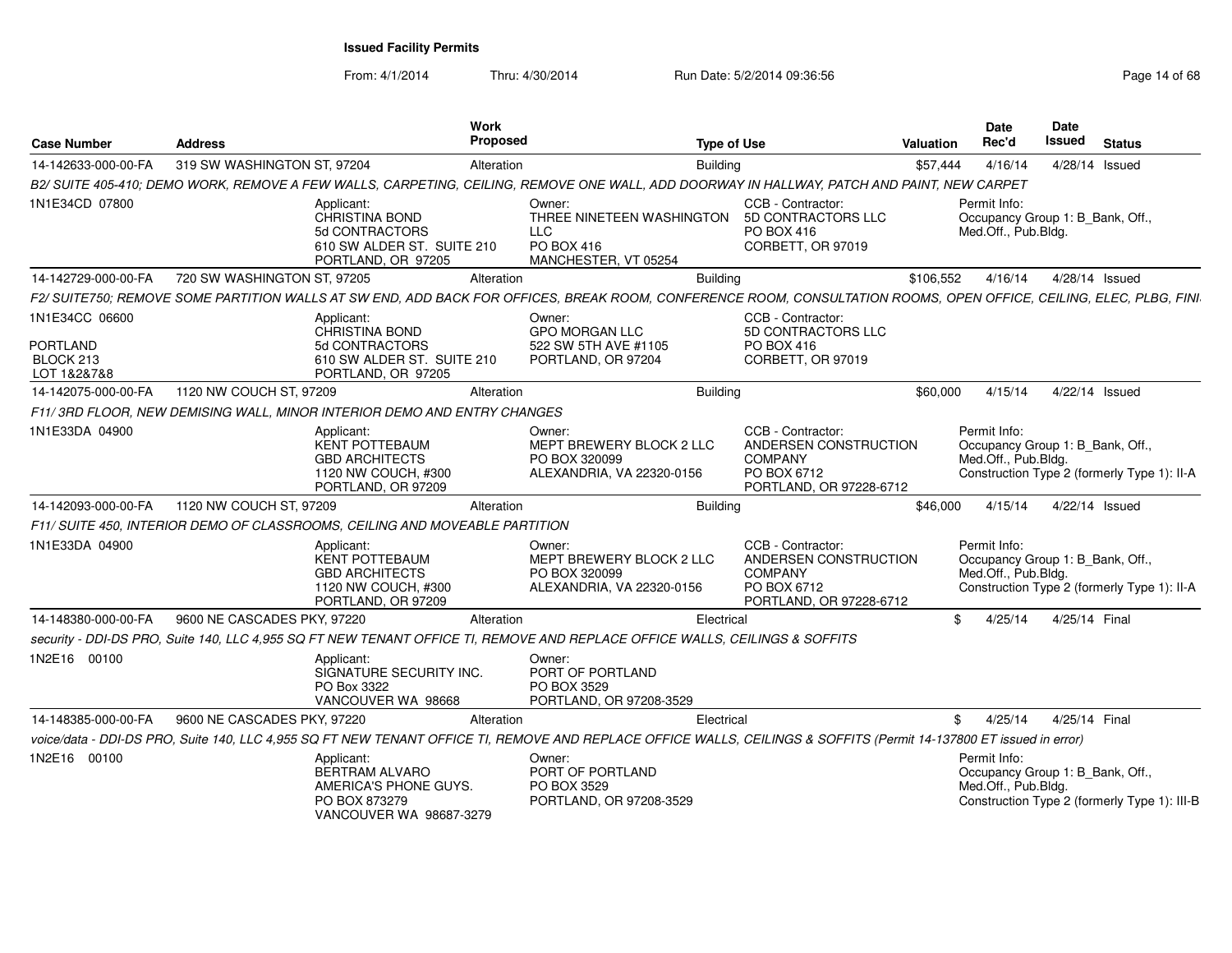| <b>Case Number</b>                                                                        | <b>Address</b>                     |                                                                                                              | <b>Work</b><br>Proposed | <b>Type of Use</b>                                                                                                                                                 | <b>Valuation</b> |                         | <b>Date</b><br>Rec'd | <b>Date</b><br>Issued   | <b>Status</b>                          |
|-------------------------------------------------------------------------------------------|------------------------------------|--------------------------------------------------------------------------------------------------------------|-------------------------|--------------------------------------------------------------------------------------------------------------------------------------------------------------------|------------------|-------------------------|----------------------|-------------------------|----------------------------------------|
| 14-148389-000-00-FA                                                                       | 1136 SW MONTGOMERY ST, 97201       |                                                                                                              | Alteration              | Electrical                                                                                                                                                         |                  | \$                      | 4/25/14              | 4/25/14 Final           |                                        |
|                                                                                           |                                    | access cabling - HONORS LOUNGE CARD READER ADDED AT EPLER HALL                                               |                         |                                                                                                                                                                    |                  |                         |                      |                         |                                        |
| 1S1E04AC 02100<br>PORTLAND<br>BLOCK 269<br>LOT 1-8 TL 2100                                |                                    | Applicant:<br>CHRISTENSON ELECTRIC INC.<br>111 SW COLUMBIA ST. STE 480<br>PORTLAND OR 97201-5838             |                         | Owner:<br>OREGON STATE OF (BD OF<br><b>HIGHER EDUCATION</b><br><b>PO BOX 751</b><br>PORTLAND, OR 97207<br>Owner:<br><b>CAMPUS PLANNING OFFICE</b>                  |                  | Permit Info:<br>$V-1HR$ |                      | Occupancy Group 1: R1   | Construction Type 2 (formerly Type 1): |
|                                                                                           |                                    |                                                                                                              |                         | <b>PO BOX 751</b><br>PORTLAND, OR 97207                                                                                                                            |                  |                         |                      |                         |                                        |
| 14-148696-000-00-FA                                                                       | 1220 SW MORRISON ST, 97205         |                                                                                                              | Alteration              | Electrical                                                                                                                                                         |                  | \$                      | 4/28/14              |                         | 4/28/14 Issued                         |
|                                                                                           |                                    | voice/data - SUITE 500 RICHARD K HOWELL SOME INTERIOR DEMO AND BUILD 4 NEW WALLS                             |                         |                                                                                                                                                                    |                  |                         |                      |                         |                                        |
| 1N1E33DD 06200<br>PORTLAND<br>BLOCK S1/2H<br>LOT 1-8                                      |                                    | Applicant:<br>ORE-COM<br>TELECOMMUNICATIONS, LLC.<br>13826 S MEYERS RD., #2127<br>OREGON CITY, OR 97045-7920 |                         | Owner:<br><b>WESTON INVESTMENT CO LLC</b><br>2154 NE BROADWAY RM 200<br>PORTLAND, OR 97232-1590                                                                    |                  | Permit Info:<br>I-FR    |                      | Occupancy Group 1: B    | Construction Type 2 (formerly Type 1): |
| 14-149616-000-00-FA                                                                       | 220 NW 2ND AVE, 97209              |                                                                                                              | Alteration              | Electrical                                                                                                                                                         |                  | \$                      | 4/29/14              | 4/29/14 Issued          |                                        |
|                                                                                           |                                    | voice/data - SUITE 900: TI. ADD WALLS FOR 4 NEW OFFICES. DOORS. RELITES. CEILING. ELEC. FINISHES             |                         |                                                                                                                                                                    |                  |                         |                      |                         |                                        |
| 1N1E34CA 04500<br><b>COUCHS ADD</b><br>BLOCK 14<br>LOT 1-8 EXC PT IN ST                   |                                    | Applicant:<br>POINT MONITOR CORP.<br>5863 LAKEVIEW BLVD #100<br>LAKE OSWEGO, OR 97035-7058                   |                         | Owner:<br>ONE PACIFIC SQUARE CF LLC<br>1211 SW 5TH AVE #2230<br>PORTLAND, OR 97204-3735                                                                            |                  |                         |                      |                         |                                        |
| 14-150622-000-00-FA                                                                       | 1515 SW 5TH AVE, 97201             |                                                                                                              | Alteration              | Electrical                                                                                                                                                         |                  | \$                      | 4/30/14              |                         | 4/30/14 Issued                         |
|                                                                                           |                                    |                                                                                                              |                         | voice/data - SUITE 1000 & 1032 THE OREGONIAN 16,609 NEW TENANT REMODEL. NEW WALLS, CEILINGS FOR PRIVATE OFFICES, CONFERENCE ROOM, BEAKROOM AND ACCESSIBLE RESTROOI |                  |                         |                      |                         |                                        |
| 1S1E03BC 03700<br>PORTLAND<br>BLOCK 164<br>$LOT 1-8$<br>DEFERRED ADDITIONAL TAX LIABILITY |                                    | Applicant:<br>CHRISTENSON ELECTRIC INC.<br>111 SW COLUMBIA ST. STE 480<br>PORTLAND OR 97201-5838             |                         | Owner:<br><b>WESTON INVESTMENT CO LLC</b><br>2154 NE BROADWAY RM 200<br>PORTLAND, OR 97232-1590                                                                    |                  | Permit Info:<br>I-FR    |                      | Occupancy Group 1: B    | Construction Type 2 (formerly Type 1): |
| 14-149148-000-00-FA                                                                       | 3251 SW SAM JACKSON PARK RD, 97201 |                                                                                                              | Alteration              | Electrical                                                                                                                                                         |                  | \$                      | 4/28/14              | 4/28/14 Final           |                                        |
| 9D00C New Office - power                                                                  |                                    |                                                                                                              |                         |                                                                                                                                                                    |                  |                         |                      |                         |                                        |
| 1S1E09AC 03700<br>SECTION 09 1S 1E<br>TL 3700 0.07 ACRES                                  |                                    | Applicant:<br>DYNALECTRIC CO.<br>5711 SW HOOD AVE.<br>PORTLAND OR 97239-3716                                 |                         | Owner:<br>OREGON STATE OF<br>3181 SW SAM JACKSON PARK RD<br>PORTLAND, OR 97239                                                                                     |                  | Permit Info:<br>I-FR    |                      | Occupancy Group 1: I1.1 | Construction Type 2 (formerly Type 1): |
| 14-149371-000-00-FA                                                                       | 707 SW WASHINGTON ST, 97205        |                                                                                                              | Alteration              | Electrical                                                                                                                                                         |                  | \$                      | 4/29/14              | 4/29/14 Issued          |                                        |
| 8th fl Pacific Interpreters TI - voice/data                                               |                                    |                                                                                                              |                         |                                                                                                                                                                    |                  |                         |                      |                         |                                        |
| 1N1E34CC 04600                                                                            |                                    | Applicant:<br>STONER ELECTRIC, INC.<br>1904 SE OCHOCO ST.<br>MILWAUKIE OR 97222-7315                         |                         | Owner:<br><b>UBCT PARTNERSHIP</b><br>111 SW COLUMBIA ST #1380<br>PORTLAND, OR 97201                                                                                |                  |                         |                      |                         |                                        |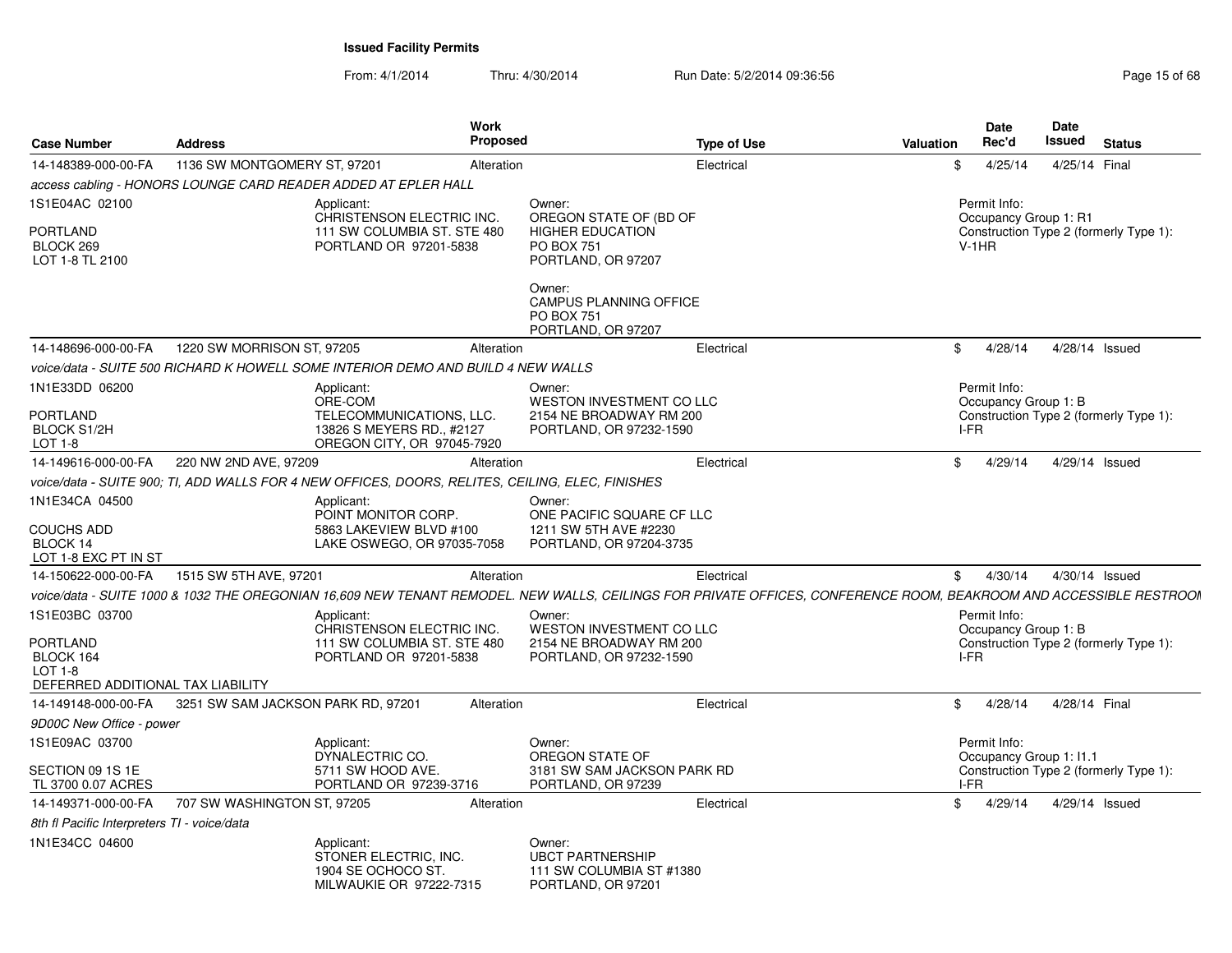| <b>Case Number</b>                                                                                                                                                                                                                                                             | <b>Address</b>                                  |                                                                                                                                              | Work<br>Proposed |                                                                                                                                                                                                                                                                                                                                                                                                                                                                                 | <b>Type of Use</b> | <b>Valuation</b> | Date<br>Rec'd                                         | Date<br>Issued   | <b>Status</b>                               |
|--------------------------------------------------------------------------------------------------------------------------------------------------------------------------------------------------------------------------------------------------------------------------------|-------------------------------------------------|----------------------------------------------------------------------------------------------------------------------------------------------|------------------|---------------------------------------------------------------------------------------------------------------------------------------------------------------------------------------------------------------------------------------------------------------------------------------------------------------------------------------------------------------------------------------------------------------------------------------------------------------------------------|--------------------|------------------|-------------------------------------------------------|------------------|---------------------------------------------|
| 14-150692-000-00-FA                                                                                                                                                                                                                                                            | 111 SW 5TH AVE, 97204-3626                      |                                                                                                                                              | Alteration       |                                                                                                                                                                                                                                                                                                                                                                                                                                                                                 | Electrical         |                  | \$<br>4/30/14                                         | 4/30/14 Issued   |                                             |
| 23RD FLOOR HOLLAND & KNIGHT TI - HVAC                                                                                                                                                                                                                                          |                                                 |                                                                                                                                              |                  |                                                                                                                                                                                                                                                                                                                                                                                                                                                                                 |                    |                  |                                                       |                  |                                             |
| 1N1E34CD 01300                                                                                                                                                                                                                                                                 |                                                 | Applicant:<br><b>HVAC INC.</b><br>5188 SE INTERNATIONAL WAY<br>PORTLAND OR 97222-4602                                                        |                  |                                                                                                                                                                                                                                                                                                                                                                                                                                                                                 |                    |                  | Permit Info:<br>Occupancy Group 1: B                  |                  | Construction Type 2 (formerly Type 1): I-A  |
| 14-150740-000-00-FA                                                                                                                                                                                                                                                            | 111 SW 5TH AVE, 97204-3626                      |                                                                                                                                              | Alteration       |                                                                                                                                                                                                                                                                                                                                                                                                                                                                                 | Electrical         |                  | \$<br>4/30/14                                         | $4/30/14$ Issued |                                             |
| <b>TRUE Private Wealth Advisors - HVAC</b>                                                                                                                                                                                                                                     |                                                 |                                                                                                                                              |                  |                                                                                                                                                                                                                                                                                                                                                                                                                                                                                 |                    |                  |                                                       |                  |                                             |
| 1N1E34CD 01300                                                                                                                                                                                                                                                                 |                                                 | Applicant:<br><b>HVAC INC.</b><br>5188 SE INTERNATIONAL WAY<br>PORTLAND OR 97222-4602                                                        |                  |                                                                                                                                                                                                                                                                                                                                                                                                                                                                                 |                    |                  | Permit Info:<br>Occupancy Group 1: B                  |                  | Construction Type 2 (formerly Type 1): I-A  |
| 14-138791-000-00-FA                                                                                                                                                                                                                                                            | 4747 N CHANNEL AVE                              |                                                                                                                                              | Alteration       |                                                                                                                                                                                                                                                                                                                                                                                                                                                                                 | Electrical         |                  | \$<br>4/10/14                                         | 4/10/14 Final    |                                             |
|                                                                                                                                                                                                                                                                                | power - CIE - NEW LED TROFFERS - GUARD STATION  |                                                                                                                                              |                  |                                                                                                                                                                                                                                                                                                                                                                                                                                                                                 |                    |                  |                                                       |                  |                                             |
| 1N1E20 00109<br>PARTITION PLAT 2003-38<br>LOT 2 TL 109<br>LAND & IMPS SEE R540487 (R64983-1507)<br>R540481 (R64983-1503)<br>R540494 (R64983-1515) FOR OTHER IMPS<br>14-138825-000-00-FA<br>1S1E04DA 00500<br><b>PORTLAND</b><br>BLOCK 159<br>LOT 1&2&5-8<br>N 27 1/2' OF LOT 3 | 1912 SW 6TH AVE, 97201                          | Applicant:<br>HEIL ELECTRIC CO.<br>8425 SE STARK ST<br>PORTLAND OR 97216-1137<br>Applicant:<br>8089 SW CIRRUS DR.<br>BEAVERTON OR 97008-5989 | Alteration       | Owner:<br>PORT OF PORTLAND (LEASED<br>PO BOX 3820<br>PORTLAND, OR 97208-3849<br>Owner:<br>DAIMLER TRUCKS NORTH<br><b>AMERICA LLC</b><br>PO BOX 3820<br>PORTLAND, OR 97208-3849<br>security - SECURITY UPGRADES, SOUTH TOWER, REPLACE HANDRAIL, 2ND TO 3RD FLOOR, STEEL DOOR, LIGHTING, LOCKS 3RD FLOOR TO 15TH FLOOR; NORTH TOWER, NEW LOCKS<br>Owner:<br>ARONSON SECURITY GROUP INC. OREGON STATE OF (BD HIGHER<br><b>EDUC</b><br><b>PO BOX 751</b><br>PORTLAND, OR 97207-0751 | Electrical         |                  | \$<br>Permit Info:<br>Occupancy Group 1: B<br>4/10/14 | 4/10/14 Issued   | Construction Type 2 (formerly Type 1): II-B |
|                                                                                                                                                                                                                                                                                |                                                 |                                                                                                                                              |                  | Owner:<br><b>CAMPUS PLANNING OFFICE</b><br><b>PO BOX 751</b><br>PORTLAND, OR 97207-0751                                                                                                                                                                                                                                                                                                                                                                                         |                    |                  |                                                       |                  |                                             |
| 14-138846-000-00-FA                                                                                                                                                                                                                                                            | 617 SW MONTGOMERY ST, 97201                     |                                                                                                                                              | Alteration       |                                                                                                                                                                                                                                                                                                                                                                                                                                                                                 | Electrical         |                  | \$<br>4/10/14                                         | 4/10/14 Final    |                                             |
|                                                                                                                                                                                                                                                                                | security - USB BASEMENT REMODELPR# 13-27864-053 |                                                                                                                                              |                  |                                                                                                                                                                                                                                                                                                                                                                                                                                                                                 |                    |                  |                                                       |                  |                                             |
| 1S1E04DA 06100<br><b>PORTLAND</b><br>BLOCK 189<br>LOT 3&4                                                                                                                                                                                                                      |                                                 | Applicant:<br>8089 SW CIRRUS DR.<br>BEAVERTON OR 97008-5989                                                                                  |                  | Owner:<br>ARONSON SECURITY GROUP INC. OREGON STATE OF (BD OF<br><b>HIGHER EDUCATION</b><br><b>PO BOX 751</b><br>PORTLAND, OR 97207<br>Owner:                                                                                                                                                                                                                                                                                                                                    |                    |                  |                                                       |                  |                                             |
|                                                                                                                                                                                                                                                                                |                                                 |                                                                                                                                              |                  | <b>CAMPUS PLANNING OFFICE</b><br><b>PO BOX 751</b><br>PORTLAND, OR 97207                                                                                                                                                                                                                                                                                                                                                                                                        |                    |                  |                                                       |                  |                                             |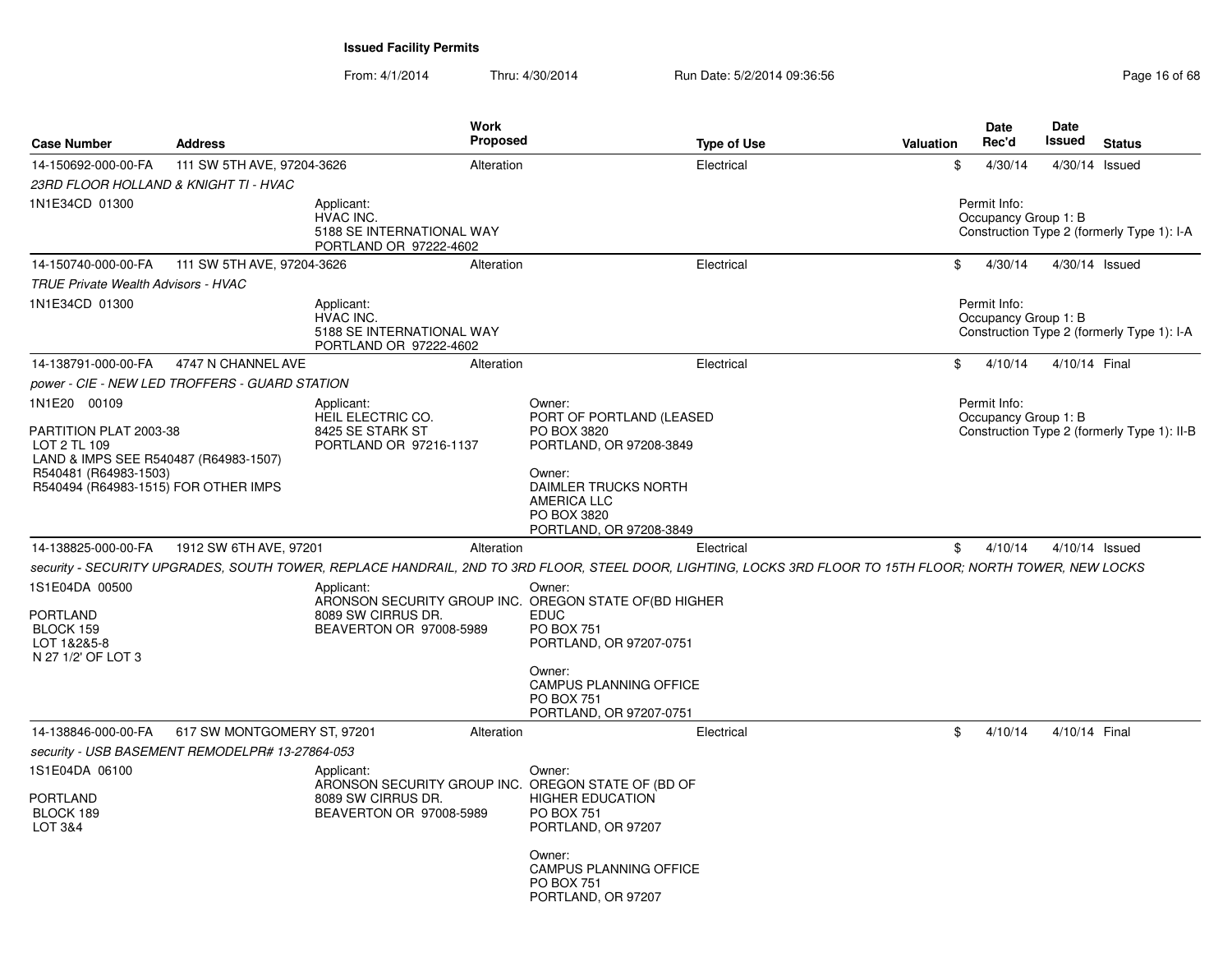| <b>Case Number</b>                                                                                                                                           | <b>Address</b>                         | <b>Work</b><br><b>Proposed</b>                                                                                                                                           |                                                                                                                                                                                     | <b>Type of Use</b>                                                                                                | <b>Valuation</b> | <b>Date</b><br>Rec'd                                                    | <b>Date</b><br>Issued | <b>Status</b>                                |
|--------------------------------------------------------------------------------------------------------------------------------------------------------------|----------------------------------------|--------------------------------------------------------------------------------------------------------------------------------------------------------------------------|-------------------------------------------------------------------------------------------------------------------------------------------------------------------------------------|-------------------------------------------------------------------------------------------------------------------|------------------|-------------------------------------------------------------------------|-----------------------|----------------------------------------------|
| 14-136339-000-00-FA                                                                                                                                          | 123 NE 3RD AVE, 97232                  | Alteration                                                                                                                                                               |                                                                                                                                                                                     | Electrical                                                                                                        | \$               | 4/7/14                                                                  |                       | 4/7/14 Under Inspection                      |
|                                                                                                                                                              |                                        | pwr - SUITE 310 903 SQ FT OFFICE REMODEL FOR NEW TENANT - pwr                                                                                                            |                                                                                                                                                                                     |                                                                                                                   |                  |                                                                         |                       |                                              |
| 1N1E34DA 02800<br>EAST PORTLAND<br>BLOCK 68<br>INC PT VAC ST LOT 1&8<br>LOT 2&3&6&7<br>INC PT VAC ST LOT 4&5; HISTORIC<br>PROPERTY: POTENTIAL ADDITIONAL TAX |                                        | Applicant:<br>FIVE STAR ELECTRIC INC<br>756 SW BAILEY AVE<br>HILLSBORO OR 97123                                                                                          | Owner:<br>1001 SE WATER AVE #120<br>PORTLAND, OR 97214-2147                                                                                                                         | CCB - Contractor:<br>BRIDGEHEAD DEVELOPMENT LLC FIVE STAR ELECTRIC INC<br>756 SW BAILEY AVE<br>HILLSBORO OR 97123 |                  | Permit Info:<br>Occupancy Group 1: B_Bank, Off.,<br>Med.Off., Pub.Bldg. |                       | Construction Type 2 (formerly Type 1): III-A |
| 14-136748-000-00-FA                                                                                                                                          | 121 SW SALMON ST, 97204                | Alteration                                                                                                                                                               |                                                                                                                                                                                     | Electrical                                                                                                        | \$               | 4/7/14                                                                  |                       | $4/7/14$ Issued                              |
|                                                                                                                                                              | ELECTRICAL MASTER PERMIT - INSPECTIONS |                                                                                                                                                                          |                                                                                                                                                                                     |                                                                                                                   |                  |                                                                         |                       |                                              |
| 1S1E03BA 02100                                                                                                                                               |                                        | Applicant:<br>TICE ELECTRIC CO.<br>5405 N Lagoon Ave.<br>PORTLAND OR 97217-7637                                                                                          | Owner:<br><b>IEH PORTLAND LLC</b><br>121 SW SALMON ST<br>PORTLAND, OR 97204-2901                                                                                                    |                                                                                                                   |                  |                                                                         |                       |                                              |
| 14-136795-000-00-FA                                                                                                                                          | 3500 N INTERSTATE AVE, 97227           | Alteration                                                                                                                                                               |                                                                                                                                                                                     | Electrical                                                                                                        | \$               | 4/7/14                                                                  |                       | $4/7/14$ Issued                              |
|                                                                                                                                                              |                                        | NEW RTU'S, CURBING, ROOF SLAB PENETRATIONS, CONTROLS, RECONFIGURE PIPING, ETC IN CONJUNCTION WITH 2ND FLOOR TI(14-114292-FA)                                             |                                                                                                                                                                                     |                                                                                                                   |                  |                                                                         |                       |                                              |
| 1N1E22CC 12100                                                                                                                                               |                                        | Applicant:<br>CHERRY CITY ELECTRIC INC.<br>8100 NE ST JOHNS RD STE, D101<br>VANCOUVER WA 98665-2014                                                                      | Owner:<br>KAISER FOUNDATION HEALTH<br>500 NE MULTNOMAH ST #100<br>PORTLAND, OR 97232-2099<br>Owner:<br>PLAN OF THE NORTHWEST<br>500 NE MULTNOMAH ST #100<br>PORTLAND, OR 97232-2099 |                                                                                                                   |                  | Permit Info:<br>Occupancy Group 1: I-2                                  |                       | Construction Type 2 (formerly Type 1): I-A   |
| 14-137459-000-00-FA                                                                                                                                          | 26 SW SALMON ST, 97204                 | Alteration                                                                                                                                                               |                                                                                                                                                                                     | Electrical                                                                                                        | \$               | 4/8/14                                                                  |                       | 4/8/14 Final                                 |
|                                                                                                                                                              |                                        | voice / data - 4TH & 5TH FLOOR, REMODEL; REMOVE WALLS, ADD BACK AND RECONFIGURE FOR CONFERENCE ROOMS, BREAKROOM, WORK ROOMS, OFFICES, DOORS, RELITES, GLASS WAL          |                                                                                                                                                                                     |                                                                                                                   |                  |                                                                         |                       |                                              |
| 1S1E03BD 00200<br>PORTLAND<br>BLOCK 6                                                                                                                        |                                        | Applicant:<br>CHRISTENSON ELECTRIC INC.<br>111 SW COLUMBIA ST. STE 480<br>PORTLAND OR 97201-5838                                                                         | Owner:<br><b>IEH PORTLAND LLC</b><br>121 SW SALMON ST<br>PORTLAND, OR 97204-2901                                                                                                    |                                                                                                                   |                  |                                                                         |                       |                                              |
| LOT 1-8                                                                                                                                                      |                                        |                                                                                                                                                                          |                                                                                                                                                                                     |                                                                                                                   |                  |                                                                         |                       |                                              |
| 14-137487-000-00-FA                                                                                                                                          | 3550 N INTERSTATE AVE, 97227           | Alteration                                                                                                                                                               |                                                                                                                                                                                     | Electrical                                                                                                        | \$               | 4/8/14                                                                  |                       | 4/8/14 Final                                 |
|                                                                                                                                                              |                                        | voice/data - NORTH ENTRY: CUT- IN WINDOW IN EXTERIOR WALL BY ENTRY DOORS. NEW RELITE IN INTERIOR WALL IN VESTIBULE. REMODEL CHECK IN AREA. RELITES. FLOOR COVERING. CEI. |                                                                                                                                                                                     |                                                                                                                   |                  |                                                                         |                       |                                              |
| 1N1E27BB 01700<br>COOKS ADD<br>BLOCK 5&9&32 TL 1700                                                                                                          |                                        | Applicant:<br>COCHRAN INC. dba BROADWAY<br><b>ELECTRIC</b><br>7550 SW TECH CENTER DR STE<br>220<br>TIGARD OR 97223-8061                                                  | Owner:<br>KAISER FOUNDATION HEALTH<br>500 NE MULTNOMAH ST #100<br>PORTLAND, OR 97232-2031<br>Owner:<br>PLAN OF THE NORTHWEST                                                        |                                                                                                                   |                  | Permit Info:<br>Occupancy Group 1: B                                    |                       | Construction Type 2 (formerly Type 1): II-B  |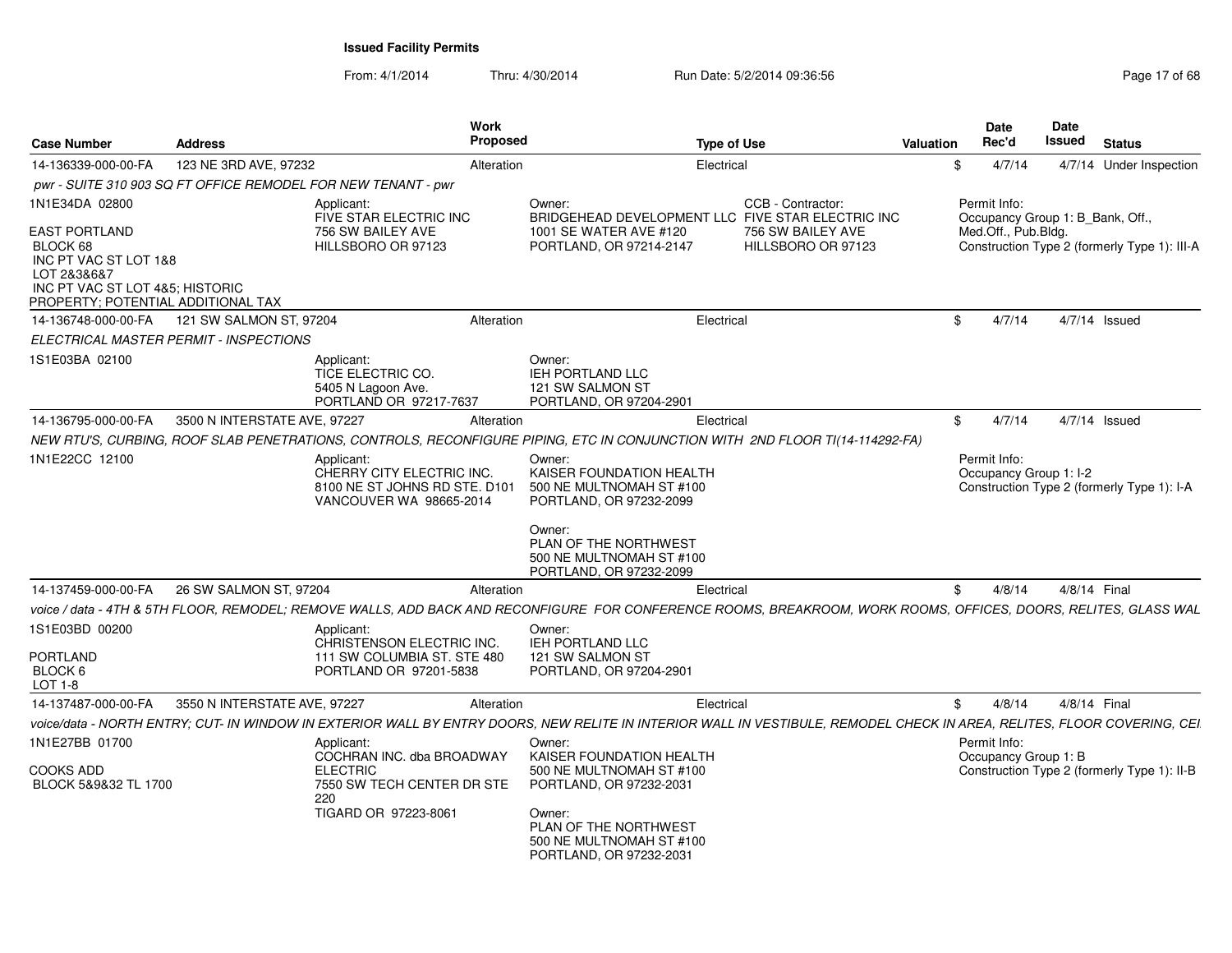| <b>Case Number</b>                | <b>Address</b>                         | <b>Work</b><br><b>Proposed</b>                                                                                            |                                                                                                                                                                                              | <b>Type of Use</b> | <b>Valuation</b> | Date<br>Rec'd                        | <b>Date</b><br>Issued | <b>Status</b>                              |
|-----------------------------------|----------------------------------------|---------------------------------------------------------------------------------------------------------------------------|----------------------------------------------------------------------------------------------------------------------------------------------------------------------------------------------|--------------------|------------------|--------------------------------------|-----------------------|--------------------------------------------|
| 14-137904-000-00-FA               | 12000 SW 49TH AVE, 97219               | Alteration                                                                                                                |                                                                                                                                                                                              | Electrical         |                  | \$<br>4/9/14                         |                       | 4/29/14 Under Inspection                   |
|                                   |                                        | pwr - CC BUILDING 2ND LEVEL OFFICE SWING SPACE REMODEL, NEW WALLS FOR PRIVATE OFFICES AND REMODEL OPEN OFFICE SPACE - pwr |                                                                                                                                                                                              |                    |                  |                                      |                       |                                            |
| 1S1E31D 00200                     |                                        | Applicant:<br>ELECTRICAL CONSTRUCTION<br>CO. (a dba for EC COMPANY)<br>PO BOX 10286<br>PORTLAND OR 97296-0286             | Owner:<br>PORTLAND COMMUNITY<br><b>COLLEGE DIST</b><br>PO BOX 6119<br>ALOHA, OR 97007-0119                                                                                                   |                    |                  | Permit Info:<br>Occupancy Group 1: B |                       | Construction Type 2 (formerly Type 1): I-B |
| 14-138212-000-00-FA               | 26 SW SALMON ST, 97204                 | Alteration                                                                                                                |                                                                                                                                                                                              | Electrical         |                  | \$<br>4/9/14                         |                       | 4/9/14 Under Inspection                    |
|                                   |                                        | pwr - COMM ROOM, REMOVE PORTION OF WALL, ADD THREE WALLS TO ENLARGE ROOM, ELEC, - pwr                                     |                                                                                                                                                                                              |                    |                  |                                      |                       |                                            |
| 1S1E03BD 00200<br><b>PORTLAND</b> |                                        | Applicant:<br>TICE ELECTRIC CO.<br>5405 N Lagoon Ave.                                                                     | Owner:<br>IEH PORTLAND LLC<br>121 SW SALMON ST                                                                                                                                               |                    |                  |                                      |                       |                                            |
| BLOCK 6<br>LOT 1-8                |                                        | PORTLAND OR 97217-7637                                                                                                    | PORTLAND, OR 97204-2901                                                                                                                                                                      |                    |                  |                                      |                       |                                            |
| 14-138468-000-00-FA               | 2305 SE 82ND AVE                       | Alteration                                                                                                                |                                                                                                                                                                                              | Electrical         |                  | \$<br>4/9/14                         |                       | 4/9/14 Under Inspection                    |
|                                   | ELECTRICAL MASTER PERMIT - INSPECTIONS |                                                                                                                           |                                                                                                                                                                                              |                    |                  |                                      |                       |                                            |
| 1S2E05DD 00300 A1                 |                                        |                                                                                                                           | Owner:<br>Gil Gilgan<br>PORTLAND COMMUNITY<br><b>COLLEGE DIST</b><br>12000 SW 49TH AVE<br>PORTLAND, OR 97219-7197                                                                            |                    |                  |                                      |                       |                                            |
| 14-138507-000-00-FA               | 12000 SW 49TH AVE, 97219               | Alteration                                                                                                                |                                                                                                                                                                                              | Electrical         |                  | \$<br>4/9/14                         |                       | 4/9/14 Under Inspection                    |
|                                   | ELECTRICAL MASTER PERMIT - INSPECTIONS |                                                                                                                           |                                                                                                                                                                                              |                    |                  |                                      |                       |                                            |
| 1S1E31D 00200                     |                                        |                                                                                                                           | Owner:<br>PORTLAND COMMUNITY<br><b>COLLEGE DIST</b><br>PO BOX 6119<br>ALOHA, OR 97007-0119                                                                                                   |                    |                  |                                      |                       |                                            |
| 14-138861-000-00-FA               | 1800 SW 6TH AVE                        | Alteration                                                                                                                |                                                                                                                                                                                              | Electrical         |                  | \$<br>4/10/14                        | 4/10/14 Issued        |                                            |
|                                   |                                        | security - INSTALL CAMERAS (8) AT THE ACADEMIC TUDENT REC CENTER                                                          |                                                                                                                                                                                              |                    |                  |                                      |                       |                                            |
| 1S1E04DA 90000                    |                                        | Applicant:<br>ARONSON SECURITY GROUP INC.<br>8089 SW CIRRUS DR.<br>BEAVERTON OR 97008-5989                                | Owner:<br>OWNERS' ASSOCIATION OF<br><b>PORTLAND</b><br>1600 SW 4TH AVE STE 515<br>PORTLAND, OR 97201<br>Owner:<br>STATE UNIVERSITY ACADEMIC<br>1600 SW 4TH AVE STE 515<br>PORTLAND, OR 97201 |                    |                  |                                      |                       |                                            |
|                                   |                                        |                                                                                                                           | Owner:<br>A CONDO STUDENT RECREATION<br><b>CTR</b><br>1600 SW 4TH AVE STE 515<br>PORTLAND, OR 97201                                                                                          |                    |                  |                                      |                       |                                            |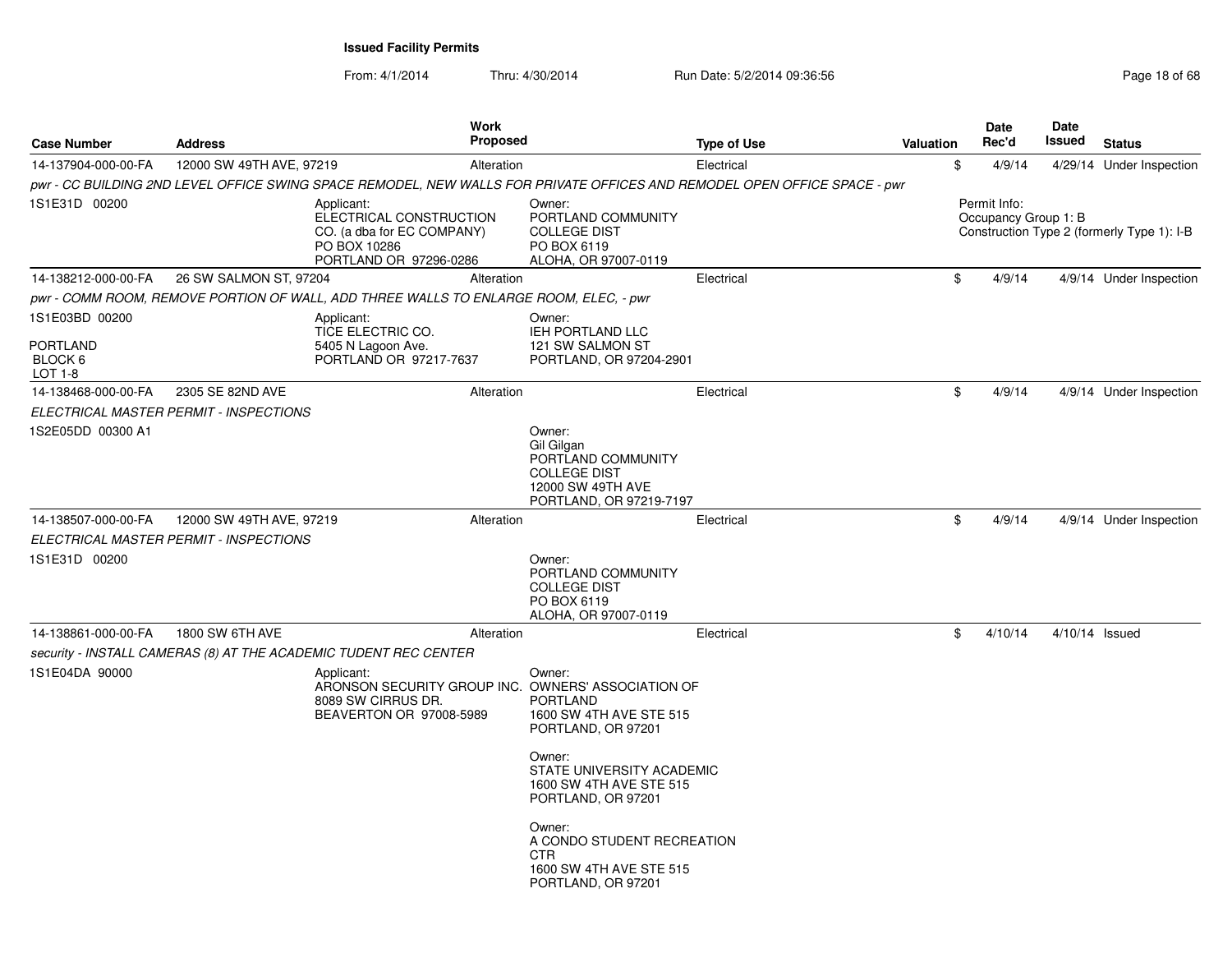| <b>Case Number</b>                                                                                              | <b>Address</b>                                  | Work<br><b>Proposed</b>                                                                                                                                               |                                                                                                                                                                                | <b>Type of Use</b> | Valuation | <b>Date</b><br>Rec'd                                                    | Date<br>Issued | <b>Status</b>                          |
|-----------------------------------------------------------------------------------------------------------------|-------------------------------------------------|-----------------------------------------------------------------------------------------------------------------------------------------------------------------------|--------------------------------------------------------------------------------------------------------------------------------------------------------------------------------|--------------------|-----------|-------------------------------------------------------------------------|----------------|----------------------------------------|
| 14-138922-000-00-FA                                                                                             | 1120 NW COUCH ST, 97209                         | Alteration                                                                                                                                                            |                                                                                                                                                                                | Electrical         | SS.       | 4/10/14                                                                 |                | 4/10/14 Final                          |
|                                                                                                                 |                                                 | security eas system - 30 NW 12TH; Madewell FOR NEW RETAIL TENANT IN PRIOR RETAIL SPACE, REMOVE WALLS, ADD BACK AND RECONFIGURE FOR ONE NEW RESTROOM, DRESSING ROOMS,  |                                                                                                                                                                                |                    |           |                                                                         |                |                                        |
| 1N1E33DA 04900                                                                                                  |                                                 | Applicant:<br>3 GUYS ELECTRIC LLC.<br>17636 HARDENBROOK AVE<br>SANDY OR 97055-7844                                                                                    | Owner:<br>MEPT BREWERY BLOCK 2 LLC<br>PO BOX 320099<br>ALEXANDRIA, VA 22320-0156                                                                                               |                    |           | Permit Info:<br>Occupancy Group 1: B_Bank, Off.<br>Med.Off., Pub.Bldg.  |                |                                        |
| 14-139187-000-00-FA                                                                                             | 825 NE MULTNOMAH ST - Unit 1                    | Alteration                                                                                                                                                            |                                                                                                                                                                                | Electrical         |           | \$4/11/14                                                               |                | 4/11/14 Under Inspection               |
|                                                                                                                 |                                                 | voice/data - 13TH & 14TH FLOORS, FAMILY CARE; REMOVE ALL PARTITIONS, DOORS, FIXTURES, FLOORING, RECONFIGURE WALLS, DOORS, FOR OFFICES, RECEPTION, CONFERENCE ROOM, L( |                                                                                                                                                                                |                    |           |                                                                         |                |                                        |
| 1N1E35BB 90002<br>LLOYD CENTER TOWER CONDOMINIUM<br>LOT <sub>1</sub><br>DEPT OF REVENUE                         |                                                 | Applicant:<br>TECHNOCOM INC. (dba:<br><b>CONNECTED TECHNOLOGIES)</b><br>7929 SW BURNS WAY STE F<br>WILSONVILLE OR 97070-7678                                          | Owner:<br><b>PACIFICORP</b><br>700 NE MULTNOMAH ST 7TH FLR<br>PORTLAND, OR 97232                                                                                               |                    |           |                                                                         |                |                                        |
| 14-140655-000-00-FA                                                                                             | 1130 NE 28TH AVE, 97232                         | Alteration                                                                                                                                                            |                                                                                                                                                                                | Electrical         | SS.       | 4/14/14                                                                 |                | 4/14/14 Issued                         |
|                                                                                                                 |                                                 | power - BLDG 10, 2ND FLOOR; WALLS, DOORS FOR STORAGE LOCKERS                                                                                                          |                                                                                                                                                                                |                    |           |                                                                         |                |                                        |
| 1N1E36B 00200<br>SECTION 36 1N 1E<br>TL 200 5.45 ACRES<br>LAND & IMPS SEE R316835 (R941360021)<br>FOR CELL SITE |                                                 | Applicant:<br>BACHOFNER ELECTRIC, LLC.<br>12031 NE MARX ST<br>PORTLAND OR 97220                                                                                       | Owner:<br>WESTON INVESTMENT CO LLC<br>2154 NE BROADWAY RM 200<br>PORTLAND, OR 97232-1590                                                                                       |                    |           | Permit Info:<br>Occupancy Group 1: S1<br>IV-HT                          |                | Construction Type 2 (formerly Type 1): |
|                                                                                                                 | 14-144478-000-00-FA 617 SW MONTGOMERY ST, 97201 | Alteration                                                                                                                                                            |                                                                                                                                                                                | Electrical         |           | \$4/18/14                                                               |                | 4/18/14 Issued                         |
| fire alarm - USB BASEMENT REMODEL                                                                               |                                                 |                                                                                                                                                                       |                                                                                                                                                                                |                    |           |                                                                         |                |                                        |
| 1S1E04DA 06100<br>PORTLAND<br>BLOCK 189<br>LOT 3&4                                                              |                                                 | Applicant:<br><b>WESTERN STATES FIRE</b><br>PROTECTION CO<br>7020S Tucson Wy<br>Centennial, CO 80112                                                                  | Owner:<br>OREGON STATE OF (BD OF<br><b>HIGHER EDUCATION</b><br>PO BOX 751<br>PORTLAND, OR 97207<br>Owner:<br><b>CAMPUS PLANNING OFFICE</b><br>PO BOX 751<br>PORTLAND, OR 97207 |                    |           |                                                                         |                |                                        |
| 14-140622-000-00-FA                                                                                             | 707 SW WASHINGTON ST, 97205                     | Alteration                                                                                                                                                            |                                                                                                                                                                                | Electrical         |           | \$4/14/14                                                               |                | 4/23/14 Issued                         |
| 8TH FL TI - power                                                                                               |                                                 |                                                                                                                                                                       |                                                                                                                                                                                |                    |           |                                                                         |                |                                        |
| 1N1E34CC 04600                                                                                                  |                                                 | Applicant:<br>CHRISTENSON ELECTRIC INC.<br>111 SW COLUMBIA ST. STE 480<br>PORTLAND OR 97201-5838                                                                      | Owner:<br><b>UBCT PARTNERSHIP</b><br>111 SW COLUMBIA ST #1380<br>PORTLAND, OR 97201                                                                                            |                    |           |                                                                         |                |                                        |
| 14-139418-000-00-FA                                                                                             | 1120 NW COUCH ST, 97209                         | Alteration                                                                                                                                                            |                                                                                                                                                                                | Electrical         |           | \$ 4/11/14 4/11/14 Final                                                |                |                                        |
|                                                                                                                 |                                                 | hvac stat - 30 NW 12TH; MADEWELL TI FOR NEW RETAIL TENANT IN PRIOR RETAIL SPACE, REMOVE WALLS, ADD BACK AND RECONFIGURE FOR ONE NEW RESTROOM, DRESSING ROOMS, OFFI    |                                                                                                                                                                                |                    |           |                                                                         |                |                                        |
| 1N1E33DA 04900                                                                                                  |                                                 | Applicant:<br>ALLIANT SYSTEMS LLC.<br>1600 NW 167TH PL. SUITE 330<br>BEAVERTON, OR 97005                                                                              | Owner:<br>MEPT BREWERY BLOCK 2 LLC<br>PO BOX 320099<br>ALEXANDRIA, VA 22320-0156                                                                                               |                    |           | Permit Info:<br>Occupancy Group 1: B_Bank, Off.,<br>Med.Off., Pub.Bldg. |                |                                        |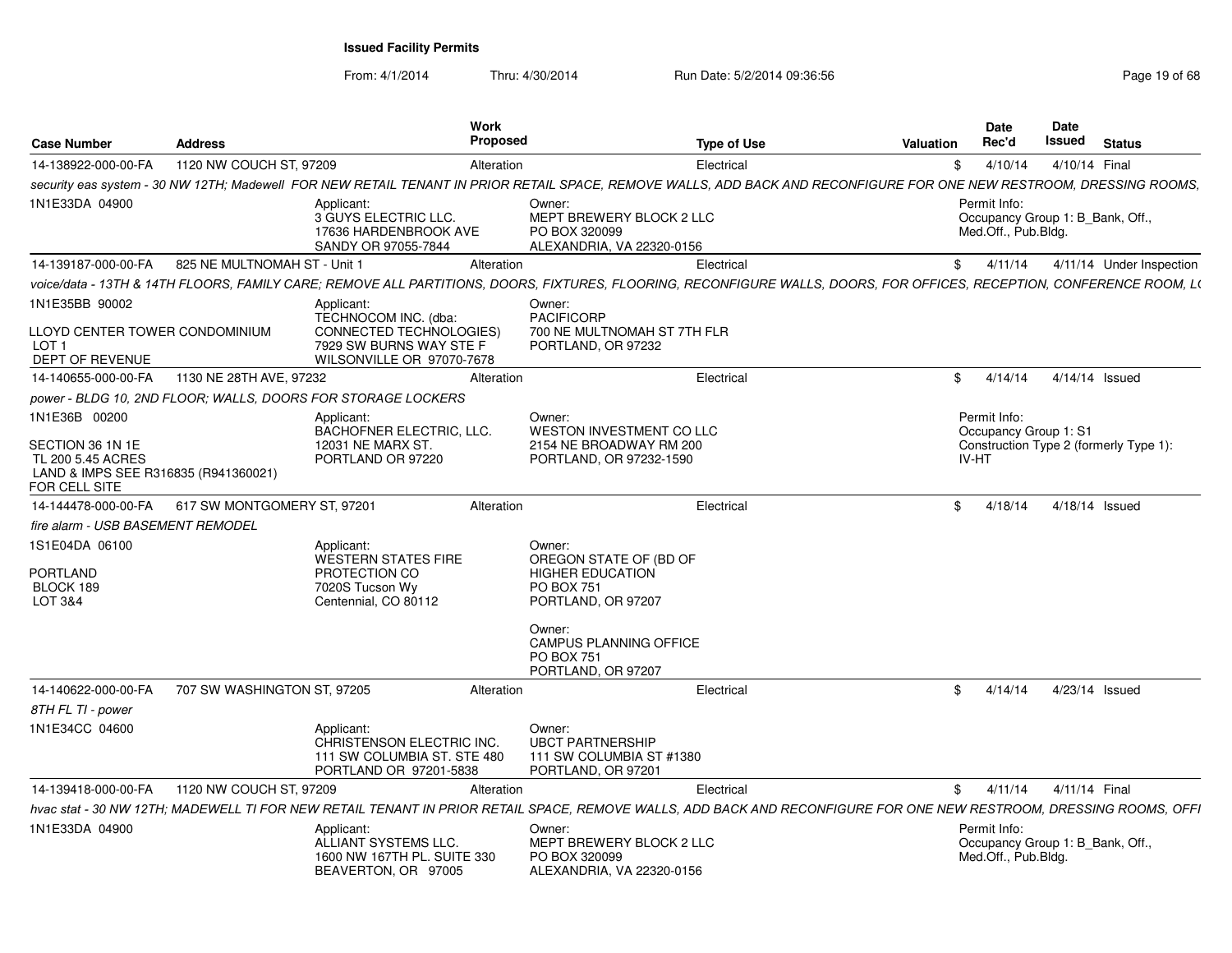| <b>Case Number</b>                                                                                                                                                  | <b>Address</b>         | Work<br><b>Proposed</b>                                                                                                                                                |                                                                                           | Type of Use                                                                                                         | Valuation | <b>Date</b><br>Rec'd                                                    | <b>Date</b><br><b>Issued</b> | <b>Status</b>                                |
|---------------------------------------------------------------------------------------------------------------------------------------------------------------------|------------------------|------------------------------------------------------------------------------------------------------------------------------------------------------------------------|-------------------------------------------------------------------------------------------|---------------------------------------------------------------------------------------------------------------------|-----------|-------------------------------------------------------------------------|------------------------------|----------------------------------------------|
| 14-141289-000-00-FA                                                                                                                                                 | 2000 SW 1ST AVE, 97201 | Alteration                                                                                                                                                             |                                                                                           | Electrical                                                                                                          |           | 4/15/14                                                                 | 4/16/14 Final                |                                              |
|                                                                                                                                                                     |                        | fire alarm - SUITE 410 MAKE A WISH TENANT REMODEL AND 810 SQ FT EXPANSION. NEW WALLS AND ENTRY DOORS                                                                   |                                                                                           |                                                                                                                     |           |                                                                         |                              |                                              |
| 1S1E03CB 00300<br>SOUTH AUDITORIUM ADD<br><b>BLOCK H</b><br>LOT 2 TL 300                                                                                            |                        | Applicant<br>ADVANCED ALARM SYSTEMS LLC AMCO-PORTLAND INC<br>PO BOX 1623<br>FAIRVIEW, OREGON 97024                                                                     | Owner<br>1501 SW TAYLOR ST #100<br>PORTLAND, OR 97205                                     |                                                                                                                     |           | Permit Info:<br>Occupancy Group 1: B<br>I-FR                            |                              | Construction Type 2 (formerly Type 1):       |
| 14-141292-000-00-FA                                                                                                                                                 | 2000 SW 1ST AVE, 97201 | Alteration                                                                                                                                                             |                                                                                           | Electrical                                                                                                          |           | \$4/15/14                                                               | 4/15/14 Final                |                                              |
|                                                                                                                                                                     |                        | hvac stat - SUITE 410 MAKE A WISH TENANT REMODEL AND 810 SQ FT EXPANSION, NEW WALLS AND ENTRY DOORS                                                                    |                                                                                           |                                                                                                                     |           |                                                                         |                              |                                              |
| 1S1E03CB 00300<br>SOUTH AUDITORIUM ADD<br><b>BLOCK H</b><br>LOT 2 TL 300                                                                                            |                        | Applicant:<br>WILLAMETTE HVAC LLC<br>3075 SW 234TH AV # 206<br>HLLSBORO OR 97123                                                                                       | Owner:<br>AMCO-PORTLAND INC<br>1501 SW TAYLOR ST #100<br>PORTLAND, OR 97205               |                                                                                                                     |           | Permit Info:<br>Occupancy Group 1: B<br>I-FR                            |                              | Construction Type 2 (formerly Type 1):       |
| 14-141293-000-00-FA                                                                                                                                                 | 1300 SW 5TH AVE, 97201 | Alteration                                                                                                                                                             |                                                                                           | Electrical                                                                                                          |           | \$4/15/14                                                               | 4/15/14 Issued               |                                              |
| #2705 Kalama Exports - HVAC controls                                                                                                                                |                        |                                                                                                                                                                        |                                                                                           |                                                                                                                     |           |                                                                         |                              |                                              |
| 1S1E03BC 01800<br><b>PORTLAND</b><br><b>BLOCK 148 TL 1800</b>                                                                                                       |                        | Applicant:<br>STREIMER SHEET METAL WORKS FIRST INTERSTATE BANK OF OR<br><b>INC</b><br>740 N KNOTT ST<br>PORTLAND, OR 97227-2099                                        | Owner:<br>PO BOX 2609<br>CARLSBAD, CA 92018-2609                                          |                                                                                                                     |           | Permit Info:<br>Occupancy Group 1: B                                    |                              | Construction Type 2 (formerly Type 1): I-A   |
| 14-139912-000-00-FA                                                                                                                                                 | 123 NE 3RD AVE, 97232  | Alteration                                                                                                                                                             |                                                                                           | Electrical                                                                                                          |           | \$4/12/14                                                               |                              | 4/12/14 Under Inspection                     |
|                                                                                                                                                                     |                        | SUITE 313: TI, WALLS FOR OFFICES, BREAKROOM, LOBBY, WORKROOM, OPEN OFFICE, audio/video - CONFERENCE ROOM, FOLDING PARTITIONS, RELITES, SAWCUT DOOR IN 12 INCH THICK CO |                                                                                           |                                                                                                                     |           |                                                                         |                              |                                              |
| 1N1E34DA 02800<br><b>EAST PORTLAND</b><br>BLOCK 68<br>INC PT VAC ST LOT 1&8<br>LOT 2&3&6&7<br>INC PT VAC ST LOT 4&5: HISTORIC<br>PROPERTY: POTENTIAL ADDITIONAL TAX |                        | Applicant:<br>MCGILL SYSTEMS INC/ DBA<br>SPECTRUM SYSTEMS DESI<br>MCGILL SYSTEMS INC<br>937 SW 14th Ave # 101<br>Portland, OR, 97205                                   | Owner:<br>BRIDGEHEAD DEVELOPMENT LLC<br>1001 SE WATER AVE #120<br>PORTLAND, OR 97214-2147 |                                                                                                                     |           | Permit Info:<br>Occupancy Group 1: B_Bank, Off.,<br>Med.Off., Pub.Bldg. |                              | Construction Type 2 (formerly Type 1): III-A |
| 14-139913-000-00-FA 123 NE 3RD AVE, 97232                                                                                                                           |                        | Alteration                                                                                                                                                             |                                                                                           | Electrical                                                                                                          |           | \$4/12/14                                                               | 4/12/14 Issued               |                                              |
|                                                                                                                                                                     |                        | fire alarm wiring - SUITE 310 903 SQ FT OFFICE REMODEL FOR NEW TENANT - fire alarm wiring                                                                              |                                                                                           |                                                                                                                     |           |                                                                         |                              |                                              |
| 1N1E34DA 02800<br>EAST PORTLAND<br>BLOCK 68<br>INC PT VAC ST LOT 1&8<br>LOT 2&3&6&7<br>INC PT VAC ST LOT 4&5; HISTORIC<br>PROPERTY; POTENTIAL ADDITIONAL TAX        |                        | Applicant:<br>T & L COMMUNICATIONS INC<br>PO BOX 87387<br>VANCOUVER, WA 986877387                                                                                      | Owner:<br>1001 SE WATER AVE #120<br>PORTLAND, OR 97214-2147                               | CCB - Contractor:<br>BRIDGEHEAD DEVELOPMENT LLC T & L COMMUNICATIONS INC<br>PO BOX 87387<br>VANCOUVER, WA 986877387 |           | Permit Info:<br>Occupancy Group 1: B_Bank, Off.,<br>Med.Off., Pub.Bldg. |                              | Construction Type 2 (formerly Type 1): III-A |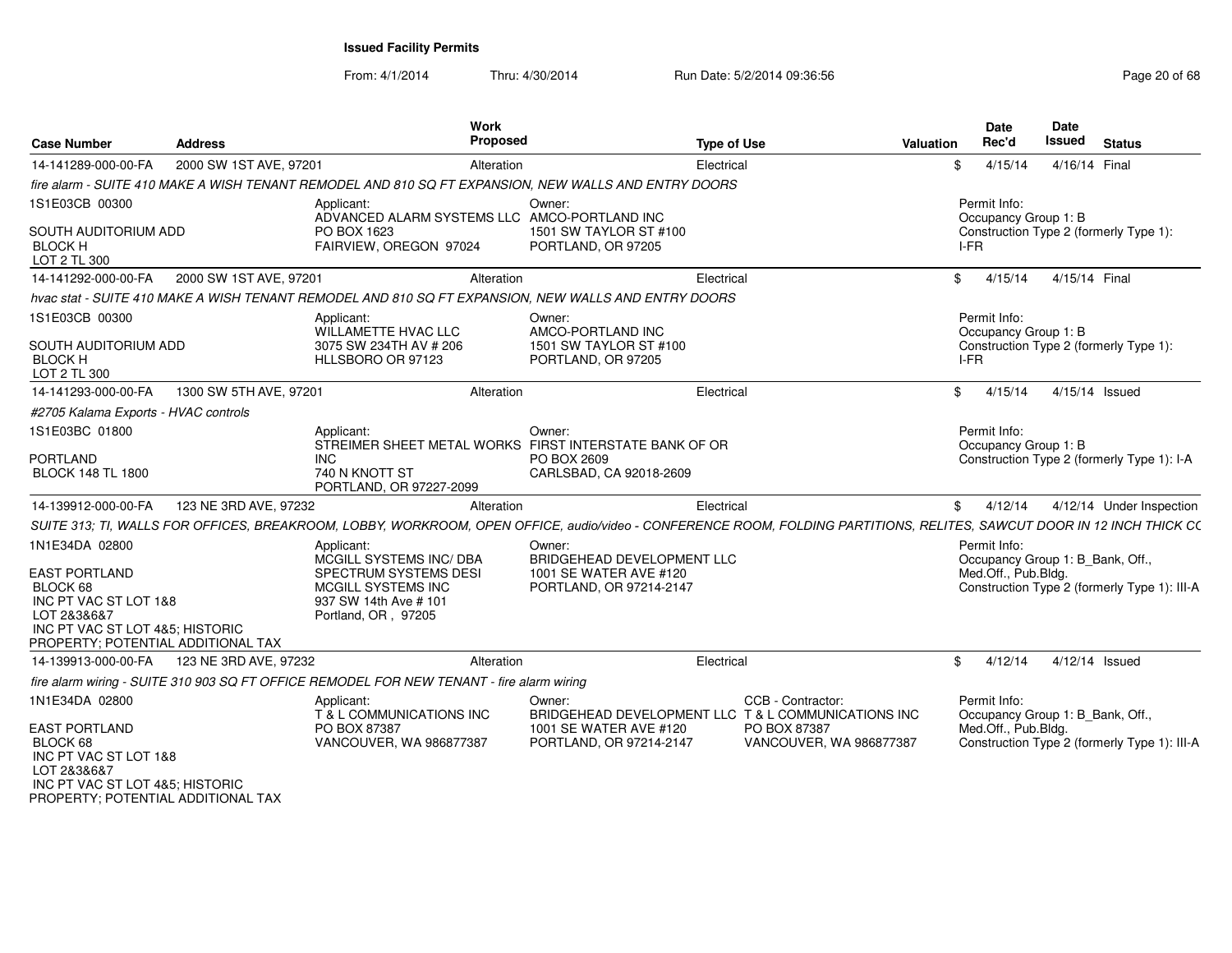| <b>Case Number</b>                          | <b>Address</b>                                                           | Work<br>Proposed                                                                                                                                                  |                                                                                                                                                                           | <b>Type of Use</b> | Valuation  | Date<br>Rec'd                        | Date<br>Issued | <b>Status</b>                               |
|---------------------------------------------|--------------------------------------------------------------------------|-------------------------------------------------------------------------------------------------------------------------------------------------------------------|---------------------------------------------------------------------------------------------------------------------------------------------------------------------------|--------------------|------------|--------------------------------------|----------------|---------------------------------------------|
| 14-139915-000-00-FA                         | 500 NE MULTNOMAH ST. 97232                                               | Alteration                                                                                                                                                        |                                                                                                                                                                           | Electrical         | \$         | 4/12/14                              |                | 4/12/14 Issued                              |
|                                             |                                                                          | pwr - 1ST FLOOR TI; AREA A&B, REMOVE MOST INTERIOR WALLS, FIXTURES, CABINETRY, DOORS, FLOORING, RECONFIGURE FOR CONSULTATION, EDUCATION ROOMS, REMODEL, LOBBY, RE |                                                                                                                                                                           |                    |            |                                      |                |                                             |
| 1N1E35BB 02400                              |                                                                          | Applicant:                                                                                                                                                        | Owner:                                                                                                                                                                    |                    |            |                                      |                |                                             |
| <b>HOLLADAYS ADD</b><br>BLOCK 73&80 TL 2400 |                                                                          | ELECTRICAL CONSTRUCTION<br>CO. (a dba for EC COMPANY)<br>PO BOX 10286<br>PORTLAND OR 97296-0286                                                                   | KAISER FOUNDATION HEALTH<br>500 NE MULTNOMAH ST #100<br>PORTLAND, OR 97232-2099<br>Owner:<br>PLAN OF THE NORTHWEST<br>500 NE MULTNOMAH ST #100<br>PORTLAND, OR 97232-2099 |                    |            |                                      |                |                                             |
| 14-141294-000-00-FA                         | 1500 SW 1ST AVE, 97201                                                   | Alteration                                                                                                                                                        |                                                                                                                                                                           | Electrical         | \$         | 4/15/14                              |                | 4/24/14 Issued                              |
| #990 Hines Warner TI - power                |                                                                          |                                                                                                                                                                   |                                                                                                                                                                           |                    |            |                                      |                |                                             |
| 1S1E03CA 00600                              |                                                                          | Applicant:                                                                                                                                                        | Owner:                                                                                                                                                                    |                    |            | Permit Info:                         |                |                                             |
|                                             |                                                                          | CHRISTENSON ELECTRIC INC.                                                                                                                                         | <b>URBAN OFFICE</b>                                                                                                                                                       |                    |            | Occupancy Group 1: B                 |                |                                             |
| <b>PORTLAND</b><br><b>BLOCK 116 TL 600</b>  |                                                                          | 111 SW COLUMBIA ST. STE 480<br>PORTLAND OR 97201-5838                                                                                                             | 111 SW COLUMBIA ST #1380<br>PORTLAND, OR 97201-5845                                                                                                                       |                    |            |                                      |                | Construction Type 2 (formerly Type 1): I-A  |
|                                             |                                                                          |                                                                                                                                                                   | Owner:<br><b>PARKING</b><br>111 SW COLUMBIA ST #1380<br>PORTLAND, OR 97201-5845<br>Owner:<br><b>FACILITIES</b><br>111 SW COLUMBIA ST #1380<br>PORTLAND, OR 97201-5845     |                    |            |                                      |                |                                             |
| 14-139977-000-00-FA                         | 400 SW 6TH AVE, 97204                                                    | Alteration                                                                                                                                                        |                                                                                                                                                                           | Electrical         | $^{\circ}$ | 4/14/14                              |                | 4/14/14 Issued                              |
|                                             | Install (4) DS3 Coax Cables from the 5th floor TR up to the 8th floor TR |                                                                                                                                                                   |                                                                                                                                                                           |                    |            |                                      |                |                                             |
| 1N1E34CC 04000<br><b>PORTLAND</b>           |                                                                          | Applicant:<br>COCHRAN INC. dba BROADWAY<br><b>ELECTRIC</b>                                                                                                        | Owner:<br>400 SIXTH AVE LLC<br>520 SW 6TH AVE #610                                                                                                                        |                    |            | Permit Info:<br>Occupancy Group 1: B |                | Construction Type 2 (formerly Type 1): II-B |
| LOT 5-8 BLOCK 175                           |                                                                          | 7550 SW TECH CENTER DR STE<br>220<br>TIGARD OR 97223-8061                                                                                                         | PORTLAND, OR 97204                                                                                                                                                        |                    |            |                                      |                |                                             |
| 14-139978-000-00-FA                         | 919 NE 19TH AVE, 97232                                                   | Alteration                                                                                                                                                        |                                                                                                                                                                           | Electrical         | \$         | 4/14/14                              |                | 4/14/14 Issued                              |
|                                             |                                                                          | voice/data - SUITE 200N ABC ANALYTICS 4.045 SQ FT NEW TENANT REMODEL WITH BREAKROOM AND SINK                                                                      |                                                                                                                                                                           |                    |            |                                      |                |                                             |
| 1N1E35AC 00100                              |                                                                          | Applicant:                                                                                                                                                        | Owner:                                                                                                                                                                    |                    |            | Permit Info:                         |                |                                             |
| SULLIVANS ADD<br><b>BLOCK 36 TL 100</b>     |                                                                          | CHRISTENSON ELECTRIC INC.<br>111 SW COLUMBIA ST. STE 480<br>PORTLAND OR 97201-5838                                                                                | WESTON INVESTMENT CO LLC<br>2154 NE BROADWAY RM 200<br>PORTLAND, OR 97232-1590                                                                                            |                    |            | Occupancy Group 1: B                 |                | Construction Type 2 (formerly Type 1): II-A |
| 14-134616-000-00-FA                         |                                                                          | 3181 SW SAM JACKSON PARK RD - Bldg BSC, 9 Alteration                                                                                                              |                                                                                                                                                                           | Electrical         | \$         | 4/3/14                               |                | $4/3/14$ Issued                             |
| 2nd fl Pre-Manufactured Cold room - power   |                                                                          |                                                                                                                                                                   |                                                                                                                                                                           |                    |            |                                      |                |                                             |
| 1S1E09 00200                                |                                                                          | Applicant:<br>DYNALECTRIC CO.<br>5711 SW HOOD AVE.<br>PORTLAND OR 97239-3716                                                                                      | Owner:<br>OREGON STATE OF<br>3181 SW SAM JACKSON PARK RD<br>PORTLAND, OR 97239                                                                                            |                    |            | Permit Info:<br>Occupancy Group 1: B |                | Construction Type 2 (formerly Type 1): I-B  |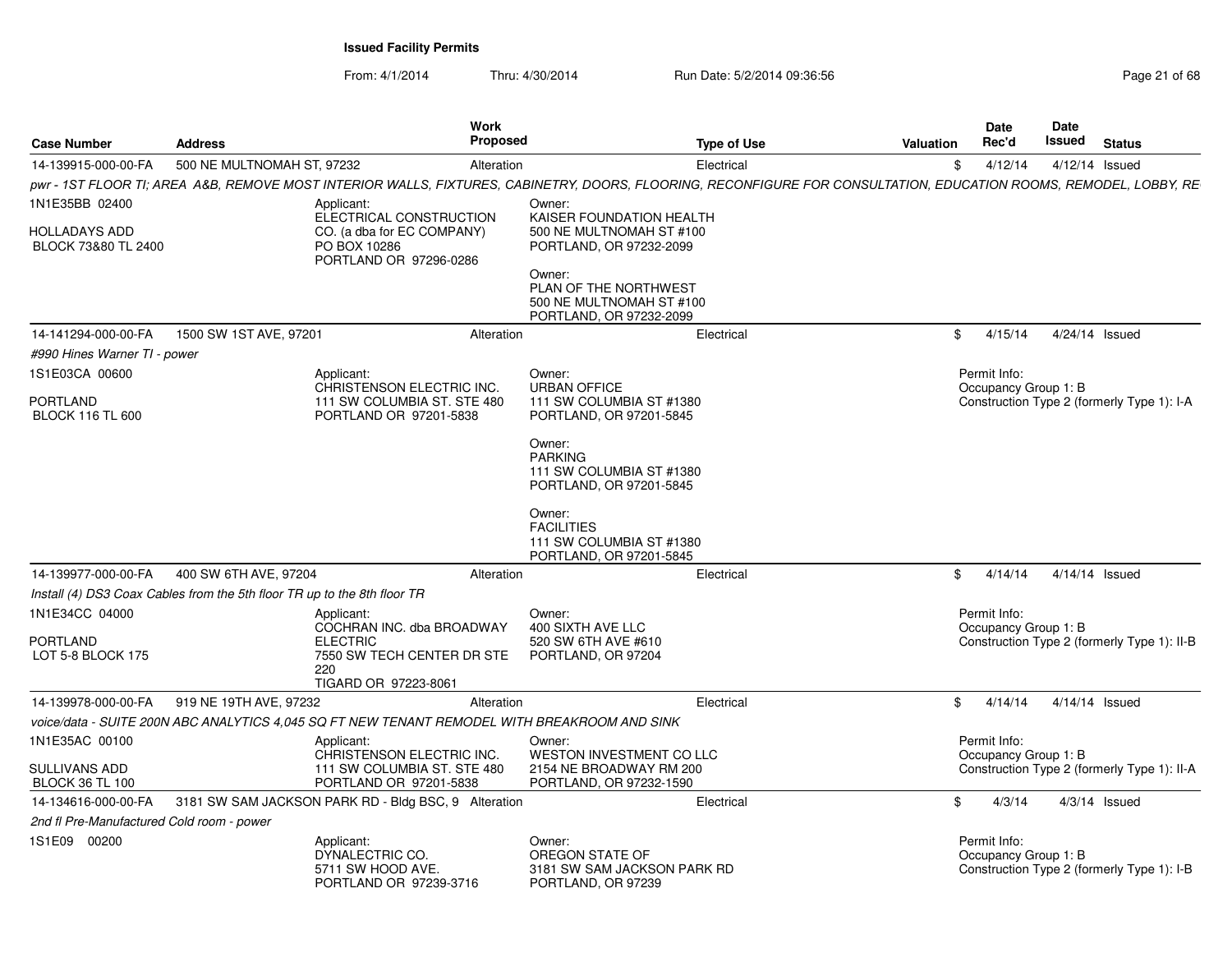| <b>Case Number</b>                                                     | <b>Address</b>                                                      | <b>Work</b><br>Proposed                                                                                                                                               |                                                                                            | <b>Type of Use</b> |                                                                                                                       | <b>Valuation</b> |          | <b>Date</b><br>Rec'd                 | <b>Date</b><br><b>Issued</b> | <b>Status</b>                               |
|------------------------------------------------------------------------|---------------------------------------------------------------------|-----------------------------------------------------------------------------------------------------------------------------------------------------------------------|--------------------------------------------------------------------------------------------|--------------------|-----------------------------------------------------------------------------------------------------------------------|------------------|----------|--------------------------------------|------------------------------|---------------------------------------------|
| 14-134780-000-00-FA                                                    | 5550 SW MACADAM AVE, 97201                                          | Alteration                                                                                                                                                            |                                                                                            | Electrical         |                                                                                                                       |                  | \$       | 4/3/14                               | 4/3/14 Final                 |                                             |
|                                                                        | #303 ERICKSON AIR TI - access control - mag lock                    |                                                                                                                                                                       |                                                                                            |                    |                                                                                                                       |                  |          |                                      |                              |                                             |
| 1S1E15BD 01200                                                         |                                                                     | Applicant:<br>PROTEC INC.                                                                                                                                             | Owner:<br>SRI EIGHT MACADAM LLC                                                            |                    |                                                                                                                       |                  |          | Permit Info:<br>Occupancy Group 1: B |                              |                                             |
| SECTION 15 1S 1E<br>TL 1200 1.91 ACRES                                 |                                                                     | 720 NE FLANDERS ST.<br>PORTLAND OR 97232-2763                                                                                                                         | 235 MONTGOMERY ST 16TH<br><b>FLOOR</b><br>SAN FRANCISCO, CA 94104-3104                     |                    |                                                                                                                       |                  |          |                                      |                              | Construction Type 2 (formerly Type 1): II-A |
| 14-135079-000-00-FA                                                    | 1621 SW 1ST AVE, 97201                                              | Alteration                                                                                                                                                            |                                                                                            | Electrical         |                                                                                                                       |                  | \$       | 4/3/14                               |                              | $4/3/14$ Issued                             |
|                                                                        | 2ND & 3RD FLRS CAMBIA LOBBY REMODEL - 2nd fl a/v installation       |                                                                                                                                                                       |                                                                                            |                    |                                                                                                                       |                  |          |                                      |                              |                                             |
| 1S1E03CB 00700                                                         |                                                                     | Applicant:<br>KLASSTECH AUDIO VIDEO<br><b>SERVICES LLC</b><br>7721 SW Cirrus sp 30c<br>beaverton OR 97008                                                             |                                                                                            |                    |                                                                                                                       |                  |          | Permit Info:<br>Med.Off., Pub.Bldg.  |                              | Occupancy Group 1: B_Bank, Off.,            |
| 14-135445-000-00-FA                                                    | 111 SW COLUMBIA ST, 97258                                           | Alteration                                                                                                                                                            |                                                                                            | Electrical         |                                                                                                                       |                  | \$       | 4/4/14                               | 4/22/14 Final                |                                             |
| #102 remodel - power                                                   |                                                                     |                                                                                                                                                                       |                                                                                            |                    |                                                                                                                       |                  |          |                                      |                              |                                             |
| 1S1E03BD 01700                                                         |                                                                     | Applicant:<br>CHRISTENSON ELECTRIC INC.                                                                                                                               | Owner:<br>COLUMBIA SQUARE LLC                                                              |                    |                                                                                                                       |                  |          | Permit Info:<br>Occupancy Group 1: B |                              |                                             |
| <b>PORTLAND</b><br>BLOCK 129<br>LOT 1-8                                |                                                                     | 111 SW COLUMBIA ST. STE 480<br>PORTLAND OR 97201-5838                                                                                                                 | 111 SW COLUMBIA ST #1380<br>PORTLAND, OR 97201-5845                                        |                    |                                                                                                                       |                  |          |                                      |                              | Construction Type 2 (formerly Type 1): I-A  |
| 14-138695-000-00-FA                                                    | 12000 SW 49TH AVE, 97219                                            | Alteration                                                                                                                                                            |                                                                                            | Electrical         |                                                                                                                       |                  | \$       | 4/10/14                              | 4/10/14 Final                |                                             |
|                                                                        |                                                                     | data-a/v - 1ST FLOOR, CLASSROOM 111; REMODEL, INFILL INTERIOR WINDOWS BETWEEN ROOMS, ADD INTERIOR WINDOWS IN OTHER WALL LOCATIONS, FINISHES, CEILING, ELEC - data-a/v |                                                                                            |                    |                                                                                                                       |                  |          |                                      |                              |                                             |
| 1S1E31D 00200                                                          |                                                                     | Applicant:<br>KLASSTECH AUDIO VIDEO<br><b>SERVICES LLC</b><br>7725 SW CIRRUS DR SPC 30D<br>BEAVERTON, OR 97008                                                        | Owner:<br>PORTLAND COMMUNITY<br><b>COLLEGE DIST</b><br>PO BOX 6119<br>ALOHA, OR 97007-0119 |                    | CCB - Contractor:<br>KLASSTECH AUDIO VIDEO<br><b>SERVICES LLC</b><br>7725 SW CIRRUS DR SPC 30D<br>BEAVERTON, OR 97008 |                  | $II-1HR$ | Permit Info:<br>Occupancy Group 1: B |                              | Construction Type 2 (formerly Type 1):      |
| 14-141458-000-00-FA                                                    | 101 SW MAIN ST, 97204                                               | Alteration                                                                                                                                                            |                                                                                            | Electrical         |                                                                                                                       |                  | \$       | 4/15/14                              |                              | 4/15/14 Issued                              |
|                                                                        | access - Moving access control devices from 2nd floor to 15th floor |                                                                                                                                                                       |                                                                                            |                    |                                                                                                                       |                  |          |                                      |                              |                                             |
| 1S1E03BD 00300                                                         |                                                                     | Applicant:<br>SOUND SECURITY INC. / dba                                                                                                                               | Owner:<br>KBSH ONE MAIN PLACE LLC                                                          |                    |                                                                                                                       |                  |          |                                      |                              |                                             |
| <b>PORTLAND</b><br><b>BLOCK 11</b><br>LOT 1-4<br>LOT 5-8 EXC PT IN STS |                                                                     | SONITROL PACIFIC<br>8220 N INTERSTATE AVE.<br>PORTLAND OR 97217-6635                                                                                                  | 121 SW MORRISON ST #200<br>PORTLAND, OR 97204                                              |                    |                                                                                                                       |                  |          |                                      |                              |                                             |
| 14-147226-000-00-FA                                                    |                                                                     | 3181 SW SAM JACKSON PARK RD - Bldg MBS, 9 Alteration                                                                                                                  |                                                                                            | Electrical         |                                                                                                                       |                  | \$       | 4/24/14                              |                              | 4/24/14 Issued                              |
| 1st fl MBS TI - power                                                  |                                                                     |                                                                                                                                                                       |                                                                                            |                    |                                                                                                                       |                  |          |                                      |                              |                                             |
| 1S1E09 00200                                                           |                                                                     | Applicant:<br>DYNALECTRIC CO.<br>5711 SW HOOD AVE.<br>PORTLAND OR 97239-3716                                                                                          | Owner:<br>OREGON STATE OF<br>3181 SW SAM JACKSON PARK RD<br>PORTLAND, OR 97239             |                    |                                                                                                                       |                  |          | Permit Info:<br>Occupancy Group 1: B |                              | Construction Type 2 (formerly Type 1): V-N  |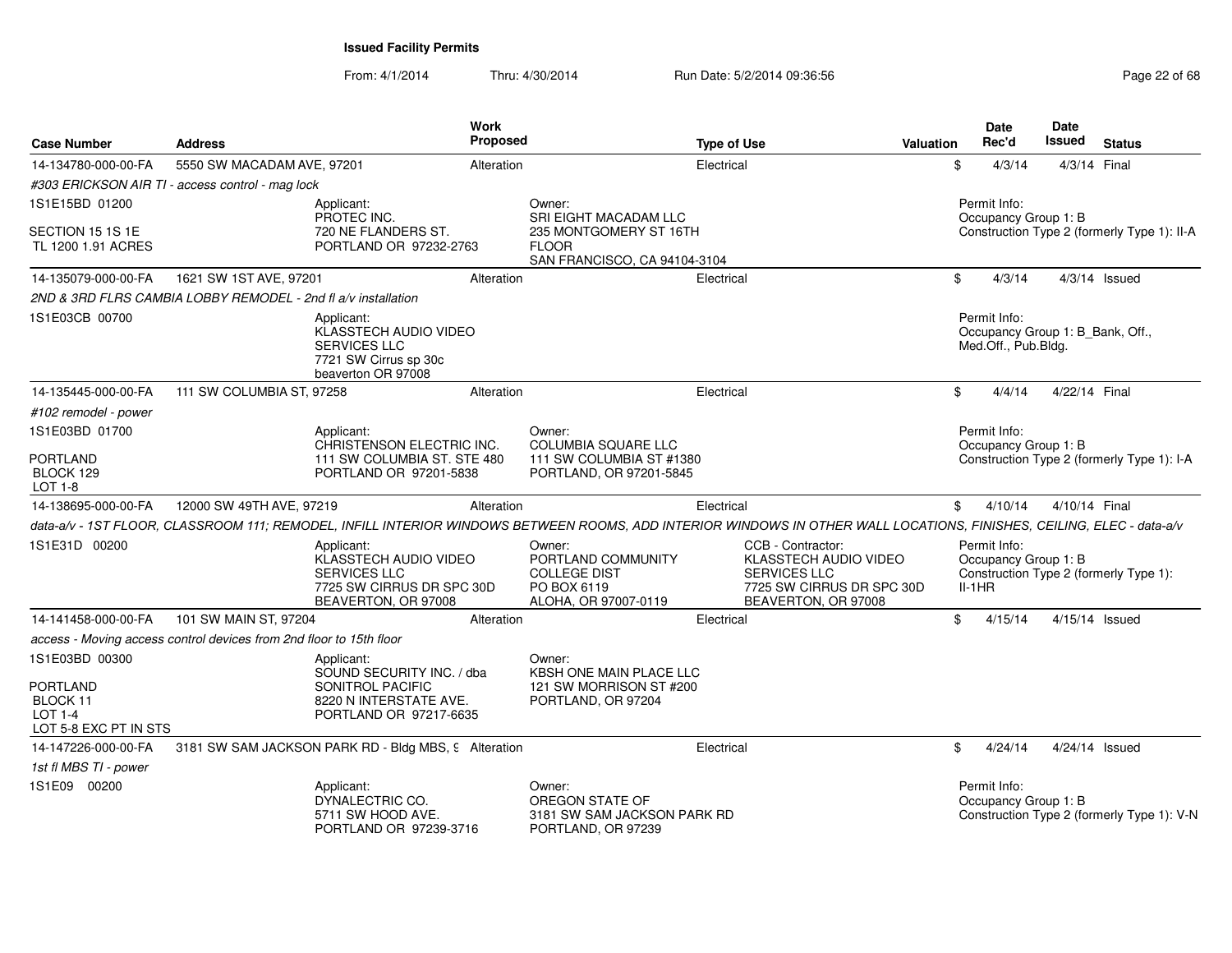| <b>Case Number</b>                                                                                                   | <b>Address</b>            | Work<br>Proposed                                                                                                                                                     |                                                                                                                                                                                  | <b>Type of Use</b> | Valuation    | <b>Date</b><br>Rec'd                         | Date<br>Issued | <b>Status</b>                              |  |
|----------------------------------------------------------------------------------------------------------------------|---------------------------|----------------------------------------------------------------------------------------------------------------------------------------------------------------------|----------------------------------------------------------------------------------------------------------------------------------------------------------------------------------|--------------------|--------------|----------------------------------------------|----------------|--------------------------------------------|--|
| 14-145150-000-00-FA                                                                                                  | 808 SW 3RD AVE, 97204     | Alteration                                                                                                                                                           |                                                                                                                                                                                  | Electrical         | \$           | 4/19/14                                      |                | 4/19/14 Issued                             |  |
|                                                                                                                      |                           | hvac stat - NW CORNER, 8TH & 9TH FLOOR; DEMO MOST WALLS, CEILING, DECK DOOR, REMOVE STAIR BETWEEN 8TH AND 9TH FLOOR, CASEWORK, FLOORING, RECONFIRE FOR OPEN OFFICE   |                                                                                                                                                                                  |                    |              |                                              |                |                                            |  |
| 1S1E03BA 06000<br><b>PORTLAND</b><br>BLOCK 22<br>LOT 7&8<br>HISTORIC PROPERTY 15 YR 2000<br>POTENTIAL ADDITIONAL TAX |                           | Applicant:<br><b>WILLAMETTE HVAC LLC</b><br>3075 SW 234TH AV # 206<br>HLLSBORO OR 97123                                                                              | Owner:<br>SN INVESTMENT PROPERTIES LLO<br>1121 SW SALMON ST 5TH FLR<br>PORTLAND, OR 97205                                                                                        |                    |              | Permit Info:<br>Occupancy Group 1: B<br>I-FR |                | Construction Type 2 (formerly Type 1):     |  |
| 14-145157-000-00-FA                                                                                                  | 5050 NE HOYT ST, 97213    | Alteration                                                                                                                                                           |                                                                                                                                                                                  | Electrical         | SS 5         | 4/19/14                                      |                | 4/19/14 Issued                             |  |
|                                                                                                                      |                           | power - SUITE 230; COMPLETE DEMO, REMOVE ALL WALLS, DOORS, FIXTURES, RECONFIGURE FOR NEW OFFICES, EXAM ROOMS, RESTROOMS, RECEPTION AREAS, STORAGE, DOORS, RELITI     |                                                                                                                                                                                  |                    |              |                                              |                |                                            |  |
| 1N2E31BD 03800<br><b>CENTER ADD</b><br>BLOCK 3<br>LOT 1-7 INC PT VAC ST<br>LOT 20-26 EXC PT IN ST                    |                           | Applicant<br>COCHRAN INC. dba BROADWAY<br><b>ELECTRIC</b><br>7550 SW TECH CENTER DR STE<br>220<br>TIGARD OR 97223-8061                                               | Owner:<br>PROVIDENCE HEALTH<br>4400 NE HALSEY ST BLDG 2 #190<br>PORTLAND, OR 97213-1545<br>Owner:<br>SERVICES-OREGON<br>4400 NE HALSEY ST BLDG 2 #190<br>PORTLAND, OR 97213-1545 |                    |              | Permit Info:<br>Occupancy Group 1: B<br>I-FR |                | Construction Type 2 (formerly Type 1):     |  |
| 14-145158-000-00-FA                                                                                                  | 1825 SW BROADWAY, 97201   | Alteration                                                                                                                                                           |                                                                                                                                                                                  | Electrical         | S.           | 4/19/14                                      |                | 4/19/14 Issued                             |  |
|                                                                                                                      |                           |                                                                                                                                                                      |                                                                                                                                                                                  |                    |              |                                              |                |                                            |  |
|                                                                                                                      |                           | power - SMSU KITCHEN HOOD REPLACEMENT, REMOVE AND REPLACE PART OF THE CEILING T-BAR SYSTEM, NEW 2 HR FIRE PENETRATIONS AND NEW FIRE RATED DOOR (d/w exhaust fan, dam |                                                                                                                                                                                  |                    |              |                                              |                |                                            |  |
| 1S1E04DA 06300                                                                                                       |                           |                                                                                                                                                                      | Owner:<br>OREGON STATE OF(BRD HIGHER                                                                                                                                             |                    |              |                                              |                |                                            |  |
| <b>PORTLAND</b>                                                                                                      |                           |                                                                                                                                                                      | ED)                                                                                                                                                                              |                    |              |                                              |                |                                            |  |
| BLOCK 200<br>99.88% NONTAXABLE                                                                                       |                           |                                                                                                                                                                      | <b>PO BOX 751</b><br>PORTLAND, OR 97207-0751                                                                                                                                     |                    |              |                                              |                |                                            |  |
| 14-142737-000-00-FA                                                                                                  | 4411 SW VERMONT ST, 97221 | Alteration                                                                                                                                                           |                                                                                                                                                                                  | Electrical         |              | \$4/16/14                                    |                | 4/16/14 Under Inspection                   |  |
|                                                                                                                      |                           | RECONNECTING AN X-RAY MACHINE TO AN EXISTING 60 AMP SHUNT TRIP BREAKER AND EXTENDING (4) 120 VOLT CIRCUITS. (Note: This replaces permit #14-137123ET)                |                                                                                                                                                                                  |                    |              |                                              |                |                                            |  |
| 1S1E17CC 10600                                                                                                       |                           | Applicant:                                                                                                                                                           | Owner:                                                                                                                                                                           |                    |              |                                              |                |                                            |  |
| <b>VERMONT HILLS</b><br>BLOCK 19<br>LOT 10 TL 10600                                                                  |                           | TICE ELECTRIC CO.<br>5405 N Lagoon Ave.<br>PORTLAND OR 97217-7637                                                                                                    | UKASE INVESTMENT COMPANY<br><b>LLC</b><br>16750 SE KENS CT<br>MILWAUKIE, OR 97267                                                                                                |                    |              |                                              |                |                                            |  |
| 14-145212-000-00-FA                                                                                                  | 3303 SW BOND AVE, 97201   | Alteration                                                                                                                                                           |                                                                                                                                                                                  | Electrical         | \$           | 4/21/14                                      |                | 4/21/14 Final                              |  |
| #5127 Laser - power                                                                                                  |                           |                                                                                                                                                                      |                                                                                                                                                                                  |                    |              |                                              |                |                                            |  |
| 1S1E10AC 00500                                                                                                       |                           | Applicant:<br>ELECTRICAL CONSTRUCTION<br>CO. (a dba for EC COMPANY)<br>PO BOX 10286<br>PORTLAND OR 97296-0286                                                        |                                                                                                                                                                                  |                    |              |                                              |                |                                            |  |
| 14-145215-000-00-FA                                                                                                  | 1300 SW 5TH AVE, 97201    | Alteration                                                                                                                                                           |                                                                                                                                                                                  | Electrical         | $\mathbb{S}$ | 4/21/14                                      |                | 4/22/14 Under Inspection                   |  |
| #2705 Kalama Exports - voice/data installation                                                                       |                           |                                                                                                                                                                      |                                                                                                                                                                                  |                    |              |                                              |                |                                            |  |
| 1S1E03BC 01800                                                                                                       |                           | Applicant:                                                                                                                                                           | Owner:                                                                                                                                                                           |                    |              | Permit Info:                                 |                |                                            |  |
| <b>PORTLAND</b><br><b>BLOCK 148 TL 1800</b>                                                                          |                           | CHRISTENSON ELECTRIC INC.<br>111 SW COLUMBIA ST. STE 480<br>PORTLAND OR 97201-5838                                                                                   | FIRST INTERSTATE BANK OF OR<br>PO BOX 2609<br>CARLSBAD, CA 92018-2609                                                                                                            |                    |              | Occupancy Group 1: B                         |                | Construction Type 2 (formerly Type 1): I-A |  |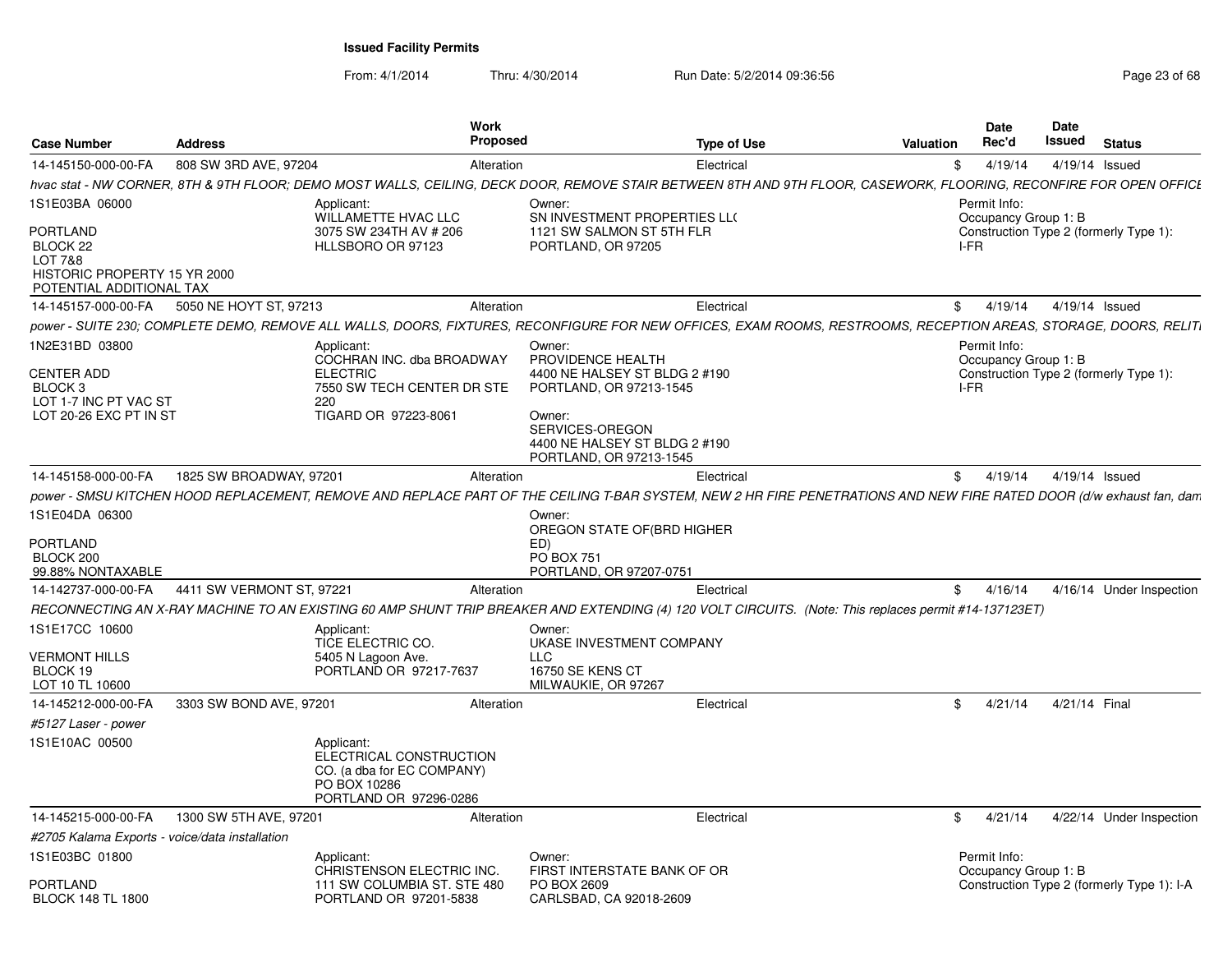| <b>Case Number</b>                                            | <b>Address</b>                                             | Work<br><b>Proposed</b>                                                                                                                                                  |                                                                                           | <b>Type of Use</b> | Valuation |              | <b>Date</b><br>Rec'd                 | Date<br>Issued | <b>Status</b>                              |
|---------------------------------------------------------------|------------------------------------------------------------|--------------------------------------------------------------------------------------------------------------------------------------------------------------------------|-------------------------------------------------------------------------------------------|--------------------|-----------|--------------|--------------------------------------|----------------|--------------------------------------------|
| 14-146323-000-00-FA                                           | 4805 NE GLISAN ST. 97213                                   | Alteration                                                                                                                                                               |                                                                                           | Electrical         |           | \$           | 4/22/14                              |                | 4/22/14 Final                              |
|                                                               | Electrical Master Permit Inspection - Review Log - 4.22.14 |                                                                                                                                                                          |                                                                                           |                    |           |              |                                      |                |                                            |
| 1N2E31BD 04100                                                |                                                            |                                                                                                                                                                          | Owner:                                                                                    |                    |           |              |                                      |                |                                            |
| SECTION 31 1N 2E<br>TL 4100 9.54 ACRES                        |                                                            |                                                                                                                                                                          | PROVIDENCE HEALTH<br>4400 NE HALSEY ST BLDG 2 #190<br>PORTLAND, OR 97213-1545             |                    |           |              |                                      |                |                                            |
|                                                               |                                                            |                                                                                                                                                                          | Owner:<br>SERVICES-OREGON<br>4400 NE HALSEY ST BLDG 2 #190<br>PORTLAND, OR 97213-1545     |                    |           |              |                                      |                |                                            |
| 14-146710-000-00-FA                                           | 700 SW 5TH AVE                                             | Alteration                                                                                                                                                               |                                                                                           | Electrical         |           | \$           | 4/23/14                              |                | 4/23/14 Issued                             |
|                                                               |                                                            | hvac stat - SPACE 2065 LOUIS VUITTON 3.850 SQ FT REMODEL OF EXISTING TENANT SPACE, REMOVE AND RECONFIGURE PARTITION WALLS, REMODEL RESTROOMS AND EMPLOYEE AREA. RI       |                                                                                           |                    |           |              |                                      |                |                                            |
| 1S1E03BB1 90001                                               |                                                            | Applicant:<br>VERTEX MECHANICAL LLC<br>111 SW 5th ave Ste1850<br>Portland OR 97201                                                                                       | Owner:<br>PIONEER PLACE LIMITED<br>PARTNERSHIP<br>PO BOX 617905<br>CHICAGO, IL 60661-7905 |                    |           |              | Permit Info:<br>Occupancy Group 1: M |                | Construction Type 2 (formerly Type 1): I-A |
| 14-146986-000-00-FA                                           | 920 SW 6TH AVE, 97204                                      | Alteration                                                                                                                                                               |                                                                                           | Electrical         |           | $\mathbb{S}$ | 4/23/14                              |                | 4/23/14 Issued                             |
| cctv - SECU CCTV cabling and conduit install                  |                                                            |                                                                                                                                                                          |                                                                                           |                    |           |              |                                      |                |                                            |
| 1S1E03BB 01000<br>PORTLAND<br>BLOCK 170<br>LOT 5-8            |                                                            | Applicant:<br>XTREME COMMUNICATIONS INC.<br>PO BOX 272<br>TROUTDALE OR 97060-0272                                                                                        | Owner:<br>PUBLIC SERVICE BUILDING LLC<br>920 SW 6TH AVE STE 223<br>PORTLAND, OR 97204     |                    |           |              |                                      |                |                                            |
| 14-147015-000-00-FA                                           | 947 SW BROADWAY, 97205                                     | Alteration                                                                                                                                                               |                                                                                           | Electrical         |           | \$           | 4/23/14                              |                | 4/23/14 Under Inspection                   |
|                                                               |                                                            | power, voice/data - FIRST REPUBLIC BANK, 2ND FLOOR, W SIDE; ADD PARTITION WALL IN RECEPTION AREA TO CREATE TWO OFFICES WITH GLAZING IN WALLS AND DOORS, OPEN OFFICE, CEI |                                                                                           |                    |           |              |                                      |                |                                            |
| 1S1E03BB 03900<br><b>PORTLAND</b>                             |                                                            | Applicant:<br>COCHRAN INC. dba BROADWAY<br><b>ELECTRIC</b>                                                                                                               | Owner:<br><b>GLISAN PROPERTY LLC</b><br>920 SW 6TH AVE #223                               |                    |           |              | Permit Info:<br>Med.Off., Pub.Bldg.  |                | Occupancy Group 1: B_Bank, Off.,           |
| BLOCK 209<br>LOT 3&4                                          |                                                            | 7550 SW TECH CENTER DR STE<br>220<br>TIGARD OR 97223-8061                                                                                                                | PORTLAND, OR 97204                                                                        |                    |           |              |                                      |                |                                            |
| 14-147071-000-00-FA                                           | 1825 NE GLISAN ST, 97232                                   | Alteration                                                                                                                                                               |                                                                                           | Electrical         |           | \$           | 4/23/14                              |                | 4/23/14 Issued                             |
|                                                               |                                                            | power - HH Boiled Bagels - 523 NE 19 - Power for Kettle - Fix electrial going to walk-in cooler                                                                          |                                                                                           |                    |           |              |                                      |                |                                            |
| 1N1E35AC 00700                                                |                                                            | Applicant:<br>BACHOFNER ELECTRIC, LLC.<br>12031 NE MARX ST.<br>PORTLAND OR 97220                                                                                         | Owner:<br>WESTON INVESTMENT CO LLC<br>2154 NE BROADWAY RM 200<br>PORTLAND, OR 97232-1590  |                    |           |              | Permit Info:<br>Occupancy Group 1: B |                | Construction Type 2 (formerly Type 1): V-N |
| 14-147669-000-00-FA                                           | 601 SW 2ND AVE, 97204                                      | Alteration                                                                                                                                                               |                                                                                           | Electrical         |           | $\mathbb{S}$ | 4/24/14                              |                | 4/24/14 Final                              |
| voice/data - Corvel furniture connections                     |                                                            |                                                                                                                                                                          |                                                                                           |                    |           |              |                                      |                |                                            |
| 1S1E03BA 05000                                                |                                                            | Applicant:<br>TECHNOCOM INC. (dba:                                                                                                                                       | Owner:<br>MORRISON STREET CF LLC                                                          |                    |           |              |                                      |                |                                            |
| <b>PORTLAND</b><br>BLOCK 20<br>LOT 1-4 EXC PT IN ST & LOT 5-8 |                                                            | CONNECTED TECHNOLOGIES)<br>7929 SW BURNS WAY STE F<br>WILSONVILLE OR 97070-7678                                                                                          | 1211 SW 5TH AVE #2230<br>PORTLAND, OR 97204                                               |                    |           |              |                                      |                |                                            |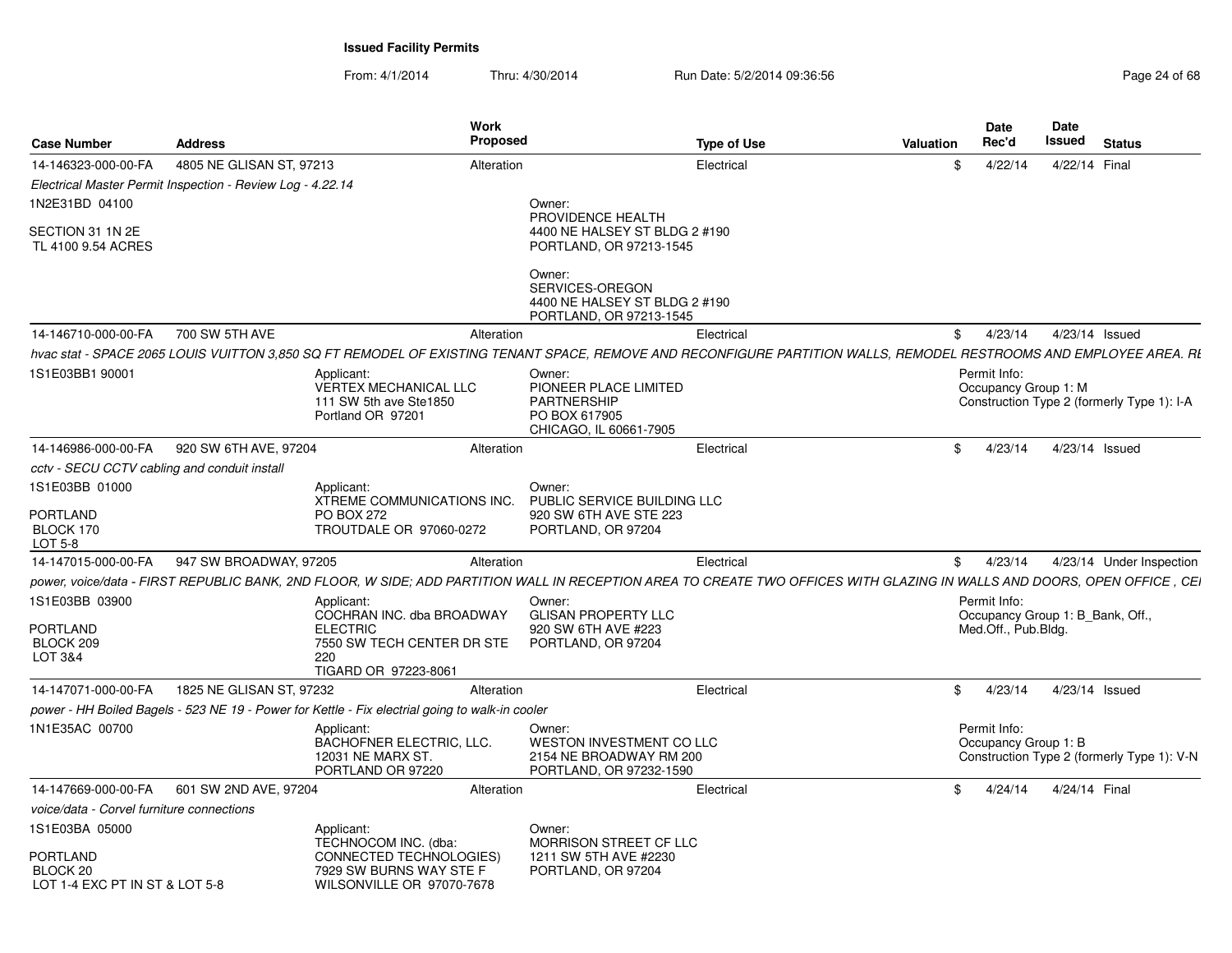| <b>Case Number</b>                                                      | <b>Address</b>                                                                              |                                                                                                  | <b>Work</b><br><b>Proposed</b> |                                                                                                                                                                    | <b>Type of Use</b> | <b>Valuation</b> | <b>Date</b><br>Rec'd                                                    | Date<br>Issued | <b>Status</b>                          |
|-------------------------------------------------------------------------|---------------------------------------------------------------------------------------------|--------------------------------------------------------------------------------------------------|--------------------------------|--------------------------------------------------------------------------------------------------------------------------------------------------------------------|--------------------|------------------|-------------------------------------------------------------------------|----------------|----------------------------------------|
| 14-141895-000-00-FA                                                     | 1120 NW COUCH ST, 97209                                                                     |                                                                                                  | Alteration                     |                                                                                                                                                                    | Electrical         | $^{\circ}$       | 4/15/14                                                                 | 4/15/14 Final  |                                        |
|                                                                         |                                                                                             |                                                                                                  |                                | voice/data - 30 NW 12TH; MADEWELL TI FOR NEW RETAIL TENANT IN PRIOR RETAIL SPACE. REMOVE WALLS. ADD BACK AND RECONFIGURE FOR ONE NEW RESTROOM. DRESSING ROOMS. OFI |                    |                  |                                                                         |                |                                        |
| 1N1E33DA 04900                                                          |                                                                                             | Applicant:<br>DYNALECTRIC CO.<br>5711 SW HOOD AVE.<br>PORTLAND OR 97239-3716                     |                                | Owner:<br>MEPT BREWERY BLOCK 2 LLC<br>PO BOX 320099<br>ALEXANDRIA, VA 22320-0156                                                                                   |                    |                  | Permit Info:<br>Occupancy Group 1: B_Bank, Off.,<br>Med.Off., Pub.Bldg. |                |                                        |
| 14-142321-000-00-FA                                                     | 220 NW 2ND AVE, 97209                                                                       |                                                                                                  | Alteration                     |                                                                                                                                                                    | Electrical         | $\mathbb{S}$     | 4/16/14                                                                 |                | 4/16/14 Under Inspection               |
|                                                                         | power - SUITE 900; TI, ADD WALLS FOR 4 NEW OFFICES, DOORS, RELITES, CEILING, ELEC, FINISHES |                                                                                                  |                                |                                                                                                                                                                    |                    |                  |                                                                         |                |                                        |
| 1N1E34CA 04500<br><b>COUCHS ADD</b><br>BLOCK 14<br>LOT 1-8 EXC PT IN ST |                                                                                             | Applicant:<br>CHRISTENSON ELECTRIC INC.<br>111 SW COLUMBIA ST. STE 480<br>PORTLAND OR 97201-5838 |                                | Owner:<br>ONE PACIFIC SQUARE CF LLC<br>1211 SW 5TH AVE #2230<br>PORTLAND, OR 97204-3735                                                                            |                    |                  |                                                                         |                |                                        |
| 14-142376-000-00-FA                                                     | 947 SW BROADWAY, 97205                                                                      |                                                                                                  | Alteration                     |                                                                                                                                                                    | Electrical         | \$               | 4/16/14                                                                 | 4/16/14 Final  |                                        |
|                                                                         |                                                                                             |                                                                                                  |                                | hvac stat - 2ND FLOOR, W SIDE; ADD PARTITION WALL IN RECEPTION AREA TO CREATE TWO OFFICES WITH GLAZING IN WALLS AND DOORS, OPEN OFFICE, CEILING, ELECPR#506259-FRB |                    |                  |                                                                         |                |                                        |
| 1S1E03BB 03900                                                          |                                                                                             | Applicant:<br>AMERICAN HEATING INC.                                                              |                                | Owner:<br><b>GLISAN PROPERTY LLC</b>                                                                                                                               |                    |                  | Permit Info:<br>Occupancy Group 1: B_Bank, Off.,                        |                |                                        |
| <b>PORTLAND</b><br>BLOCK 209<br>LOT 3&4                                 |                                                                                             | 5035 SE 24TH<br>PORTLAND OR 97202-4765                                                           |                                | 920 SW 6TH AVE #223<br>PORTLAND, OR 97204                                                                                                                          |                    |                  | Med.Off., Pub.Bldg.                                                     |                |                                        |
| 14-142323-000-00-FA                                                     | 220 NW 2ND AVE, 97209                                                                       |                                                                                                  | Alteration                     |                                                                                                                                                                    | Electrical         | \$               | 4/16/14                                                                 |                | 4/16/14 Under Inspection               |
|                                                                         |                                                                                             |                                                                                                  |                                | voice/data - SUITE 940; TI, REMOVE WALLS, ADD DEMISING WALL AT ENTRY, WALLS FOR CONFERENCE ROOMS, SERVER ROOM, BREAKROOM, STORAGE, WORK ROOM, CREATE OPEN OFFICE   |                    |                  |                                                                         |                |                                        |
| 1N1E34CA 04500<br><b>COUCHS ADD</b>                                     |                                                                                             | Applicant:<br>AZIMUTH COMMUNICATIONS INC.<br>9500 SW TUALATIN SHERWOOD                           |                                | Owner:<br>ONE PACIFIC SQUARE CF LLC<br>1211 SW 5TH AVE #2230                                                                                                       |                    |                  |                                                                         |                |                                        |
| BLOCK 14<br>LOT 1-8 EXC PT IN ST                                        |                                                                                             | RD.<br><b>TUALATIN OR 97062-8586</b>                                                             |                                | PORTLAND, OR 97204-3735                                                                                                                                            |                    |                  |                                                                         |                |                                        |
| 14-142424-000-00-FA                                                     | 9600 NE CASCADES PKY, 97220                                                                 |                                                                                                  | Alteration                     |                                                                                                                                                                    | Electrical         | \$               | 4/16/14                                                                 |                | $4/16/14$ Issued                       |
|                                                                         | power - INSTALLATION OF ATM MACHINE IN EXTERIOR FRONT WALL                                  |                                                                                                  |                                |                                                                                                                                                                    |                    |                  |                                                                         |                |                                        |
| 1N2E16 00100                                                            |                                                                                             |                                                                                                  |                                | Owner:<br>PORT OF PORTLAND<br>PO BOX 3529<br>PORTLAND, OR 97208-3529                                                                                               |                    |                  |                                                                         |                |                                        |
| 14-145132-000-00-FA                                                     | 1650 NW NAITO PKY - Unit 304, 97209                                                         |                                                                                                  | Alteration                     |                                                                                                                                                                    | Electrical         | \$               | 4/19/14                                                                 |                | 4/19/14 Issued                         |
|                                                                         |                                                                                             |                                                                                                  |                                | audio video - 3RD FLOOR LEGACY CLINICAL INFORMATION/TRAINING CENTER COMPLETE 14.377 SQ FT REMODEL OF EXISTING TENANT. REMOVE EXISTING WALLS AND RECONFIGURE OFFICE |                    |                  |                                                                         |                |                                        |
| 1N1E28DD 00400                                                          |                                                                                             | Applicant:<br>OREGON ELECTRIC                                                                    |                                | Owner:<br>THE REALTY ASSOCIATES                                                                                                                                    |                    |                  | Permit Info:<br>Occupancy Group 1: B                                    |                |                                        |
| <b>WATSONS ADD</b><br>LOT 1-10 TL 400                                   |                                                                                             | CONSTRUCTION INC. /DBA<br>OREGON ELECTRIC GROUP.<br>1709 SE 3RD AVE.<br>PORTLAND OR 97214-4547   |                                | 1301 DOVE ST #860<br>NEWPORT BEACH, CA 92660<br>Owner:<br>FUND IX LP<br>1301 DOVE ST #860<br>NEWPORT BEACH, CA 92660                                               |                    |                  | $I-FR$                                                                  |                | Construction Type 2 (formerly Type 1): |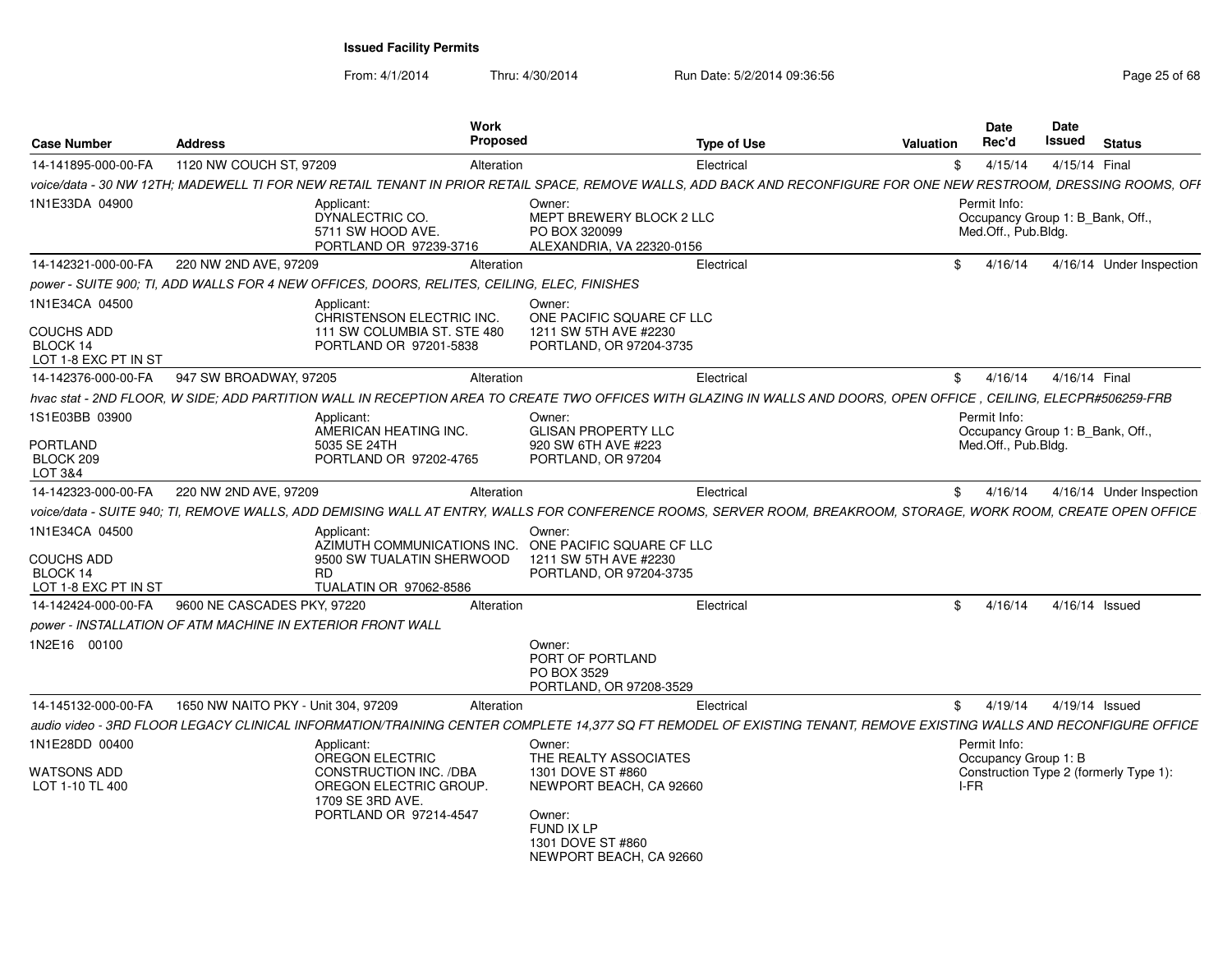| <b>Case Number</b>                                                | <b>Address</b>                                         | <b>Work</b><br><b>Proposed</b>                                                                                                                                      |                                                                                                       | <b>Type of Use</b> | Valuation | Date<br>Rec'd                                    | Date<br>Issued | <b>Status</b>                               |
|-------------------------------------------------------------------|--------------------------------------------------------|---------------------------------------------------------------------------------------------------------------------------------------------------------------------|-------------------------------------------------------------------------------------------------------|--------------------|-----------|--------------------------------------------------|----------------|---------------------------------------------|
| 14-145159-000-00-FA                                               | 720 SW WASHINGTON ST, 97205                            | Alteration                                                                                                                                                          |                                                                                                       | Electrical         | \$        | 4/19/14                                          |                | 4/19/14 Issued                              |
|                                                                   |                                                        | power - SUITE750; REMOVE SOME PARTITION WALLS AT SW END, ADD BACK FOR OFFICES, BREAK ROOM, CONFERENCE ROOM, CONSULTATION ROOMS, OPEN OFFICE, CEILING, ELEC, PLBG,   |                                                                                                       |                    |           |                                                  |                |                                             |
| 1N1E34CC 06600<br><b>PORTLAND</b><br>BLOCK 213                    |                                                        | Applicant:<br><b>OREGON ELECTRIC</b><br>CONSTRUCTION INC. /DBA<br>OREGON ELECTRIC GROUP.                                                                            | Owner:<br><b>GPO MORGAN LLC</b><br>522 SW 5TH AVE #1105<br>PORTLAND, OR 97204                         |                    |           |                                                  |                |                                             |
| LOT 1&2&7&8                                                       |                                                        | 1709 SE 3RD AVE.<br>PORTLAND OR 97214-4547                                                                                                                          |                                                                                                       |                    |           |                                                  |                |                                             |
| 14-145161-000-00-FA                                               | 720 SW WASHINGTON ST, 97205                            | Alteration                                                                                                                                                          |                                                                                                       | Electrical         | \$        | 4/19/14                                          |                | 4/19/14 Issued                              |
|                                                                   |                                                        | hvac stat - SUITE750; REMOVE SOME PARTITION WALLS AT SW END, ADD BACK FOR OFFICES, BREAK ROOM, CONFERENCE ROOM, CONSULTATION ROOMS, OPEN OFFICE, CEILING, ELEC, PLB |                                                                                                       |                    |           |                                                  |                |                                             |
| 1N1E34CC 06600<br><b>PORTLAND</b>                                 |                                                        | Applicant:<br>HUNTER-DAVISSON INC.<br>1800 SE PERSHING ST.                                                                                                          | Owner:<br><b>GPO MORGAN LLC</b><br>522 SW 5TH AVE #1105                                               |                    |           |                                                  |                |                                             |
| BLOCK 213<br>LOT 1&2&7&8                                          |                                                        | PORTLAND OR 97202-2338                                                                                                                                              | PORTLAND, OR 97204                                                                                    |                    |           |                                                  |                |                                             |
| 14-147224-000-00-FA                                               | 1136 SW MONTGOMERY ST, 97201                           | Alteration                                                                                                                                                          |                                                                                                       | Electrical         | \$        | 4/24/14                                          | 4/24/14 Final  |                                             |
|                                                                   | access - HONORS LOUNGE CARD READER ADDED AT EPLER HALL |                                                                                                                                                                     |                                                                                                       |                    |           |                                                  |                |                                             |
| 1S1E04AC 02100<br><b>PORTLAND</b><br>BLOCK 269<br>LOT 1-8 TL 2100 |                                                        | Applicant:<br>ARONSON SECURITY GROUP INC. OREGON STATE OF (BD OF<br>8089 SW CIRRUS DR.<br>BEAVERTON OR 97008-5989                                                   | Owner:<br><b>HIGHER EDUCATION</b><br><b>PO BOX 751</b><br>PORTLAND, OR 97207                          |                    |           | Permit Info:<br>Occupancy Group 1: R1<br>$V-1HR$ |                | Construction Type 2 (formerly Type 1):      |
|                                                                   |                                                        |                                                                                                                                                                     | Owner:<br>CAMPUS PLANNING OFFICE<br><b>PO BOX 751</b><br>PORTLAND, OR 97207                           |                    |           |                                                  |                |                                             |
| 14-147237-000-00-FA                                               | 4747 N CHANNEL AVE                                     | Alteration                                                                                                                                                          |                                                                                                       | Electrical         | \$        | 4/24/14                                          | 4/24/14 Final  |                                             |
|                                                                   | HDMI cable - C3E COPS CONFERENCE TABLE FLOOR BOX       |                                                                                                                                                                     |                                                                                                       |                    |           |                                                  |                |                                             |
| 1N1E20 00109<br>PARTITION PLAT 2003-38                            |                                                        | Applicant:<br>COCHRAN INC. dba BROADWAY<br><b>ELECTRIC</b>                                                                                                          | Owner:<br>PORT OF PORTLAND (LEASED<br>PO BOX 3820                                                     |                    |           | Permit Info:<br>Occupancy Group 1: B             |                | Construction Type 2 (formerly Type 1): II-B |
| LOT 2 TL 109<br>LAND & IMPS SEE R540487 (R64983-1507)             |                                                        | 7550 SW TECH CENTER DR STE<br>220                                                                                                                                   | PORTLAND, OR 97208-3849                                                                               |                    |           |                                                  |                |                                             |
| R540481 (R64983-1503)<br>R540494 (R64983-1515) FOR OTHER IMPS     |                                                        | TIGARD OR 97223-8061                                                                                                                                                | Owner:<br><b>DAIMLER TRUCKS NORTH</b><br><b>AMERICA LLC</b><br>PO BOX 3820<br>PORTLAND, OR 97208-3849 |                    |           |                                                  |                |                                             |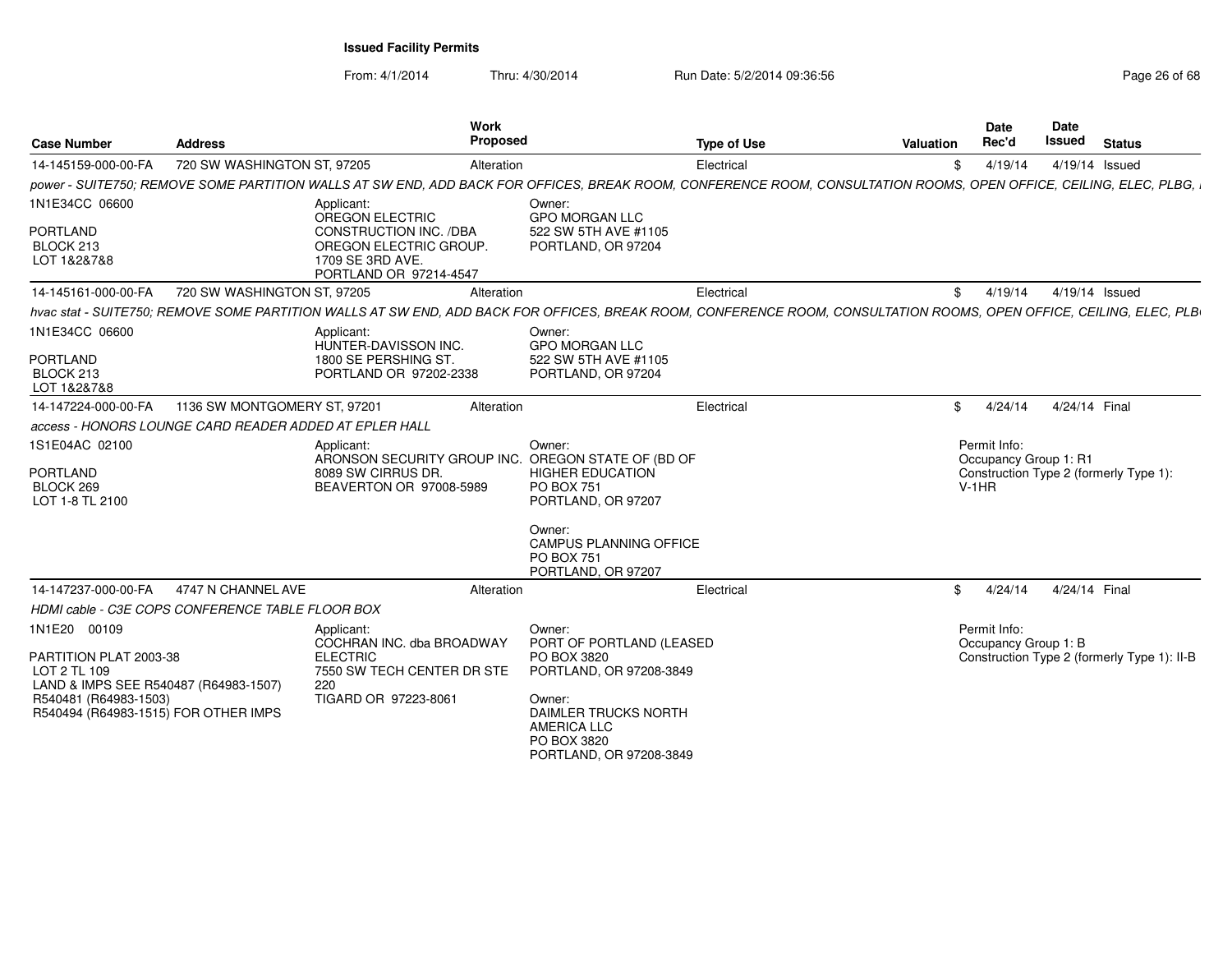| <b>Case Number</b>                                                                           | <b>Address</b>                                   |                                                                                                 | <b>Work</b><br><b>Proposed</b> | <b>Type of Use</b>                                                                                                                                            | Valuation | Date<br>Rec'd                        | Date<br>Issued | <b>Status</b>                               |
|----------------------------------------------------------------------------------------------|--------------------------------------------------|-------------------------------------------------------------------------------------------------|--------------------------------|---------------------------------------------------------------------------------------------------------------------------------------------------------------|-----------|--------------------------------------|----------------|---------------------------------------------|
| 14-147303-000-00-FA                                                                          | 2421 SE 11TH AVE, 97214                          |                                                                                                 | Alteration                     | Electrical                                                                                                                                                    | \$        | 4/24/14                              | 4/24/14 Issued |                                             |
|                                                                                              |                                                  | low voltage controls - REMOVE AND REPLACE ONE LIKE FOR LIKE RTU, PACKAGE UNIT, GAS LINE         |                                |                                                                                                                                                               |           |                                      |                |                                             |
| 1S1E02CD 09200                                                                               |                                                  | Applicant:<br>PHILLIS CONSTRUCTION CO<br>9409 NE COLFAX ST<br>PORTLAND OR 97220                 |                                | Owner:<br><b>JAMES R ALLAN</b><br>2770 NW IMPERIAL TER<br>PORTLAND, OR 97210-3316<br>Owner:<br><b>MARILYN M ALLAN</b>                                         |           |                                      |                |                                             |
|                                                                                              |                                                  |                                                                                                 |                                | 2770 NW IMPERIAL TER<br>PORTLAND, OR 97210-3316                                                                                                               |           |                                      |                |                                             |
| 14-147681-000-00-FA                                                                          | 4380 SW MACADAM AVE, 97201                       |                                                                                                 | Alteration                     | Electrical                                                                                                                                                    | \$        | 4/24/14                              |                | 4/24/14 Under Inspection                    |
|                                                                                              | #460 CTC Consuting Expansion - fire alarm wiring |                                                                                                 |                                |                                                                                                                                                               |           |                                      |                |                                             |
| 1S1E10DC 00800<br>SECTION 10 1S 1E<br>TL 800 3.18 ACRES<br>DEFERRAL-POTENTIAL ADDITIONAL TAX |                                                  | Applicant:<br>SAFE TECHNOLOGY GROUP INC.<br>6400 NE HWY 99 STE G375<br>VACOUVER WA 98665-8748   |                                | Owner:<br><b>RIVER FORUM LLC</b><br>235 MONTGOMERY ST FL 16<br>SAN FRANCISCO, CA 94104                                                                        |           | Permit Info:<br>Occupancy Group 1: B |                | Construction Type 2 (formerly Type 1): II-A |
| 14-145467-000-00-FA                                                                          | 520 NW DAVIS ST, 97209                           |                                                                                                 | Alteration                     | Electrical                                                                                                                                                    | \$        | 4/21/14                              |                | 4/23/14 Under Inspection                    |
|                                                                                              |                                                  |                                                                                                 |                                | pwr - SUITE 200; REMOVE LOW WALL IN OPEN OFFICE AREA, ADD WALLS, DOOR FOR CONFERENCE ROOM - pwr                                                               |           |                                      |                |                                             |
| 1N1E34CA 07300                                                                               |                                                  | Applicant:<br>JOHANSEN ELECTRIC INC.<br>10948 SE VALLEY VIEW TER.<br>HAPPY VALLEY OR 97086-9713 |                                | Owner:<br><b>TECHNOLOGY</b><br>412 NW COUCH ST #103<br>PORTLAND, OR 97209-3879<br>Owner:<br>ARTS BLOCK LLC<br>412 NW COUCH ST #103<br>PORTLAND, OR 97209-3879 |           |                                      |                |                                             |
| 14-146706-000-00-FA                                                                          | 3930 SE DIVISION ST, 97202                       |                                                                                                 | Alteration                     | Electrical                                                                                                                                                    | \$        | 4/23/14                              | 4/23/14 Issued |                                             |
| All floors RFH ITG Re-cable                                                                  |                                                  |                                                                                                 |                                |                                                                                                                                                               |           |                                      |                |                                             |
| 1S1E12AA 00800                                                                               |                                                  | Applicant:<br>COCHRAN INC. dba BROADWAY                                                         |                                | Owner:<br>PARR FINANCIAL MEDICAL LLC                                                                                                                          |           | Permit Info:<br>Occupancy Group 1: B |                |                                             |
| RICHMOND ADD<br>BLOCK <sub>2</sub><br>LOT 1&3&5<br>NONTAXABLE BEGIN 1995                     |                                                  | <b>ELECTRIC</b><br>7550 SW TECH CENTER DR STE<br>220<br>TIGARD OR 97223-8061                    |                                | 4400 NE HALSEY BLVD 2 #190<br>PORTLAND, OR 97213                                                                                                              |           |                                      |                |                                             |
| 14-146722-000-00-FA                                                                          | 4380 SW MACADAM AVE, 97201                       |                                                                                                 | Alteration                     | Electrical                                                                                                                                                    | \$        | 4/23/14                              |                | 4/23/14 Under Inspection                    |
| #460 CTC Consuting Expansion - voice/data                                                    |                                                  |                                                                                                 |                                |                                                                                                                                                               |           |                                      |                |                                             |
| 1S1E10DC 00800                                                                               |                                                  | Applicant:<br>APPLIED TECHNICAL SYSTEMS                                                         |                                | Owner:<br><b>RIVER FORUM LLC</b>                                                                                                                              |           | Permit Info:<br>Occupancy Group 1: B |                |                                             |
| SECTION 10 1S 1E<br>TL 800 3.18 ACRES<br>DEFERRAL-POTENTIAL ADDITIONAL TAX                   |                                                  | INC.<br>7015 SW McEWAN RD<br>LAKE OSWEGO OR 97035-7830                                          |                                | 235 MONTGOMERY ST FL 16<br>SAN FRANCISCO, CA 94104                                                                                                            |           |                                      |                | Construction Type 2 (formerly Type 1): II-A |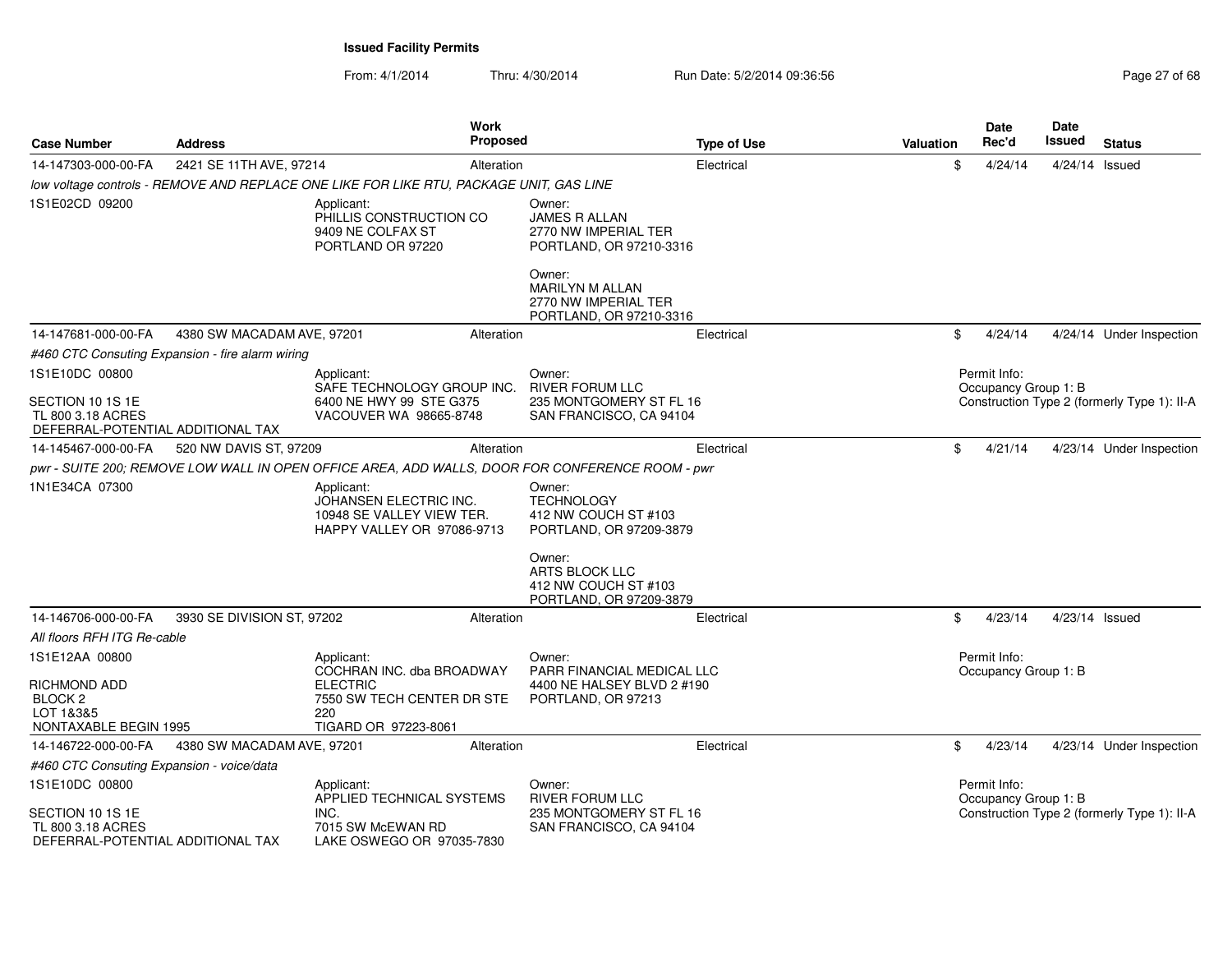| <b>Case Number</b>                                                         | <b>Address</b>               |                                                                                       | Work<br><b>Proposed</b> | <b>Type of Use</b>                                                                     | Valuation                                                                                                                                                    | <b>Date</b><br>Rec'd                 | Date<br><b>Issued</b> | <b>Status</b>                                |  |
|----------------------------------------------------------------------------|------------------------------|---------------------------------------------------------------------------------------|-------------------------|----------------------------------------------------------------------------------------|--------------------------------------------------------------------------------------------------------------------------------------------------------------|--------------------------------------|-----------------------|----------------------------------------------|--|
| 14-147036-000-00-FA                                                        | 1 SW COLUMBIA ST, 97201      |                                                                                       | Alteration              | Electrical                                                                             | .\$                                                                                                                                                          | 4/23/14                              | 4/23/14 Final         |                                              |  |
| #1610 Paycom Furniture partition additions - power/voice/data              |                              |                                                                                       |                         |                                                                                        |                                                                                                                                                              |                                      |                       |                                              |  |
| 1S1E03BD 01800                                                             |                              | Applicant:<br>CHRISTENSON ELECTRIC INC.                                               |                         | Owner:<br><b>UMPQUA PLAZA LLC</b>                                                      |                                                                                                                                                              | Permit Info:<br>Occupancy Group 1: B |                       |                                              |  |
| <b>PORTLAND</b><br>BLOCK 114<br>LOT 1-8                                    |                              | 111 SW COLUMBIA ST. STE 480<br>PORTLAND OR 97201-5838                                 |                         | 555 CALIFORNIA ST 49TH FL<br>SAN FRANCISCO, CA 94104                                   |                                                                                                                                                              |                                      |                       | Construction Type 2 (formerly Type 1): I-B   |  |
| 14-148207-000-00-FA                                                        | 4380 SW MACADAM AVE, 97201   |                                                                                       | Alteration              | Electrical                                                                             | \$                                                                                                                                                           | 4/25/14                              |                       | 4/25/14 Issued                               |  |
| #100 DR Horton Furniture - power                                           |                              |                                                                                       |                         |                                                                                        |                                                                                                                                                              |                                      |                       |                                              |  |
| 1S1E10DC 00800                                                             |                              | Applicant:<br>CAPITOL ELECTRIC CO INC.                                                |                         | Owner:<br><b>RIVER FORUM LLC</b>                                                       |                                                                                                                                                              | Permit Info:<br>Occupancy Group 1: B |                       |                                              |  |
| SECTION 10 1S 1E<br>TL 800 3.18 ACRES<br>DEFERRAL-POTENTIAL ADDITIONAL TAX |                              | 11401 NE MARX ST.<br>PORTLAND OR 97220-1041                                           |                         | 235 MONTGOMERY ST FL 16<br>SAN FRANCISCO, CA 94104                                     |                                                                                                                                                              |                                      |                       | Construction Type 2 (formerly Type 1): II-A  |  |
| 13-106248-000-00-FA                                                        | 1100 SE DIVISION ST, 97202   |                                                                                       | Alteration              | Electrical                                                                             | \$                                                                                                                                                           | 1/17/13                              |                       | 4/16/14 Under Inspection                     |  |
|                                                                            |                              |                                                                                       |                         |                                                                                        | power - JIMMY'S TIRE - REPLACE OVERHEAD DOORS W/NEW MAN DOORS. NEW WINDOWS & STOREFRONT W/SMALLER DOORS. NEW TENANT PARTITIONS. NEW ENTRY RAMP, NEW SKYLIGHT |                                      |                       |                                              |  |
| 1S1E11BA 06400                                                             |                              | Applicant:<br>SQUIRES ELECTRIC INC.                                                   |                         | Owner:<br>1100 SE DIVISION LLC                                                         |                                                                                                                                                              |                                      |                       |                                              |  |
| <b>TIBBETTS ADD</b><br>N 100' OF W 100' OF BLOCK 62                        |                              | PO BOX 16851<br>PORTLAND OR 97292-0851                                                |                         | 530 OAK GROVE AVE #201<br>MENLO PARK, CA 94025-3255                                    |                                                                                                                                                              |                                      |                       |                                              |  |
| 13-239497-000-00-FA                                                        | 3303 SW BOND AVE, 97201      |                                                                                       | Alteration              | Electrical                                                                             |                                                                                                                                                              | \$12/17/13                           |                       | 4/9/14 Under Inspection                      |  |
|                                                                            |                              | 11TH FL 2 EXAM ROOMS INTO A WORK AREA & 9TH FL CARDIO ENTRY REMODEL - powerpr# 292312 |                         |                                                                                        |                                                                                                                                                              |                                      |                       |                                              |  |
| 1S1E10AC 00500                                                             |                              | Applicant:<br>DYNALECTRIC CO.<br>5711 SW HOOD AVE.<br>PORTLAND OR 97239-3716          |                         |                                                                                        |                                                                                                                                                              |                                      |                       |                                              |  |
| 13-238588-000-00-FA                                                        | 7201 N INTERSTATE AVE, 97217 |                                                                                       | Alteration              | Electrical                                                                             |                                                                                                                                                              | \$12/16/13                           | 4/10/14 Final         |                                              |  |
| ELECTRICAL FOR RESTROOM UPGRADES                                           |                              |                                                                                       |                         |                                                                                        |                                                                                                                                                              |                                      |                       |                                              |  |
| 1N1E16AA 00300                                                             |                              | Applicant:<br>COCHRAN INC. dba BROADWAY                                               |                         | Owner:<br>KAISER FOUNDATION HEALTH                                                     |                                                                                                                                                              | Permit Info:                         |                       | Occupancy Group 1: B Bank, Off.,             |  |
| <b>WORLDS FAIR ADD</b><br>BLOCK 1<br>LOT 5-11                              |                              | <b>ELECTRIC</b><br>7550 SW TECH CENTER DR STE<br>220                                  |                         | 500 NE MULTNOMAH ST #100<br>PORTLAND, OR 97232-2031                                    |                                                                                                                                                              | Med.Off., Pub.Bldg.                  |                       | Construction Type 2 (formerly Type 1): III-B |  |
| LOT 12 EXC PT IN ST<br>E 3.43' OF LOT 17&18                                |                              | TIGARD OR 97223-8061                                                                  |                         | Owner:<br>PLAN OF THE NORTHWEST<br>500 NE MULTNOMAH ST #100<br>PORTLAND, OR 97232-2031 |                                                                                                                                                              |                                      |                       |                                              |  |
| 14-103689-000-00-FA                                                        | 920 SW 6TH AVE, 97204        |                                                                                       | Alteration              | Electrical                                                                             |                                                                                                                                                              | \$<br>1/10/14                        |                       | 4/30/14 Issued                               |  |
|                                                                            |                              |                                                                                       |                         |                                                                                        | power - SUITE 1500 TVA ARCHITECTS OFFICE REMODEL, ADD PARTITION WALLS FOR KITCHEN & PRINT ROOM & REMODEL 2 ROOMS ON 16TH FLOOR FOR BIKE STORAGE              |                                      |                       |                                              |  |
| 1S1E03BB 01000                                                             |                              | Applicant:<br><b>IES COMMERCIAL INC.</b>                                              |                         | Owner:<br>PUBLIC SERVICE BUILDING LLC                                                  |                                                                                                                                                              |                                      |                       |                                              |  |
| <b>PORTLAND</b><br>BLOCK 170<br>LOT 5-8                                    |                              | 16135 SW 74TH AVE.<br>TIGARD, OR 97224-7994                                           |                         | 920 SW 6TH AVE STE 223<br>PORTLAND, OR 97204                                           |                                                                                                                                                              |                                      |                       |                                              |  |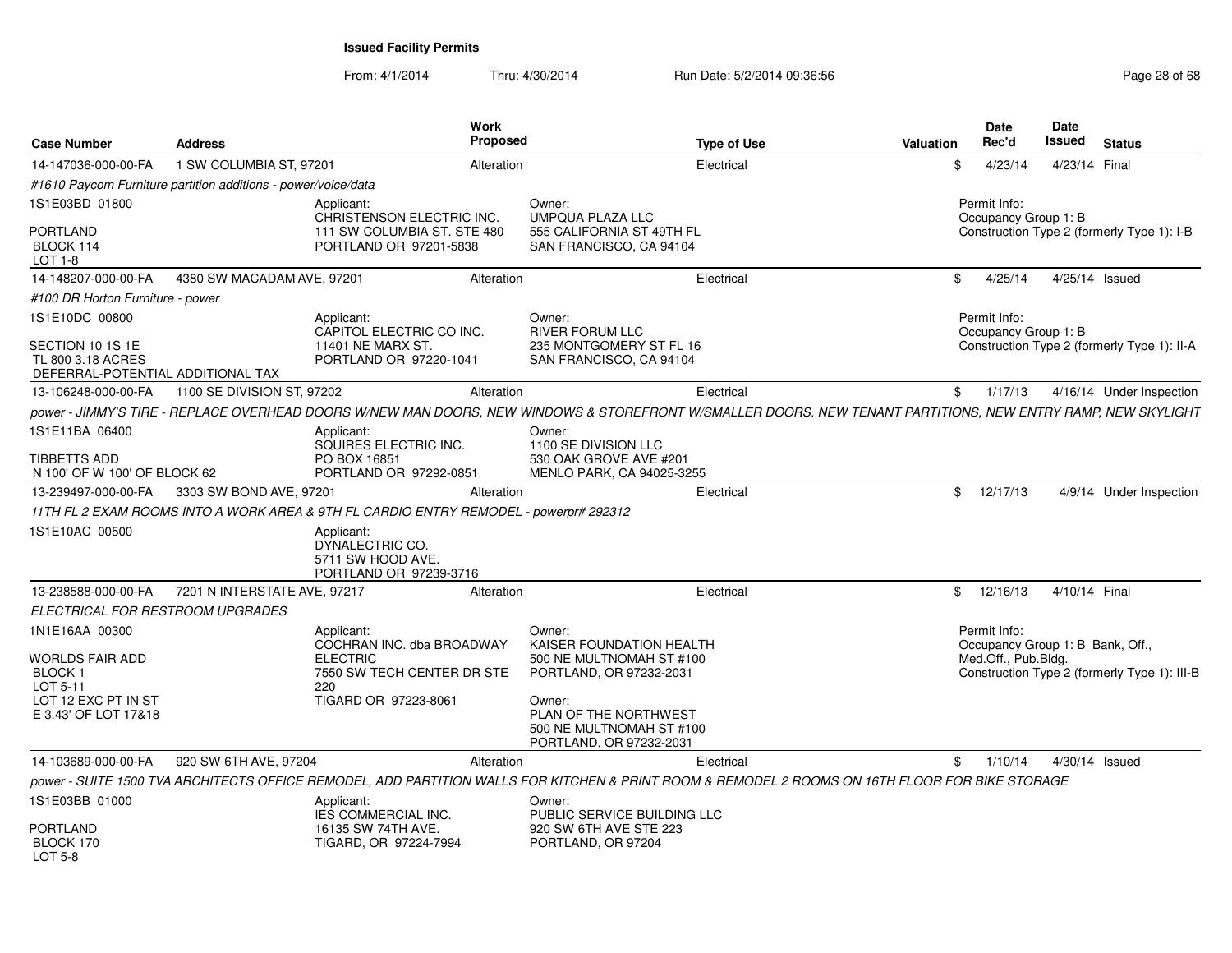| <b>Case Number</b>                                                                                             | <b>Address</b>                  |                                                                                                             | <b>Work</b><br><b>Proposed</b> | <b>Type of Use</b>                                                                                                   | <b>Valuation</b> | Date<br>Rec'd                          | Date<br>Issued | <b>Status</b>                              |
|----------------------------------------------------------------------------------------------------------------|---------------------------------|-------------------------------------------------------------------------------------------------------------|--------------------------------|----------------------------------------------------------------------------------------------------------------------|------------------|----------------------------------------|----------------|--------------------------------------------|
| 14-102681-000-00-FA                                                                                            | 3375 SW TERWILLIGER BLVD, 97201 |                                                                                                             | Alteration                     | Electrical                                                                                                           | \$               | 1/8/14                                 |                | 4/22/14 Under Inspection                   |
| 6th fl FSDs - powerpr# 13-CEI-100/6TH FLR                                                                      |                                 |                                                                                                             |                                |                                                                                                                      |                  |                                        |                |                                            |
| 1S1E09 00200                                                                                                   |                                 | Applicant:<br>DYNALECTRIC CO.<br>5711 SW HOOD AVE.<br>PORTLAND OR 97239-3716                                |                                | Owner:<br>OREGON STATE OF<br>3181 SW SAM JACKSON PARK RD<br>PORTLAND, OR 97239                                       |                  |                                        |                |                                            |
| 14-104123-000-00-FA                                                                                            | 3100 NW INDUSTRIAL ST, 97210    |                                                                                                             | Alteration                     | Electrical                                                                                                           | \$               | 1/13/14                                | 4/28/14 Issued |                                            |
|                                                                                                                |                                 | Electricla Renovation PGE; Rose City Bldg. Office space TI, new panelboards.                                |                                |                                                                                                                      |                  |                                        |                |                                            |
| 1N1E29CA 00600                                                                                                 |                                 | Applicant:<br>OREGON ELECTRIC                                                                               |                                | Owner:<br>PORTLAND GENERAL ELECTRIC                                                                                  |                  |                                        |                |                                            |
| <b>GUILDS ADD</b><br><b>BLOCK1</b><br>LOT 4-7 TL 600                                                           |                                 | CONSTRUCTION INC. /DBA<br>OREGON ELECTRIC GROUP.<br>1709 SE 3RD AVE.<br>PORTLAND OR 97214-4547              |                                | & COMPANY<br>121 SW SALMON ST 3WTCBR07<br>PORTLAND, OR 97204-2901                                                    |                  |                                        |                |                                            |
| 14-112095-000-00-FA                                                                                            | 2421 SE 11TH AVE, 97214         |                                                                                                             | Alteration                     | Electrical                                                                                                           | \$               | 1/31/14                                | 4/18/14 Final  |                                            |
|                                                                                                                |                                 | power - TENANT 3, KITCHENETTE, MEZZANINE, STAIR (Some inspections done under 14-115035 ET)                  |                                |                                                                                                                      |                  |                                        |                |                                            |
| 1S1E02CD 09200                                                                                                 |                                 | Applicant:<br>CRAFT ELECTRIC INC.<br>PO BOX 68990<br>PORTLAND OR 97268                                      |                                | Owner:<br>JAMES R ALLAN<br>2770 NW IMPERIAL TER<br>PORTLAND, OR 97210-3316                                           |                  |                                        |                |                                            |
|                                                                                                                |                                 |                                                                                                             |                                | Owner:<br>MARILYN M ALLAN<br>2770 NW IMPERIAL TER<br>PORTLAND, OR 97210-3316                                         |                  |                                        |                |                                            |
| 14-113825-000-00-FA                                                                                            | 1300 SW WASHINGTON ST, 97205    |                                                                                                             | Alteration                     | Electrical                                                                                                           | \$               | 2/5/14                                 |                | 4/10/14 Under Inspection                   |
|                                                                                                                |                                 |                                                                                                             |                                | power - RENOVATE BATHROOM AND LAUNDRY ROOMS ON 2ND AND 3RD FLOORS. SE AND SW, NEW WALLS, FIXTURES, CEILING, FINISHES |                  |                                        |                |                                            |
| 1N1E33DD 03500<br><b>PORTLAND</b><br>LOT 1&2 BLOCK S1/2J                                                       |                                 | Applicant:<br>D & L ELECTRIC INC<br>5960 POLLOCK AVE<br><b>PO BOX 478</b>                                   |                                | Owner:<br><b>CENTERS INC</b><br>P O BOX 3007<br>PORTLAND, OR 97208-3007                                              |                  |                                        |                |                                            |
| E 15' OF LOT 7&8 BLOCK S1/2J                                                                                   |                                 | PACIFIC CITY, OR 97135<br>Applicant:<br>D & L ELECTRIC INC.<br><b>PO BOX 367</b><br>WEST LINN OR 97068-0367 |                                |                                                                                                                      |                  |                                        |                |                                            |
| 14-116911-000-00-FA                                                                                            | 7000 NE AIRPORT WAY, 97218      |                                                                                                             | Alteration                     | Electrical                                                                                                           | \$               | 2/14/14                                | 4/22/14 Final  |                                            |
|                                                                                                                |                                 | pwr - REPLACE12 EXISTING ITM KIOSKS WITH NEW MACHINES; ADD 8 ITM KIOSKS (20 TOTAL)- pwr                     |                                |                                                                                                                      |                  |                                        |                |                                            |
| 1N2E08B 00400                                                                                                  |                                 | Applicant:<br>OREGON ELECTRIC                                                                               |                                | Owner:<br>PORT OF PORTLAND                                                                                           |                  | Permit Info:<br>Occupancy Group 1: A-2 |                |                                            |
| SECTION 08 1N 2E<br>TL 400 7.39 ACRES<br><b>TERMINAL BLDG</b><br><b>NONTAXABLE</b><br>SEE TAXABLE SUB ACCOUNTS |                                 | CONSTRUCTION INC. /DBA<br>OREGON ELECTRIC GROUP.<br>1709 SE 3RD AVE.<br>PORTLAND OR 97214-4547              |                                | PO BOX 3529<br>PORTLAND, OR 97208-3529                                                                               |                  |                                        |                | Construction Type 2 (formerly Type 1): I-A |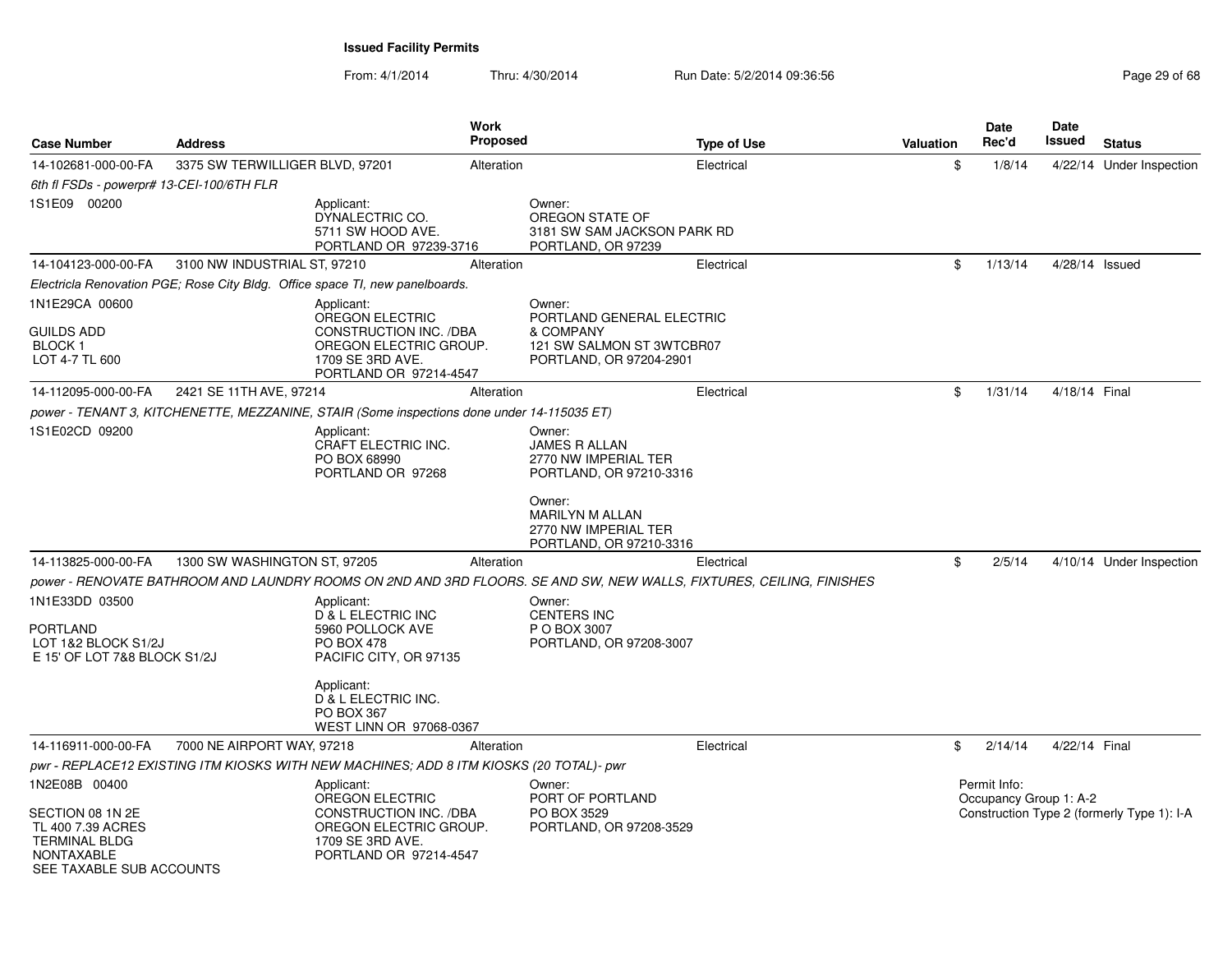| <b>Case Number</b>                                                         | <b>Address</b>                              | <b>Work</b><br>Proposed                                                                                                                                          |                                                                                        | <b>Type of Use</b> | <b>Valuation</b> | <b>Date</b><br>Rec'd                         | Date<br>Issued | <b>Status</b>                               |
|----------------------------------------------------------------------------|---------------------------------------------|------------------------------------------------------------------------------------------------------------------------------------------------------------------|----------------------------------------------------------------------------------------|--------------------|------------------|----------------------------------------------|----------------|---------------------------------------------|
|                                                                            |                                             |                                                                                                                                                                  |                                                                                        | Electrica          |                  | 2/19/14                                      |                |                                             |
| 14-118444-000-00-FA                                                        | 700 SW 5TH AVE                              | Alteration                                                                                                                                                       |                                                                                        |                    | \$               |                                              |                | 4/15/14 Issued                              |
| 1S1E03BB1 90001                                                            |                                             | power - SPACE 2065 LOUIS VUITTON 3,850 SQ FT REMODEL OF EXISTING TENANT SPACE, REMOVE AND RECONFIGURE PARTITION WALLS, REMODEL RESTROOMS AND EMPLOYEE AREA. REM- | Owner:                                                                                 |                    |                  | Permit Info:                                 |                |                                             |
|                                                                            |                                             | Applicant:<br><b>JC ELECTRIC INC.</b><br>118 NW 184TH ST.<br>RIDGEFIELD WA 98642-5766                                                                            | PIONEER PLACE LIMITED<br><b>PARTNERSHIP</b><br>PO BOX 617905<br>CHICAGO, IL 60661-7905 |                    |                  | Occupancy Group 1: M                         |                | Construction Type 2 (formerly Type 1): I-A  |
| 14-133261-000-00-FA                                                        | 538 SW 6TH AVE, 97204                       | Alteration                                                                                                                                                       |                                                                                        | Electrical         | \$               | 4/1/14                                       |                | 4/1/14 Under Inspection                     |
|                                                                            |                                             | voice/data - SUITES 700 & 1130 LEGAL AID SERVICES OF OREGON TI, REMOVE AND ADD NEW PARTITION WALLS FOR OFFICE RECONFIGURATION (in place of permit 14-130175 ET)  |                                                                                        |                    |                  |                                              |                |                                             |
| 1N1E34CC 07900<br><b>PORTLAND</b>                                          |                                             | Applicant:<br>CHARLES E WHITELEY<br>TOUCHPOINT NETWORKS LLC.                                                                                                     | Owner:<br>PORTLAND CASCADE BUILDING<br><b>LLC</b>                                      |                    |                  |                                              |                |                                             |
| BLOCK 174<br>LOT 5&6                                                       |                                             | 1150 KNUTSON AV #10<br>MEDFORD, OR 97504                                                                                                                         | 166 KINGS HIGHWAY N<br>WESTPORT, CT 06880-2423                                         |                    |                  |                                              |                |                                             |
| 14-122756-000-00-FA                                                        |                                             | 3181 SW SAM JACKSON PARK RD - Bldg DCH, 9 Alteration                                                                                                             |                                                                                        | Electrical         | \$.              | 3/4/14                                       | 4/14/14 Final  |                                             |
|                                                                            | 4TH FL ELEVATOR LOBBY SMOKE CURTAIN - power |                                                                                                                                                                  |                                                                                        |                    |                  |                                              |                |                                             |
| 1S1E09 00200                                                               |                                             | Applicant:<br>DYNALECTRIC CO.<br>5711 SW HOOD AVE.<br>PORTLAND OR 97239-3716                                                                                     | Owner:<br>OREGON STATE OF<br>3181 SW SAM JACKSON PARK RD<br>PORTLAND, OR 97239         |                    |                  |                                              |                |                                             |
| 14-125497-000-00-FA                                                        | 1100 SW 6TH AVE, 97204                      | Alteration                                                                                                                                                       |                                                                                        | Electrical         | $\mathbb{S}$     | 3/11/14                                      |                | 4/7/14 Final                                |
| 14th fl Modifications - power                                              |                                             |                                                                                                                                                                  |                                                                                        |                    |                  |                                              |                |                                             |
| 1S1E03BB 00700<br><b>PORTLAND</b><br>BLOCK 168<br>LOT 1-8 TL 700           |                                             | Applicant:<br>HUGHES ELECTRICAL<br><b>CONTRACTORS INC.</b><br>10490 NW JACKSON QUARRY RD PORTLAND, OR 97204<br>HILLSBORO, OR 97124-8184                          | Owner:<br>STANDARD INSURANCE CO<br>PO BOX 711                                          |                    |                  | Permit Info:<br>Occupancy Group 1: B<br>I-FR |                | Construction Type 2 (formerly Type 1):      |
| 14-125533-000-00-FA                                                        | 4380 SW MACADAM AVE, 97201                  | Alteration                                                                                                                                                       |                                                                                        | Electrical         | $^{\circ}$       | 3/11/14                                      |                | 4/3/14 Under Inspection                     |
| #460 CTC Consuting Expansion - power                                       |                                             |                                                                                                                                                                  |                                                                                        |                    |                  |                                              |                |                                             |
| 1S1E10DC 00800                                                             |                                             | Applicant:<br>WILLAMETTE ELECTRIC INC.                                                                                                                           | Owner:<br><b>RIVER FORUM LLC</b>                                                       |                    |                  | Permit Info:<br>Occupancy Group 1: B         |                |                                             |
| SECTION 10 1S 1E<br>TL 800 3.18 ACRES<br>DEFERRAL-POTENTIAL ADDITIONAL TAX |                                             | P.O. BOX 230547<br>TIGARD, OR 97281-0547                                                                                                                         | 235 MONTGOMERY ST FL 16<br>SAN FRANCISCO, CA 94104                                     |                    |                  |                                              |                | Construction Type 2 (formerly Type 1): II-A |
| 14-126048-000-00-FA                                                        | 1100 SW 6TH AVE, 97204                      | Alteration                                                                                                                                                       |                                                                                        | Electrical         | \$               | 3/12/14                                      |                | 4/7/14 Under Inspection                     |
| 12th fl Remodel - power                                                    |                                             |                                                                                                                                                                  |                                                                                        |                    |                  |                                              |                |                                             |
| 1S1E03BB 00700                                                             |                                             | Applicant:<br>HUGHES ELECTRICAL                                                                                                                                  | Owner:<br>STANDARD INSURANCE CO                                                        |                    |                  | Permit Info:<br>Occupancy Group 1: B         |                |                                             |
| PORTLAND<br>BLOCK 168<br>LOT 1-8 TL 700                                    |                                             | CONTRACTORS INC.<br>10490 NW JACKSON QUARRY RD PORTLAND, OR 97204<br>HILLSBORO, OR 97124-8184                                                                    | PO BOX 711                                                                             |                    |                  | I-FR                                         |                | Construction Type 2 (formerly Type 1):      |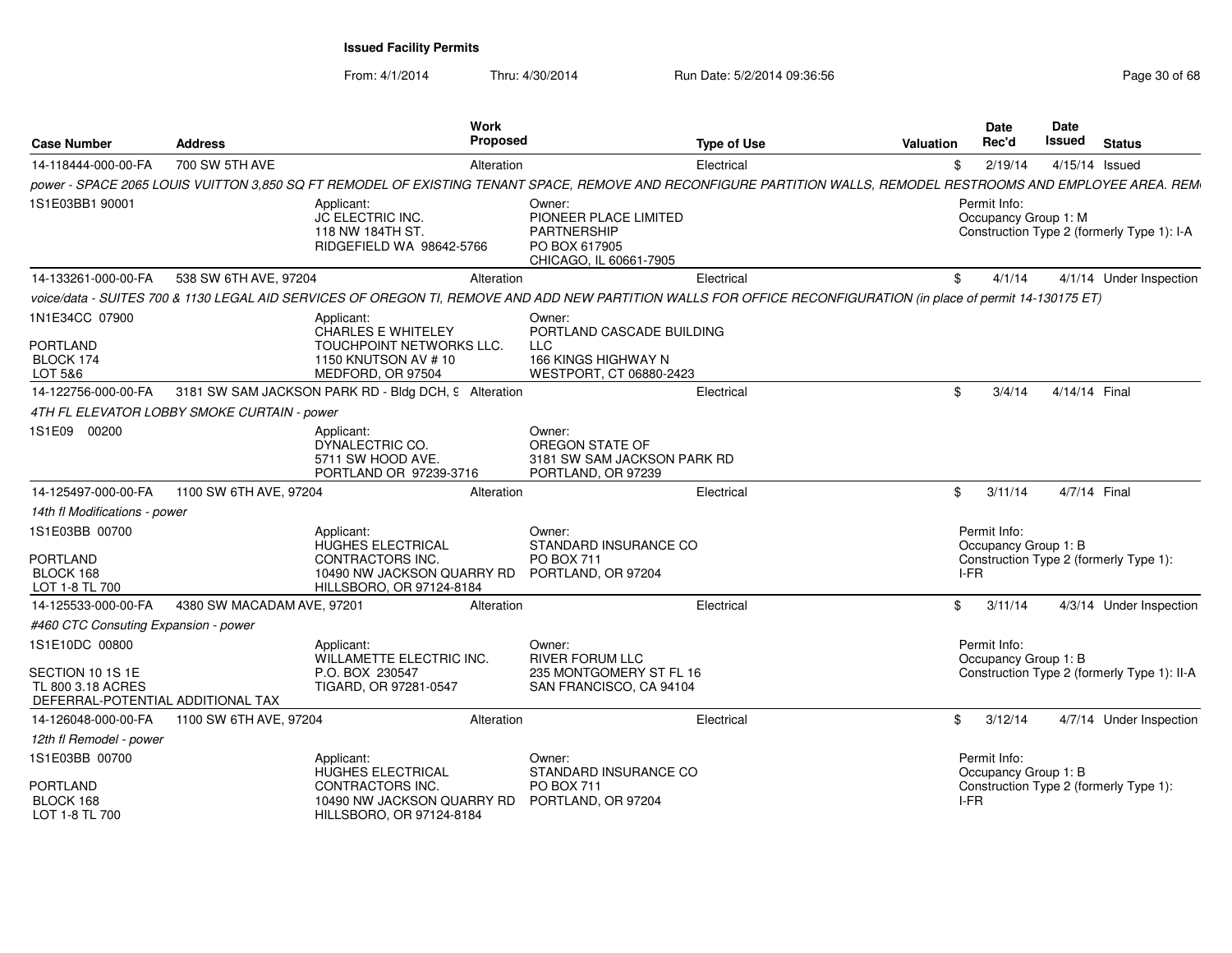From: 4/1/2014

| <b>Case Number</b>                                               | <b>Address</b>                                                        | Work<br>Proposed                                                                                                                                                                        |                                                                                            | <b>Type of Use</b> | <b>Valuation</b> | Date<br>Rec'd                          | <b>Date</b><br>Issued<br><b>Status</b>     |
|------------------------------------------------------------------|-----------------------------------------------------------------------|-----------------------------------------------------------------------------------------------------------------------------------------------------------------------------------------|--------------------------------------------------------------------------------------------|--------------------|------------------|----------------------------------------|--------------------------------------------|
| 14-126317-000-00-FA                                              | 9600 NE CASCADES PKY, 97220                                           | Alteration                                                                                                                                                                              |                                                                                            | Electrical         | \$               | 3/12/14                                | 4/25/14 Final                              |
|                                                                  |                                                                       | power - DDI-DS PRO, Suite 140, LLC 4,955 SQ FT NEW TENANT OFFICE TI, REMOVE AND REPLACE OFFICE WALLS, CEILINGS & SOFFITS (Permit 14-137136 ET issued in error, should be done under thi |                                                                                            |                    |                  |                                        |                                            |
| 1N2E16 00100                                                     |                                                                       | Applicant:<br>RELIANT ELECTRIC OF OREGON<br><b>LLC</b><br>20200 SE Oldenburg Lane<br>Sandy, OR, 97055-9662                                                                              | Owner:<br>PORT OF PORTLAND<br>PO BOX 3529<br>PORTLAND, OR 97208-3529                       |                    |                  |                                        |                                            |
| 14-129549-000-00-FA                                              |                                                                       | 3181 SW SAM JACKSON PARK RD - Bldg OPC, 9 Alteration                                                                                                                                    |                                                                                            | Electrical         | $^{\circ}$       | 3/21/14                                | 4/28/14 Under Inspection                   |
| 1ST FL CAFE REMODEL - power                                      |                                                                       |                                                                                                                                                                                         |                                                                                            |                    |                  |                                        |                                            |
| 1S1E09 00200                                                     |                                                                       | Applicant:<br>DYNALECTRIC CO.<br>5711 SW HOOD AVE.<br>PORTLAND OR 97239-3716                                                                                                            | Owner:<br>OREGON STATE OF<br>3181 SW SAM JACKSON PARK RD<br>PORTLAND, OR 97239             |                    |                  | Permit Info:<br>Occupancy Group 1: I-2 | Construction Type 2 (formerly Type 1): I-A |
| 14-134412-000-00-FA                                              | 5208 NE 122ND AVE                                                     | Alteration                                                                                                                                                                              |                                                                                            | Electrical         | \$               | 4/2/14                                 | 4/2/14 Final                               |
|                                                                  | bldg #8 space #5220 Quest Diagnostic Clinical Lab - fire alarm wiring |                                                                                                                                                                                         |                                                                                            |                    |                  |                                        |                                            |
| 1N2E23BB 01300                                                   |                                                                       | Applicant:<br>ADVANCED SECURITY & FIRE<br>2218 NE SUNRISE LN<br>HILLSBORO, OR 97124                                                                                                     | Owner:<br>PACIFIC REALTY ASSOCIATES<br>15350 SW SEQUOIA PKWY #300<br>TIGARD, OR 97224-7175 |                    |                  |                                        |                                            |
|                                                                  |                                                                       |                                                                                                                                                                                         | Owner:<br><b>LTD PARTNERSHIP</b><br>15350 SW SEQUOIA PKWY #300<br>TIGARD, OR 97224-7175    |                    |                  |                                        |                                            |
| 14-133596-000-00-FA                                              | 5050 NE HOYT ST, 97213                                                | Alteration                                                                                                                                                                              |                                                                                            | Electrical         | \$               | 4/1/14                                 | 4/1/14 Final                               |
|                                                                  |                                                                       | control conduit - GROUND FLOOR SUITE 156 14,000 SQ FT AMBULATORY SURGERY CENTER (ASC) EXPANSION, INFILL POOL AND THERAPY TUB AREA WITH NEW DECK, REPLACE EXISTING WINL                  |                                                                                            |                    |                  |                                        |                                            |
| 1N2E31BD 03800                                                   |                                                                       | Applicant:<br><b>IES COMMERCIAL INC.</b>                                                                                                                                                | Owner:<br>PROVIDENCE HEALTH                                                                |                    |                  | Permit Info:                           |                                            |
| <b>CENTER ADD</b><br>BLOCK <sub>3</sub><br>LOT 1-7 INC PT VAC ST |                                                                       | 16135 SW 74TH AVE.<br>TIGARD, OR 97224-7994                                                                                                                                             | 4400 NE HALSEY ST BLDG 2 #190<br>PORTLAND, OR 97213-1545                                   |                    | I-FR             | Occupancy Group 1: B                   | Construction Type 2 (formerly Type 1):     |
| LOT 20-26 EXC PT IN ST                                           |                                                                       |                                                                                                                                                                                         | Owner:<br>SERVICES-OREGON<br>4400 NE HALSEY ST BLDG 2 #190<br>PORTLAND, OR 97213-1545      |                    |                  |                                        |                                            |
| 14-133644-000-00-FA                                              | 538 SW 6TH AVE, 97204                                                 | Alteration                                                                                                                                                                              |                                                                                            | Electrical         | \$               | 4/1/14                                 | $4/1/14$ Issued                            |
|                                                                  |                                                                       | fire alarm - SUITES 700 & 1130 LEGAL AID SERVICES OF OREGON TI, REMOVE AND ADD NEW PARTITION WALLS FOR OFFICE RECONFIGURATION also 7th floor.                                           |                                                                                            |                    |                  |                                        |                                            |
| 1N1E34CC 07900                                                   |                                                                       | Applicant:                                                                                                                                                                              | Owner:                                                                                     |                    |                  |                                        |                                            |
| <b>PORTLAND</b><br>BLOCK 174                                     |                                                                       | POINT MONITOR CORP.<br>5863 LAKEVIEW BLVD #100<br>LAKE OSWEGO, OR 97035-7058                                                                                                            | PORTLAND CASCADE BUILDING<br><b>LLC</b><br>166 KINGS HIGHWAY N                             |                    |                  |                                        |                                            |
| LOT 5&6                                                          |                                                                       |                                                                                                                                                                                         | WESTPORT, CT 06880-2423                                                                    |                    |                  |                                        |                                            |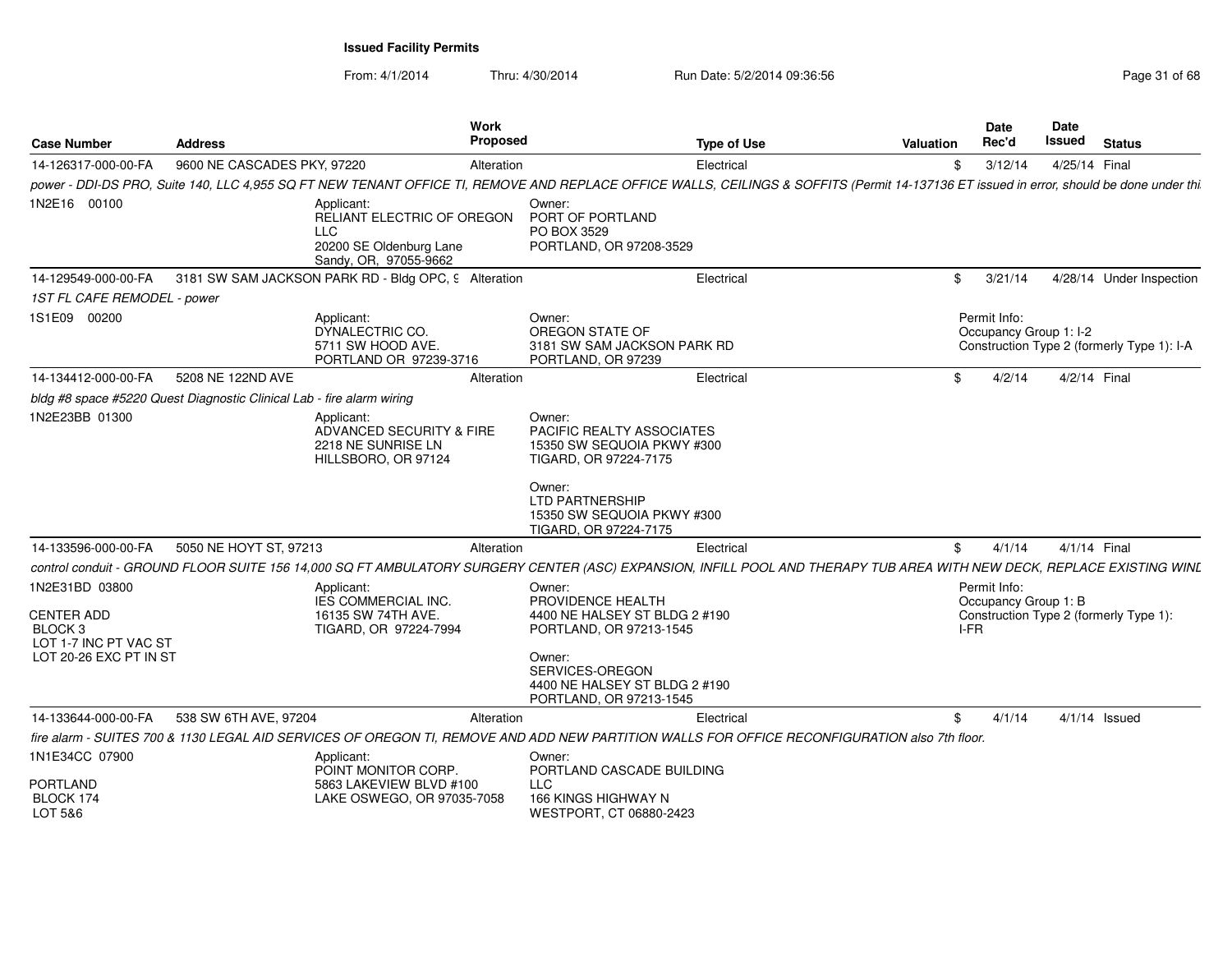| <b>Case Number</b>                                                                               | <b>Address</b>                                                |                                                                                                                                                                            | Work<br><b>Proposed</b> |                                                                                                 | <b>Type of Use</b> | Valuation | Date<br>Rec'd                          | Date<br>Issued | <b>Status</b>                                                                   |
|--------------------------------------------------------------------------------------------------|---------------------------------------------------------------|----------------------------------------------------------------------------------------------------------------------------------------------------------------------------|-------------------------|-------------------------------------------------------------------------------------------------|--------------------|-----------|----------------------------------------|----------------|---------------------------------------------------------------------------------|
| 14-134105-000-00-FA                                                                              | 601 SW 2ND AVE, 97204                                         |                                                                                                                                                                            | Alteration              |                                                                                                 | Electrical         | \$        | 4/2/14                                 |                | 4/2/14 Final                                                                    |
|                                                                                                  |                                                               | access for conference room on 17th floor - TI, MODA EXPANSION ON 15TH & 17TH FLOORS; REMOVE PARTITION WALLS, CREATE OPEN OFFICE SPACE, NEW FLOOR ENTRY DOORS, WALLS FOR CC |                         |                                                                                                 |                    |           |                                        |                |                                                                                 |
| 1S1E03BA 05000<br><b>PORTLAND</b><br>BLOCK 20<br>LOT 1-4 EXC PT IN ST & LOT 5-8                  |                                                               | Applicant:<br>CONVERGINT TECHNOLOGIES<br>LLC.<br>16575 SW 72ND AVE.<br>PORTLAND OR 97224-7701                                                                              |                         | Owner:<br>MORRISON STREET CF LLC<br>1211 SW 5TH AVE #2230<br>PORTLAND, OR 97204                 |                    |           |                                        |                |                                                                                 |
| 14-133638-000-00-FA                                                                              | 211 SE CARUTHERS ST. 97214                                    |                                                                                                                                                                            | Alteration              |                                                                                                 | Electrical         | \$        | 4/1/14                                 |                | 4/1/14 Under Inspection                                                         |
|                                                                                                  |                                                               | 2nd fl All Classical Radio T.I. - audio/video (Note: Duplicate ET permit exists [14-123326ET])                                                                             |                         |                                                                                                 |                    |           |                                        |                |                                                                                 |
| 1S1E03DD 00600<br>PORTLAND GENERAL ELEC STA L<br>LOT 1 TL 600                                    |                                                               | Applicant:<br>HANSEN TECHNOLOGY<br>PO BX 83783<br>PORTLAND OR 97283                                                                                                        |                         | Owner:<br>PORTLAND OPERA ASSOCIATION<br><b>INC</b><br>211 SE CARUTHERS ST<br>PORTLAND, OR 97214 |                    |           | Permit Info:<br>Med.Off., Pub.Bldg.    |                | Occupancy Group 1: B_Bank, Off.,<br>Construction Type 2 (formerly Type 1): II-A |
| 14-133718-000-00-FA                                                                              | 805 SW BROADWAY, 97205                                        |                                                                                                                                                                            | Alteration              |                                                                                                 | Electrical         | \$        | 4/1/14                                 |                | $4/1/14$ Issued                                                                 |
|                                                                                                  | 20th fl Hoffman Conference room power, voice and data outlets |                                                                                                                                                                            |                         |                                                                                                 |                    |           |                                        |                |                                                                                 |
| 1S1E03BB 04400<br><b>PORTLAND</b><br>BLOCK 210<br>$LOT 1-8$<br>DEFERRED ADDITIONAL TAX LIABILITY |                                                               | Applicant:<br>DYNALECTRIC CO.<br>5711 SW HOOD AVE.<br>PORTLAND OR 97239-3716                                                                                               |                         | Owner:<br>FOX TOWER L L C<br>805 SW BROADWAY #2020<br>PORTLAND, OR 97205                        |                    |           |                                        |                |                                                                                 |
|                                                                                                  |                                                               | 14-133949-000-00-FA 3181 SW SAM JACKSON PARK RD - Bldg OHS, 9 Alteration                                                                                                   |                         |                                                                                                 | Electrical         | \$        | 4/2/14                                 |                | $4/2/14$ Issued                                                                 |
| #7B05 New Telcom Room - power                                                                    |                                                               |                                                                                                                                                                            |                         |                                                                                                 |                    |           |                                        |                |                                                                                 |
| 1S1E09 00200                                                                                     |                                                               | Applicant:<br>COCHRAN INC. dba BROADWAY<br><b>ELECTRIC</b><br>7550 SW TECH CENTER DR STE<br>220<br>TIGARD OR 97223-8061                                                    |                         | Owner:<br>OREGON STATE OF<br>3181 SW SAM JACKSON PARK RD<br>PORTLAND, OR 97239                  |                    |           | Permit Info:<br>Occupancy Group 1: I-2 |                | Construction Type 2 (formerly Type 1): I-A                                      |
| 14-139989-000-00-FA                                                                              | 1400 SW 5TH AVE, 97201                                        |                                                                                                                                                                            | Alteration              |                                                                                                 | Electrical         | \$        | 4/14/14                                |                | 4/25/14 Under Inspection                                                        |
| 4TH FLOOR T.I. - power/voice/data                                                                |                                                               |                                                                                                                                                                            |                         |                                                                                                 |                    |           |                                        |                |                                                                                 |
| 1S1E03BC 02900<br>PORTLAND<br>BLOCK 149<br>LOT 1-8                                               |                                                               | Applicant:<br>COCHRAN INC. dba BROADWAY<br><b>ELECTRIC</b><br>7550 SW TECH CENTER DR STE<br>220<br>TIGARD OR 97223-8061                                                    |                         | Owner:<br>MARK GROUP PARTNERSHIP NO 6<br>111 SW COLUMBIA ST #1380<br>PORTLAND, OR 97204         |                    |           |                                        |                |                                                                                 |
| 14-140010-000-00-FA                                                                              | 111 SW 5TH AVE, 97204-3626                                    |                                                                                                                                                                            | Alteration              |                                                                                                 | Electrical         | \$.       | 4/14/14                                |                | 4/14/14 Issued                                                                  |
|                                                                                                  |                                                               | 3rd fl Webtrends Tower & Plaza TI - access controlpr# PL3-WEBTRENDS TI                                                                                                     |                         |                                                                                                 |                    |           |                                        |                |                                                                                 |
| 1N1E34CD 01300                                                                                   |                                                               | Applicant:<br>CHRISTENSON ELECTRIC INC.<br>111 SW COLUMBIA ST. STE 480<br>PORTLAND OR 97201-5838                                                                           |                         |                                                                                                 |                    |           | Permit Info:<br>Occupancy Group 1: B   |                | Construction Type 2 (formerly Type 1): I-A                                      |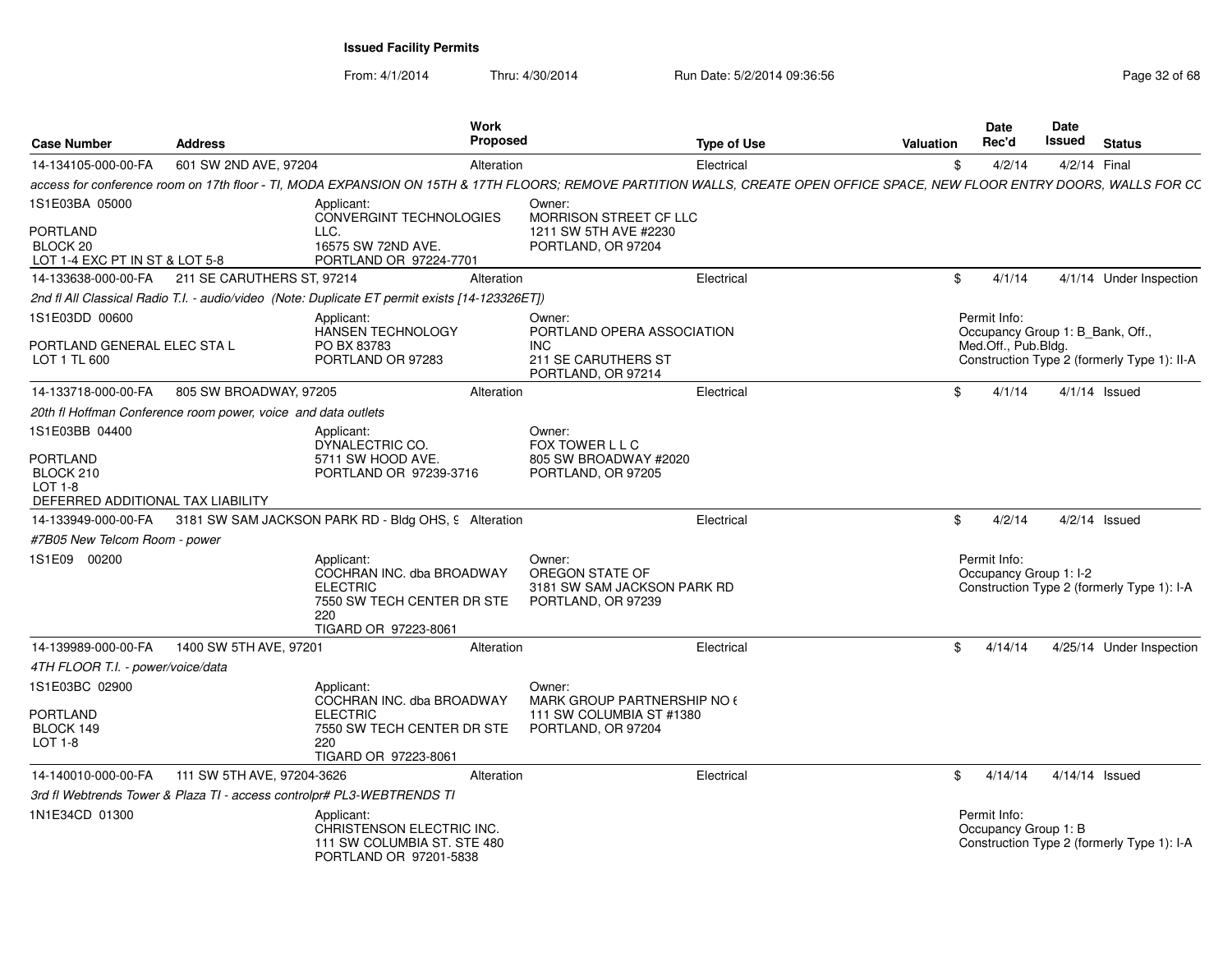| <b>Case Number</b>                                                              | <b>Address</b>                  |                                                                                                                 | Work<br><b>Proposed</b> |                                                                                                           | <b>Type of Use</b> | <b>Valuation</b> | <b>Date</b><br>Rec'd                 | Date<br><b>Issued</b> | <b>Status</b>                               |
|---------------------------------------------------------------------------------|---------------------------------|-----------------------------------------------------------------------------------------------------------------|-------------------------|-----------------------------------------------------------------------------------------------------------|--------------------|------------------|--------------------------------------|-----------------------|---------------------------------------------|
| 14-140023-000-00-FA                                                             | 1200 NW MARSHALL ST, 97209      |                                                                                                                 | Alteration              |                                                                                                           | Electrical         | \$               | 4/14/14                              |                       | 4/14/14 Issued                              |
| Air compressor for sprinkler system - power                                     |                                 |                                                                                                                 |                         |                                                                                                           |                    |                  |                                      |                       |                                             |
| 1N1E33AA 03200                                                                  |                                 | Applicant:                                                                                                      |                         | Owner:                                                                                                    |                    |                  |                                      |                       |                                             |
| <b>COUCHS ADD</b><br>BLOCK 185<br>LOT 1-8                                       |                                 | CHRISTENSON ELECTRIC INC.<br>111 SW COLUMBIA ST. STE 480<br>PORTLAND OR 97201-5838                              |                         | <b>BLOCK TWO LLC</b><br>1215 FOURTH AVE #600<br>SEATTLE, WA 98161                                         |                    |                  |                                      |                       |                                             |
| 14-136340-000-00-FA                                                             | 3930 SE DIVISION ST, 97202      |                                                                                                                 | Alteration              |                                                                                                           | Electrical         | \$               | 4/7/14                               |                       | $4/7/14$ Issued                             |
| Room #230/234 Telecom room - power                                              |                                 |                                                                                                                 |                         |                                                                                                           |                    |                  |                                      |                       |                                             |
| 1S1E12AA 00800                                                                  |                                 | Applicant:<br>DYNALECTRIC CO.                                                                                   |                         | Owner:<br>PARR FINANCIAL MEDICAL LLC                                                                      |                    |                  | Permit Info:<br>Occupancy Group 1: B |                       |                                             |
| <b>RICHMOND ADD</b><br>BLOCK <sub>2</sub><br>LOT 1&3&5<br>NONTAXABLE BEGIN 1995 |                                 | 5711 SW HOOD AVE.<br>PORTLAND OR 97239-3716                                                                     |                         | 4400 NE HALSEY BLVD 2 #190<br>PORTLAND, OR 97213                                                          |                    |                  |                                      |                       |                                             |
| 14-137486-000-00-FA                                                             |                                 | 3181 SW SAM JACKSON PARK RD - Bldg BSC, 9 Alteration                                                            |                         |                                                                                                           | Electrical         | \$               | 4/8/14                               |                       | 4/8/14 Final                                |
| #5350 Wiremold - power                                                          |                                 |                                                                                                                 |                         |                                                                                                           |                    |                  |                                      |                       |                                             |
| 1S1E09 00200                                                                    |                                 | Applicant:                                                                                                      |                         | Owner:                                                                                                    |                    |                  | Permit Info:                         |                       |                                             |
|                                                                                 |                                 | DYNALECTRIC CO.<br>5711 SW HOOD AVE.<br>PORTLAND OR 97239-3716                                                  |                         | OREGON STATE OF<br>3181 SW SAM JACKSON PARK RD<br>PORTLAND, OR 97239                                      |                    |                  | Occupancy Group 1: B                 |                       | Construction Type 2 (formerly Type 1): I-B  |
| 14-137503-000-00-FA                                                             | 5550 SW MACADAM AVE, 97201      |                                                                                                                 | Alteration              |                                                                                                           | Electrical         | \$               | 4/8/14                               |                       | $4/8/14$ Issued                             |
| #205/215 Erickson Air Crane - voice/data                                        |                                 |                                                                                                                 |                         |                                                                                                           |                    |                  |                                      |                       |                                             |
| 1S1E15BD 01200<br>SECTION 15 1S 1E<br>TL 1200 1.91 ACRES                        |                                 | Applicant:<br>LeeAnn Lansbery<br>TOUCHPOINT NETWORKS LLC<br>5795 SW Jean Road, Suite C<br>Lake Oswego, OR 97035 |                         | Owner:<br>SRI EIGHT MACADAM LLC<br>235 MONTGOMERY ST 16TH<br><b>FLOOR</b><br>SAN FRANCISCO, CA 94104-3104 |                    |                  | Permit Info:<br>Occupancy Group 1: B |                       | Construction Type 2 (formerly Type 1): II-A |
| 14-139422-000-00-FA                                                             | 3515 SW US VETERANS HOSPITAL RD |                                                                                                                 | Alteration              |                                                                                                           | Electrical         | \$               | 4/11/14                              | 4/11/14 Final         |                                             |
| #212 recepts - power                                                            |                                 |                                                                                                                 |                         |                                                                                                           |                    |                  |                                      |                       |                                             |
| 1S1E09 00200A1                                                                  |                                 | Applicant:<br>DYNALECTRIC CO.                                                                                   |                         | Owner:<br>OREGON STATE OF(LEASED                                                                          |                    |                  | Permit Info:<br>Occupancy Group 1: B |                       |                                             |
| SECTION 09 1S 1E<br><b>TL 200</b><br>IMPS ONLY SEE R327744 (R991090550) FOR     |                                 | 5711 SW HOOD AVE.<br>PORTLAND OR 97239-3716                                                                     |                         | 3181 SW SAM JACKSON PARK RD<br>PORTLAND, OR 97239-3098                                                    |                    |                  |                                      |                       | Construction Type 2 (formerly Type 1): II-A |
| LAND & IMPS & R327745 (R991090552) FOR<br><b>AIRSPACE &amp; IMPS</b>            |                                 |                                                                                                                 |                         | Owner:<br>OHSU - SPACE PLANNING<br>3181 SW SAM JACKSON PARK RD<br>PORTLAND, OR 97239-3098                 |                    |                  |                                      |                       |                                             |
|                                                                                 |                                 |                                                                                                                 |                         | Owner:<br><b>MGMT</b><br>3181 SW SAM JACKSON PARK RD<br>PORTLAND, OR 97239-3098                           |                    |                  |                                      |                       |                                             |
|                                                                                 |                                 |                                                                                                                 |                         | Owner:<br>MAIL STOP PP22E<br>3181 SW SAM JACKSON PARK RD<br>PORTLAND, OR 97239-3098                       |                    |                  |                                      |                       |                                             |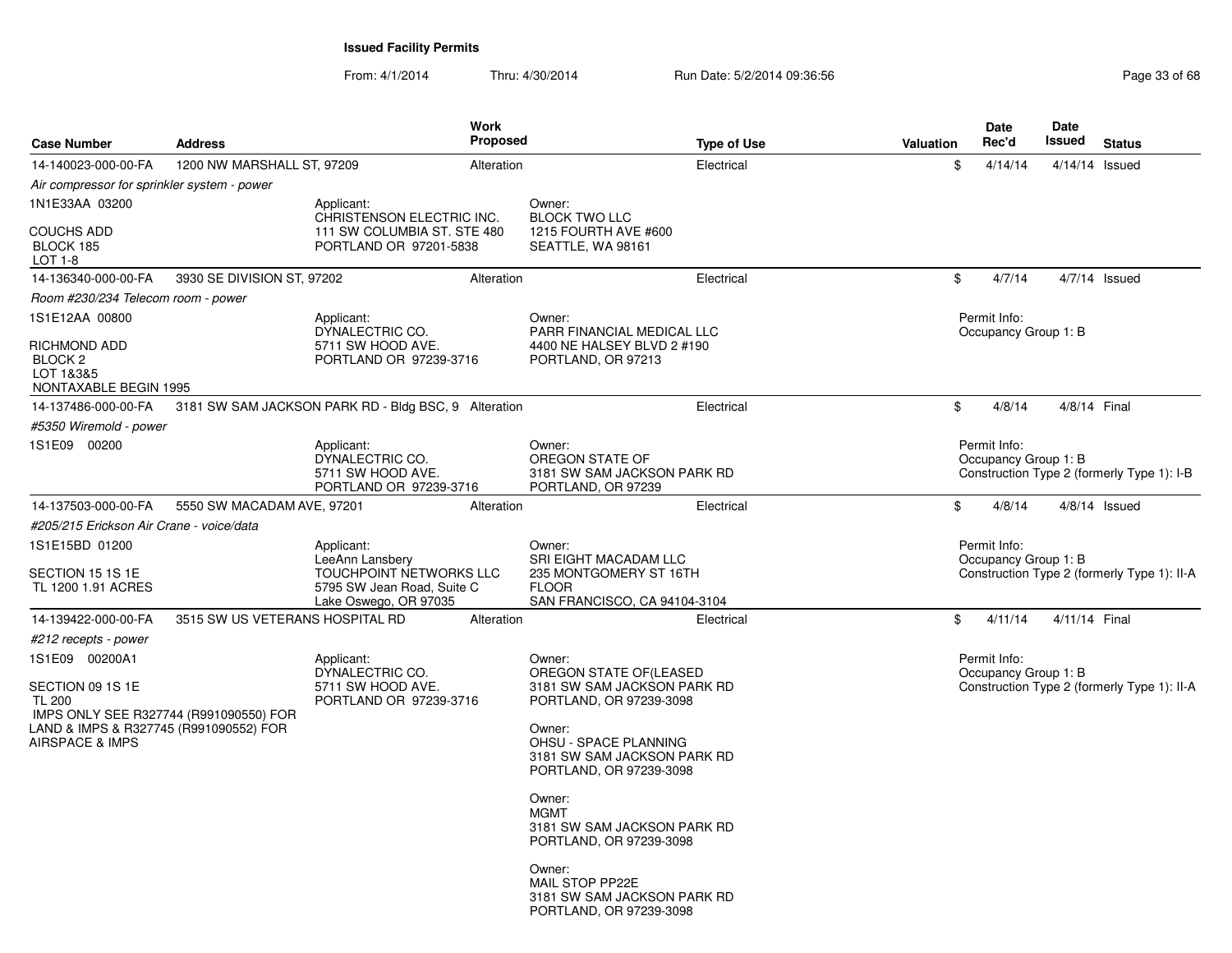| <b>Case Number</b>                                        | <b>Address</b>                                              | Work<br><b>Proposed</b>                                                                                                                                                |                                                                                                  | <b>Type of Use</b> | Valuation | Date<br>Rec'd                           | Date<br>Issued | <b>Status</b>                               |
|-----------------------------------------------------------|-------------------------------------------------------------|------------------------------------------------------------------------------------------------------------------------------------------------------------------------|--------------------------------------------------------------------------------------------------|--------------------|-----------|-----------------------------------------|----------------|---------------------------------------------|
| 14-139458-000-00-FA                                       |                                                             | 3181 SW SAM JACKSON PARK RD - Bldg DCH, 9 Alteration                                                                                                                   |                                                                                                  | Electrical         | \$.       | 4/11/14                                 | 4/11/14 Final  |                                             |
| #09621A receptacle outlet - power                         |                                                             |                                                                                                                                                                        |                                                                                                  |                    |           |                                         |                |                                             |
| 1S1E09 00200                                              |                                                             | Applicant:<br>DYNALECTRIC CO.<br>5711 SW HOOD AVE.<br>PORTLAND OR 97239-3716                                                                                           | Owner:<br>OREGON STATE OF<br>3181 SW SAM JACKSON PARK RD<br>PORTLAND, OR 97239                   |                    |           |                                         |                |                                             |
| 14-139466-000-00-FA                                       |                                                             | 3181 SW SAM JACKSON PARK RD - Bldg DCH, 9 Alteration                                                                                                                   |                                                                                                  | Electrical         | \$        | 4/11/14                                 | 4/11/14 Final  |                                             |
|                                                           | Nurse call system in Telcom room near #C09690B - power only |                                                                                                                                                                        |                                                                                                  |                    |           |                                         |                |                                             |
| 1S1E09 00200                                              |                                                             | Applicant:<br>DYNALECTRIC CO.<br>5711 SW HOOD AVE.<br>PORTLAND OR 97239-3716                                                                                           | Owner:<br>OREGON STATE OF<br>3181 SW SAM JACKSON PARK RD<br>PORTLAND, OR 97239                   |                    |           |                                         |                |                                             |
| 14-139982-000-00-FA                                       | 3251 SW SAM JACKSON PARK RD, 97201                          | Alteration                                                                                                                                                             |                                                                                                  | Electrical         | \$        | 4/14/14                                 | 4/14/14 Final  |                                             |
| #533 208v Freezer receptacle - power                      |                                                             |                                                                                                                                                                        |                                                                                                  |                    |           |                                         |                |                                             |
| 1S1E09AC 03700                                            |                                                             | Applicant:<br>DYNALECTRIC CO.                                                                                                                                          | Owner:<br>OREGON STATE OF                                                                        |                    |           | Permit Info:<br>Occupancy Group 1: 11.1 |                |                                             |
| SECTION 09 1S 1E<br>TL 3700 0.07 ACRES                    |                                                             | 5711 SW HOOD AVE.<br>PORTLAND OR 97239-3716                                                                                                                            | 3181 SW SAM JACKSON PARK RD<br>PORTLAND, OR 97239                                                |                    |           | I-FR                                    |                | Construction Type 2 (formerly Type 1):      |
| 14-139986-000-00-FA                                       |                                                             | 3181 SW SAM JACKSON PARK RD - Bldg BH, 97: Alteration                                                                                                                  |                                                                                                  | Electrical         | \$        | 4/14/14                                 | 4/14/14 Final  |                                             |
| #3038 BH receptacle outlets - power                       |                                                             |                                                                                                                                                                        |                                                                                                  |                    |           |                                         |                |                                             |
| 1S1E09 00200                                              |                                                             | Applicant:<br>DYNALECTRIC CO.<br>5711 SW HOOD AVE.<br>PORTLAND OR 97239-3716                                                                                           | Owner:<br>OREGON STATE OF<br>3181 SW SAM JACKSON PARK RD<br>PORTLAND, OR 97239                   |                    |           | Permit Info:<br>Occupancy Group 1: B    |                | Construction Type 2 (formerly Type 1): I-A  |
| 14-136285-000-00-FA                                       | 919 NE 19TH AVE, 97232                                      | Alteration                                                                                                                                                             |                                                                                                  | Electrical         | \$        | 4/7/14                                  |                | $4/7/14$ Issued                             |
|                                                           |                                                             | voice/data - SUITE 170; REMOVE SOME WALLS, RECONFIGURE AND ADD WALLS, DOORS, RELITES, FOR OFFICES, WORK AREA, CEILING, ELEC                                            |                                                                                                  |                    |           |                                         |                |                                             |
| 1N1E35AC 00100<br>SULLIVANS ADD<br><b>BLOCK 36 TL 100</b> |                                                             | Applicant:<br>CSHARK NETWORKS LLC.<br>5111 FIRWOOD DR.<br>WEST LINN OR 97068-3019                                                                                      | Owner:<br>WESTON INVESTMENT CO LLC<br>2154 NE BROADWAY RM 200<br>PORTLAND, OR 97232-1590         |                    |           | Permit Info:<br>Occupancy Group 1: B    |                | Construction Type 2 (formerly Type 1): II-A |
| 14-136327-000-00-FA                                       | 700 SW 5TH AVE                                              | Alteration                                                                                                                                                             |                                                                                                  | Electrical         | \$        | 4/7/14                                  | 4/7/14 Final   |                                             |
|                                                           |                                                             | fire alarm - SPACE 1225; LOUIS VUITTON FOR TEMPORARY OCCUPATION WHILE MAIN SPACE IS BEING REMODELED, REMOVE SOME PARTIAL WALLS, NEW CABINETRY, CEILING, FINISHES, ELE( |                                                                                                  |                    |           |                                         |                |                                             |
| 1S1E03BB1 90001                                           |                                                             | Applicant:<br>SIGNALING SYSTEM SOLUTIONS<br><b>INC</b>                                                                                                                 | Owner:<br>PIONEER PLACE LIMITED<br><b>PARTNERSHIP</b><br>PO BOX 617905<br>CHICAGO, IL 60661-7905 |                    |           | Permit Info:<br>Occupancy Group 1: M    |                | Construction Type 2 (formerly Type 1): I-A  |
| 14-136662-000-00-FA                                       | 700 SW 5TH AVE                                              | Alteration                                                                                                                                                             |                                                                                                  | Electrical         | \$        | 4/7/14                                  | 4/7/14 Final   |                                             |
|                                                           |                                                             | cctv alarm - SPACE 1225; LOUIS VUITTON FOR TEMPORARY OCCUPATION WHILE MAIN SPACE IS BEING REMODELED, REMOVE SOME PARTIAL WALLS, NEW CABINETRY, CEILING, FINISHES, ELE  |                                                                                                  |                    |           |                                         |                |                                             |
| 1S1E03BB1 90001                                           |                                                             | Applicant:<br><b>MARCOS A APODACA</b><br>SUPERIOR LOW VOLTAGE LLC.<br>6548 LIPSCOMB ST SE<br>SALEM OR 97317                                                            | Owner:<br>PIONEER PLACE LIMITED<br><b>PARTNERSHIP</b><br>PO BOX 617905<br>CHICAGO, IL 60661-7905 |                    |           | Permit Info:<br>Occupancy Group 1: M    |                | Construction Type 2 (formerly Type 1): I-A  |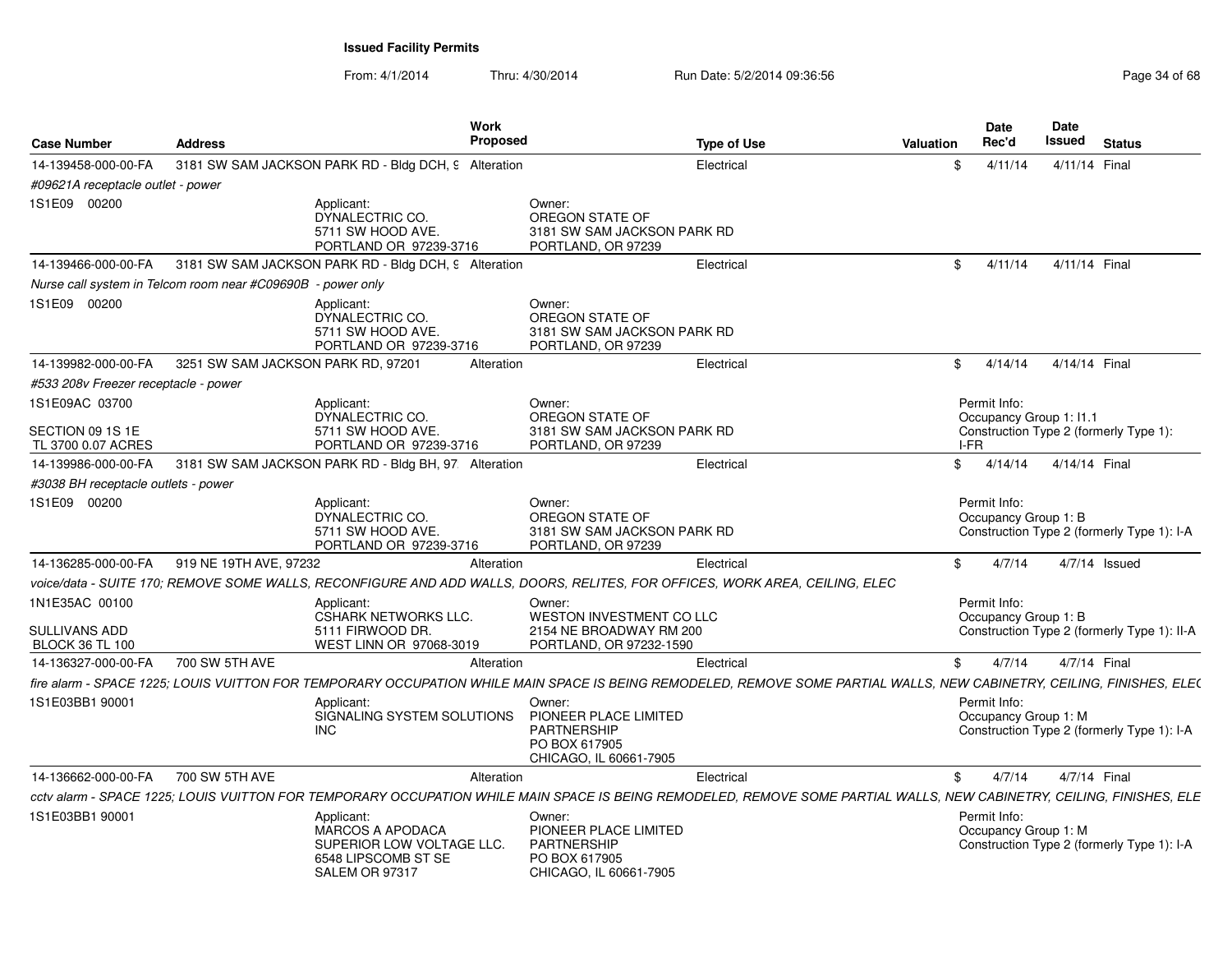From: 4/1/2014

|                                                                                                                                                                  |                          | Work<br><b>Proposed</b>                                                                                                                                                 |                                                                                                                                                                                       |                    |           | <b>Date</b><br>Rec'd                             | Date<br>Issued | <b>Status</b>                               |
|------------------------------------------------------------------------------------------------------------------------------------------------------------------|--------------------------|-------------------------------------------------------------------------------------------------------------------------------------------------------------------------|---------------------------------------------------------------------------------------------------------------------------------------------------------------------------------------|--------------------|-----------|--------------------------------------------------|----------------|---------------------------------------------|
| <b>Case Number</b>                                                                                                                                               | <b>Address</b>           |                                                                                                                                                                         |                                                                                                                                                                                       | <b>Type of Use</b> | Valuation |                                                  |                |                                             |
| 14-136985-000-00-FA                                                                                                                                              | 700 SW 5TH AVE           | Alteration                                                                                                                                                              |                                                                                                                                                                                       | Electrical         | \$        | 4/7/14                                           | 4/7/14 Final   |                                             |
|                                                                                                                                                                  |                          | fire alarm - SUITE 1180, Francesca's Shoes: REMOVE INTERIOR ADDITIONS, ADD NEW PARTITIONS FOR RESTROOM, DRESSING ROOM, STOCKROOM, FLOORING, FURR ONE WALL, BUFF STOREFI |                                                                                                                                                                                       |                    |           |                                                  |                |                                             |
| 1S1E03BB1 90001                                                                                                                                                  |                          | Applicant:<br>SIGNALING SYSTEM SOLUTIONS<br><b>INC</b>                                                                                                                  | Owner:<br>PIONEER PLACE LIMITED<br><b>PARTNERSHIP</b><br>PO BOX 617905<br>CHICAGO, IL 60661-7905                                                                                      |                    |           | Permit Info:<br>Occupancy Group 1: M             |                | Construction Type 2 (formerly Type 1): I-A  |
| 14-137119-000-00-FA                                                                                                                                              | 520 SW YAMHILL ST, 97204 | Alteration                                                                                                                                                              |                                                                                                                                                                                       | Electrical         | \$        | 4/8/14                                           | 4/8/14 Final   |                                             |
|                                                                                                                                                                  |                          | power - 9TH FLOOR, #950, NEW WALLS, DOOR FOR CONFERENCE ROOM, PATCH, REPAIR, PAINT, CEILING, ELEC,                                                                      |                                                                                                                                                                                       |                    |           |                                                  |                |                                             |
| 1S1E03BB 01200<br><b>PORTLAND</b>                                                                                                                                |                          | Applicant:<br>OREGON ELECTRIC<br>CONSTRUCTION INC. /DBA                                                                                                                 | Owner:<br>PAC-HILL LIMITED PARTNERSHIP<br>520 SW YAMHILL ST RF GDN #8<br>PORTLAND, OR 97204                                                                                           |                    |           | Permit Info:<br>Occupancy Group 1: B             |                | Construction Type 2 (formerly Type 1): I-A  |
| BLOCK 171<br><b>LOT 1&amp;8</b><br>N 1/2 OF LOT 2&7                                                                                                              |                          | OREGON ELECTRIC GROUP.<br>1709 SE 3RD AVE.<br>PORTLAND OR 97214-4547                                                                                                    |                                                                                                                                                                                       |                    |           |                                                  |                |                                             |
| 14-137121-000-00-FA                                                                                                                                              | 4747 N CHANNEL AVE       | Alteration                                                                                                                                                              |                                                                                                                                                                                       | Electrical         | \$        | 4/8/14                                           | 4/8/14 Final   |                                             |
| power - Install Flat Panel Monitor in Conference Room 1K                                                                                                         |                          |                                                                                                                                                                         |                                                                                                                                                                                       |                    |           |                                                  |                |                                             |
| 1N1E20 00109<br>PARTITION PLAT 2003-38<br>LOT 2 TL 109<br>LAND & IMPS SEE R540487 (R64983-1507)<br>R540481 (R64983-1503)<br>R540494 (R64983-1515) FOR OTHER IMPS |                          | Applicant:<br>HEIL ELECTRIC CO.<br>8425 SE STARK ST<br>PORTLAND OR 97216-1137                                                                                           | Owner:<br>PORT OF PORTLAND (LEASED<br>PO BOX 3820<br>PORTLAND, OR 97208-3849<br>Owner:<br><b>DAIMLER TRUCKS NORTH</b><br><b>AMERICA LLC</b><br>PO BOX 3820<br>PORTLAND, OR 97208-3849 |                    |           | Permit Info:<br>Occupancy Group 1: B             |                | Construction Type 2 (formerly Type 1): II-B |
| 14-137130-000-00-FA                                                                                                                                              | 1825 SW BROADWAY, 97201  | Alteration                                                                                                                                                              |                                                                                                                                                                                       | Electrical         | \$        | 4/8/14                                           |                | $4/8/14$ Issued                             |
|                                                                                                                                                                  |                          | power - OAI, 2ND FLOOR MEZZANINE; REMOVE PARTITIONS, CARPETING, CEILING; ADD PARTITIONS TO CREATE OFFICES, BREAKROOM, MEDIA ROOMS, TRAINING ROOM, RECEPTION, CARPET     |                                                                                                                                                                                       |                    |           |                                                  |                |                                             |
| 1S1E04DA 06300                                                                                                                                                   |                          | Applicant:<br>MICHAEL NELSON                                                                                                                                            | Owner:<br>OREGON STATE OF(BRD HIGHER                                                                                                                                                  |                    |           |                                                  |                |                                             |
| <b>PORTLAND</b><br>BLOCK 200                                                                                                                                     |                          | PORTLAND STATE UNIVERSITY.<br>P.O. BOX 751-FAC                                                                                                                          | ED)<br><b>PO BOX 751</b>                                                                                                                                                              |                    |           |                                                  |                |                                             |
| 99.88% NONTAXABLE                                                                                                                                                |                          | Portland, OR 97207                                                                                                                                                      | PORTLAND, OR 97207-0751                                                                                                                                                               |                    |           |                                                  |                |                                             |
| 14-137246-000-00-FA                                                                                                                                              | 305 NE 102ND AVE, 97220  | Alteration                                                                                                                                                              |                                                                                                                                                                                       | Electrical         | \$        | 4/8/14                                           | 4/8/14 Final   |                                             |
|                                                                                                                                                                  |                          | voice/data/audio/video - SUITE 260; ADD WALLS AND DOORS FOR TWO OFFICES AND WORK AREA, CEILING, ELECvoice/data                                                          |                                                                                                                                                                                       |                    |           |                                                  |                |                                             |
| 1N2E33DA 00600                                                                                                                                                   |                          | Applicant:<br><b>DIVERSIFIED TELECOM</b>                                                                                                                                | Owner:<br>WESTON INVESTMENT CO LLC                                                                                                                                                    |                    |           | Permit Info:<br>Occupancy Group 1: B_Bank, Off., |                |                                             |
| HUDSON AC<br>LOT 14&15 EXC PT IN ST                                                                                                                              |                          | SOLUTIONS INC<br>PO Box 7536<br>Salem, Or 97303                                                                                                                         | 2154 NE BROADWAY RM 200<br>PORTLAND, OR 97232-1590                                                                                                                                    |                    |           | Med.Off., Pub.Bldg.                              |                |                                             |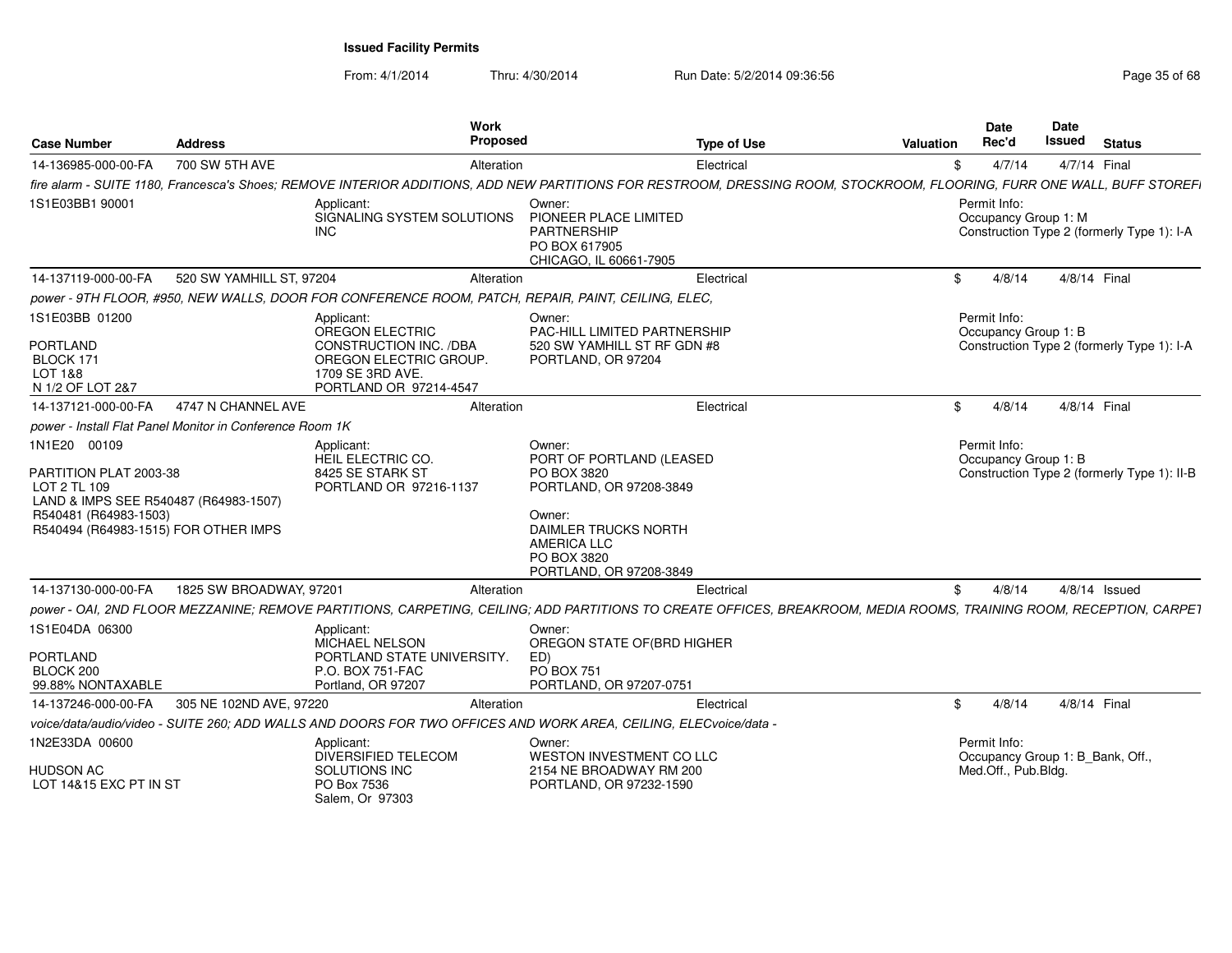| <b>Case Number</b>                                              | <b>Address</b>           | Work<br>Proposed                                                                                                                                                    |                                                                                  | <b>Type of Use</b> | <b>Valuation</b> | <b>Date</b><br>Rec'd                 | <b>Date</b><br>Issued | <b>Status</b>                                |
|-----------------------------------------------------------------|--------------------------|---------------------------------------------------------------------------------------------------------------------------------------------------------------------|----------------------------------------------------------------------------------|--------------------|------------------|--------------------------------------|-----------------------|----------------------------------------------|
| 14-137501-000-00-FA                                             | 333 SW 5TH AVE, 97204    | Alteration                                                                                                                                                          |                                                                                  | Electrical         |                  | 4/8/14                               |                       | $4/8/14$ Issued                              |
|                                                                 |                          | power, fire alarm - BASEMENT LOCKER ROOM REMODEL, RECONFIGURE BATHRROMS, SHOWERS AND JANITOR CLOSET                                                                 |                                                                                  |                    |                  |                                      |                       |                                              |
| 1N1E34CD 06800<br><b>PORTLAND</b>                               |                          | Applicant:<br>HEIL ELECTRIC CO.<br>8425 SE STARK ST                                                                                                                 | Owner:<br>OTB LLC<br>2712 SE 20TH AVE                                            |                    |                  |                                      |                       |                                              |
| BLOCK 82<br>S 0.56' OF LOT 2<br>LOT 3&4                         |                          | PORTLAND OR 97216-1137                                                                                                                                              | PORTLAND, OR 97202-2231                                                          |                    |                  |                                      |                       |                                              |
| HISTORIC PROPERTY; POTENTIAL<br><b>ADDITIONAL TAX</b>           |                          |                                                                                                                                                                     |                                                                                  |                    |                  |                                      |                       |                                              |
| 14-137793-000-00-FA                                             | 3030 SW MOODY AVE, 97201 | Alteration                                                                                                                                                          |                                                                                  | Electrical         | \$               | 4/9/14                               |                       | 4/9/14 Issued                                |
|                                                                 |                          | hvac stat - OHSU 1ST FLOOR & 2ND FLOOR TI WORK TO INCLUDE NEW DEMISING WALLS, WALLS TO UNDERSIDE OF GRID, DOORS, RELITES AND GENERAL REMODEL UPGRADES               |                                                                                  |                    |                  |                                      |                       |                                              |
| 1S1E10 00400                                                    |                          | Applicant:<br>AMERICAN HEATING INC.                                                                                                                                 | Owner:<br>3030 PROPERTY LLC                                                      |                    |                  | Permit Info:                         |                       | Occupancy Group 1: B_Bank, Off.,             |
| SECTION 10 1S 1E<br>TL 400 2.77 ACRES                           |                          | 5035 SE 24TH<br>PORTLAND OR 97202-4765                                                                                                                              | 3121 SW MOODY AVE<br>PORTLAND, OR 97239                                          |                    |                  | Med.Off., Pub.Bldg.                  |                       | Construction Type 2 (formerly Type 1): III-B |
| 14-137812-000-00-FA                                             | 808 SW 3RD AVE, 97204    | Alteration                                                                                                                                                          |                                                                                  | Electrical         | \$               | 4/9/14                               |                       | 4/9/14 Under Inspection                      |
|                                                                 |                          | power - NW CORNER, 8TH & 9TH FLOOR; DEMO MOST WALLS, CEILING, DECK DOOR, REMOVE STAIR BETWEEN 8TH AND 9TH FLOOR, CASEWORK, FLOORING, RECONFIRE FOR OPEN OFFICE, (   |                                                                                  |                    |                  |                                      |                       |                                              |
| 1S1E03BA 06000                                                  |                          | Applicant:<br>CAPITOL ELECTRIC CO INC.                                                                                                                              | Owner:<br>SN INVESTMENT PROPERTIES LLO                                           |                    |                  | Permit Info:<br>Occupancy Group 1: B |                       |                                              |
| PORTLAND<br>BLOCK 22<br>LOT 7&8<br>HISTORIC PROPERTY 15 YR 2000 |                          | 11401 NE MARX ST<br>PORTLAND OR 97220-1041                                                                                                                          | 1121 SW SALMON ST 5TH FLR<br>PORTLAND, OR 97205                                  |                    |                  | $I-FR$                               |                       | Construction Type 2 (formerly Type 1):       |
| POTENTIAL ADDITIONAL TAX                                        |                          |                                                                                                                                                                     |                                                                                  |                    |                  |                                      |                       |                                              |
| 14-138191-000-00-FA                                             | 3030 SW MOODY AVE, 97201 | Alteration                                                                                                                                                          |                                                                                  | Electrical         | \$               | 4/9/14                               |                       | $4/9/14$ Issued                              |
|                                                                 |                          | voice/data - OHSU 1ST FLOOR & 2ND FLOOR TI WORK TO INCLUDE NEW DEMISING WALLS, WALLS TO UNDERSIDE OF GRID, DOORS, RELITES AND GENERAL REMODEL UPGRADES              |                                                                                  |                    |                  |                                      |                       |                                              |
| 1S1E10 00400                                                    |                          | Applicant:<br>DYNALECTRIC CO.                                                                                                                                       | Owner:<br>3030 PROPERTY LLC                                                      |                    |                  | Permit Info:                         |                       | Occupancy Group 1: B_Bank, Off.,             |
| SECTION 10 1S 1E<br>TL 400 2.77 ACRES                           |                          | 5711 SW HOOD AVE.<br>PORTLAND OR 97239-3716                                                                                                                         | 3121 SW MOODY AVE<br>PORTLAND, OR 97239                                          |                    |                  | Med.Off., Pub.Bldg.                  |                       | Construction Type 2 (formerly Type 1): III-B |
| 14-138207-000-00-FA                                             | 1120 NW COUCH ST, 97209  | Alteration                                                                                                                                                          |                                                                                  | Electrical         |                  | 4/9/14                               |                       | 4/9/14 Final                                 |
|                                                                 |                          | av cabling - 30 NW 12TH; TI FOR NEW RETAIL TENANT IN PRIOR RETAIL SPACE, REMOVE WALLS, ADD BACK AND RECONFIGURE FOR ONE NEW RESTROOM, DRESSING ROOMS, OFFICE, STORA |                                                                                  |                    |                  |                                      |                       |                                              |
| 1N1E33DA 04900                                                  |                          | Applicant:<br>STONER ELECTRIC, INC.<br>1904 SE OCHOCO ST<br>MILWAUKIE OR 97222-7315                                                                                 | Owner:<br>MEPT BREWERY BLOCK 2 LLC<br>PO BOX 320099<br>ALEXANDRIA, VA 22320-0156 |                    |                  | Permit Info:<br>Med.Off., Pub.Bldg.  |                       | Occupancy Group 1: B_Bank, Off.,             |
| 14-138223-000-00-FA                                             | 1120 NW COUCH ST, 97209  | Alteration                                                                                                                                                          |                                                                                  | Electrical         | \$               | 4/9/14                               |                       | 4/9/14 Final                                 |
|                                                                 |                          | security - 30 NW 12TH; TI FOR NEW RETAIL TENANT IN PRIOR RETAIL SPACE, REMOVE WALLS, ADD BACK AND RECONFIGURE FOR ONE NEW RESTROOM, DRESSING ROOMS, OFFICE, STORAGI |                                                                                  |                    |                  |                                      |                       |                                              |
| 1N1E33DA 04900                                                  |                          | Applicant:<br>STANLEY CONVERGENT<br>SECURITY SOLUTIONS INC.<br>15495 SW SEQUOIA PKWY STE 10 ALEXANDRIA, VA 22320-0156<br>PORTLAND OR 97224-6101                     | Owner:<br>MEPT BREWERY BLOCK 2 LLC<br>PO BOX 320099                              |                    |                  | Permit Info:<br>Med.Off., Pub.Bldg.  |                       | Occupancy Group 1: B_Bank, Off.,             |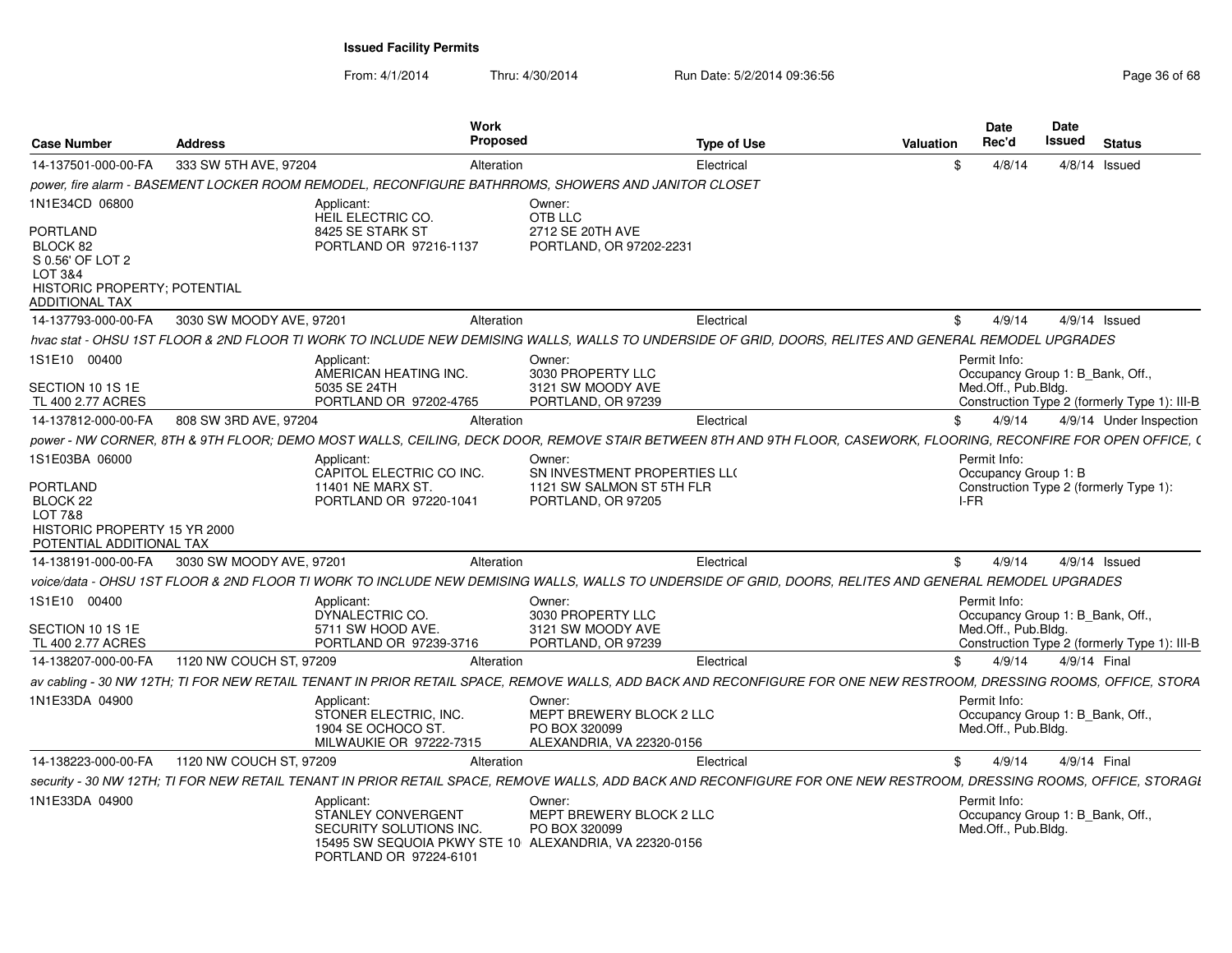|                                                                                              |                          | Work                                                                                                                                                                  |                                                                                                                                                                        |                    |           | <b>Date</b>                          | <b>Date</b>                                |
|----------------------------------------------------------------------------------------------|--------------------------|-----------------------------------------------------------------------------------------------------------------------------------------------------------------------|------------------------------------------------------------------------------------------------------------------------------------------------------------------------|--------------------|-----------|--------------------------------------|--------------------------------------------|
| <b>Case Number</b>                                                                           | <b>Address</b>           | Proposed                                                                                                                                                              |                                                                                                                                                                        | <b>Type of Use</b> | Valuation | Rec'd                                | Issued<br><b>Status</b>                    |
| 14-140420-000-00-FA                                                                          | 520 SW YAMHILL ST, 97204 | Alteration                                                                                                                                                            |                                                                                                                                                                        | Electrical         | £.        | 4/14/14                              | 4/16/14 Final                              |
|                                                                                              |                          | fire alarm - 9TH FLOOR, #950, NEW WALLS, DOOR FOR CONFERENCE ROOM, PATCH, REPAIR, PAINT, CEILING, ELEC,                                                               |                                                                                                                                                                        |                    |           |                                      |                                            |
| 1S1E03BB 01200                                                                               |                          | Applicant:<br>ADVANCED ALARM SYSTEMS LLC PAC-HILL LIMITED PARTNERSHIP                                                                                                 | Owner:                                                                                                                                                                 |                    |           | Permit Info:<br>Occupancy Group 1: B |                                            |
| PORTLAND<br>BLOCK 171<br>LOT 1&8<br>N 1/2 OF LOT 2&7                                         |                          | PO BOX 1623<br>FAIRVIEW, OREGON 97024                                                                                                                                 | 520 SW YAMHILL ST RF GDN #8<br>PORTLAND, OR 97204                                                                                                                      |                    |           |                                      | Construction Type 2 (formerly Type 1): I-A |
| 14-134613-000-00-FA                                                                          | 5050 NE HOYT ST, 97213   | Alteration                                                                                                                                                            |                                                                                                                                                                        | Electrical         | .ፍ        | 4/3/14                               | 4/11/14 Final                              |
|                                                                                              |                          | voice/data - SUITE 317; REMODEL, REMOVE WALLS DOORS, RECONFIGURE FOR OFFICES, EXAM ROOM, BREAKROOM, RECEPTION, RESTROOM, CEILING, ELEC, PLBG, FINISHES                |                                                                                                                                                                        |                    |           |                                      |                                            |
| 1N2E31BD 03800                                                                               |                          | Applicant:                                                                                                                                                            | Owner:                                                                                                                                                                 |                    |           | Permit Info:                         |                                            |
| <b>CENTER ADD</b><br>BLOCK <sub>3</sub><br>LOT 1-7 INC PT VAC ST<br>LOT 20-26 EXC PT IN ST   |                          | OREGON ELECTRIC<br>CONSTRUCTION INC. /DBA<br>OREGON ELECTRIC GROUP.<br>1709 SE 3RD AVE.<br>PORTLAND OR 97214-4547                                                     | PROVIDENCE HEALTH<br>4400 NE HALSEY ST BLDG 2 #190<br>PORTLAND, OR 97213-1545<br>Owner:<br>SERVICES-OREGON<br>4400 NE HALSEY ST BLDG 2 #190<br>PORTLAND, OR 97213-1545 |                    |           | Occupancy Group 1: B<br>I-FR         | Construction Type 2 (formerly Type 1):     |
| 14-134614-000-00-FA                                                                          | 1130 NW 22ND AVE         | Alteration                                                                                                                                                            |                                                                                                                                                                        | Electrical         | -SG       | 4/3/14                               | $4/3/14$ Issued                            |
|                                                                                              |                          | security - KNIGHT CANCER CENTER; REMOVE ALL PARTITIONS FROM SUITES 100 & 101(AREA A&B), DOORS, CABINETRY, FLOORING, PATCH AND REPAIR; ADD PARTITIONS AND DOORS FOR OF |                                                                                                                                                                        |                    |           |                                      |                                            |
| 1N1E33BA 04000A1                                                                             |                          | Applicant:                                                                                                                                                            | Owner:                                                                                                                                                                 |                    |           | Permit Info:                         |                                            |
|                                                                                              |                          | <b>CONVERGINT TECHNOLOGIES</b>                                                                                                                                        | <b>GOOD SAMARITAN HOSPITAL &amp;</b>                                                                                                                                   |                    |           |                                      | Occupancy Group 1: B_Bank, Off.,           |
| <b>COUCHS ADD</b>                                                                            |                          | LLC.                                                                                                                                                                  | <b>MEDICAL CENTER</b>                                                                                                                                                  |                    |           | Med.Off., Pub.Bldg.                  |                                            |
| BLOCK 300<br>LOT 5-14&16-18 TL 4000<br>IMPS ONLY SEE R141330 (R180232300) FOR<br>LAND & IMPS |                          | 16575 SW 72ND AVE.<br>PORTLAND OR 97224-7701                                                                                                                          | 1919 NW LOVEJOY ST<br>PORTLAND, OR 97209                                                                                                                               |                    |           |                                      | Construction Type 2 (formerly Type 1): I-A |
| 14-134692-000-00-FA                                                                          | 1875 SW PARK AVE, 97201  | Alteration                                                                                                                                                            |                                                                                                                                                                        | Electrical         | \$.       | 4/3/14                               | $4/3/14$ Issued                            |
| power - MILLAR LIBRARY EXIT LIGHTING UPGRADES                                                |                          |                                                                                                                                                                       |                                                                                                                                                                        |                    |           |                                      |                                            |
| 1S1E04DA 06800                                                                               |                          | Applicant:<br>MICHAEL NELSON                                                                                                                                          | Owner:<br>OREGON STATE OF (BD OF                                                                                                                                       |                    |           |                                      |                                            |
| <b>PORTLAND</b><br>INC PT VAC STS BLOCK 230                                                  |                          | PORTLAND STATE UNIVERSITY<br>P.O. BOX 751-FAC<br>Portland, OR 97207                                                                                                   | <b>HIGHER EDUCATION</b><br>PO BOX 751<br>PORTLAND, OR 97207                                                                                                            |                    |           |                                      |                                            |
|                                                                                              |                          |                                                                                                                                                                       | Owner:<br>CAMPUS PLANNING OFFICE<br>PO BOX 751<br>PORTLAND, OR 97207                                                                                                   |                    |           |                                      |                                            |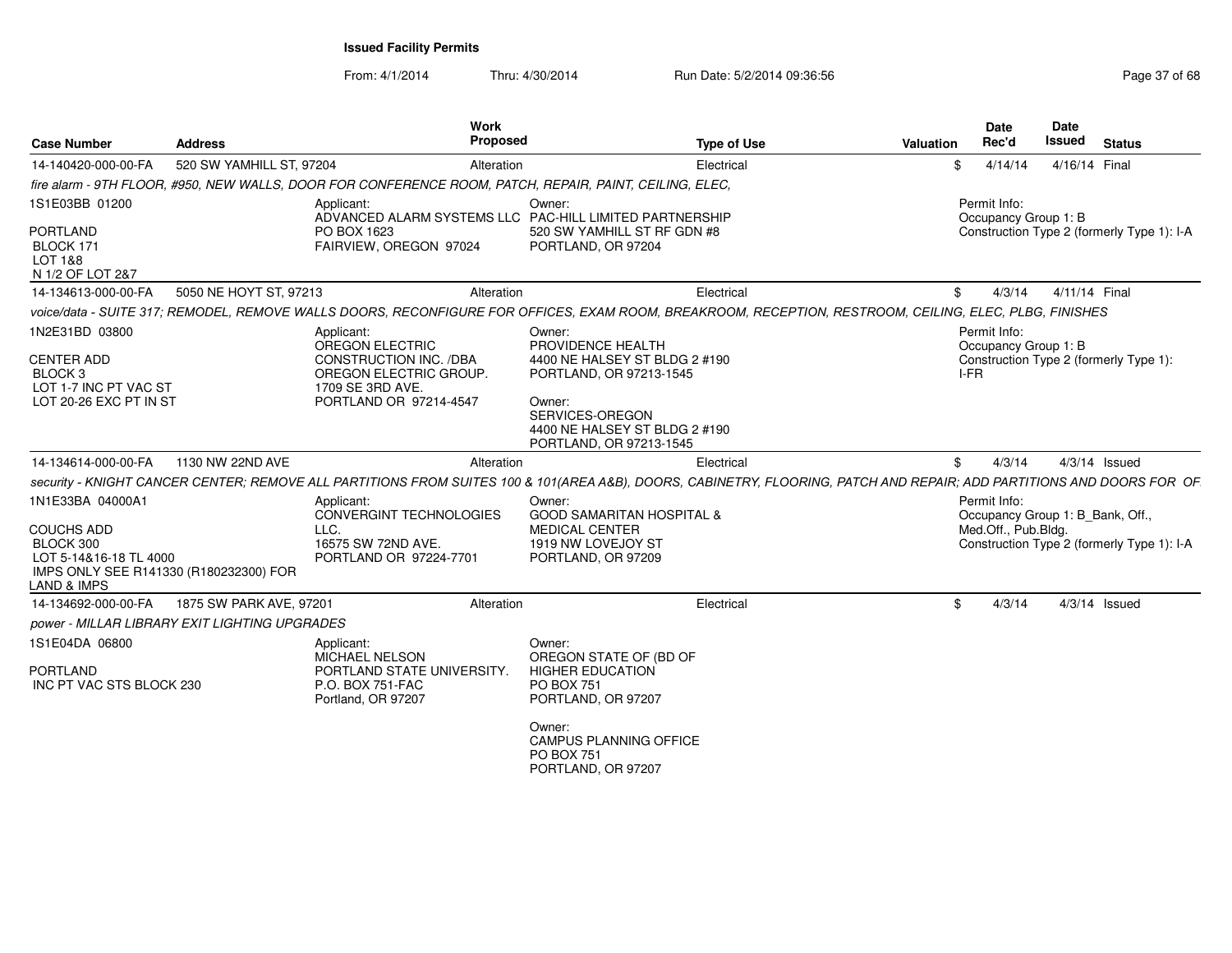| <b>Case Number</b>                                                                                                                               | <b>Address</b>                      | Work<br>Proposed                                                                                                                                                       |                                                                                                                                                 | <b>Type of Use</b> | <b>Valuation</b> | <b>Date</b><br>Rec'd                 | <b>Date</b><br><b>Issued</b> | <b>Status</b>                                |
|--------------------------------------------------------------------------------------------------------------------------------------------------|-------------------------------------|------------------------------------------------------------------------------------------------------------------------------------------------------------------------|-------------------------------------------------------------------------------------------------------------------------------------------------|--------------------|------------------|--------------------------------------|------------------------------|----------------------------------------------|
| 14-134795-000-00-FA                                                                                                                              | 4747 N CHANNEL AVE                  | Alteration                                                                                                                                                             |                                                                                                                                                 | Electrical         | \$               | 4/3/14                               | 4/3/14 Final                 |                                              |
|                                                                                                                                                  |                                     | Lobby - Install (2) low voltage cables from the reception area in the lobby to wall TV.                                                                                |                                                                                                                                                 |                    |                  |                                      |                              |                                              |
| 1N1E20 00109                                                                                                                                     |                                     | Applicant:<br>COCHRAN INC. dba BROADWAY                                                                                                                                | Owner:<br>PORT OF PORTLAND (LEASED                                                                                                              |                    |                  | Permit Info:<br>Occupancy Group 1: B |                              |                                              |
| PARTITION PLAT 2003-38<br>LOT 2 TL 109<br>LAND & IMPS SEE R540487 (R64983-1507)<br>R540481 (R64983-1503)<br>R540494 (R64983-1515) FOR OTHER IMPS |                                     | <b>ELECTRIC</b><br>7550 SW TECH CENTER DR STE<br>220<br>TIGARD OR 97223-8061                                                                                           | PO BOX 3820<br>PORTLAND, OR 97208-3849<br>Owner:<br><b>DAIMLER TRUCKS NORTH</b><br><b>AMERICA LLC</b><br>PO BOX 3820<br>PORTLAND, OR 97208-3849 |                    |                  |                                      |                              | Construction Type 2 (formerly Type 1): II-B  |
| 14-134852-000-00-FA                                                                                                                              | 1650 NW NAITO PKY - Unit 304, 97209 | Alteration                                                                                                                                                             |                                                                                                                                                 | Electrical         | \$               | 4/3/14                               | $4/3/14$ Issued              |                                              |
|                                                                                                                                                  |                                     | hvac stat - 3RD FLOOR LEGACY CLINICAL INFORMATION/TRAINING CENTER COMPLETE 14,377 SQ FT REMODEL OF EXISTING TENANT, REMOVE EXISTING WALLS AND RECONFIGURE OFFICE SI    |                                                                                                                                                 |                    |                  |                                      |                              |                                              |
| 1N1E28DD 00400                                                                                                                                   |                                     | Applicant:<br>MCKINSTRY CO. LLC.                                                                                                                                       | Owner:<br>THE REALTY ASSOCIATES                                                                                                                 |                    |                  | Permit Info:<br>Occupancy Group 1: B |                              |                                              |
| <b>WATSONS ADD</b><br>LOT 1-10 TL 400                                                                                                            |                                     | 16790 NE MASON ST STE 100<br>PORTLAND OR 97230-7398                                                                                                                    | 1301 DOVE ST #860<br>NEWPORT BEACH, CA 92660                                                                                                    |                    | I-FR             |                                      |                              | Construction Type 2 (formerly Type 1):       |
|                                                                                                                                                  |                                     |                                                                                                                                                                        | Owner:<br>FUND IX LP<br>1301 DOVE ST #860<br>NEWPORT BEACH, CA 92660                                                                            |                    |                  |                                      |                              |                                              |
| 14-135058-000-00-FA                                                                                                                              | 2145 NW OVERTON ST, 97210           | Alteration                                                                                                                                                             |                                                                                                                                                 | Electrical         | \$               | 4/3/14                               | $4/3/14$ Issued              |                                              |
|                                                                                                                                                  |                                     | access - 1ST FLOOR, REMOVE HALLWAY WALL, OPEN UP ROOM, INFILL DOORS, NEW ENTRY DOOR, FLOORING, ELEC, FINISHES                                                          |                                                                                                                                                 |                    |                  |                                      |                              |                                              |
| 1N1E33BA 05700                                                                                                                                   |                                     | Applicant:<br>ARONSON SECURITY GROUP INC. LEGACY HEALTH SYSTEM                                                                                                         | Owner:                                                                                                                                          |                    |                  | Permit Info:<br>Occupancy Group 1: B |                              |                                              |
| <b>COUCHS ADD</b><br>BLOCK 298<br>LOT 1&2&5-12&14-17 TL 5700                                                                                     |                                     | 8089 SW CIRRUS DR.<br>BEAVERTON OR 97008-5989                                                                                                                          | 1919 NW LOVEJOY ST<br>PORTLAND, OR 97209                                                                                                        |                    |                  |                                      |                              | Construction Type 2 (formerly Type 1): III-N |
| 14-135439-000-00-FA                                                                                                                              | 3800 SE 22ND AVE, 97202             | Alteration                                                                                                                                                             |                                                                                                                                                 | Electrical         | \$               | 4/4/14                               |                              | 4/4/14 Under Inspection                      |
|                                                                                                                                                  |                                     | power - FRED MEYER MAIN OFFICE KITCHEN REMODEL, REMOVE AND RECONFIGURE SERVICE AREA AND REPLACE EQUIPMENT                                                              |                                                                                                                                                 |                    |                  |                                      |                              |                                              |
| 1S1E11DA 04300                                                                                                                                   |                                     | Applicant:<br>CHRISTENSON ELECTRIC INC.                                                                                                                                | Owner:<br>FRED MEYER STORES INC                                                                                                                 |                    |                  | Permit Info:                         |                              | Occupancy Group 1: F-2_Industrial Plant -    |
| SECTION 11 1S 1E<br>TL 4300 5.37 ACRES                                                                                                           |                                     | 111 SW COLUMBIA ST. STE 480<br>PORTLAND OR 97201-5838                                                                                                                  | 1014 VINE ST 7TH FLOOR<br>CINCINNATI, OH 45202-1141                                                                                             |                    |                  | Factory, Low Hazard                  |                              | Construction Type 2 (formerly Type 1): V-B   |
| 14-135448-000-00-FA                                                                                                                              | 700 SW 5TH AVE                      | Alteration                                                                                                                                                             |                                                                                                                                                 | Electrical         | \$               | 4/4/14                               | 4/4/14 Final                 |                                              |
|                                                                                                                                                  |                                     | hvac stat - SUITE 1180, Francesca's Shoes; REMOVE INTERIOR ADDITIONS, ADD NEW PARTITIONS FOR RESTROOM, DRESSING ROOM, STOCKROOM, FLOORING, FURR ONE WALL, BUFF STOREFI |                                                                                                                                                 |                    |                  |                                      |                              |                                              |
| 1S1E03BB1 90001                                                                                                                                  |                                     | Applicant:<br>VERTEX MECHANICAL LLC<br>111 SW 5th ave Ste1850<br>Portland OR 97201                                                                                     | Owner:<br>PIONEER PLACE LIMITED<br><b>PARTNERSHIP</b><br>PO BOX 617905<br>CHICAGO, IL 60661-7905                                                |                    |                  | Permit Info:<br>Occupancy Group 1: M |                              | Construction Type 2 (formerly Type 1): I-A   |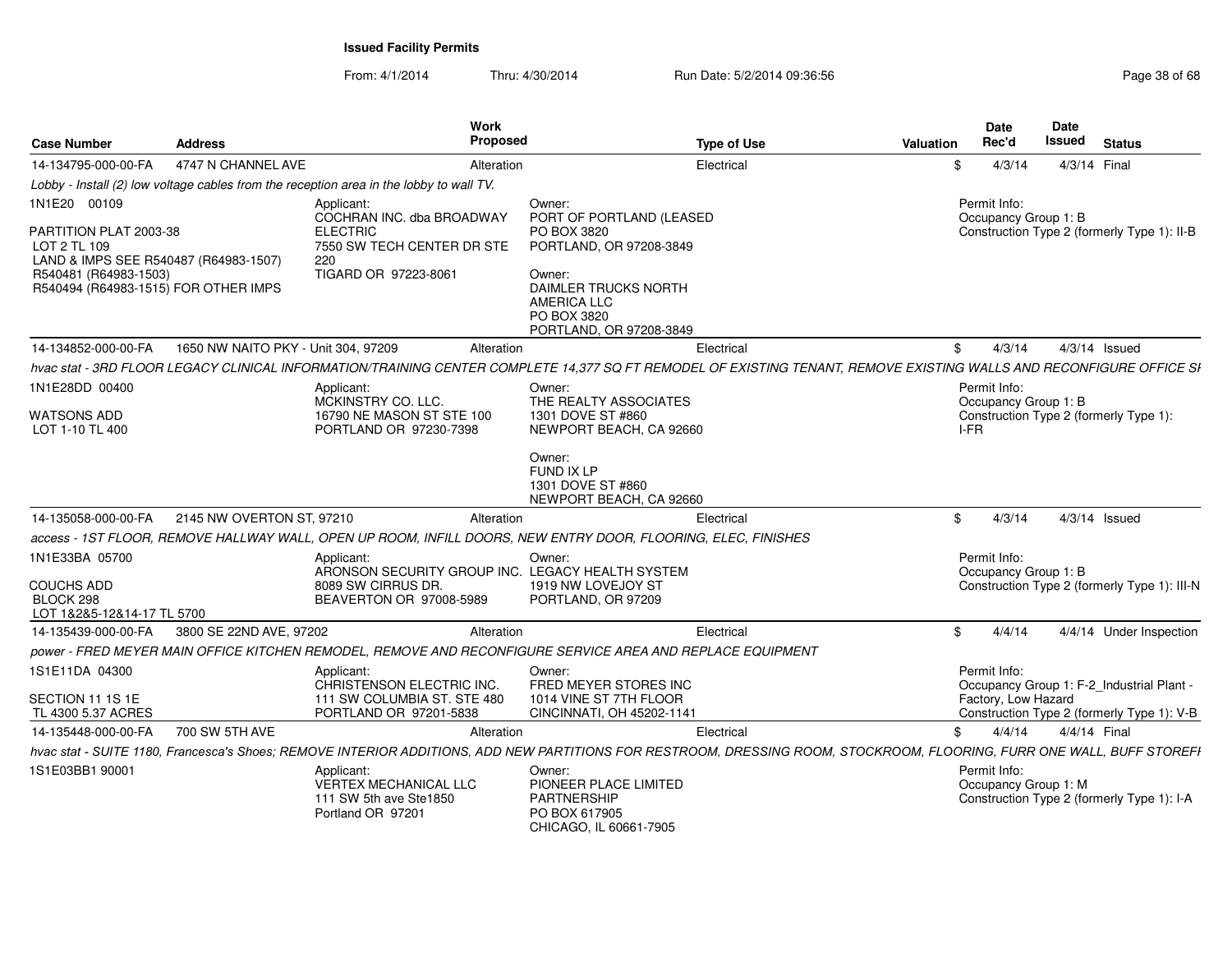| <b>Case Number</b>                                                                                                                                | <b>Address</b>                                                               | Work<br>Proposed                                                                                                                       |                                                                                                                                                | <b>Type of Use</b><br>Valuation                                                                                                                                        | <b>Date</b><br>Rec'd                                                    | Date<br>Issued | <b>Status</b>                                |
|---------------------------------------------------------------------------------------------------------------------------------------------------|------------------------------------------------------------------------------|----------------------------------------------------------------------------------------------------------------------------------------|------------------------------------------------------------------------------------------------------------------------------------------------|------------------------------------------------------------------------------------------------------------------------------------------------------------------------|-------------------------------------------------------------------------|----------------|----------------------------------------------|
| 14-136113-000-00-FA                                                                                                                               | 308 SW 2ND AVE, 97204                                                        | Alteration                                                                                                                             | Electrical                                                                                                                                     |                                                                                                                                                                        | 4/4/14<br>-SG                                                           |                | $4/4/14$ Issued                              |
|                                                                                                                                                   | 1st fl Entry Lobby & Lower Level Fittness Center Renovation - access control |                                                                                                                                        |                                                                                                                                                |                                                                                                                                                                        |                                                                         |                |                                              |
| 1N1E34CD 04600                                                                                                                                    |                                                                              | Applicant:<br>SIEMENS INDUSTRY INC<br>15201 NW Greenbriar Prkwy Suite A PO BOX 4900 DEPT #360<br>Beaverton, OR 97006                   | Owner:<br><b>NGP DUNCAN PLAZA</b><br>SCOTTSDALE, AZ 85261-4900<br>Owner:<br>PORTLAND LLC<br>PO BOX 4900 DEPT #360<br>SCOTTSDALE, AZ 85261-4900 |                                                                                                                                                                        | Permit Info:<br>Occupancy Group 1: B Bank, Off.,<br>Med.Off., Pub.Bldg. |                | Construction Type 2 (formerly Type 1): I-A   |
| 14-137512-000-00-FA                                                                                                                               | 5550 SW MACADAM AVE, 97201                                                   | Alteration                                                                                                                             | Electrical                                                                                                                                     |                                                                                                                                                                        | 4/8/14<br>\$                                                            | 4/8/14 Final   |                                              |
| #210/220 Erickson Air TI - voice/data                                                                                                             |                                                                              |                                                                                                                                        |                                                                                                                                                |                                                                                                                                                                        |                                                                         |                |                                              |
| 1S1E15BD 01200                                                                                                                                    |                                                                              | Applicant:<br>LeeAnn Lansbery                                                                                                          | Owner:<br>SRI EIGHT MACADAM LLC                                                                                                                |                                                                                                                                                                        | Permit Info:<br>Occupancy Group 1: B                                    |                |                                              |
| SECTION 15 1S 1E<br>TL 1200 1.91 ACRES                                                                                                            |                                                                              | TOUCHPOINT NETWORKS LLC<br>5795 SW Jean Road, Suite C<br>Lake Oswego, OR 97035                                                         | 235 MONTGOMERY ST 16TH<br><b>FLOOR</b><br>SAN FRANCISCO, CA 94104-3104                                                                         |                                                                                                                                                                        |                                                                         |                | Construction Type 2 (formerly Type 1): II-A  |
| 14-138390-000-00-FA                                                                                                                               | 309 SW 6TH AVE, 97205                                                        | Alteration                                                                                                                             | Electrical                                                                                                                                     |                                                                                                                                                                        | 4/9/14<br>\$                                                            |                | 4/9/14 Issued                                |
| #300 THETUS TI - fire system wiring                                                                                                               |                                                                              |                                                                                                                                        |                                                                                                                                                |                                                                                                                                                                        |                                                                         |                |                                              |
| 1N1E34CC 03800                                                                                                                                    |                                                                              | Applicant:<br>PERFORMANCE SYSTEMS<br><b>INTEGRATION CORP.</b><br>7324 SW DURHAM RD.<br>PORTLAND OR 97224-7307                          | Owner:<br><b>HISTORIC U S NATIONAL BANK</b><br><b>BLOCK LLC</b><br>115 SW ASH ST #500<br>PORTLAND, OR 97204                                    |                                                                                                                                                                        | Permit Info:<br>Occupancy Group 1: B                                    |                | Construction Type 2 (formerly Type 1): I-B   |
| 14-140779-000-00-FA                                                                                                                               | 123 NE 3RD AVE, 97232                                                        | Alteration                                                                                                                             | Electrical                                                                                                                                     |                                                                                                                                                                        | $^{\circ}$<br>4/14/14                                                   |                | 4/14/14 Issued                               |
|                                                                                                                                                   |                                                                              |                                                                                                                                        |                                                                                                                                                | fire alarm wiring - SUITE 119 - WELOCALIZE; NEW WALLS, DOORS, RELITES, FOR OFFICES, WORK ROOM, RECEPTION, CONFERENCE ROOM, BREAK ROOM, SERVER ROOM, OPEN OFFICE, INTER |                                                                         |                |                                              |
| 1N1E34DA 02800                                                                                                                                    |                                                                              | Applicant:<br>T & L COMMUNICATIONS INC                                                                                                 | Owner:<br>BRIDGEHEAD DEVELOPMENT LLC T & L COMMUNICATIONS INC                                                                                  | CCB - Contractor:                                                                                                                                                      | Permit Info:<br>Occupancy Group 1: B_Bank, Off.,                        |                |                                              |
| <b>EAST PORTLAND</b><br>BLOCK 68<br>INC PT VAC ST LOT 1&8<br>LOT 2&3&6&7<br>INC PT VAC ST LOT 4&5; HISTORIC<br>PROPERTY; POTENTIAL ADDITIONAL TAX |                                                                              | PO BOX 87387<br>VANCOUVER, WA 986877387                                                                                                | 1001 SE WATER AVE #120<br>PORTLAND, OR 97214-2147                                                                                              | PO BOX 87387<br>VANCOUVER, WA 986877387                                                                                                                                | Med.Off., Pub.Bldg.                                                     |                | Construction Type 2 (formerly Type 1): III-A |
|                                                                                                                                                   | 14-138233-000-00-FA 1120 NW COUCH ST, 97209                                  | Alteration                                                                                                                             | Electrical                                                                                                                                     |                                                                                                                                                                        | 4/9/14<br>\$                                                            | 4/9/14 Final   |                                              |
|                                                                                                                                                   |                                                                              |                                                                                                                                        |                                                                                                                                                | security cabling- 30 NW 12TH; TI FOR NEW RETAIL TENANT IN PRIOR RETAIL SPACE, REMOVE WALLS, ADD BACK AND RECONFIGURE FOR ONE NEW RESTROOM, DRESSING ROOMS, OFFICE, ST  |                                                                         |                |                                              |
| 1N1E33DA 04900                                                                                                                                    |                                                                              | Applicant:<br>OREGON ELECTRIC<br><b>CONSTRUCTION INC. /DBA</b><br>OREGON ELECTRIC GROUP.<br>1709 SE 3RD AVE.<br>PORTLAND OR 97214-4547 | Owner:<br>MEPT BREWERY BLOCK 2 LLC<br>PO BOX 320099<br>ALEXANDRIA, VA 22320-0156                                                               |                                                                                                                                                                        | Permit Info:<br>Occupancy Group 1: B_Bank, Off.,<br>Med.Off., Pub.Bldg. |                |                                              |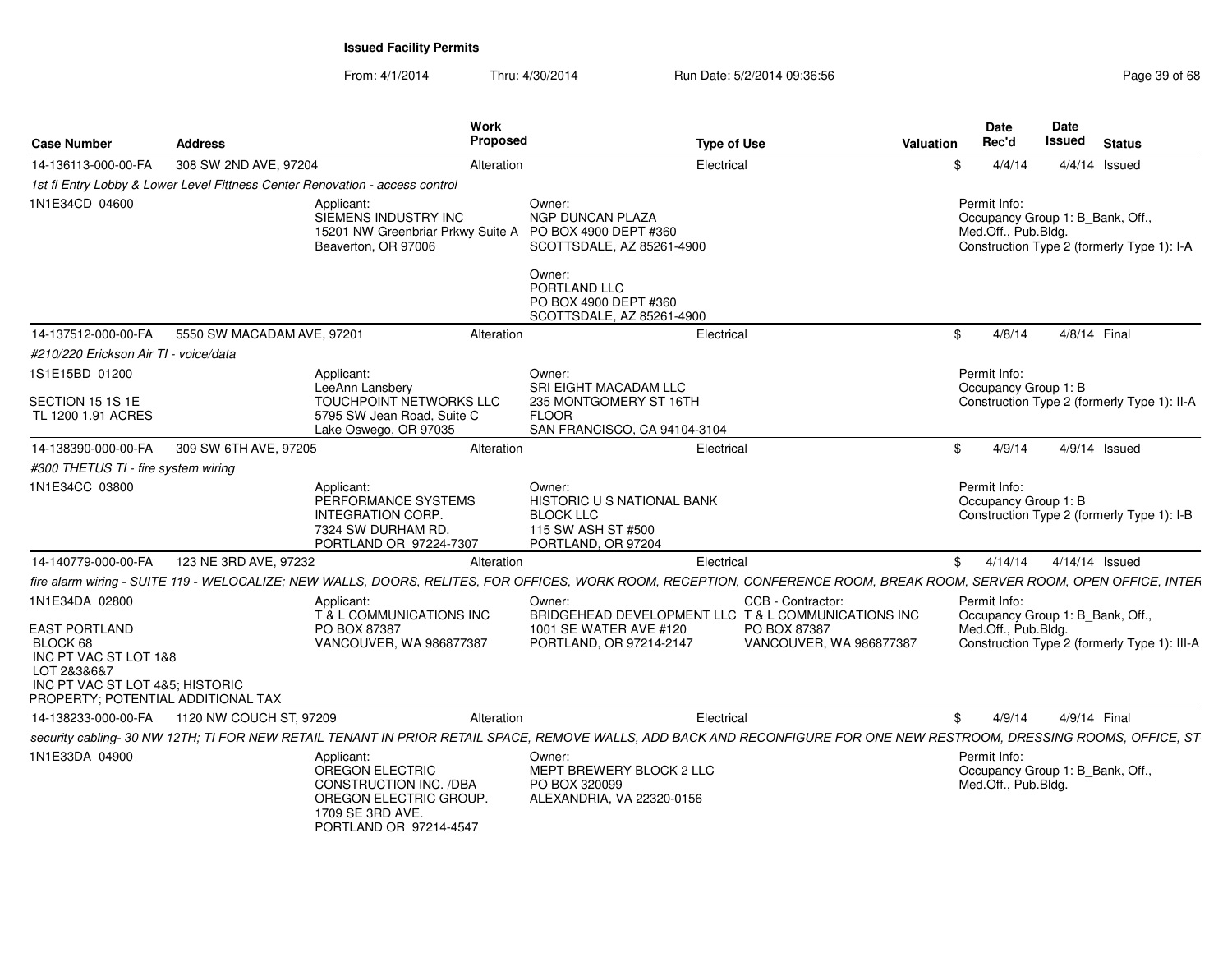| <b>Case Number</b>                                                                                                                                               | <b>Address</b>                                                             | <b>Work</b><br>Proposed                                                                 | <b>Type of Use</b>                                                                                                                                                               | Valuation | <b>Date</b><br>Rec'd                                                    | <b>Date</b><br><b>Issued</b> | <b>Status</b>                                |
|------------------------------------------------------------------------------------------------------------------------------------------------------------------|----------------------------------------------------------------------------|-----------------------------------------------------------------------------------------|----------------------------------------------------------------------------------------------------------------------------------------------------------------------------------|-----------|-------------------------------------------------------------------------|------------------------------|----------------------------------------------|
| 14-138779-000-00-FA                                                                                                                                              | 4747 N CHANNEL AVE                                                         | Alteration                                                                              | Electrical                                                                                                                                                                       | \$        | 4/10/14                                                                 | 4/10/14 Final                |                                              |
|                                                                                                                                                                  | power - C3E COPS CONFERENCE TABLE FLOOR BOX                                |                                                                                         |                                                                                                                                                                                  |           |                                                                         |                              |                                              |
| 1N1E20 00109<br>PARTITION PLAT 2003-38<br>LOT 2 TL 109<br>LAND & IMPS SEE R540487 (R64983-1507)<br>R540481 (R64983-1503)<br>R540494 (R64983-1515) FOR OTHER IMPS |                                                                            | Applicant:<br>HEIL ELECTRIC CO.<br>8425 SE STARK ST<br>PORTLAND OR 97216-1137           | Owner:<br>PORT OF PORTLAND (LEASED<br>PO BOX 3820<br>PORTLAND, OR 97208-3849<br>Owner:<br>DAIMLER TRUCKS NORTH<br><b>AMERICA LLC</b><br>PO BOX 3820<br>PORTLAND, OR 97208-3849   |           | Permit Info:<br>Occupancy Group 1: B                                    |                              | Construction Type 2 (formerly Type 1): II-B  |
| 13-110295-000-00-FA                                                                                                                                              | 220 NW 8TH AVE, 97209                                                      | Alteration                                                                              | <b>Fire Alarms</b>                                                                                                                                                               | \$1       | 1/29/13                                                                 | 4/30/14 Final                |                                              |
|                                                                                                                                                                  |                                                                            |                                                                                         | FIRE ALARM - NEW PANEL AND DEVICES - DEMO ALL OF THE OLD FIRE ALARM SYSTEMRec'd application, 3 sets of plans and 3 sets of cut sheets                                            |           |                                                                         |                              |                                              |
| 1N1E34CB 05500<br><b>COUCHS ADD</b><br>BLOCK 51<br>EXC PT IN ST<br><b>HISTORIC PROPERTY</b><br>POTENTIAL ADDITIONAL TAX                                          | Applicant:<br>AMP ELECTRIC<br>8152 SW HALL BLVD #325<br>BEAVERTON OR 97008 |                                                                                         | Owner:<br>PORTLAND CUSTOM HOUSE LLC<br>120 PRESIDENTIAL WAY #300<br>WOBURN, MA 01801-1182                                                                                        |           | Permit Info:<br>Occupancy Group 1: B_Bank, Off.,<br>Med.Off., Pub.Bldg. |                              | Construction Type 2 (formerly Type 1): III-B |
| 14-150267-000-00-FA                                                                                                                                              | 1300 NE 16TH AVE, 97232                                                    | Alteration                                                                              | <b>Fire Alarms</b>                                                                                                                                                               | \$107,170 | 4/29/14                                                                 | 4/29/14 Issued               |                                              |
|                                                                                                                                                                  |                                                                            |                                                                                         | New FACP and all initiating devices to new Simplex- Reusing all existing notification- 385 Devices289 Smoke Detectors57 Pull Stations31 Heat Detectors8 Aux. Panels              |           |                                                                         |                              |                                              |
| 1N1E35AB 05600<br><b>HOLLADAYS ADD</b><br><b>BLOCK 178 TL 5600</b><br>SPLIT LEVY R182280 (R396212040)                                                            |                                                                            | Applicant:<br>SIMPLEX GRINNELL<br>6305 SW Rosewood St Suite A<br>Lake Oswego, OR 97035  | Owner:<br>HOLLADAY PARK PLAZA INC<br>1300 NE 16TH AVE<br>PORTLAND, OR 97232-1467                                                                                                 | I-FR      | Permit Info:<br>Occupancy Group 1: SR1.1                                |                              | Construction Type 2 (formerly Type 1):       |
| 14-138311-000-00-FA                                                                                                                                              | 4805 NE GLISAN ST, 97213                                                   | Alteration                                                                              | <b>Fire Alarms</b>                                                                                                                                                               | \$5,359   | 4/9/14                                                                  |                              | $4/9/14$ Issued                              |
|                                                                                                                                                                  | Smoke Control upgrade for Patient Services Building                        |                                                                                         |                                                                                                                                                                                  |           |                                                                         |                              |                                              |
| 1N2E31BD 04100<br>SECTION 31 1N 2E<br>TL 4100 9.54 ACRES                                                                                                         |                                                                            | Applicant:<br><b>COCHRAN INC</b><br>7550 SW TECH CENTER DRIVE<br><b>TIGARD OR 97223</b> | Owner:<br>PROVIDENCE HEALTH<br>4400 NE HALSEY ST BLDG 2 #190<br>PORTLAND, OR 97213-1545<br>Owner:<br>SERVICES-OREGON<br>4400 NE HALSEY ST BLDG 2 #190<br>PORTLAND, OR 97213-1545 | I-FR      | Permit Info:<br>Occupancy Group 1: 11.1                                 |                              | Construction Type 2 (formerly Type 1):       |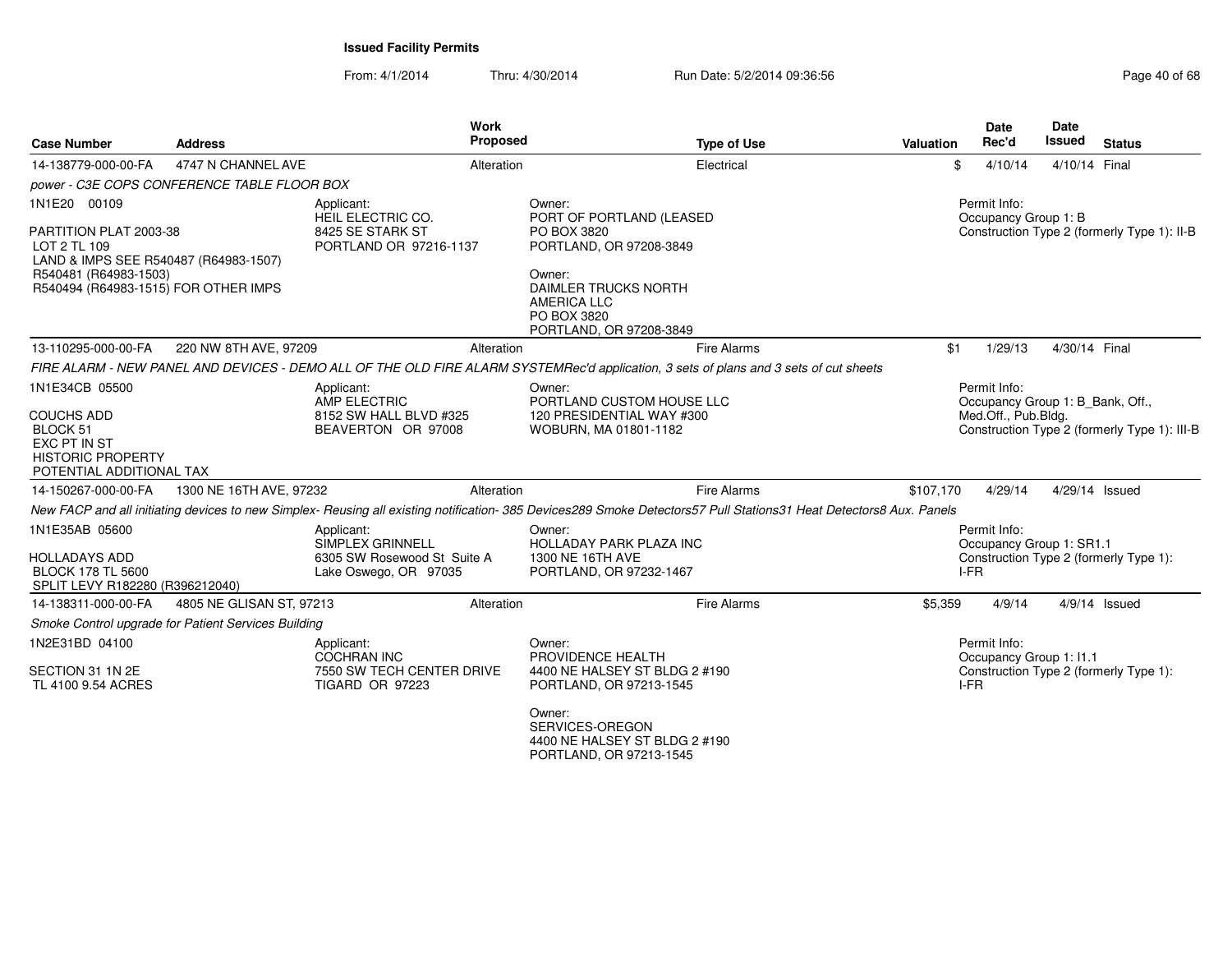(R991090555) FOR IMPS

| <b>Case Number</b>                                                                                                              | <b>Address</b>                                              |                                                                                                        | Work<br><b>Proposed</b> | <b>Type of Use</b>                                                                                                                                                                                          | <b>Valuation</b> | <b>Date</b><br>Rec'd                                                    | <b>Date</b><br><b>Issued</b> | <b>Status</b>                                |
|---------------------------------------------------------------------------------------------------------------------------------|-------------------------------------------------------------|--------------------------------------------------------------------------------------------------------|-------------------------|-------------------------------------------------------------------------------------------------------------------------------------------------------------------------------------------------------------|------------------|-------------------------------------------------------------------------|------------------------------|----------------------------------------------|
| 14-138342-000-00-FA                                                                                                             | 8922 NE ALDERWOOD RD - Bldg F                               |                                                                                                        | Alteration              | Fire Alarms                                                                                                                                                                                                 | \$1              | 4/9/14                                                                  |                              | 4/9/14 Final                                 |
| Building F- Upgrade Fire Alarm panel for T.I.                                                                                   |                                                             |                                                                                                        |                         |                                                                                                                                                                                                             |                  |                                                                         |                              |                                              |
| 1N2E16B 02200                                                                                                                   |                                                             | Applicant:<br><b>GLOBAL SECURITY</b><br>3212 MAIN ST<br>VANCOUVER, WA 98663-                           |                         | Owner:<br>PORT OF PORTLAND (LEASED<br>PO BOX 320099<br>ALEXANDRIA, VA 22320-4099<br>Owner:<br>NEW TOWER TRUST CO (PHASE<br>III)<br>PO BOX 320099<br>ALEXANDRIA, VA 22320-4099<br>Owner:<br><b>PTA K#122</b> |                  | Permit Info:<br>Occupancy Group 1: B_Bank, Off.,<br>Med.Off., Pub.Bldg. |                              | Construction Type 2 (formerly Type 1): III-B |
|                                                                                                                                 |                                                             |                                                                                                        |                         | PO BOX 320099<br>ALEXANDRIA, VA 22320-4099                                                                                                                                                                  |                  |                                                                         |                              |                                              |
| 14-138351-000-00-FA                                                                                                             | 520 SW YAMHILL ST, 97204                                    |                                                                                                        | Alteration              | Fire Alarms                                                                                                                                                                                                 | \$1,522          | 4/9/14                                                                  |                              | 4/9/14 Final                                 |
|                                                                                                                                 |                                                             | Suite #950- Alterations to the Fire Alarm system as needed for T.I.- 1 beam detector, 1 speaker strobe |                         |                                                                                                                                                                                                             |                  |                                                                         |                              |                                              |
| 1S1E03BB 01200<br><b>PORTLAND</b><br>BLOCK 171<br>LOT 1&8<br>N 1/2 OF LOT 2&7                                                   |                                                             | Applicant:<br>ADVANCED ALARM SYSTEMS<br>1030 NW CORPORATE DR<br>TROUTDALE, OR 97060                    |                         | Owner:<br>PAC-HILL LIMITED PARTNERSHIP<br>520 SW YAMHILL ST RF GDN #8<br>PORTLAND, OR 97204                                                                                                                 |                  | Permit Info:<br>Occupancy Group 1: B                                    |                              | Construction Type 2 (formerly Type 1): I-A   |
| 14-138414-000-00-FA                                                                                                             | 10123 SE MARKET ST, 97216                                   |                                                                                                        | Alteration              | Fire Alarms                                                                                                                                                                                                 | \$7,430          | 4/9/14                                                                  |                              | $4/9/14$ Issued                              |
|                                                                                                                                 | Fire Pump upgrade- Fire Alarm alterations for new Fire Pump |                                                                                                        |                         |                                                                                                                                                                                                             |                  |                                                                         |                              |                                              |
| 1S2E04A 02300<br><b>EVERGLADE</b><br>LOT 6&7 TL 2300<br>SPLIT MAP R159228 (R261601510)                                          |                                                             | Applicant:<br>STONER ELECTRIC<br>1904 SE Ochoco St<br>Portland, OR 972222-7315                         |                         | Owner:<br>PORTLAND ADVENTIST MEDICAL<br>10123 SE MARKET ST<br>PORTLAND, OR 97216-2532                                                                                                                       |                  | Permit Info:<br>Occupancy Group 1: I-2                                  |                              | Construction Type 2 (formerly Type 1): I-A   |
|                                                                                                                                 |                                                             |                                                                                                        |                         | Owner:<br><b>CENTER</b><br>10123 SE MARKET ST<br>PORTLAND, OR 97216-2532                                                                                                                                    |                  |                                                                         |                              |                                              |
| 14-138435-000-00-FA                                                                                                             | 3181 SW SAM JACKSON PARK RD, 97201                          |                                                                                                        | Alteration              | <b>Fire Alarms</b>                                                                                                                                                                                          | \$53,095         | 4/9/14                                                                  |                              | $4/9/14$ Issued                              |
|                                                                                                                                 |                                                             | EMC- Alterations to Fire Alarm system for renovation to include VESDA system.                          |                         |                                                                                                                                                                                                             |                  |                                                                         |                              |                                              |
| 1S1E09 00200<br>SECTION 09 1S 1E<br>TL 200 26.24 ACRES<br>LAND & IMPS SEE R327745 (R991090552)<br>FOR AIRSPACE & IMPS & R327746 |                                                             | Applicant:<br><b>Dynaelectric Company</b><br>5711 SW Hood Ave<br>Portland OR 97239                     |                         | Owner:<br>OREGON STATE OF<br>3181 SW SAM JACKSON PARK RD<br>PORTLAND, OR 97239                                                                                                                              |                  | Permit Info:<br>Occupancy Group 1: B                                    |                              | Construction Type 2 (formerly Type 1): I-A   |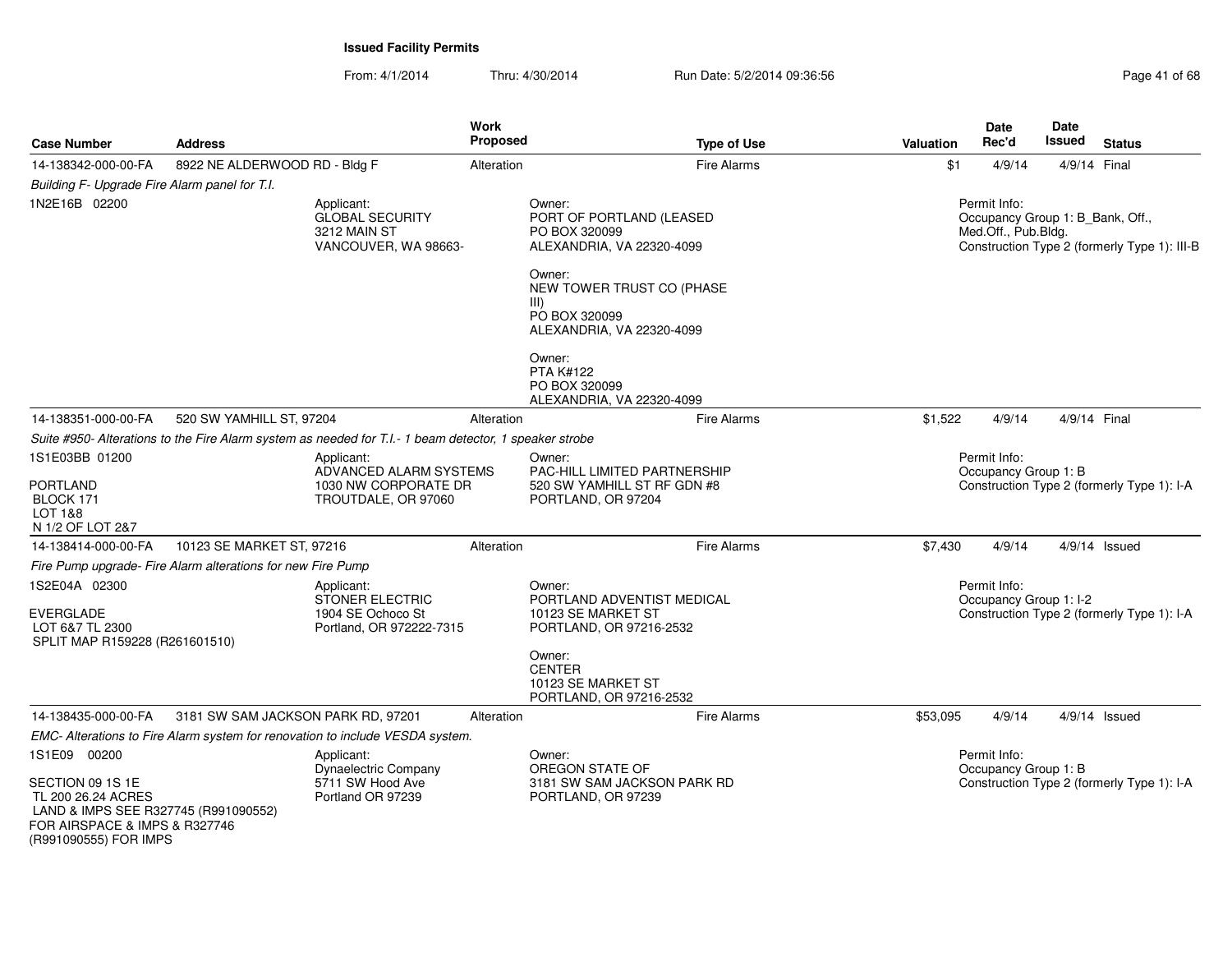| <b>Case Number</b>                     | <b>Address</b>                                                            |                                                                                                        | Work<br>Proposed |                                                                                                                                               | <b>Type of Use</b> | <b>Valuation</b> | Date<br>Rec'd                                           | Date<br><b>Issued</b> | <b>Status</b>                                |
|----------------------------------------|---------------------------------------------------------------------------|--------------------------------------------------------------------------------------------------------|------------------|-----------------------------------------------------------------------------------------------------------------------------------------------|--------------------|------------------|---------------------------------------------------------|-----------------------|----------------------------------------------|
| 14-139507-000-00-FA                    | 1015 NW 22ND AVE, 97210                                                   |                                                                                                        | Alteration       |                                                                                                                                               | <b>Fire Alarms</b> | \$23,800         | 4/11/14                                                 | $4/11/14$ Issued      |                                              |
|                                        |                                                                           |                                                                                                        |                  | 6 SE- Fire Alarm upgrade to new Simplex devices- 62 devices total 37 smoke detectors 10 strobes5 pull stations2 heat detectors8 chime strobes |                    |                  |                                                         |                       |                                              |
| 1N1E33BA 07800                         |                                                                           | Applicant:                                                                                             |                  | Owner:                                                                                                                                        |                    |                  |                                                         |                       |                                              |
| <b>COUCHS ADD</b><br>TL 7800 BLOCK 304 |                                                                           | <b>CHRISTENSON ELECTRIC</b><br>111 SW COLUMBIA ST #480<br>PORTLAND, OR 97201                           |                  | <b>GOOD SAMARITAN HOSPITAL</b><br>1919 NW LOVEJOY ST<br>PORTLAND, OR 97209                                                                    |                    |                  |                                                         |                       |                                              |
| 14-139542-000-00-FA                    | 4805 NE GLISAN ST, 97213                                                  |                                                                                                        | Alteration       |                                                                                                                                               | <b>Fire Alarms</b> | \$11.197         | 4/11/14                                                 | $4/11/14$ Issued      |                                              |
|                                        |                                                                           | TB09, 04 & TVC1- Upgrade Fire Alarm-12 devices total10 smoke detectors2 H/S                            |                  |                                                                                                                                               |                    |                  |                                                         |                       |                                              |
| 1N2E31BD 04100                         |                                                                           | Applicant:                                                                                             |                  | Owner:                                                                                                                                        |                    |                  |                                                         |                       |                                              |
| SECTION 31 1N 2E<br>TL 4100 9.54 ACRES |                                                                           | <b>TICE ELECT</b><br>5405 N LAGOON AVENUE<br>PORTLAND, OR 97217                                        |                  | PROVIDENCE HEALTH<br>4400 NE HALSEY ST BLDG 2 #190<br>PORTLAND, OR 97213-1545                                                                 |                    |                  |                                                         |                       |                                              |
|                                        |                                                                           |                                                                                                        |                  | Owner:<br>SERVICES-OREGON<br>4400 NE HALSEY ST BLDG 2 #190<br>PORTLAND, OR 97213-1545                                                         |                    |                  |                                                         |                       |                                              |
| 14-138040-000-00-FA                    | 3030 SW MOODY AVE, 97201                                                  |                                                                                                        | Alteration       |                                                                                                                                               | <b>Fire Alarms</b> | \$1              | 4/9/14                                                  |                       | $4/9/14$ Issued                              |
|                                        |                                                                           | Suite #107 & 210- Revise Fire Alarm system for T.I.- 1 NAC panel, 6 strobes, 11 H/S- 18 devices total  |                  |                                                                                                                                               |                    |                  |                                                         |                       |                                              |
| 1S1E10 00400                           |                                                                           | Applicant:                                                                                             |                  | Owner:                                                                                                                                        |                    |                  | Permit Info:                                            |                       |                                              |
| SECTION 10 1S 1E                       |                                                                           | AMERICAN SECURITY<br>5411 SE MCLOUGHLIN                                                                |                  | 3030 PROPERTY LLC<br>3121 SW MOODY AVE                                                                                                        |                    |                  | Occupancy Group 1: B Bank, Off.,<br>Med.Off., Pub.Bldg. |                       |                                              |
| TL 400 2.77 ACRES                      |                                                                           | PORTLAND, OR                                                                                           |                  | PORTLAND, OR 97239                                                                                                                            |                    |                  |                                                         |                       | Construction Type 2 (formerly Type 1): III-B |
| 14-134819-000-00-FA                    | 5550 SW MACADAM AVE, 97201                                                |                                                                                                        | Alteration       |                                                                                                                                               | <b>Fire Alarms</b> | \$1,300          | 4/3/14                                                  |                       | $4/3/14$ Issued                              |
|                                        |                                                                           | Suite #205/215- Add and relocate Fire Alarm notification for T.I.-4 devices total                      |                  |                                                                                                                                               |                    |                  |                                                         |                       |                                              |
| 1S1E15BD 01200                         |                                                                           | Applicant:                                                                                             |                  | Owner:                                                                                                                                        |                    |                  | Permit Info:                                            |                       |                                              |
|                                        |                                                                           | SAFE TECHNOLOGY GROUP                                                                                  |                  | <b>SRI EIGHT MACADAM LLC</b>                                                                                                                  |                    |                  | Occupancy Group 1: B                                    |                       |                                              |
| SECTION 15 1S 1E<br>TL 1200 1.91 ACRES |                                                                           | 6400 NE HWY 99 G#375<br>VANCOUVER WA 98665                                                             |                  | 235 MONTGOMERY ST 16TH<br><b>FLOOR</b><br>SAN FRANCISCO, CA 94104-3104                                                                        |                    |                  |                                                         |                       | Construction Type 2 (formerly Type 1): II-A  |
| 14-134828-000-00-FA                    | 5550 SW MACADAM AVE, 97201                                                |                                                                                                        | Alteration       |                                                                                                                                               | <b>Fire Alarms</b> | \$900            | 4/3/14                                                  | 4/3/14 Final          |                                              |
|                                        | Suite #210/220- Install Fire Alarm notification for T.I.- 2 devices total |                                                                                                        |                  |                                                                                                                                               |                    |                  |                                                         |                       |                                              |
| 1S1E15BD 01200                         |                                                                           | Applicant:                                                                                             |                  | Owner:                                                                                                                                        |                    |                  | Permit Info:                                            |                       |                                              |
| SECTION 15 1S 1E<br>TL 1200 1.91 ACRES |                                                                           | SAFE TECHNOLOGY GROUP<br>6400 NE HWY 99 G#375<br>VANCOUVER WA 98665                                    |                  | SRI EIGHT MACADAM LLC<br>235 MONTGOMERY ST 16TH<br><b>FLOOR</b><br>SAN FRANCISCO, CA 94104-3104                                               |                    |                  | Occupancy Group 1: B                                    |                       | Construction Type 2 (formerly Type 1): II-A  |
| 14-134842-000-00-FA                    | 1650 NW NAITO PKY - Unit 304, 97209                                       |                                                                                                        | Alteration       |                                                                                                                                               | <b>Fire Alarms</b> | \$6,655          | 4/3/14                                                  |                       | $4/3/14$ Issued                              |
|                                        |                                                                           | 3rd Floor- Revise Fire Alarm system as needed for T.I. 30 devices total1 NAC Panel, 18 Strobes, 11 H/S |                  |                                                                                                                                               |                    |                  |                                                         |                       |                                              |
| 1N1E28DD 00400                         |                                                                           | Applicant:<br>SAFE TECHNOLOGY GROUP                                                                    |                  | Owner:<br>THE REALTY ASSOCIATES                                                                                                               |                    |                  | Permit Info:<br>Occupancy Group 1: B                    |                       |                                              |
| <b>WATSONS ADD</b><br>LOT 1-10 TL 400  |                                                                           | 6400 NE HWY 99 G#375<br>VANCOUVER WA 98665                                                             |                  | 1301 DOVE ST #860<br>NEWPORT BEACH, CA 92660                                                                                                  |                    | I-FR             |                                                         |                       | Construction Type 2 (formerly Type 1):       |
|                                        |                                                                           |                                                                                                        |                  | Owner:<br>FUND IX LP<br>1301 DOVE ST #860<br>NEWPORT BEACH, CA 92660                                                                          |                    |                  |                                                         |                       |                                              |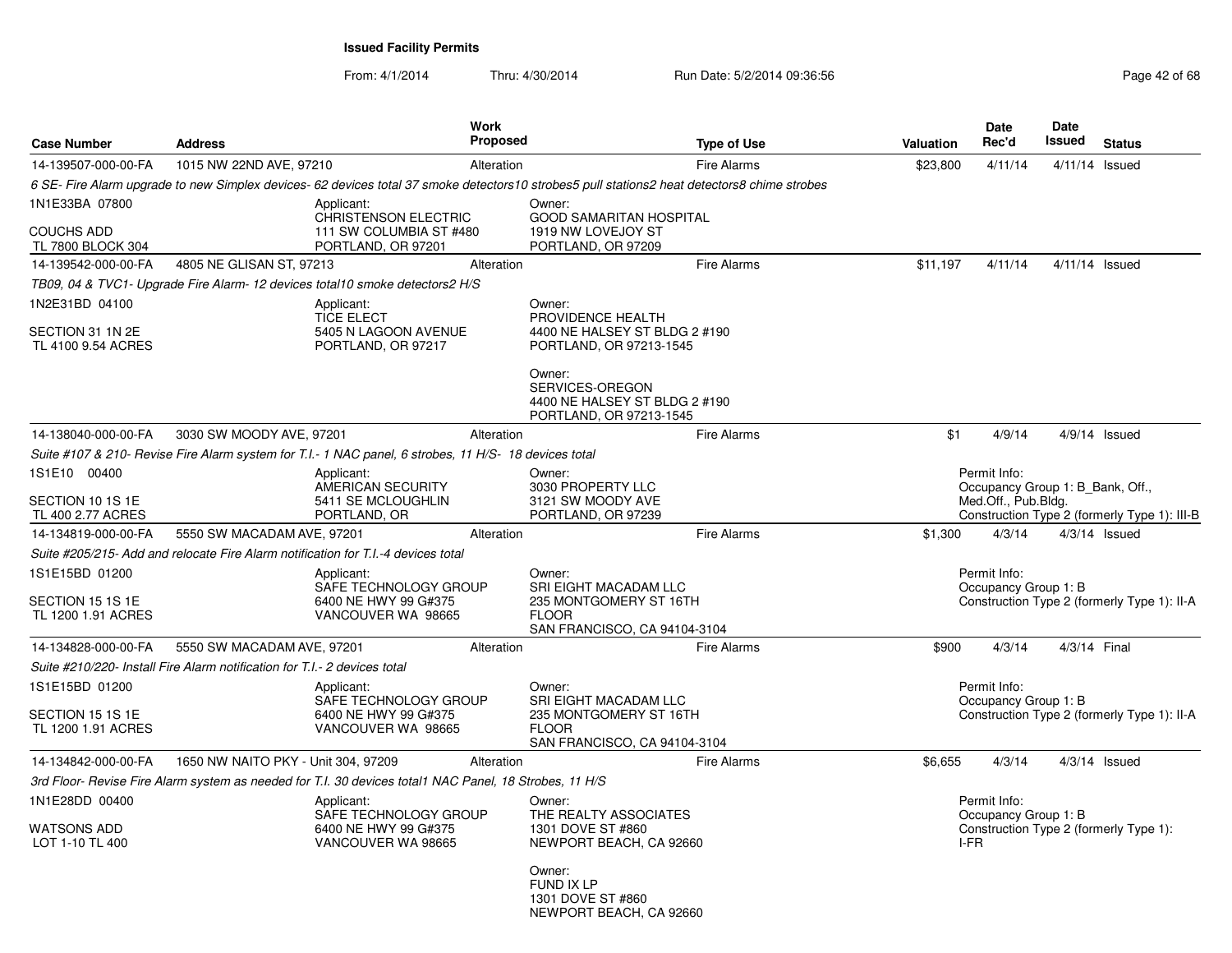| <b>Case Number</b>                                                                           | <b>Address</b>                      |                                                                                                        | Work<br>Proposed |                                                                                                  | <b>Type of Use</b> | <b>Valuation</b> | <b>Date</b><br>Rec'd                                                                | Date<br><b>Issued</b> | <b>Status</b>                              |
|----------------------------------------------------------------------------------------------|-------------------------------------|--------------------------------------------------------------------------------------------------------|------------------|--------------------------------------------------------------------------------------------------|--------------------|------------------|-------------------------------------------------------------------------------------|-----------------------|--------------------------------------------|
| 14-136112-000-00-FA                                                                          | 4805 NE GLISAN ST, 97213            |                                                                                                        | Alteration       |                                                                                                  | <b>Fire Alarms</b> | \$24,000         | 4/4/14                                                                              |                       | $4/4/14$ Issued                            |
|                                                                                              |                                     | Area 3G- Fire Alarm alteration for T.I- 49 devices total36 smoke detectors, 9 strobes, 4 chime/strobes |                  |                                                                                                  |                    |                  |                                                                                     |                       |                                            |
| 1N2E31BD 04100                                                                               |                                     | Applicant:<br>OREGON ELECTRIC                                                                          |                  | Owner:<br>PROVIDENCE HEALTH                                                                      |                    |                  | Permit Info:<br>Occupancy Group 1: I1.1                                             |                       |                                            |
| SECTION 31 1N 2E<br>TL 4100 9.54 ACRES                                                       |                                     | 1709 SE 3RD AV<br>PORTLAND, OR 97214-                                                                  |                  | 4400 NE HALSEY ST BLDG 2 #190<br>PORTLAND, OR 97213-1545                                         |                    |                  | I-FR                                                                                |                       | Construction Type 2 (formerly Type 1):     |
|                                                                                              |                                     |                                                                                                        |                  | Owner:<br>SERVICES-OREGON<br>4400 NE HALSEY ST BLDG 2 #190<br>PORTLAND, OR 97213-1545            |                    |                  |                                                                                     |                       |                                            |
| 14-136123-000-00-FA                                                                          | 601 SW 2ND AVE, 97204               |                                                                                                        | Alteration       |                                                                                                  | <b>Fire Alarms</b> | \$975            | 4/4/14                                                                              |                       | $4/4/14$ Issued                            |
| 17th floor-- Access control relay install-                                                   |                                     |                                                                                                        |                  |                                                                                                  |                    |                  |                                                                                     |                       |                                            |
| 1S1E03BA 05000                                                                               |                                     | Applicant:                                                                                             |                  | Owner:                                                                                           |                    |                  |                                                                                     |                       |                                            |
| <b>PORTLAND</b><br>BLOCK <sub>20</sub><br>LOT 1-4 EXC PT IN ST & LOT 5-8                     |                                     | CONVERGINT TECHNOLOGIES<br>7678 SW MOHAWK ST<br>TUALATIN, OR 97062                                     |                  | MORRISON STREET CF LLC<br>1211 SW 5TH AVE #2230<br>PORTLAND, OR 97204                            |                    |                  |                                                                                     |                       |                                            |
| 14-136132-000-00-FA                                                                          | 4380 SW MACADAM AVE, 97201          |                                                                                                        | Alteration       |                                                                                                  | <b>Fire Alarms</b> | \$1,050          | 4/4/14                                                                              |                       | $4/4/14$ Issued                            |
|                                                                                              |                                     | CTC Consulting- Relocate and add Fire Alarm notification for T.I. 2 devices total                      |                  |                                                                                                  |                    |                  |                                                                                     |                       |                                            |
| 1S1E10DC 00800<br>SECTION 10 1S 1E<br>TL 800 3.18 ACRES<br>DEFERRAL-POTENTIAL ADDITIONAL TAX |                                     | Applicant:<br>SAFE TECHNOLOGY GROUP<br>6400 NE HWY 99 G#375<br>VANCOUVER WA 98665                      |                  | Owner:<br><b>RIVER FORUM LLC</b><br>235 MONTGOMERY ST FL 16<br>SAN FRANCISCO, CA 94104           |                    |                  | Permit Info:<br>Occupancy Group 1: B<br>Construction Type 2 (formerly Type 1): II-A |                       |                                            |
| 14-135047-000-00-FA                                                                          | 700 SW 5TH AVE                      |                                                                                                        | Alteration       |                                                                                                  | <b>Fire Alarms</b> | \$1              | 4/3/14                                                                              | 4/3/14 Final          |                                            |
| alarm system for new tenate---2 sets of plans                                                |                                     |                                                                                                        |                  |                                                                                                  |                    |                  |                                                                                     |                       |                                            |
| 1S1E03BB1 90001                                                                              |                                     | Applicant:<br><b>EXPRESS FIRE SYSTEMS INC</b><br>1913 41ST ST<br>WASHOUGAL, WA 98671                   |                  | Owner:<br>PIONEER PLACE LIMITED<br><b>PARTNERSHIP</b><br>PO BOX 617905<br>CHICAGO, IL 60661-7905 |                    |                  | Permit Info:<br>Occupancy Group 1: M                                                |                       | Construction Type 2 (formerly Type 1): I-A |
| 14-135080-000-00-FA                                                                          | 1650 NW NAITO PKY - Unit 304, 97209 |                                                                                                        | Alteration       |                                                                                                  | <b>Fire Alarms</b> | \$1              | 4/3/14                                                                              |                       | $4/3/14$ Issued                            |
| install 1 addressable smoke detector---1 plan                                                |                                     |                                                                                                        |                  |                                                                                                  |                    |                  |                                                                                     |                       |                                            |
| 1N1E28DD 00400                                                                               |                                     | Applicant:<br>Fire Systems West                                                                        |                  | Owner:<br>THE REALTY ASSOCIATES                                                                  |                    |                  | Permit Info:<br>Occupancy Group 1: B                                                |                       |                                            |
| <b>WATSONS ADD</b><br>LOT 1-10 TL 400                                                        |                                     | 600 SE Maritime Ave<br>Suite 300<br>Vancouver, WA 98661                                                |                  | 1301 DOVE ST #860<br>NEWPORT BEACH, CA 92660                                                     |                    |                  | I-FR                                                                                |                       | Construction Type 2 (formerly Type 1):     |
|                                                                                              |                                     |                                                                                                        |                  | Owner:<br>FUND IX LP<br>1301 DOVE ST #860<br>NEWPORT BEACH, CA 92660                             |                    |                  |                                                                                     |                       |                                            |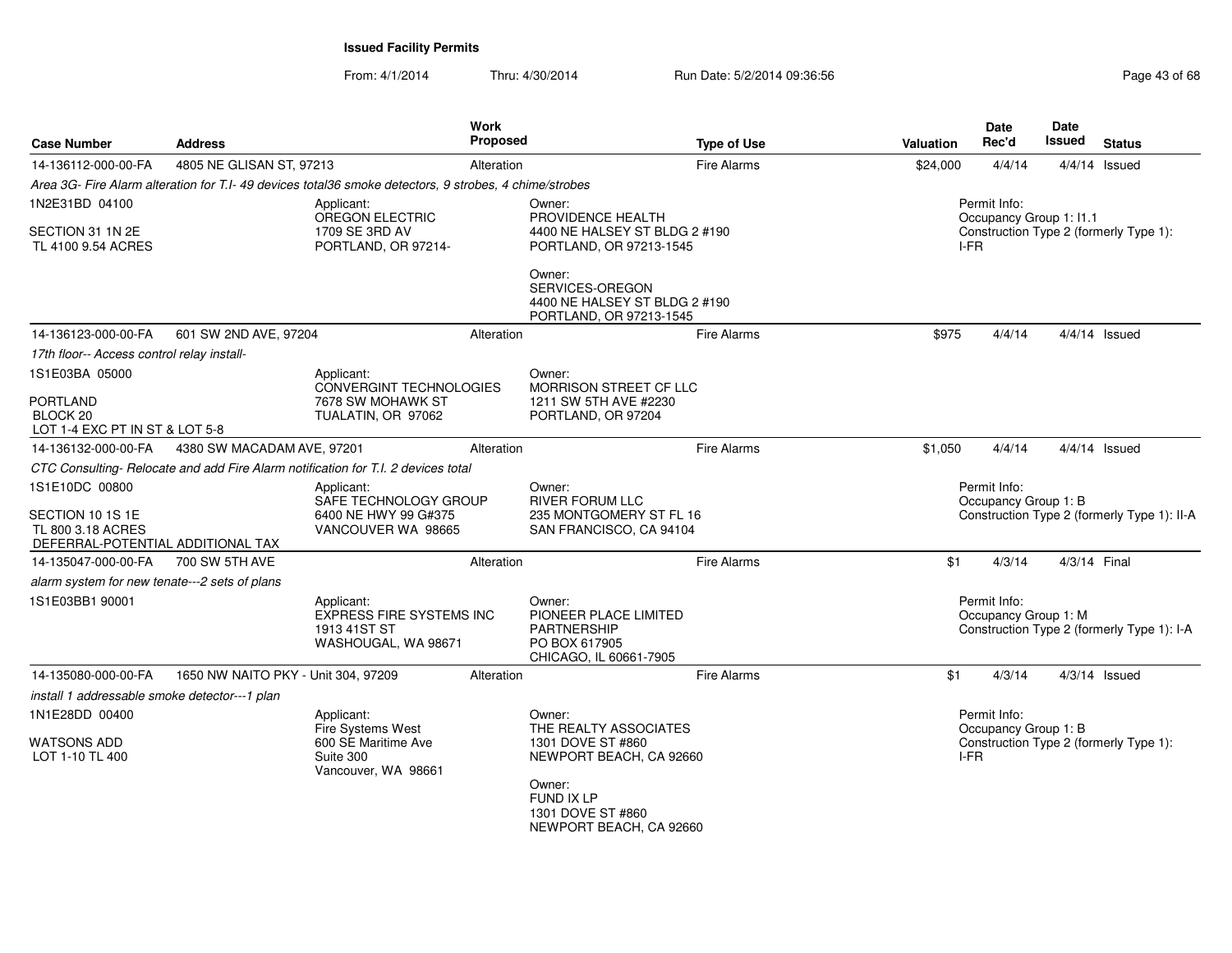| <b>Case Number</b>                                                                                                                                | <b>Address</b>                                                                      |                                                                                   | Work<br><b>Proposed</b>                                                                                |                                                                                                                                  | <b>Type of Use</b> |                                         | Valuation | <b>Date</b><br>Rec'd                                                                   | Date<br><b>Issued</b> | <b>Status</b>                                |
|---------------------------------------------------------------------------------------------------------------------------------------------------|-------------------------------------------------------------------------------------|-----------------------------------------------------------------------------------|--------------------------------------------------------------------------------------------------------|----------------------------------------------------------------------------------------------------------------------------------|--------------------|-----------------------------------------|-----------|----------------------------------------------------------------------------------------|-----------------------|----------------------------------------------|
| 14-135131-000-00-FA                                                                                                                               | 123 NE 3RD AVE, 97232                                                               |                                                                                   | Alteration                                                                                             |                                                                                                                                  | <b>Fire Alarms</b> |                                         | \$1       | 4/3/14                                                                                 |                       | $4/3/14$ Issued                              |
| fire alarm tenate improvement--3 sets of plans                                                                                                    |                                                                                     |                                                                                   |                                                                                                        |                                                                                                                                  |                    |                                         |           |                                                                                        |                       |                                              |
| 1N1E34DA 02800                                                                                                                                    |                                                                                     | Applicant:<br><b>T&amp;L COMMUNICATIONS.</b>                                      |                                                                                                        | Owner:<br>BRIDGEHEAD DEVELOPMENT LLC                                                                                             |                    |                                         |           | Permit Info:<br>Occupancy Group 1: B_Bank, Off.,                                       |                       |                                              |
| <b>EAST PORTLAND</b><br>BLOCK 68<br>INC PT VAC ST LOT 1&8<br>LOT 2&3&6&7<br>INC PT VAC ST LOT 4&5; HISTORIC<br>PROPERTY; POTENTIAL ADDITIONAL TAX |                                                                                     | PO BOX 87387<br>Vancouver, WA 98687                                               | 1001 SE WATER AVE #120<br>PORTLAND, OR 97214-2147                                                      |                                                                                                                                  |                    |                                         |           | Med.Off., Pub.Bldg.                                                                    |                       | Construction Type 2 (formerly Type 1): III-A |
| 14-137346-000-00-FA                                                                                                                               | 538 SW 6TH AVE, 97204                                                               |                                                                                   | Alteration                                                                                             |                                                                                                                                  | <b>Fire Alarms</b> |                                         | \$1       | 4/8/14                                                                                 |                       | $4/8/14$ Issued                              |
| 3 sets of plans Suite 700 & 1130                                                                                                                  |                                                                                     |                                                                                   |                                                                                                        |                                                                                                                                  |                    |                                         |           |                                                                                        |                       |                                              |
| 1N1E34CC 07900                                                                                                                                    |                                                                                     | Applicant:<br>POINT MONITOR                                                       |                                                                                                        | Owner:<br>PORTLAND CASCADE BUILDING                                                                                              |                    |                                         |           |                                                                                        |                       |                                              |
| <b>PORTLAND</b><br>BLOCK 174                                                                                                                      |                                                                                     | 5863 LAKEVIEW BLVD #100<br>LAKE OSWEGO OR 97035-7058                              |                                                                                                        | <b>LLC</b><br><b>166 KINGS HIGHWAY N</b>                                                                                         |                    |                                         |           |                                                                                        |                       |                                              |
| LOT 5&6                                                                                                                                           |                                                                                     |                                                                                   |                                                                                                        | WESTPORT, CT 06880-2423                                                                                                          |                    |                                         |           |                                                                                        |                       |                                              |
| 14-137947-000-00-FA                                                                                                                               | 2000 SW 1ST AVE, 97201                                                              |                                                                                   | Alteration                                                                                             |                                                                                                                                  | <b>Fire Alarms</b> |                                         | \$1       | 4/9/14                                                                                 | 4/9/14 Final          |                                              |
|                                                                                                                                                   |                                                                                     |                                                                                   |                                                                                                        | relocate existing notificatio9n and replace with new for synchroniziation. add path of egress smoke detection.---2 sets of plans |                    |                                         |           |                                                                                        |                       |                                              |
| 1S1E03CB 00300<br><b>BLOCK H</b><br>LOT 2 TL 300                                                                                                  | Applicant:<br>SOUTH AUDITORIUM ADD<br>1030 NW CORPORATE DRIVE<br>TROUTDALE OR 97060 |                                                                                   | Owner:<br>ADVANCED ALARM SYSTEMS INC AMCO-PORTLAND INC<br>1501 SW TAYLOR ST #100<br>PORTLAND, OR 97205 |                                                                                                                                  |                    |                                         |           | Permit Info:<br>Occupancy Group 1: B<br>Construction Type 2 (formerly Type 1):<br>I-FR |                       |                                              |
| 14-137969-000-00-FA                                                                                                                               | 123 NE 3RD AVE, 97232                                                               |                                                                                   | Alteration                                                                                             |                                                                                                                                  | <b>Fire Alarms</b> |                                         | \$1       | 4/9/14                                                                                 |                       | 4/9/14 Issued                                |
| fire alarm tenate improvement---2 sets of plans                                                                                                   |                                                                                     |                                                                                   |                                                                                                        |                                                                                                                                  |                    |                                         |           |                                                                                        |                       |                                              |
| 1N1E34DA 02800                                                                                                                                    |                                                                                     | Applicant:<br>T&L COMMUNICATIONS.                                                 |                                                                                                        | Owner:<br>BRIDGEHEAD DEVELOPMENT LLC T & L COMMUNICATIONS INC                                                                    |                    | CCB - Contractor:                       |           | Permit Info:<br>Occupancy Group 1: B_Bank, Off.,                                       |                       |                                              |
| <b>EAST PORTLAND</b><br>BLOCK 68<br>INC PT VAC ST LOT 1&8<br>LOT 2&3&6&7<br>INC PT VAC ST LOT 4&5; HISTORIC<br>PROPERTY; POTENTIAL ADDITIONAL TAX |                                                                                     | PO BOX 87387<br>Vancouver, WA 98687                                               |                                                                                                        | 1001 SE WATER AVE #120<br>PORTLAND, OR 97214-2147                                                                                |                    | PO BOX 87387<br>VANCOUVER, WA 986877387 |           | Med.Off., Pub.Bldg.                                                                    |                       | Construction Type 2 (formerly Type 1): III-A |
| 14-148164-000-00-FA                                                                                                                               | 808 SW 3RD AVE, 97204                                                               |                                                                                   | Alteration                                                                                             |                                                                                                                                  | <b>Fire Alarms</b> |                                         | \$1,850   | 4/25/14                                                                                | 4/25/14 Issued        |                                              |
|                                                                                                                                                   | Suite #800- Add Fire Alarm notifiacation for T.I.- 14 strobes total                 |                                                                                   |                                                                                                        |                                                                                                                                  |                    |                                         |           |                                                                                        |                       |                                              |
| 1S1E03BA 06000<br>PORTLAND<br>BLOCK 22<br><b>LOT 7&amp;8</b><br>HISTORIC PROPERTY 15 YR 2000                                                      |                                                                                     | Applicant:<br>FIRE PROTECTION SERVICES<br>5573 SW ARCTIC DR<br>BEAVERTON OR 97005 |                                                                                                        | Owner:<br>SN INVESTMENT PROPERTIES LL(<br>1121 SW SALMON ST 5TH FLR<br>PORTLAND, OR 97205                                        |                    |                                         |           | Permit Info:<br>Occupancy Group 1: B<br>I-FR                                           |                       | Construction Type 2 (formerly Type 1):       |
| POTENTIAL ADDITIONAL TAX                                                                                                                          |                                                                                     |                                                                                   |                                                                                                        |                                                                                                                                  |                    |                                         |           |                                                                                        |                       |                                              |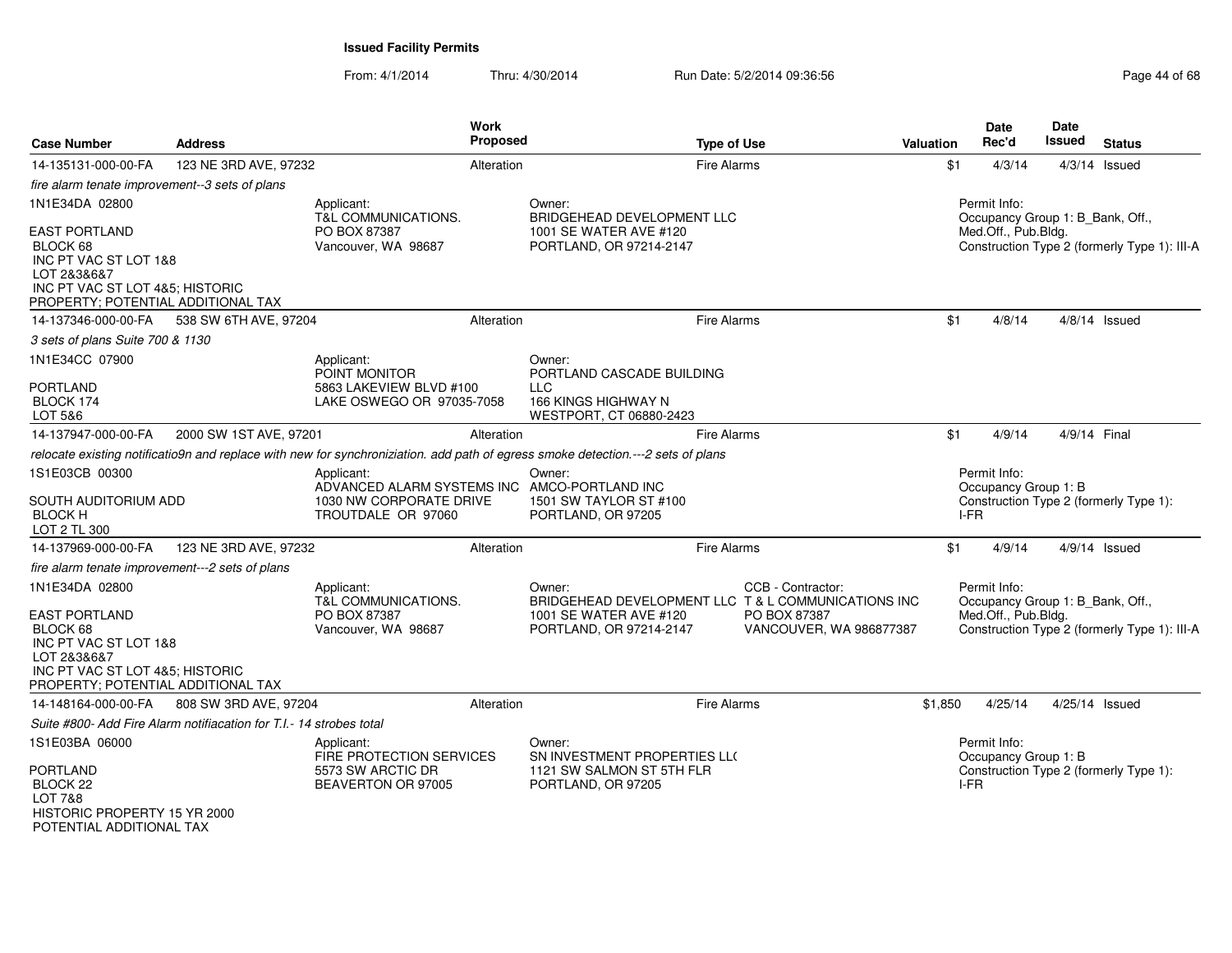| <b>Case Number</b>                                                      | <b>Address</b>                                                                            | <b>Work</b><br>Proposed                                                                                                                    |                                                                                         | <b>Type of Use</b> | <b>Valuation</b> | <b>Date</b><br>Rec'd                                                    | <b>Date</b><br>Issued | <b>Status</b> |
|-------------------------------------------------------------------------|-------------------------------------------------------------------------------------------|--------------------------------------------------------------------------------------------------------------------------------------------|-----------------------------------------------------------------------------------------|--------------------|------------------|-------------------------------------------------------------------------|-----------------------|---------------|
| 14-148204-000-00-FA                                                     | 220 NW 2ND AVE, 97209                                                                     | Alteration                                                                                                                                 |                                                                                         | Fire Alarms        | \$1,800          | 4/25/14                                                                 | 4/25/14 Final         |               |
|                                                                         | Suite #940- Add and relocate Fire Alarm notification for T.I.- 5 devices total            |                                                                                                                                            |                                                                                         |                    |                  |                                                                         |                       |               |
| 1N1E34CA 04500<br><b>COUCHS ADD</b><br>BLOCK 14<br>LOT 1-8 EXC PT IN ST |                                                                                           | Applicant:<br>CHRISTENSON ELECTRIC<br>111 SW COLUMBIA ST #480<br>PORTLAND, OR 97201                                                        | Owner:<br>ONE PACIFIC SQUARE CF LLC<br>1211 SW 5TH AVE #2230<br>PORTLAND, OR 97204-3735 |                    |                  |                                                                         |                       |               |
| 14-148230-000-00-FA                                                     | 1015 NW 22ND AVE, 97210                                                                   | Alteration                                                                                                                                 |                                                                                         | Fire Alarms        | \$6,300          | 4/25/14                                                                 | 4/25/14 Issued        |               |
|                                                                         |                                                                                           | Remaining 2C Area- Upgrade to Simplex devices- 28 devices total18 smoke detectors7 strobes2 heat detectors4 chimes                         |                                                                                         |                    |                  |                                                                         |                       |               |
| 1N1E33BA 07800<br><b>COUCHS ADD</b><br>TL 7800 BLOCK 304                |                                                                                           | Applicant:<br>CHRISTENSON ELECTRIC<br>111 SW COLUMBIA ST #480<br>PORTLAND, OR 97201                                                        | Owner:<br><b>GOOD SAMARITAN HOSPITAL</b><br>1919 NW LOVEJOY ST<br>PORTLAND, OR 97209    |                    |                  |                                                                         |                       |               |
| 14-144297-000-00-FA                                                     | 1015 NW 22ND AVE, 97210                                                                   | Alteration                                                                                                                                 |                                                                                         | Fire Alarms        | \$18,000         | 4/18/14                                                                 | 4/18/14 Final         |               |
|                                                                         |                                                                                           | Main Hopspital-4C- Replacemet of Fire Alarm devices-56 devices total41 Smoke Detectors, 6 Strobes, 6 H/S, 2 Heat detectors, 1 Pull station |                                                                                         |                    |                  |                                                                         |                       |               |
| 1N1E33BA 07800<br><b>COUCHS ADD</b><br>TL 7800 BLOCK 304                |                                                                                           | Applicant:<br><b>CHRISTENSON ELECTRIC</b><br>111 SW COLUMBIA ST #480<br>PORTLAND, OR 97201                                                 | Owner:<br><b>GOOD SAMARITAN HOSPITAL</b><br>1919 NW LOVEJOY ST<br>PORTLAND, OR 97209    |                    |                  |                                                                         |                       |               |
| 14-142822-000-00-FA                                                     | 617 SW MONTGOMERY ST, 97201                                                               | Alteration                                                                                                                                 |                                                                                         | Fire Alarms        | \$4,000          | 4/16/14                                                                 | 4/16/14 Issued        |               |
|                                                                         | Add Fire Alarm notification for T.I.- 8 H/S and 1 NAC panel                               |                                                                                                                                            |                                                                                         |                    |                  |                                                                         |                       |               |
| 1S1E04DA 06100<br><b>PORTLAND</b>                                       |                                                                                           | Applicant:<br><b>WESTERN STATES FIRE</b><br><b>PROTECTION</b>                                                                              | Owner:<br>OREGON STATE OF (BD OF<br><b>HIGHER EDUCATION</b>                             |                    |                  |                                                                         |                       |               |
| BLOCK 189<br>LOT 3&4                                                    |                                                                                           | 13896 FIR ST., SUITE B<br>OREGON CITY, OR 97045                                                                                            | <b>PO BOX 751</b><br>PORTLAND, OR 97207                                                 |                    |                  |                                                                         |                       |               |
|                                                                         |                                                                                           |                                                                                                                                            | Owner:<br><b>CAMPUS PLANNING OFFICE</b><br><b>PO BOX 751</b><br>PORTLAND, OR 97207      |                    |                  |                                                                         |                       |               |
| 14-142831-000-00-FA                                                     | 530 SW 5TH AVE, 97204                                                                     | Alteration                                                                                                                                 |                                                                                         | Fire Alarms        | \$2,130          | 4/16/14                                                                 | 4/16/14 Issued        |               |
|                                                                         | Upgrade Fire Alarm for T.I.- 8 smoke detectors, 4 H/S-12 devices total                    |                                                                                                                                            |                                                                                         |                    |                  |                                                                         |                       |               |
| 1N1E34CD 09600<br><b>PORTLAND</b><br>BLOCK 63                           | Applicant:<br>ADVANCED ALARM SYSTEMS INC<br>1030 NW CORPORATE DRIVE<br>TROUTDALE OR 97060 |                                                                                                                                            | Owner:<br>RGOF YEON BUILDING LLC<br>551 FIFTH AVE 23RD FLOOR<br>NEW YORK, NY 10176      |                    |                  | Permit Info:<br>Occupancy Group 1: B Bank, Off.,<br>Med.Off., Pub.Bldg. |                       |               |
| LOT 5&6<br><b>HISTORIC PROPERTY</b><br>POTENTIAL ADDITIONAL TAX         |                                                                                           |                                                                                                                                            |                                                                                         |                    |                  |                                                                         |                       |               |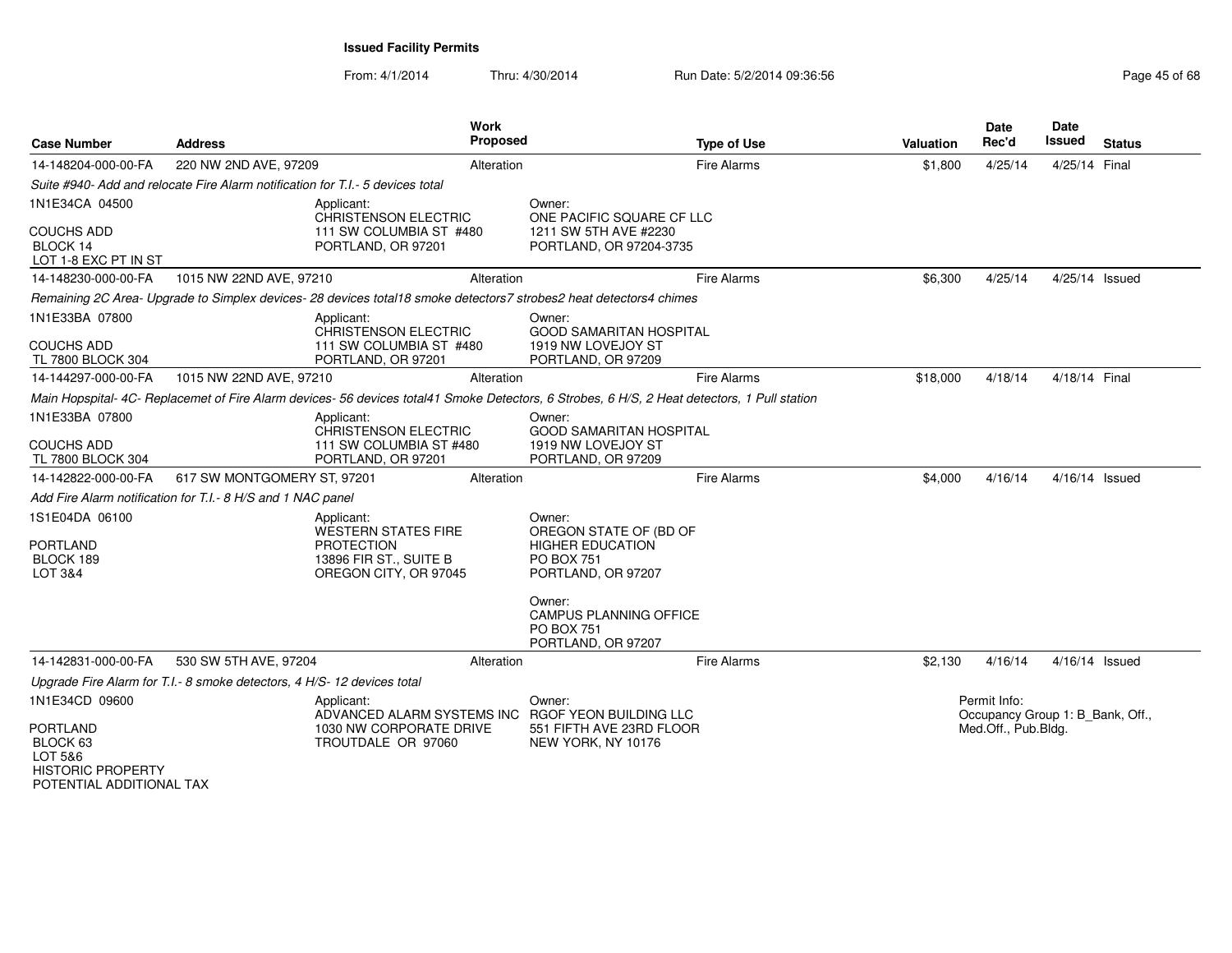| <b>Case Number</b>                                                                                                                                                  | <b>Address</b>                                                 | Work<br><b>Proposed</b>                                                                     | <b>Type of Use</b>                                                                                                                                                                                                  | <b>Valuation</b> | <b>Date</b><br>Rec'd                                                                                                                      | <b>Date</b><br>Issued | <b>Status</b>                                |
|---------------------------------------------------------------------------------------------------------------------------------------------------------------------|----------------------------------------------------------------|---------------------------------------------------------------------------------------------|---------------------------------------------------------------------------------------------------------------------------------------------------------------------------------------------------------------------|------------------|-------------------------------------------------------------------------------------------------------------------------------------------|-----------------------|----------------------------------------------|
| 14-145792-000-00-FA                                                                                                                                                 | 123 NE 3RD AVE, 97232                                          | Alteration                                                                                  | Fire Alarms                                                                                                                                                                                                         | \$1              | 4/21/14                                                                                                                                   | 4/23/14 Issued        |                                              |
|                                                                                                                                                                     | ALARM - ADD NOTIFICATION FOR VIBRANT TABLE TI                  |                                                                                             |                                                                                                                                                                                                                     |                  |                                                                                                                                           |                       |                                              |
| 1N1E34DA 02800                                                                                                                                                      |                                                                | Applicant:                                                                                  | Owner:                                                                                                                                                                                                              |                  | Permit Info:                                                                                                                              |                       |                                              |
| EAST PORTLAND<br>BLOCK 68<br>INC PT VAC ST LOT 1&8<br>LOT 2&3&6&7<br>INC PT VAC ST LOT 4&5; HISTORIC<br>PROPERTY; POTENTIAL ADDITIONAL TAX                          |                                                                | POINT MONITOR CORPORATION<br>5863 LAKEVIEW BLVD #100<br>LAKE OSWEGO, OR 97035-7058          | BRIDGEHEAD DEVELOPMENT LLC<br>1001 SE WATER AVE #120<br>PORTLAND, OR 97214-2147                                                                                                                                     |                  | Occupancy Group 1: B Bank, Off.,<br>Med.Off., Pub.Bldg.                                                                                   |                       | Construction Type 2 (formerly Type 1): III-A |
| 14-148193-000-00-FA                                                                                                                                                 | 919 SW TAYLOR ST, 97205                                        | Alteration                                                                                  | Fire Alarms                                                                                                                                                                                                         | \$1              | 4/25/14                                                                                                                                   | 4/25/14 Issued        |                                              |
| add 1 smoke detector---3 sets of plans                                                                                                                              |                                                                |                                                                                             |                                                                                                                                                                                                                     |                  |                                                                                                                                           |                       |                                              |
| 1S1E03BB 05700<br><b>PORTLAND</b><br>BLOCK 219<br><b>LOT 3&amp;4</b>                                                                                                |                                                                | Applicant:<br><b>CONVERGINT TECHNOLOGIES</b><br>7678 SW MOHAWK ST<br>TUALATIN, OR 97062     | Owner:<br>TOM MOYER THEATRES<br>805 SW BROADWAY #2020<br>PORTLAND, OR 97205-3360                                                                                                                                    |                  |                                                                                                                                           |                       |                                              |
| 14-148208-000-00-FA                                                                                                                                                 | 123 NE 3RD AVE, 97232                                          | Alteration                                                                                  | Fire Alarms                                                                                                                                                                                                         | \$1              | 4/25/14                                                                                                                                   |                       |                                              |
| fire alarm tenate improvement---3 sets of plans                                                                                                                     |                                                                |                                                                                             |                                                                                                                                                                                                                     |                  |                                                                                                                                           |                       |                                              |
| 1N1E34DA 02800<br><b>EAST PORTLAND</b><br>BLOCK 68<br>INC PT VAC ST LOT 1&8<br>LOT 2&3&6&7<br>INC PT VAC ST LOT 4&5; HISTORIC<br>PROPERTY; POTENTIAL ADDITIONAL TAX |                                                                | Applicant:<br>T&L COMMUNICATIONS.<br>PO BOX 87387<br>Vancouver, WA 98687                    | Owner:<br>BRIDGEHEAD DEVELOPMENT LLC<br>1001 SE WATER AVE #120<br>PORTLAND, OR 97214-2147                                                                                                                           |                  | 4/25/14 Issued<br>Permit Info:<br>Occupancy Group 1: B Bank, Off.,<br>Med.Off., Pub.Bldg.<br>Construction Type 2 (formerly Type 1): III-A |                       |                                              |
| 14-145996-000-00-FA                                                                                                                                                 | 1300 SW 5TH AVE, 97201                                         | Alteration                                                                                  | Fire Alarms                                                                                                                                                                                                         | \$1              | 4/22/14                                                                                                                                   | 4/22/14 Issued        |                                              |
|                                                                                                                                                                     |                                                                |                                                                                             | install new ADA synchronized notification devices in tenant space per plans. Fire alarm design and equiptment by Capitol Electric Co fire alarm design and equiptment by convergent technologies.---2 sets of plans |                  |                                                                                                                                           |                       |                                              |
| 1S1E03BC 01800<br>PORTLAND<br><b>BLOCK 148 TL 1800</b>                                                                                                              |                                                                | Applicant:<br>CAPITOL ELECTRIC CO INC<br><b>11401 NE MARX</b><br>PORTLAND OR 97220-1041     | Owner:<br>FIRST INTERSTATE BANK OF OR<br>PO BOX 2609<br>CARLSBAD, CA 92018-2609                                                                                                                                     |                  | Permit Info:<br>Occupancy Group 1: B                                                                                                      |                       | Construction Type 2 (formerly Type 1): I-A   |
| 14-133722-000-00-FA                                                                                                                                                 |                                                                | 3181 SW SAM JACKSON PARK RD - Bldg OHS, 9 Alteration                                        | Fire Alarms                                                                                                                                                                                                         | \$1              | 4/1/14                                                                                                                                    | 4/2/14 Final          |                                              |
|                                                                                                                                                                     |                                                                |                                                                                             | ALARM - ALTERATIONS TO THE EXISTING FIRE ALARM ON 7C TO PROVIDE NEW SMOKE DETECTION AND NEW NURSE CALL RELAYS                                                                                                       |                  |                                                                                                                                           |                       |                                              |
| 1S1E09 00200                                                                                                                                                        |                                                                | Applicant:<br>Gary Hatch<br><b>DYNALECTRIC CO</b><br>5805 SW Hood Ave<br>Portland, OR 97239 | Owner:<br>OREGON STATE OF<br>3181 SW SAM JACKSON PARK RD<br>PORTLAND, OR 97239                                                                                                                                      |                  | Permit Info:<br>Occupancy Group 1: I-2                                                                                                    |                       | Construction Type 2 (formerly Type 1): I-A   |
| 14-134410-000-00-FA                                                                                                                                                 | 1300 SW 6TH AVE, 97201                                         | Alteration                                                                                  | <b>Fire Sprinklers</b>                                                                                                                                                                                              | \$1              | 4/2/14                                                                                                                                    |                       | 4/2/14 Under Inspection                      |
|                                                                                                                                                                     | 1st floor- Add and relocate as needed for T.I.- 33 heads total |                                                                                             |                                                                                                                                                                                                                     |                  |                                                                                                                                           |                       |                                              |
| 1S1E03BC 01900<br>PORTLAND<br>BLOCK 166<br>LOT 1-8                                                                                                                  |                                                                | Applicant:<br>SOUND FIRE PROTECTION<br>10756 SE HWY 212<br>CLACKAMAS, OR 97015              | Owner:<br><b>ERICKSON REALTY LTD</b><br>4900 SW GRIFFITH DR STE 133<br>BEAVERTON, OR 97005                                                                                                                          | I-FR             | Permit Info:<br>Occupancy Group 1: B                                                                                                      |                       | Construction Type 2 (formerly Type 1):       |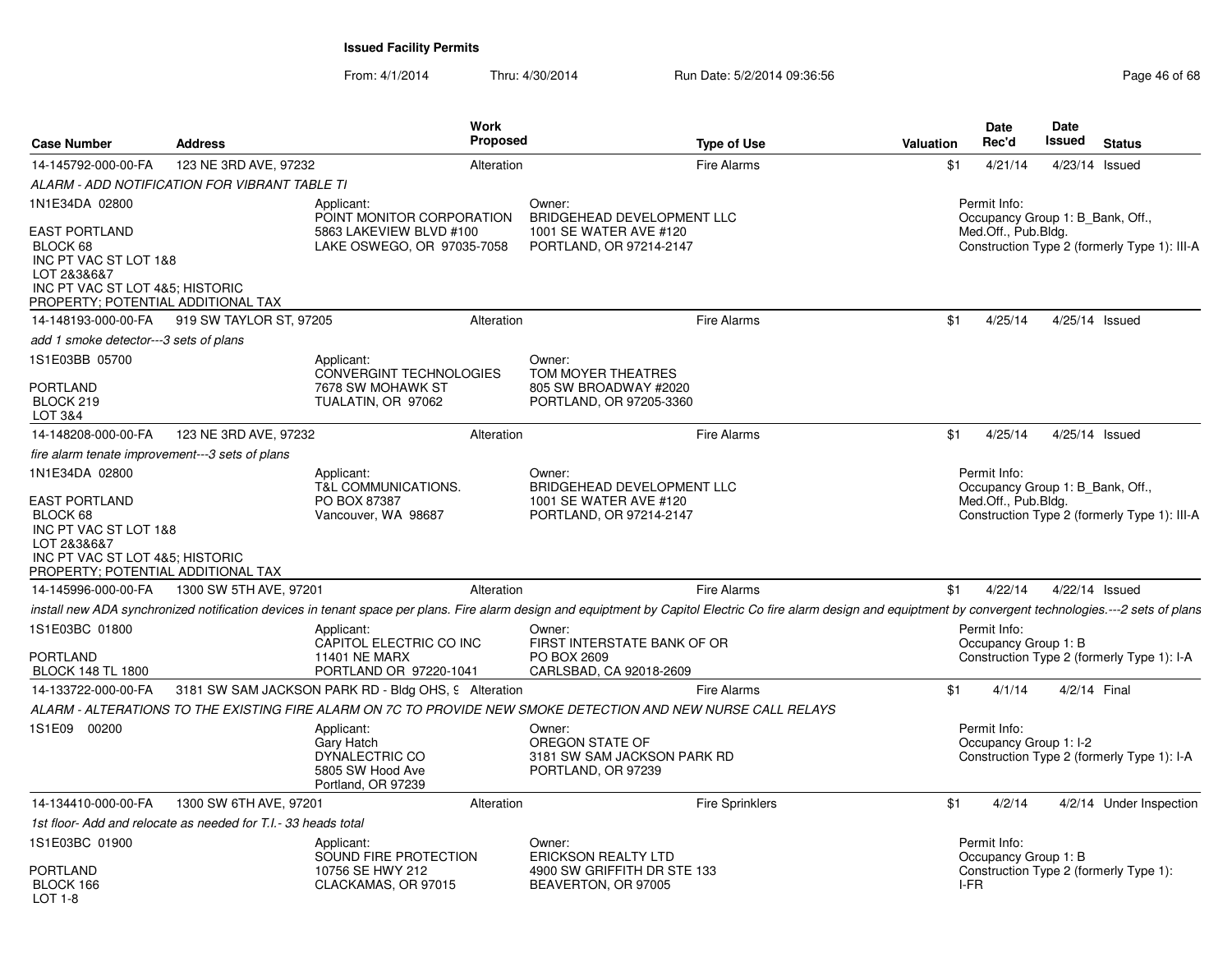| <b>Case Number</b>                                                                                                              | <b>Address</b>                                                                                                                                                  | Work<br><b>Proposed</b>                                                                                                                                                                                         | <b>Type of Use</b>          | Date<br>Rec'd<br><b>Valuation</b> |         | Date<br>Issued<br><b>Status</b>                                      |
|---------------------------------------------------------------------------------------------------------------------------------|-----------------------------------------------------------------------------------------------------------------------------------------------------------------|-----------------------------------------------------------------------------------------------------------------------------------------------------------------------------------------------------------------|-----------------------------|-----------------------------------|---------|----------------------------------------------------------------------|
| 14-133528-000-00-FA                                                                                                             | 3181 SW SAM JACKSON PARK RD - Bldg OHS, 9 Alteration                                                                                                            |                                                                                                                                                                                                                 | <b>Fire Sprinklers</b>      | \$1                               | 4/1/14  | $4/2/14$ Issued                                                      |
|                                                                                                                                 | SPRINKLER - REMOVE EXISTING PENDENT SPRINKLER AND REPLACE WITH UPRIGHT SPRINKLER AT BOTTOM OF DECK                                                              |                                                                                                                                                                                                                 |                             |                                   |         |                                                                      |
| 1S1E09 00200                                                                                                                    | Applicant:<br><b>BASIC FIRE PROTECTION</b><br>8135 NE MLK Jr. Blvd<br>PORTLAND, OR 97211                                                                        | Owner:<br>OREGON STATE OF<br>PORTLAND, OR 97239                                                                                                                                                                 | 3181 SW SAM JACKSON PARK RD | Permit Info:                      |         | Occupancy Group 1: I-2<br>Construction Type 2 (formerly Type 1): I-A |
| 14-133536-000-00-FA                                                                                                             | 7000 NE AIRPORT WAY, 97218                                                                                                                                      | Alteration                                                                                                                                                                                                      | <b>Fire Sprinklers</b>      | \$1                               | 4/1/14  | $4/3/14$ Issued                                                      |
|                                                                                                                                 | SPRINKLER - RELOCATE (6) PENDENT SPRINKLERS FOR NEW WALLS BEING CONSTRUCTED.ADD (2) NEW PENDENT SPRINKLERS. REPLACE ALL PENDENT SPRINKLERS WITH QUICK RESPON:   |                                                                                                                                                                                                                 |                             |                                   |         |                                                                      |
| 1N2E08B 00400<br>SECTION 08 1N 2E<br>TL 400 7.39 ACRES<br><b>TERMINAL BLDG</b><br><b>NONTAXABLE</b><br>SEE TAXABLE SUB ACCOUNTS | Applicant:<br><b>BASIC FIRE PROTECTION</b><br>8135 NE MLK Jr. Blvd<br>PORTLAND, OR 97211                                                                        | Owner:<br>PORT OF PORTLAND<br>PO BOX 3529<br>PORTLAND, OR 97208-3529                                                                                                                                            |                             | Permit Info:                      |         | Occupancy Group 1: A-2<br>Construction Type 2 (formerly Type 1): I-A |
|                                                                                                                                 | 14-130854-000-00-FA 3181 SW SAM JACKSON PARK RD - Bldg DCH, 9 Alteration                                                                                        |                                                                                                                                                                                                                 | <b>Fire Sprinklers</b>      | \$1                               | 3/25/14 | $4/2/14$ Issued                                                      |
|                                                                                                                                 | FIRE SPRINKLER-REPLACE 5 STANDARD REPOSNE SPRINKLERS WITH 5 QUICK RESPONSE PENDENT SPRINLERS: RECVD 3 SETS OF PLANS AND 1 SET OF CUT SHEETS                     |                                                                                                                                                                                                                 |                             |                                   |         |                                                                      |
| 1S1E09 00200                                                                                                                    |                                                                                                                                                                 | Owner:<br>OREGON STATE OF<br>PORTLAND, OR 97239                                                                                                                                                                 | 3181 SW SAM JACKSON PARK RD |                                   |         |                                                                      |
| 14-133692-000-00-FA                                                                                                             | 1500 SW 1ST AVE, 97201                                                                                                                                          | Alteration                                                                                                                                                                                                      | <b>Fire Sprinklers</b>      | \$1                               | 4/1/14  | $4/3/14$ Issued                                                      |
|                                                                                                                                 | SPRINKLER - (5TH FLOOR ONLY)ADD UPRIGHT COVERAGE PER NFPA 13, FOR WOOD OPEN SLAT CEILINGS, RELOCATE PENDENT SPRINKLER COVERAGE FOR NEW WALLS AND CEILINGS. REP  |                                                                                                                                                                                                                 |                             |                                   |         |                                                                      |
| 1S1E03CA 00600<br>PORTLAND<br><b>BLOCK 116 TL 600</b>                                                                           | Applicant:<br><b>BASIC FIRE PROTECTION</b><br><b>BLVD</b><br>PORTLAND, OR 97211                                                                                 | Owner:<br><b>URBAN OFFICE</b><br>8135 NE MARTIN LUTHER KING JR 111 SW COLUMBIA ST #1380<br>PORTLAND, OR 97201-5845<br>Owner:<br><b>PARKING</b><br>111 SW COLUMBIA ST #1380<br>PORTLAND, OR 97201-5845<br>Owner: |                             | Permit Info:                      |         | Occupancy Group 1: B<br>Construction Type 2 (formerly Type 1): I-A   |
|                                                                                                                                 |                                                                                                                                                                 | <b>FACILITIES</b><br>111 SW COLUMBIA ST #1380<br>PORTLAND, OR 97201-5845                                                                                                                                        |                             |                                   |         |                                                                      |
| 14-138829-000-00-FA                                                                                                             | 2801 N GANTENBEIN AVE, 97227                                                                                                                                    | Alteration                                                                                                                                                                                                      | <b>Fire Sprinklers</b>      | \$1                               | 4/10/14 | 4/11/14 Issued                                                       |
|                                                                                                                                 | SPRINKLER - SUB-BASEMENT STAND ALONE PROJECT - REPLACE ALL COPPER PIPING WITH STEEL. INSTALL NEW QUICK RESPONSE SPRINKLERS ON NEW PIPING. COPPER PIPING TO REMA |                                                                                                                                                                                                                 |                             |                                   |         |                                                                      |
| 1N1E27AC 01100<br>ABENDS ADD<br>BLOCK 4<br>LOT 1-18 TL 1100                                                                     | Applicant:<br><b>BASIC FIRE PROTECTION</b><br><b>BLVD</b><br>PORTLAND, OR 97211                                                                                 | Owner:<br><b>EMANUEL HOSPITAL</b><br>8135 NE MARTIN LUTHER KING JR 1919 NW LOVEJOY ST<br>PORTLAND, OR 97209                                                                                                     |                             | Permit Info:                      |         | Occupancy Group 1: I-2<br>Construction Type 2 (formerly Type 1): I-A |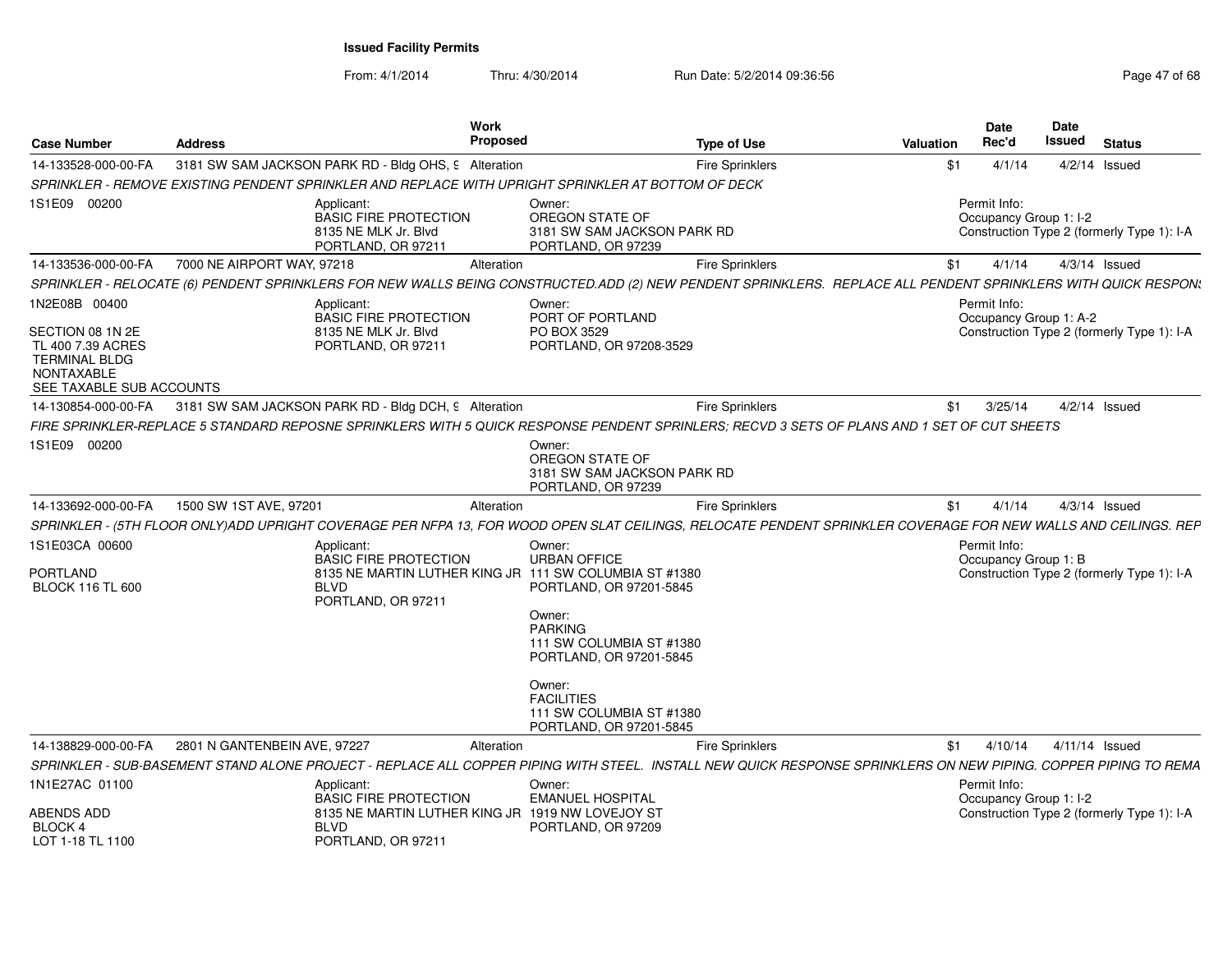| <b>Case Number</b>                                                                                 | <b>Address</b>                                                                              | <b>Work</b><br><b>Proposed</b> | <b>Type of Use</b>                                                                                     | <b>Valuation</b>                                        | <b>Date</b><br>Rec'd                             | <b>Date</b><br>Issued | <b>Status</b>                                |
|----------------------------------------------------------------------------------------------------|---------------------------------------------------------------------------------------------|--------------------------------|--------------------------------------------------------------------------------------------------------|---------------------------------------------------------|--------------------------------------------------|-----------------------|----------------------------------------------|
| 14-138079-000-00-FA                                                                                | 5550 SW MACADAM AVE, 97201                                                                  | Alteration                     | <b>Fire Sprinklers</b>                                                                                 | \$1                                                     | 4/9/14                                           |                       | 4/9/14 Under Inspection                      |
|                                                                                                    | Suite #205/215- Alter Fire Sprinkler system as needed for T.I.- 5 heads total               |                                |                                                                                                        |                                                         |                                                  |                       |                                              |
| 1S1E15BD 01200                                                                                     | Applicant:                                                                                  |                                | Owner:                                                                                                 |                                                         | Permit Info:                                     |                       |                                              |
| SECTION 15 1S 1E<br>TL 1200 1.91 ACRES                                                             | <b>MCKINSTRY CO</b><br>16790 NE MASON ST. STE 100<br>PORTLAND, OR 97230                     |                                | <b>SRI EIGHT MACADAM LLC</b><br>235 MONTGOMERY ST 16TH<br><b>FLOOR</b><br>SAN FRANCISCO, CA 94104-3104 |                                                         | Occupancy Group 1: B                             |                       | Construction Type 2 (formerly Type 1): II-A  |
| 14-134424-000-00-FA                                                                                | 5550 SW MACADAM AVE, 97201                                                                  | Alteration                     | <b>Fire Sprinklers</b>                                                                                 | \$1                                                     | 4/2/14                                           |                       | 4/2/14 Final                                 |
|                                                                                                    | Suite #210-220- Add 1 and plug 1 sprinkler head for T.I.                                    |                                |                                                                                                        |                                                         |                                                  |                       |                                              |
| 1S1E15BD 01200                                                                                     | Applicant:<br><b>MCKINSTRY CO</b>                                                           |                                | Owner:<br>SRI EIGHT MACADAM LLC                                                                        |                                                         | Permit Info:<br>Occupancy Group 1: B             |                       |                                              |
| SECTION 15 1S 1E<br>TL 1200 1.91 ACRES                                                             | 16970 NE MASON ST, SUITE 100<br>PORTLAND OR 97230-7398                                      |                                | 235 MONTGOMERY ST 16TH<br><b>FLOOR</b><br>SAN FRANCISCO, CA 94104-3104                                 |                                                         |                                                  |                       | Construction Type 2 (formerly Type 1): II-A  |
| 14-134428-000-00-FA                                                                                | 530 SW 5TH AVE, 97204                                                                       | Alteration                     | <b>Fire Sprinklers</b>                                                                                 | \$800                                                   | 4/2/14                                           |                       | $4/2/14$ Issued                              |
|                                                                                                    | Suite #900- Relocate fire sprinkler heads as needed for T.I.- 4 heads total                 |                                |                                                                                                        |                                                         |                                                  |                       |                                              |
| 1N1E34CD 09600                                                                                     | Applicant:<br>PATRIOT FIRE PROTECTION                                                       |                                | Owner:<br>RGOF YEON BUILDING LLC                                                                       |                                                         | Permit Info:                                     |                       |                                              |
| PORTLAND<br>BLOCK <sub>63</sub><br>LOT 5&6<br><b>HISTORIC PROPERTY</b><br>POTENTIAL ADDITIONAL TAX | 4708 NE MINNEHAHA ST<br>VANCOUVER, WA 98661                                                 |                                | 551 FIFTH AVE 23RD FLOOR<br>NEW YORK, NY 10176                                                         | Occupancy Group 1: B Bank, Off.,<br>Med.Off., Pub.Bldg. |                                                  |                       |                                              |
| 14-134432-000-00-FA                                                                                | 1650 NW NAITO PKY - Unit 304, 97209                                                         | Alteration                     | <b>Fire Sprinklers</b>                                                                                 | \$1                                                     | 4/2/14                                           |                       | 4/2/14 Under Inspection                      |
|                                                                                                    | 3rd Floor- Adding and relocating Fire Sprinklers as needed for T.I.- 133 heads total        |                                |                                                                                                        |                                                         |                                                  |                       |                                              |
| 1N1E28DD 00400<br>WATSONS ADD<br>LOT 1-10 TL 400                                                   | Applicant:<br>MCKINSTRY CO LLC<br>16970 NE MASON ST, SUITE 100<br>PORTLAND OR 97230-7398    |                                | Owner:<br>THE REALTY ASSOCIATES<br>1301 DOVE ST #860<br>NEWPORT BEACH, CA 92660                        | I-FR                                                    | Permit Info:<br>Occupancy Group 1: B             |                       | Construction Type 2 (formerly Type 1):       |
|                                                                                                    |                                                                                             |                                | Owner:<br>FUND IX LP<br>1301 DOVE ST #860<br>NEWPORT BEACH, CA 92660                                   |                                                         |                                                  |                       |                                              |
| 14-136141-000-00-FA                                                                                | 7201 N INTERSTATE AVE, 97217                                                                | Alteration                     | <b>Fire Sprinklers</b>                                                                                 | \$1,215                                                 | 4/4/14                                           |                       | $4/4/14$ Issued                              |
|                                                                                                    | 2nd floor Restroom- add and relocate Fire Sprinkler heads as needed for T.I.- 4 heads total |                                |                                                                                                        |                                                         |                                                  |                       |                                              |
| 1N1E16AA 00300                                                                                     | Applicant:<br><b>VIKING SPRINKLER</b>                                                       |                                | Owner:<br>KAISER FOUNDATION HEALTH                                                                     |                                                         | Permit Info:<br>Occupancy Group 1: B_Bank, Off., |                       |                                              |
| WORLDS FAIR ADD<br><b>BLOCK1</b><br>LOT 5-11                                                       | 3245 NW FRONT AVE<br>PORTLAND, OR 97210                                                     |                                | 500 NE MULTNOMAH ST #100<br>PORTLAND, OR 97232-2031                                                    |                                                         | Med.Off., Pub.Bldg.                              |                       | Construction Type 2 (formerly Type 1): III-B |
| LOT 12 EXC PT IN ST<br>E 3.43' OF LOT 17&18                                                        |                                                                                             |                                | Owner:<br>PLAN OF THE NORTHWEST<br>500 NE MULTNOMAH ST #100<br>PORTLAND, OR 97232-2031                 |                                                         |                                                  |                       |                                              |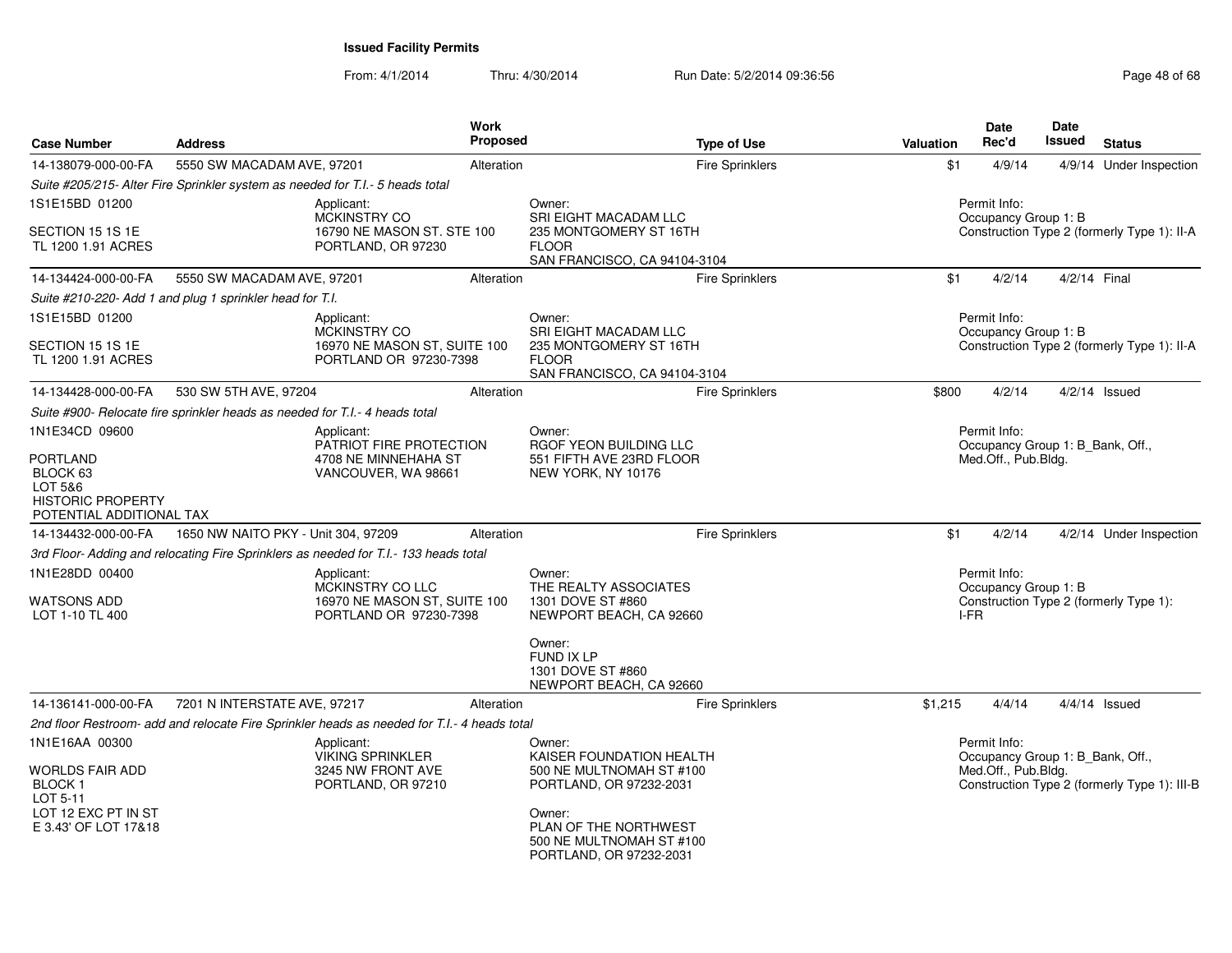| <b>Case Number</b>                                                                                                                                | <b>Address</b>                                                                                       | Work<br>Proposed                                     |                                                                                 | <b>Type of Use</b>     | Valuation | <b>Date</b><br>Rec'd                 | <b>Date</b><br>Issued<br><b>Status</b>       |
|---------------------------------------------------------------------------------------------------------------------------------------------------|------------------------------------------------------------------------------------------------------|------------------------------------------------------|---------------------------------------------------------------------------------|------------------------|-----------|--------------------------------------|----------------------------------------------|
| 14-136157-000-00-FA                                                                                                                               | 1211 SW 5TH AVE, 97204                                                                               | Alteration                                           |                                                                                 | <b>Fire Sprinklers</b> | \$1       | 4/4/14                               | 4/4/14 Under Inspection                      |
|                                                                                                                                                   | Suite #2800- Alteration of Fire Sprinklers for T.I.- 5 heads total                                   |                                                      |                                                                                 |                        |           |                                      |                                              |
| 1S1E03BC 00900<br><b>PORTLAND</b><br>BLOCK 167<br>LOT 1-8                                                                                         | Applicant:<br><b>MCKINSTRY CO</b><br>PORTLAND, OR 97230                                              | 16790 NE MASON ST. STE 100                           | Owner:<br>PACWEST CENTER LLC<br>1211 SW 5TH AVE #2230<br>PORTLAND, OR 97204     |                        |           | Permit Info:<br>Med.Off., Pub.Bldg.  | Occupancy Group 1: B_Bank, Off.,             |
| 14-144341-000-00-FA                                                                                                                               | 601 SW 2ND AVE, 97204                                                                                | Alteration                                           |                                                                                 | <b>Fire Sprinklers</b> | \$1       | 4/18/14                              | 4/18/14 Issued                               |
|                                                                                                                                                   | 22nd floor- Install new Pre-action fire sprinkler system for server room- 2 new heads                |                                                      |                                                                                 |                        |           |                                      |                                              |
| 1S1E03BA 05000<br><b>PORTLAND</b><br>BLOCK <sub>20</sub><br>LOT 1-4 EXC PT IN ST & LOT 5-8                                                        | Applicant:<br><b>MCKINSTRY CO</b><br>PORTLAND, OR 97230                                              | 16790 NE MASON ST. STE 100                           | Owner:<br>MORRISON STREET CF LLC<br>1211 SW 5TH AVE #2230<br>PORTLAND, OR 97204 |                        |           |                                      |                                              |
| 14-135295-000-00-FA                                                                                                                               | 123 NE 3RD AVE, 97232                                                                                | Alteration                                           |                                                                                 | <b>Fire Sprinklers</b> | \$1       | 4/3/14                               | $4/3/14$ Issued                              |
| 1N1E34DA 02800                                                                                                                                    | Applicant:<br>T&L COMMUNICATIONS.                                                                    |                                                      | Owner:<br>BRIDGEHEAD DEVELOPMENT LLC                                            |                        |           | Permit Info:                         | Occupancy Group 1: B Bank, Off.,             |
| <b>EAST PORTLAND</b><br>BLOCK 68<br>INC PT VAC ST LOT 1&8<br>LOT 2&3&6&7<br>INC PT VAC ST LOT 4&5; HISTORIC<br>PROPERTY; POTENTIAL ADDITIONAL TAX | PO BOX 87387<br>Vancouver, WA 98687                                                                  |                                                      | 1001 SE WATER AVE #120<br>PORTLAND, OR 97214-2147                               |                        |           | Med.Off., Pub.Bldg.                  | Construction Type 2 (formerly Type 1): III-A |
| 14-135599-000-00-FA                                                                                                                               | 1300 SW 5TH AVE, 97201                                                                               | Alteration                                           |                                                                                 | <b>Fire Sprinklers</b> | \$1       | 4/4/14                               | 4/4/14 Under Inspection                      |
|                                                                                                                                                   | add or relocate existing sprinkler drops for new wall layout in tenate improvement---3 sets of plans |                                                      |                                                                                 |                        |           |                                      |                                              |
| 1S1E03BC 01800<br><b>PORTLAND</b><br><b>BLOCK 148 TL 1800</b>                                                                                     | Applicant:<br>10756 SE HIGHWAY 212                                                                   | SOUND FIRE PROTECTION INC<br>CLACKAMAS, OR 970159162 | Owner:<br>FIRST INTERSTATE BANK OF OR<br>PO BOX 2609<br>CARLSBAD, CA 92018-2609 |                        |           | Permit Info:<br>Occupancy Group 1: B | Construction Type 2 (formerly Type 1): I-A   |
| 14-135743-000-00-FA                                                                                                                               | 111 SW 5TH AVE, 97204-3626                                                                           | Alteration                                           |                                                                                 | Fire Sprinklers        | \$1       | 4/4/14                               | 4/4/14 Final                                 |
|                                                                                                                                                   | relocate fire sprinklers for tenate improvement---3 setsof plans                                     |                                                      |                                                                                 |                        |           |                                      |                                              |
| 1N1E34CD 01300                                                                                                                                    | Applicant:<br>Fire Systems West<br>600 SE Maritime Ave<br>Suite 300<br>Vancouver, WA 98661           |                                                      |                                                                                 |                        |           | Permit Info:<br>Occupancy Group 1: B | Construction Type 2 (formerly Type 1): I-A   |
| 14-140393-000-00-FA                                                                                                                               | 530 SW 5TH AVE, 97204                                                                                | Alteration                                           |                                                                                 | <b>Fire Sprinklers</b> | \$1       | 4/14/14                              | $4/16/14$ Issued                             |
|                                                                                                                                                   | SPRINKLER-RELOCATE EXISTING SPRINKLER TO ACCOMODATE NEW TENANTS FLOOR PLAN                           |                                                      |                                                                                 |                        |           |                                      |                                              |
| 1N1E34CD 09600                                                                                                                                    | Applicant:                                                                                           |                                                      | Owner:                                                                          |                        |           | Permit Info:                         |                                              |
| <b>PORTLAND</b><br>BLOCK 63<br>LOT 5&6<br><b>HISTORIC PROPERTY</b><br>POTENTIAI ADDITIONAI TAX                                                    | 4708 NE MINNEHAHA ST<br>VANCOUVER, WA 98661                                                          | PATRIOT FIRE PROTECTION                              | RGOF YEON BUILDING LLC<br>551 FIFTH AVE 23RD FLOOR<br>NEW YORK, NY 10176        |                        |           | Med.Off., Pub.Bldg.                  | Occupancy Group 1: B_Bank, Off.,             |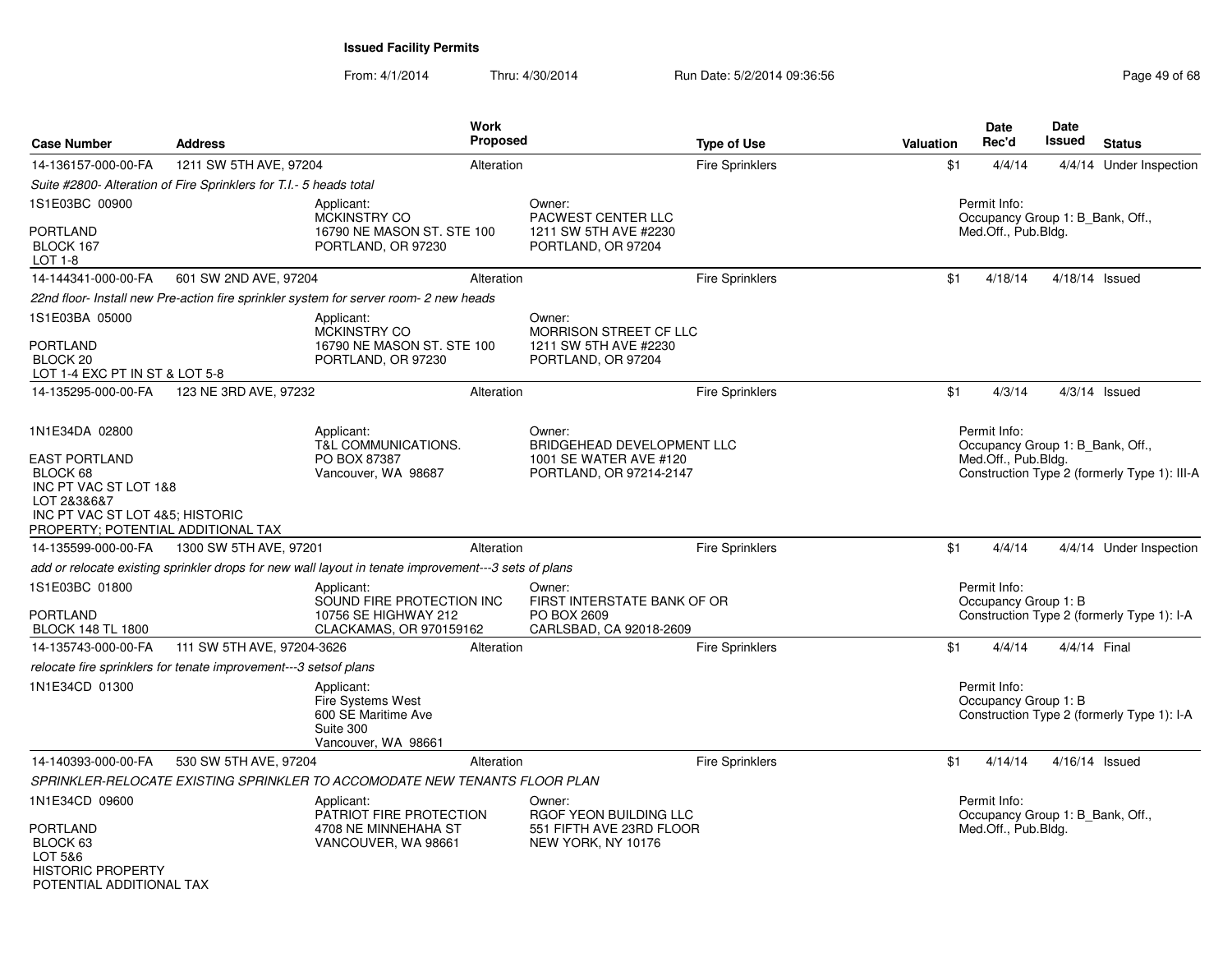| <b>Case Number</b>                                                                                            | <b>Address</b>                                                        |                                                                                                                     | <b>Work</b><br>Proposed |                                                                                           | <b>Type of Use</b>     | <b>Valuation</b> | <b>Date</b><br>Rec'd                                                    | Date<br><b>Issued</b> | <b>Status</b>                                |
|---------------------------------------------------------------------------------------------------------------|-----------------------------------------------------------------------|---------------------------------------------------------------------------------------------------------------------|-------------------------|-------------------------------------------------------------------------------------------|------------------------|------------------|-------------------------------------------------------------------------|-----------------------|----------------------------------------------|
| 14-137420-000-00-FA                                                                                           | 305 NE 102ND AVE, 97220                                               |                                                                                                                     | Alteration              |                                                                                           | <b>Fire Sprinklers</b> | \$1              | 4/8/14                                                                  |                       | 4/8/14 Final                                 |
|                                                                                                               |                                                                       | connect to existing 4 inch standpipe to install new lines and sprinkler heads for the 260 IT space.--2 sets of plns |                         |                                                                                           |                        |                  |                                                                         |                       |                                              |
| 1N2E33DA 00600<br><b>HUDSON AC</b><br>LOT 14&15 EXC PT IN ST                                                  |                                                                       | Applicant:<br>VANPORT FIRE SPRINKLERS INC<br>6101 NE 127TH AVE<br>VANCOUVER, WA 98682                               |                         | Owner:<br>WESTON INVESTMENT CO LLC<br>2154 NE BROADWAY RM 200<br>PORTLAND, OR 97232-1590  |                        |                  | Permit Info:<br>Occupancy Group 1: B_Bank, Off.,<br>Med.Off., Pub.Bldg. |                       |                                              |
| 14-137975-000-00-FA                                                                                           | 123 NE 3RD AVE, 97232                                                 |                                                                                                                     | Alteration              |                                                                                           | <b>Fire Sprinklers</b> | \$1              | 4/9/14                                                                  |                       | $4/9/14$ Issued                              |
| fire sprinklers tenate improvement--1 plan                                                                    |                                                                       |                                                                                                                     |                         |                                                                                           |                        |                  |                                                                         |                       |                                              |
| 1N1E34DA 02800<br><b>EAST PORTLAND</b><br>BLOCK 68                                                            |                                                                       | Applicant:<br><b>T&amp;L COMMUNICATIONS.</b><br>PO BOX 87387<br>Vancouver, WA 98687                                 |                         | Owner:<br>BRIDGEHEAD DEVELOPMENT LLC<br>1001 SE WATER AVE #120<br>PORTLAND, OR 97214-2147 |                        |                  | Permit Info:<br>Occupancy Group 1: B_Bank, Off.,<br>Med.Off., Pub.Bldg. |                       | Construction Type 2 (formerly Type 1): III-A |
| INC PT VAC ST LOT 1&8<br>LOT 2&3&6&7<br>INC PT VAC ST LOT 4&5; HISTORIC<br>PROPERTY; POTENTIAL ADDITIONAL TAX |                                                                       |                                                                                                                     |                         |                                                                                           |                        |                  |                                                                         |                       |                                              |
| 14-138785-000-00-FA                                                                                           | 1515 SW 5TH AVE, 97201                                                |                                                                                                                     | Alteration              |                                                                                           | Fire Sprinklers        | \$1              | 4/10/14                                                                 |                       | 4/10/14 Under Inspection                     |
|                                                                                                               | the oregonian 16,609 sq ft new tenate remodel--2 sets of plans        |                                                                                                                     |                         |                                                                                           |                        |                  |                                                                         |                       |                                              |
| 1S1E03BC 03700<br><b>PORTLAND</b><br>BLOCK 164<br>$LOT 1-8$<br>DEFERRED ADDITIONAL TAX LIABILITY              |                                                                       | Applicant:<br>VANPORT FIRE SPRINKLERS INC<br>6101 NE 127TH AVE<br>VANCOUVER, WA 98682                               |                         | Owner:<br>WESTON INVESTMENT CO LLC<br>2154 NE BROADWAY RM 200<br>PORTLAND, OR 97232-1590  |                        |                  | Permit Info:<br>Occupancy Group 1: B<br>I-FR                            |                       | Construction Type 2 (formerly Type 1):       |
| 14-148194-000-00-FA                                                                                           | 4380 SW MACADAM AVE, 97201                                            |                                                                                                                     | Alteration              |                                                                                           | <b>Fire Sprinklers</b> | \$843            | 4/25/14                                                                 |                       | 4/25/14 Issued                               |
|                                                                                                               | Suite #400/460- Relocate Fire Sprinklers for T.I.- 5 heads total      |                                                                                                                     |                         |                                                                                           |                        |                  |                                                                         |                       |                                              |
| 1S1E10DC 00800<br>SECTION 10 1S 1E<br>TL 800 3.18 ACRES<br>DEFERRAL-POTENTIAL ADDITIONAL TAX                  |                                                                       | Applicant:<br>PACIFIC FIRE SYSTEMS<br>6704 RIVIERA CT<br>WEST LINN, OR 97068                                        |                         | Owner:<br><b>RIVER FORUM LLC</b><br>235 MONTGOMERY ST FL 16<br>SAN FRANCISCO, CA 94104    |                        |                  | Permit Info:<br>Occupancy Group 1: B                                    |                       | Construction Type 2 (formerly Type 1): II-A  |
| 14-148214-000-00-FA                                                                                           | 947 SW BROADWAY, 97205                                                |                                                                                                                     | Alteration              |                                                                                           | Fire Sprinklers        | \$1,474          | 4/25/14                                                                 |                       | 4/25/14 Issued                               |
|                                                                                                               | 2nd floor- Relocate Fire Sprinklers for T.I.- 2 heads total           |                                                                                                                     |                         |                                                                                           |                        |                  |                                                                         |                       |                                              |
| 1S1E03BB 03900                                                                                                |                                                                       | Applicant:<br><b>MCKINSTRY CO</b>                                                                                   |                         | Owner:<br><b>GLISAN PROPERTY LLC</b>                                                      |                        |                  | Permit Info:<br>Occupancy Group 1: B_Bank, Off.,                        |                       |                                              |
| <b>PORTLAND</b><br>BLOCK 209<br>LOT 3&4                                                                       |                                                                       | 16970 NE MASON ST, SUITE 100<br>PORTLAND OR 97230-7398                                                              |                         | 920 SW 6TH AVE #223<br>PORTLAND, OR 97204                                                 |                        |                  | Med.Off., Pub.Bldg.                                                     |                       |                                              |
| 14-144307-000-00-FA                                                                                           | 220 NW 2ND AVE, 97209                                                 |                                                                                                                     | Alteration              |                                                                                           | Fire Sprinklers        | \$1              | 4/18/14                                                                 | 4/18/14 Final         |                                              |
|                                                                                                               | Suite #940- Relocate Fre Sprinklers as needed for T.I.- 3 heads total |                                                                                                                     |                         |                                                                                           |                        |                  |                                                                         |                       |                                              |
| 1N1E34CA 04500                                                                                                |                                                                       | Applicant:<br><b>MCKINSTRY CO</b>                                                                                   |                         | Owner:<br>ONE PACIFIC SQUARE CF LLC                                                       |                        |                  |                                                                         |                       |                                              |
| <b>COUCHS ADD</b><br>BLOCK 14<br>LOT 1-8 FXC PT IN ST                                                         |                                                                       | 16790 NE MASON ST. STE 100<br>PORTLAND, OR 97230                                                                    |                         | 1211 SW 5TH AVE #2230<br>PORTLAND, OR 97204-3735                                          |                        |                  |                                                                         |                       |                                              |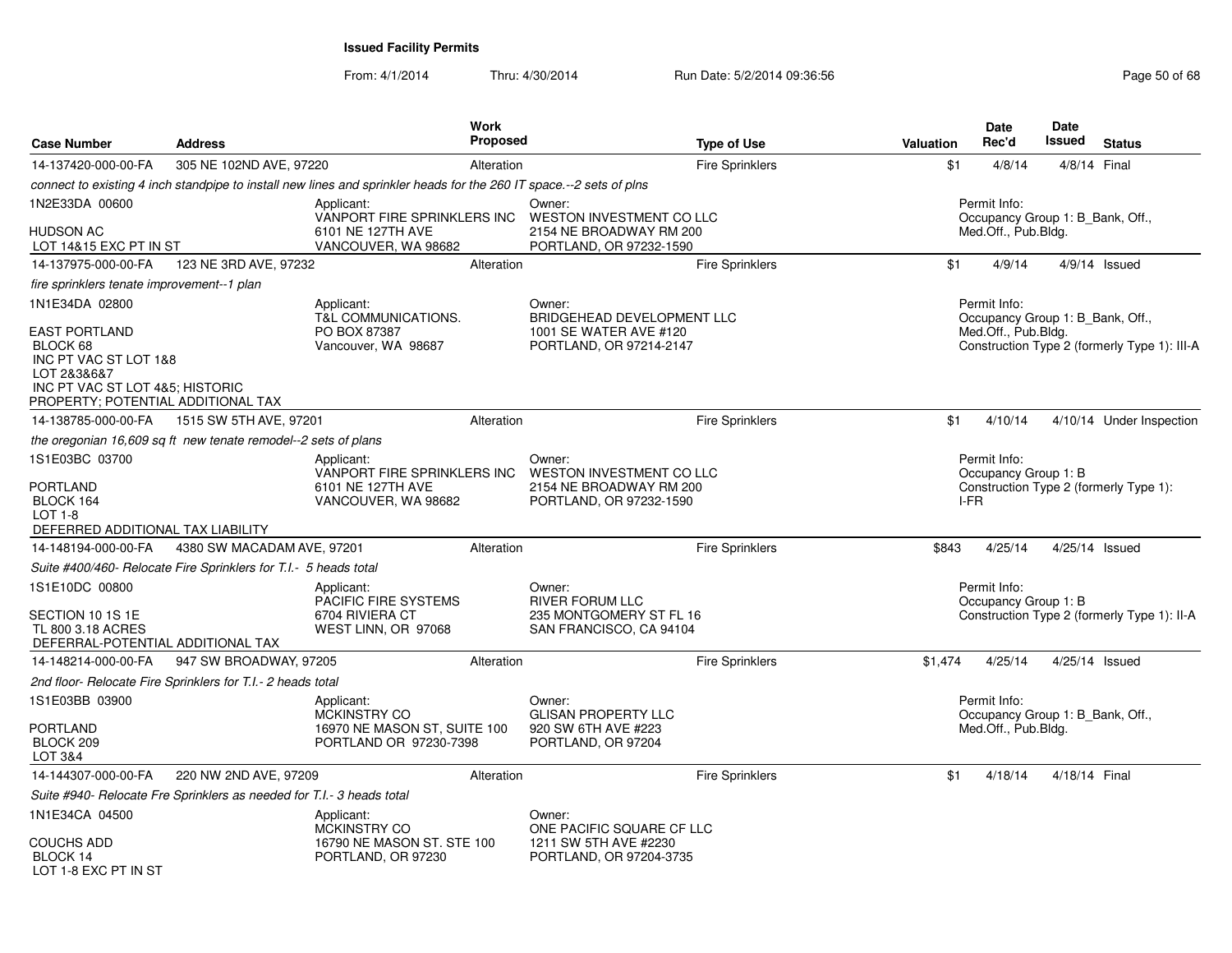| <b>Case Number</b>                                                       | <b>Address</b>                                                                                                                                                 | Work<br>Proposed                                                                      |                                                                                    | <b>Type of Use</b>     | Valuation | <b>Date</b><br>Rec'd                   | <b>Date</b><br><b>Issued</b> | <b>Status</b>                              |
|--------------------------------------------------------------------------|----------------------------------------------------------------------------------------------------------------------------------------------------------------|---------------------------------------------------------------------------------------|------------------------------------------------------------------------------------|------------------------|-----------|----------------------------------------|------------------------------|--------------------------------------------|
| 14-142659-000-00-FA                                                      | 2701 NW VAUGHN ST, 97210                                                                                                                                       | Alteration                                                                            |                                                                                    | <b>Fire Sprinklers</b> | \$83,000  | 4/16/14                                | 4/16/14 Issued               |                                            |
|                                                                          | Add 5 dry manual standpipes in existing stairs, decomission old outside standpipes on Fire Escapes.                                                            |                                                                                       |                                                                                    |                        |           |                                        |                              |                                            |
| 1N1E29D 00200                                                            | Applicant:                                                                                                                                                     | <b>VIKING SPRINKLER</b>                                                               | Owner:<br>MONTGOMERY PARK I LLC                                                    |                        |           | Permit Info:<br>Occupancy Group 1: B   |                              |                                            |
| SECTION 29 1N 1E<br>TL 200 11.06 ACRES<br>ALSO SEE SUBS -0291<br>$-0292$ |                                                                                                                                                                | 3245 NW FRONT AVE<br>PORTLAND, OR 97210                                               | 2701 NW VAUGHN ST<br>PORTLAND, OR 97208                                            |                        |           | I-FR                                   |                              | Construction Type 2 (formerly Type 1):     |
|                                                                          | 14-142808-000-00-FA 3181 SW SAM JACKSON PARK RD - Bldg OPC, 9 Alteration                                                                                       |                                                                                       |                                                                                    | <b>Fire Sprinklers</b> | \$7,189   | 4/16/14                                | 4/16/14 Issued               |                                            |
|                                                                          | Move and add Fire Sprinkler heads as needed for T.I.- 10 heads total                                                                                           |                                                                                       |                                                                                    |                        |           |                                        |                              |                                            |
| 1S1E09 00200                                                             | Applicant:<br>Company                                                                                                                                          | <b>Western States Fire Protection</b><br>13896 Fir St Suite B<br>Oregon City OR 97045 | Owner:<br>OREGON STATE OF<br>3181 SW SAM JACKSON PARK RD<br>PORTLAND, OR 97239     |                        |           | Permit Info:<br>Occupancy Group 1: I-2 |                              | Construction Type 2 (formerly Type 1): I-A |
| 14-142842-000-00-FA                                                      | 1300 SW WASHINGTON ST, 97205                                                                                                                                   | Alteration                                                                            |                                                                                    | <b>Fire Sprinklers</b> | \$2,000   | 4/16/14                                | 4/16/14 Issued               |                                            |
|                                                                          | 2nd and 3rd fls restrooms- Relocate Fire Sprinklers for T.I.- 8 heads total                                                                                    |                                                                                       |                                                                                    |                        |           |                                        |                              |                                            |
| 1N1E33DD 03500                                                           | Applicant:                                                                                                                                                     |                                                                                       | Owner:                                                                             |                        |           |                                        |                              |                                            |
| <b>PORTLAND</b><br>LOT 1&2 BLOCK S1/2J<br>E 15' OF LOT 7&8 BLOCK S1/2J   |                                                                                                                                                                | <b>FIRE SYSTEMS WEST</b><br>600 SE MARITIME AVE STE # 300<br>VANCOUVER, WA 98661      | DE PAUL TREATMENT<br>P O BOX 3007<br>PORTLAND, OR 97208-3007                       |                        |           |                                        |                              |                                            |
|                                                                          |                                                                                                                                                                |                                                                                       | Owner:<br><b>CENTERS INC</b><br>P O BOX 3007<br>PORTLAND, OR 97208-3007            |                        |           |                                        |                              |                                            |
| 14-146951-000-00-FA                                                      | 421 SW 6TH AVE, 97205                                                                                                                                          | Alteration                                                                            |                                                                                    | <b>Fire Sprinklers</b> | \$1       | 4/23/14                                | 4/23/14 Issued               |                                            |
|                                                                          | replace fire pump and controler with like---3 sets of plans                                                                                                    |                                                                                       |                                                                                    |                        |           |                                        |                              |                                            |
| 1N1E34CC 04300                                                           | Applicant:<br>Fire Systems West                                                                                                                                |                                                                                       | Owner:<br>UPI COMMONWEALTH LLC                                                     |                        |           |                                        |                              |                                            |
| PORTLAND<br>BLOCK 176<br>LOT 1-4                                         | Suite 300                                                                                                                                                      | 600 SE Maritime Ave<br>Vancouver, WA 98661                                            | 1215 FOURTH AVE STE 600<br>SEATTLE, WA 98161                                       |                        |           |                                        |                              |                                            |
| 14-141875-000-00-FA                                                      | 1500 SW 1ST AVE, 97201                                                                                                                                         | Alteration                                                                            |                                                                                    | <b>Fire Sprinklers</b> | \$1       | 4/15/14                                | 4/16/14 Issued               |                                            |
|                                                                          | SPRINKLER-ADD UPRIGHT COVERAE PER NFPA 13, SECTION 8.15.1.5 FOR OPEN WOOD SLAT CEILINGS. RELOCATE PENDENT SPRINKLER COVERAGE FOR NEW WALLS & CEILINGS. REPLACE |                                                                                       |                                                                                    |                        |           |                                        |                              |                                            |
| 1S1E03CA 00600                                                           | Applicant:                                                                                                                                                     |                                                                                       | Owner:                                                                             |                        |           | Permit Info:                           |                              |                                            |
| <b>PORTLAND</b><br><b>BLOCK 116 TL 600</b>                               |                                                                                                                                                                | <b>BASIC FIRE PROTECTION</b><br>8135 NE MLK Jr Blvd<br>PORTLAND, OR 97211             | <b>URBAN OFFICE</b><br>111 SW COLUMBIA ST #1380<br>PORTLAND, OR 97201-5845         |                        |           | Occupancy Group 1: B                   |                              | Construction Type 2 (formerly Type 1): I-A |
|                                                                          |                                                                                                                                                                |                                                                                       | Owner:<br><b>PARKING</b>                                                           |                        |           |                                        |                              |                                            |
|                                                                          |                                                                                                                                                                |                                                                                       | 111 SW COLUMBIA ST #1380<br>PORTLAND, OR 97201-5845                                |                        |           |                                        |                              |                                            |
|                                                                          |                                                                                                                                                                |                                                                                       | Owner:<br><b>FACILITIES</b><br>111 SW COLUMBIA ST #1380<br>PORTLAND, OR 97201-5845 |                        |           |                                        |                              |                                            |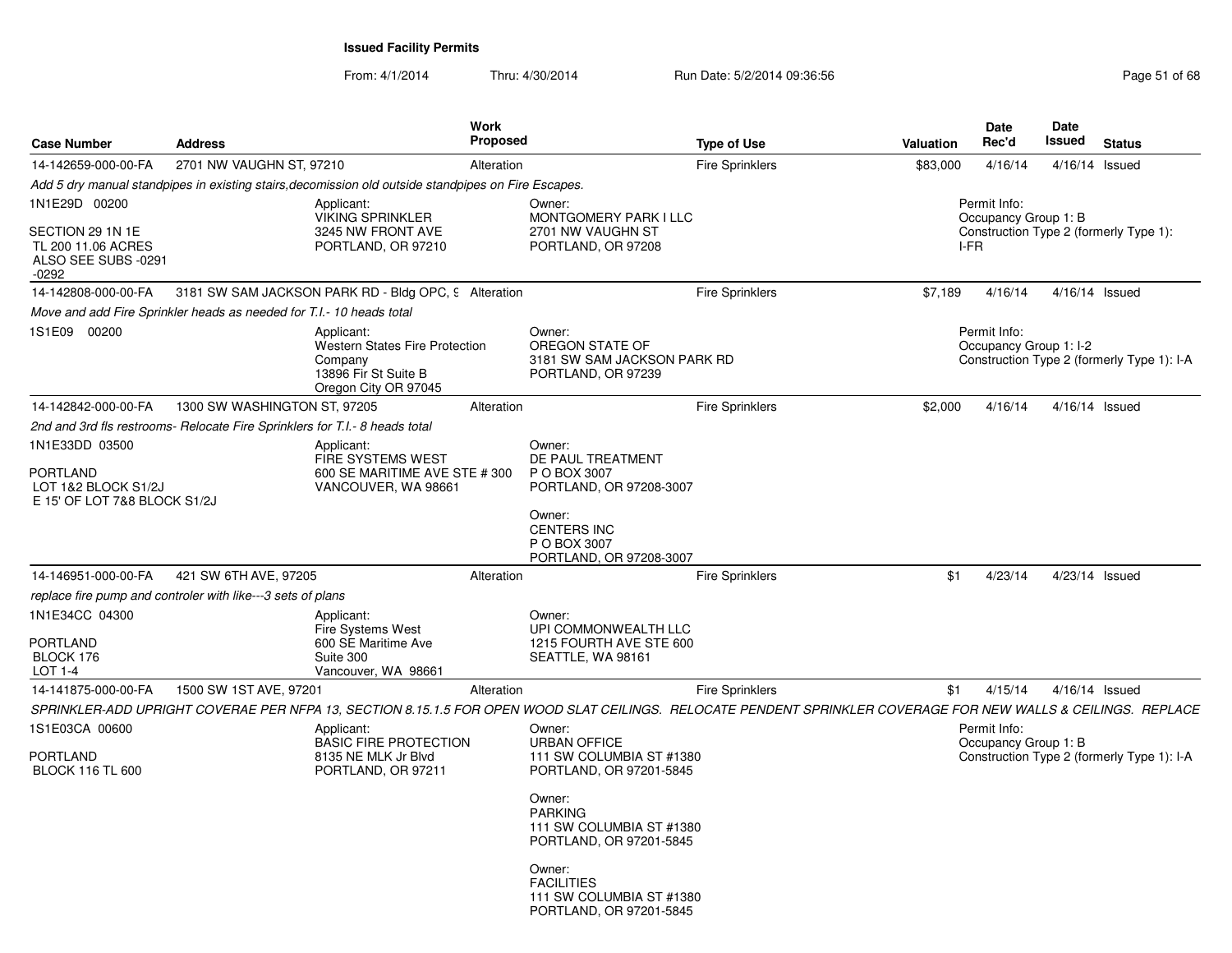| <b>Case Number</b>                                                                         | <b>Address</b>                                                    | Work<br><b>Proposed</b>                                                                                           |                                                                                      | <b>Type of Use</b>                                                                                                                             | <b>Valuation</b> | <b>Date</b><br>Rec'd                                                    | <b>Date</b><br>Issued | <b>Status</b>                                                                   |
|--------------------------------------------------------------------------------------------|-------------------------------------------------------------------|-------------------------------------------------------------------------------------------------------------------|--------------------------------------------------------------------------------------|------------------------------------------------------------------------------------------------------------------------------------------------|------------------|-------------------------------------------------------------------------|-----------------------|---------------------------------------------------------------------------------|
|                                                                                            |                                                                   |                                                                                                                   |                                                                                      |                                                                                                                                                |                  |                                                                         |                       |                                                                                 |
| 14-145757-000-00-FA                                                                        | 1500 SW 1ST AVE, 97201                                            | Alteration                                                                                                        |                                                                                      | <b>Fire Sprinklers</b>                                                                                                                         | \$1              | 4/21/14                                                                 |                       | 4/24/14 Issued                                                                  |
|                                                                                            |                                                                   | SPRINKLER-ADD 3 NEW OR PENDENT SPRINKLERS FOR NEW WALLS BEING CONSTRUCTED                                         |                                                                                      |                                                                                                                                                |                  |                                                                         |                       |                                                                                 |
| 1S1E03CA 00600<br>PORTLAND<br><b>BLOCK 116 TL 600</b>                                      |                                                                   | Applicant:<br><b>BASIC FIRE PROTECTION</b><br>8135 NE MLK Jr Blvd<br>PORTLAND, OR 97211                           | Owner:<br><b>URBAN OFFICE</b><br>111 SW COLUMBIA ST #1380<br>PORTLAND, OR 97201-5845 |                                                                                                                                                |                  | Permit Info:<br>Occupancy Group 1: B                                    |                       | Construction Type 2 (formerly Type 1): I-A                                      |
|                                                                                            |                                                                   |                                                                                                                   | Owner:<br><b>PARKING</b><br>111 SW COLUMBIA ST #1380<br>PORTLAND, OR 97201-5845      |                                                                                                                                                |                  |                                                                         |                       |                                                                                 |
|                                                                                            |                                                                   |                                                                                                                   | Owner:<br><b>FACILITIES</b><br>111 SW COLUMBIA ST #1380<br>PORTLAND, OR 97201-5845   |                                                                                                                                                |                  |                                                                         |                       |                                                                                 |
| 14-142409-000-00-FA                                                                        | 7000 NE AIRPORT WAY, 97218                                        | Alteration                                                                                                        |                                                                                      | <b>Fire Sprinklers</b>                                                                                                                         | \$1              | 4/16/14                                                                 | 4/16/14 Issued        |                                                                                 |
|                                                                                            |                                                                   | add/relocate pendents based on new walls/ceiling all work per nfpa 13 and all applicable codes----3 sets of plans |                                                                                      |                                                                                                                                                |                  |                                                                         |                       |                                                                                 |
| 1N2E08B 00400                                                                              |                                                                   | Applicant:                                                                                                        | Owner:                                                                               |                                                                                                                                                |                  | Permit Info:                                                            |                       |                                                                                 |
| SECTION 08 1N 2E<br>TL 400 7.39 ACRES<br><b>TERMINAL BLDG</b><br><b>NONTAXABLE</b>         |                                                                   | <b>HYDRO TECH</b><br>PO BOX 40<br>BRUSH PRAIRIE, WA 98606                                                         | PORT OF PORTLAND<br>PO BOX 3529<br>PORTLAND, OR 97208-3529                           |                                                                                                                                                |                  | General                                                                 |                       | Occupancy Group 1: A-3_Assembly -<br>Construction Type 2 (formerly Type 1): I-A |
| SEE TAXABLE SUB ACCOUNTS<br>14-143202-000-00-FA                                            | 9600 NE CASCADES PKY, 97220                                       | Alteration                                                                                                        |                                                                                      | <b>Fire Sprinklers</b>                                                                                                                         | \$1              | 4/17/14                                                                 | 4/17/14 Final         |                                                                                 |
|                                                                                            | relocate existing sprinklers and add 3 new ones---3 sets of plans |                                                                                                                   |                                                                                      |                                                                                                                                                |                  |                                                                         |                       |                                                                                 |
| 1N2E16 00100                                                                               |                                                                   | Applicant:<br>WYATT FIRE PROTECTION INC<br>9095 SW BURNHAM ST<br>TIGARD, OR 972236104                             | Owner:<br>PORT OF PORTLAND<br>PO BOX 3529<br>PORTLAND, OR 97208-3529                 |                                                                                                                                                |                  | Permit Info:<br>Occupancy Group 1: B Bank, Off.,<br>Med.Off., Pub.Bldg. |                       | Construction Type 2 (formerly Type 1): III-B                                    |
| 14-145756-000-00-FA                                                                        | 5050 NE HOYT ST, 97213                                            | Alteration                                                                                                        |                                                                                      | <b>Fire Sprinklers</b>                                                                                                                         | \$1              | 4/21/14                                                                 | 4/24/14 Issued        |                                                                                 |
|                                                                                            |                                                                   | SPRINKLER - RELOCATE (66) SSP FOR NEW SUSPENDED CEILING & WALLS BEING CONSTRUCTED. MATCH EXISTING SPRINKLER TYPE  |                                                                                      |                                                                                                                                                |                  |                                                                         |                       |                                                                                 |
| 1N2E31BD 03800                                                                             |                                                                   | Applicant:<br><b>BASIC FIRE PROTECTION</b>                                                                        | Owner:<br>PROVIDENCE HEALTH                                                          |                                                                                                                                                |                  | Permit Info:<br>Occupancy Group 1: B                                    |                       |                                                                                 |
| <b>CENTER ADD</b><br>BLOCK <sub>3</sub><br>LOT 1-7 INC PT VAC ST<br>LOT 20-26 EXC PT IN ST |                                                                   | 8135 NE MARTIN LUTHER KING JR 4400 NE HALSEY ST BLDG 2 #190<br><b>BLVD</b><br>PORTLAND, OR 97211                  | PORTLAND, OR 97213-1545<br>Owner:<br>SERVICES-OREGON                                 |                                                                                                                                                |                  | I-FR                                                                    |                       | Construction Type 2 (formerly Type 1):                                          |
|                                                                                            |                                                                   |                                                                                                                   | 4400 NE HALSEY ST BLDG 2 #190<br>PORTLAND, OR 97213-1545                             |                                                                                                                                                |                  |                                                                         |                       |                                                                                 |
| 14-145759-000-00-FA                                                                        | 110 SW YAMHILL ST, 97204                                          | Alteration                                                                                                        |                                                                                      | <b>Fire Sprinklers</b>                                                                                                                         | \$1              | 4/21/14                                                                 |                       | 4/25/14 Issued                                                                  |
|                                                                                            |                                                                   |                                                                                                                   |                                                                                      | SPRINKLER - REMOVE AND REINSTALL SPRINKLER LINES FOR STRUCTURAL CHANGES, ADD SPRINKLER LINES FOR NEW STRUCTURAL LAYOUT BACK TO SHELL CONDITION |                  |                                                                         |                       |                                                                                 |
| 1S1E03BA 02400                                                                             |                                                                   | Applicant:<br>CROWN FIRE SYSTEMS INC                                                                              | Owner:<br><b>B13 INVESTORS LLC</b>                                                   |                                                                                                                                                |                  | Permit Info:<br>Occupancy Group 1: B Bank, Off.,                        |                       |                                                                                 |
| <b>PORTLAND</b><br>BLOCK 13<br>LOT 1&2                                                     |                                                                   | 7402 SE JOHNSON CREEK BLVD<br>PORTLAND OR 97206                                                                   | 111 SW COLUMBIA ST #1380<br>PORTLAND, OR 97201                                       |                                                                                                                                                |                  | Med.Off., Pub.Bldg.                                                     |                       | Construction Type 2 (formerly Type 1): I-B                                      |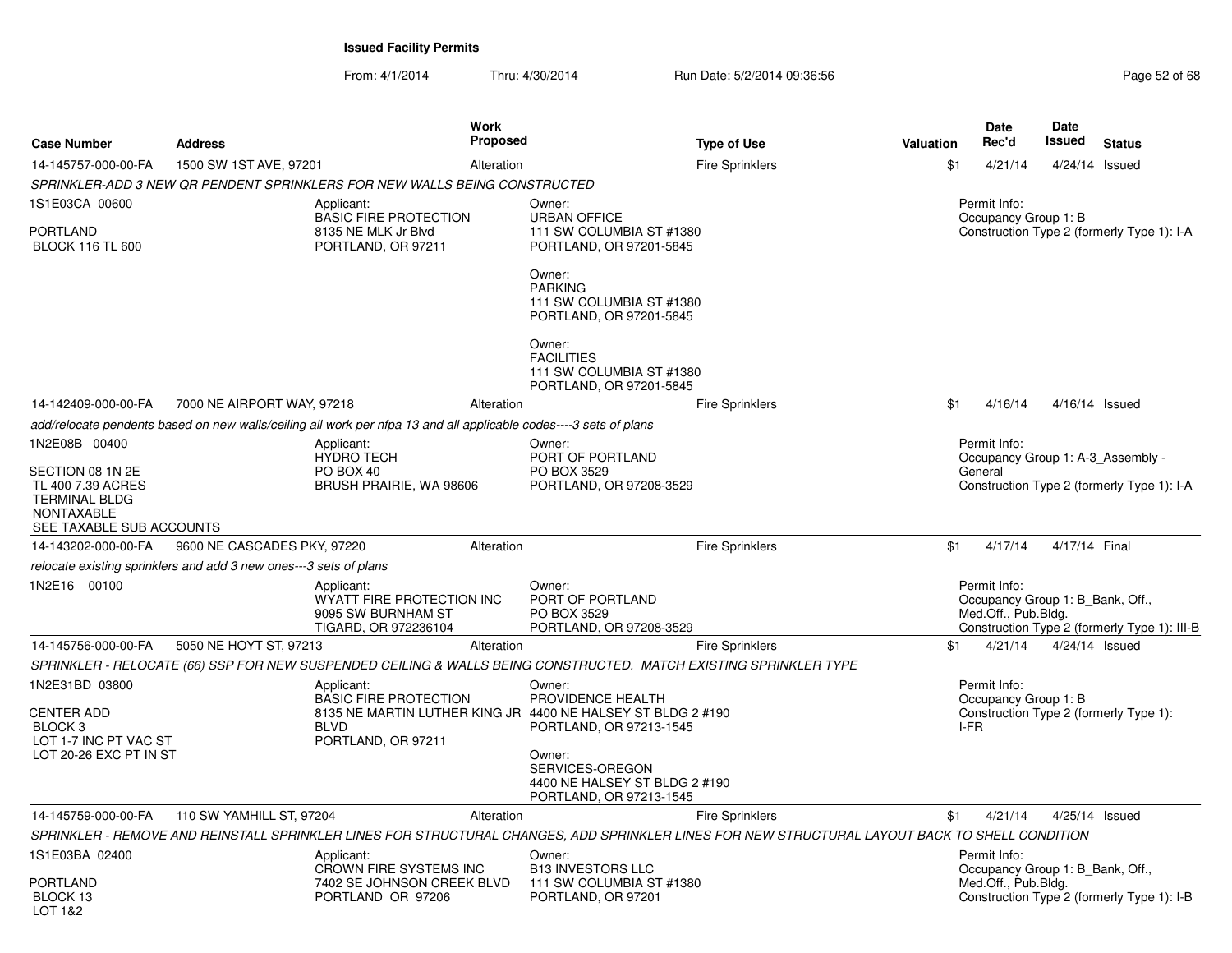| <b>Address</b><br><b>Case Number</b>                                                               |                                                       |                                                                             | <b>Work</b><br>Proposed<br><b>Type of Use</b> |                                                                                                             |            |                                                                                                                                                                        | Valuation | <b>Date</b><br>Rec'd                 | <b>Date</b><br><b>Issued</b> | <b>Status</b>                               |
|----------------------------------------------------------------------------------------------------|-------------------------------------------------------|-----------------------------------------------------------------------------|-----------------------------------------------|-------------------------------------------------------------------------------------------------------------|------------|------------------------------------------------------------------------------------------------------------------------------------------------------------------------|-----------|--------------------------------------|------------------------------|---------------------------------------------|
| 14-145774-000-00-FA                                                                                | 1400 SW 5TH AVE, 97201                                |                                                                             | Alteration                                    |                                                                                                             |            | <b>Fire Sprinklers</b>                                                                                                                                                 | \$1       | 4/21/14                              |                              | 4/24/14 Issued                              |
|                                                                                                    |                                                       |                                                                             |                                               |                                                                                                             |            | SPRINKLER - ADD 4 NEW PENDENT SPRINKLERS FROM (E) UPRIGHT SPRIG-UPS IN ACT CEILINGS W/NEW CEILING TILES. ENTIRE FLOOR HAS (E) ACT GRID CEILINGS W/O TILES & OPEN TO S1 |           |                                      |                              |                                             |
| 1S1E03BC 02900                                                                                     |                                                       | Applicant:<br><b>BASIC FIRE PROTECTION</b>                                  |                                               | Owner:                                                                                                      |            |                                                                                                                                                                        |           |                                      |                              |                                             |
| <b>PORTLAND</b><br>BLOCK 149<br>LOT 1-8                                                            |                                                       | <b>BLVD</b><br>PORTLAND, OR 97211                                           |                                               | MARK GROUP PARTNERSHIP NO (<br>8135 NE MARTIN LUTHER KING JR 111 SW COLUMBIA ST #1380<br>PORTLAND, OR 97204 |            |                                                                                                                                                                        |           |                                      |                              |                                             |
| 14-146149-000-00-FA                                                                                | 808 SW 3RD AVE, 97204                                 |                                                                             | Alteration                                    |                                                                                                             |            | <b>Fire Sprinklers</b>                                                                                                                                                 | \$1       | 4/22/14                              |                              | 4/25/14 Issued                              |
|                                                                                                    |                                                       |                                                                             |                                               |                                                                                                             |            | SPRINKLER - INSTALL NEW FIRE SPRINKLERS IN DROP CEILINGS AS REQUIRED. RELOCATE EXISTING AND INSTALL NEW UPRIGHT SPRINKLERS AS REQUIRED                                 |           |                                      |                              |                                             |
| 1S1E03BA 06000                                                                                     |                                                       | Applicant:<br>AFP SYSTEMS                                                   |                                               | Owner:<br>SN INVESTMENT PROPERTIES LLO                                                                      |            |                                                                                                                                                                        |           | Permit Info:<br>Occupancy Group 1: B |                              |                                             |
| <b>PORTLAND</b><br>BLOCK 22<br>LOT 7&8<br>HISTORIC PROPERTY 15 YR 2000<br>POTENTIAL ADDITIONAL TAX |                                                       | 19435 SW 129TH AV<br>TUALATIN, OR 97062                                     |                                               | 1121 SW SALMON ST 5TH FLR<br>PORTLAND, OR 97205                                                             |            |                                                                                                                                                                        | I-FR      |                                      |                              | Construction Type 2 (formerly Type 1):      |
| 14-149488-000-00-FA                                                                                | 1300 SW 5TH AVE, 97201                                |                                                                             | Alteration                                    |                                                                                                             |            | <b>Fire Sprinklers</b>                                                                                                                                                 | \$1       | 4/29/14                              |                              | 4/29/14 Issued                              |
|                                                                                                    | restore T-13 to core for new tenate---3 sets of plans |                                                                             |                                               |                                                                                                             |            |                                                                                                                                                                        |           |                                      |                              |                                             |
| 1S1E03BC 01800<br><b>PORTLAND</b><br><b>BLOCK 148 TL 1800</b>                                      |                                                       | Applicant:<br>SOUND FIRE<br>10756 SE HWY 212<br>CLACKAMAS, OR 97015         |                                               | Owner:<br>FIRST INTERSTATE BANK OF OR<br>PO BOX 2609<br>CARLSBAD, CA 92018-2609                             |            |                                                                                                                                                                        |           | Permit Info:<br>Occupancy Group 1: B |                              | Construction Type 2 (formerly Type 1): I-A  |
| 14-135789-000-00-FA                                                                                | 3800 SE 22ND AVE, 97202                               |                                                                             | Alteration                                    |                                                                                                             |            | <b>Fixed Extinguishing Systems</b>                                                                                                                                     | \$1       | 4/4/14                               |                              | $4/9/14$ Issued                             |
|                                                                                                    |                                                       | FIXED SYSTEM - INSTALL NEW ANSUL SYSTEM IN NEW 8' HOOD @ EXISTING FOOD CAFE |                                               |                                                                                                             |            |                                                                                                                                                                        |           |                                      |                              |                                             |
| 1S1E11DA 04300                                                                                     |                                                       | Applicant:<br>ALLIANCE FIRE SAFETY                                          |                                               | Owner:<br>FRED MEYER STORES INC                                                                             |            |                                                                                                                                                                        |           | Permit Info:                         |                              | Occupancy Group 1: F-2_Industrial Plant -   |
| SECTION 11 1S 1E<br>TL 4300 5.37 ACRES                                                             |                                                       | 991 SE OAK ST<br>DUNDEE, OR 97115                                           |                                               | 1014 VINE ST 7TH FLOOR<br>CINCINNATI, OH 45202-1141                                                         |            |                                                                                                                                                                        |           | Factory, Low Hazard                  |                              | Construction Type 2 (formerly Type 1): V-B  |
| 14-137044-000-00-FA                                                                                | 5550 SW MACADAM AVE, 97201                            |                                                                             | Alteration                                    |                                                                                                             | Mechanical |                                                                                                                                                                        | \$2,050   | 4/7/14                               | 4/10/14 Final                |                                             |
| <b>B2/ NEW DUCTWORK AND GRILLES</b>                                                                |                                                       |                                                                             |                                               |                                                                                                             |            |                                                                                                                                                                        |           |                                      |                              |                                             |
| 1S1E15BD 01200                                                                                     |                                                       | Applicant:<br>Sean Dyer                                                     |                                               | Owner:<br>SRI EIGHT MACADAM LLC                                                                             |            | CCB - Contractor:<br>AMERICAN HEATING INC                                                                                                                              |           | Permit Info:<br>Occupancy Group 1: B |                              |                                             |
| SECTION 15 1S 1E<br>TL 1200 1.91 ACRES                                                             |                                                       | AMERICAN HEATING INC<br>5035 SE 24th Ave<br>Portland, OR 97202              |                                               | 235 MONTGOMERY ST 16TH<br><b>FLOOR</b><br>SAN FRANCISCO, CA 94104-3104                                      |            | 5035 SE 24TH<br>PORTLAND, OR 97202-4765                                                                                                                                |           |                                      |                              | Construction Type 2 (formerly Type 1): II-A |
| 14-137078-000-00-FA                                                                                | 5550 SW MACADAM AVE, 97201                            |                                                                             | Alteration                                    |                                                                                                             | Mechanical |                                                                                                                                                                        | \$2,270   | 4/7/14                               |                              | 4/10/14 Under Inspection                    |
| <b>B2/ NEW DUCTWORK AND GRILLES</b>                                                                |                                                       |                                                                             |                                               |                                                                                                             |            |                                                                                                                                                                        |           |                                      |                              |                                             |
| 1S1E15BD 01200                                                                                     |                                                       | Applicant:<br>Sean Dyer                                                     |                                               | Owner:<br>SRI EIGHT MACADAM LLC                                                                             |            | CCB - Contractor:<br>AMERICAN HEATING INC                                                                                                                              |           | Permit Info:<br>Occupancy Group 1: B |                              |                                             |
| SECTION 15 1S 1E<br>TL 1200 1.91 ACRES                                                             |                                                       | AMERICAN HEATING INC<br>5035 SE 24th Ave<br>Portland, OR 97202              |                                               | 235 MONTGOMERY ST 16TH<br><b>FLOOR</b><br>SAN FRANCISCO, CA 94104-3104                                      |            | 5035 SE 24TH<br>PORTLAND, OR 97202-4765                                                                                                                                |           |                                      |                              | Construction Type 2 (formerly Type 1): II-A |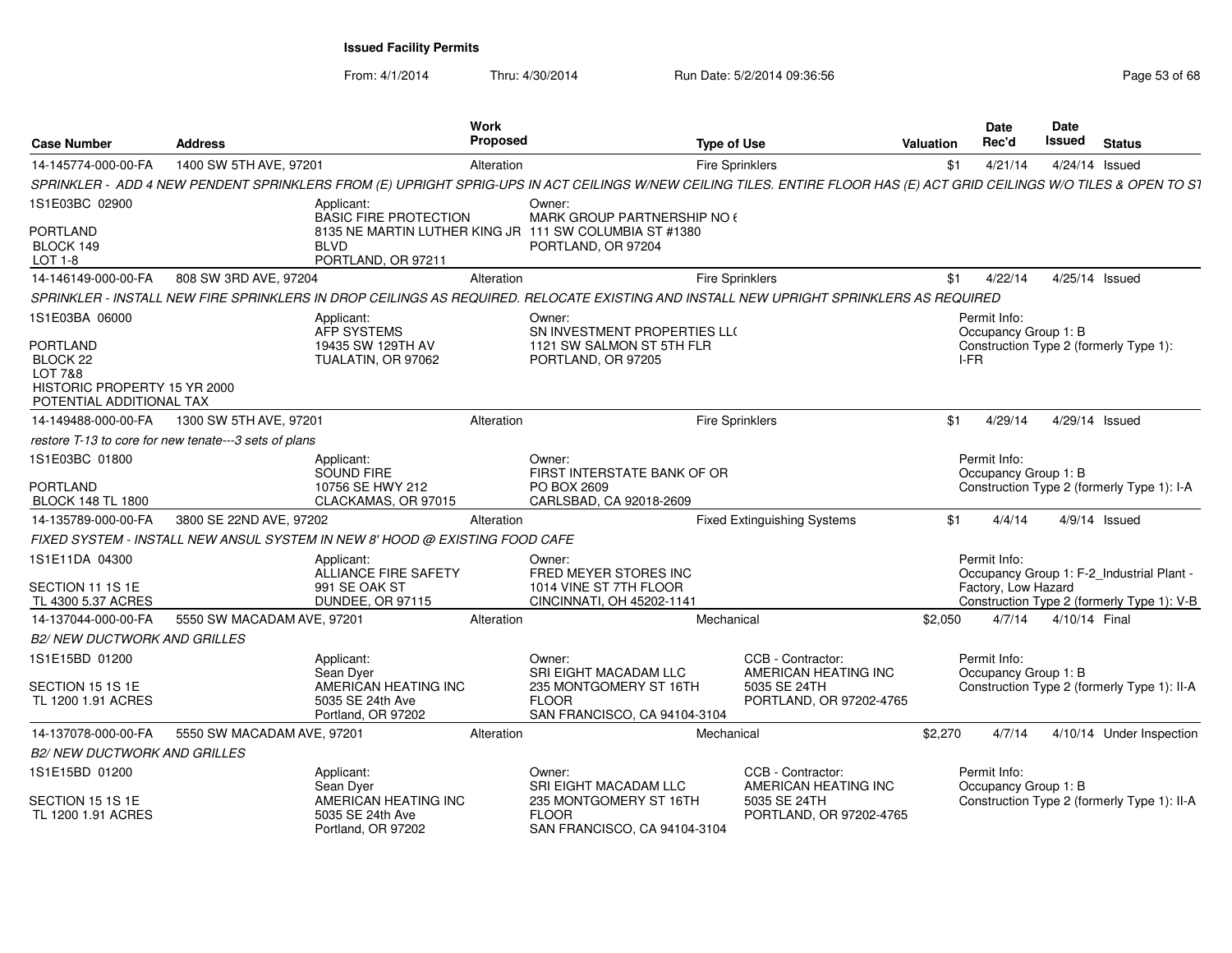| <b>Case Number</b>                         | <b>Address</b>                                        | Work<br>Proposed                                                                                      |                                                                              | <b>Type of Use</b> |                                                                                                                      | <b>Valuation</b> | Date<br>Rec'd                                                           | Date<br><b>Issued</b> | <b>Status</b>                                |
|--------------------------------------------|-------------------------------------------------------|-------------------------------------------------------------------------------------------------------|------------------------------------------------------------------------------|--------------------|----------------------------------------------------------------------------------------------------------------------|------------------|-------------------------------------------------------------------------|-----------------------|----------------------------------------------|
| 14-147655-000-00-FA                        | 1211 SW 5TH AVE, 97204                                | Alteration                                                                                            |                                                                              | Mechanical         |                                                                                                                      | \$12,000         | 4/24/14                                                                 |                       | 4/28/14 Issued                               |
|                                            | B2/ ADD ONE NEW FAN POWERED BOX, BALANCE AIR, T-STAT  |                                                                                                       |                                                                              |                    |                                                                                                                      |                  |                                                                         |                       |                                              |
| 1S1E03BC 00900                             |                                                       | Applicant:<br>ANTONIJA KRIZANAC                                                                       | Owner:<br>PACWEST CENTER LLC                                                 |                    | CCB - Contractor:<br>MCKINSTRY CO LLC                                                                                |                  | Permit Info:<br>Occupancy Group 1: B_Bank, Off.,                        |                       |                                              |
| <b>PORTLAND</b><br>BLOCK 167<br>LOT 1-8    |                                                       | <b>MCKINSTRY</b><br>16790 NE MASON ST. SUITE 100<br>PORTLAND, OR 97230                                | 1211 SW 5TH AVE #2230<br>PORTLAND, OR 97204                                  |                    | 16970 NE MASON ST, SUITE 100<br>PORTLAND OR 97230-7398                                                               |                  | Med.Off., Pub.Bldg.                                                     |                       |                                              |
| 14-142943-000-00-FA                        | 9600 NE CASCADES PKY, 97220                           | Alteration                                                                                            |                                                                              | Mechanical         |                                                                                                                      | \$850            | 4/17/14                                                                 | 4/22/14 Final         |                                              |
|                                            |                                                       | B1/ DDI-DS PRO, LLC 4 - RELOCATE EXISTING GRILLES AND DUCTWORK                                        |                                                                              |                    |                                                                                                                      |                  |                                                                         |                       |                                              |
| 1N2E16 00100                               |                                                       | Applicant:<br>JERRY L BERTELSON<br>MILLENNIUM HVAC INC<br>2723 NE 159TH CIRCLE<br>RIDGEFIELD WA 98642 | Owner:<br>PORT OF PORTLAND<br>PO BOX 3529<br>PORTLAND, OR 97208-3529         |                    | CCB - Contractor:<br>JERRY L BERTELSON<br>MILLENNIUM HVAC INC<br>2723 NE 159TH CIRCLE<br>RIDGEFIELD WA 98642         |                  | Permit Info:<br>Occupancy Group 1: B_Bank, Off.,<br>Med.Off., Pub.Bldg. |                       | Construction Type 2 (formerly Type 1): III-B |
| 14-145747-000-00-FA                        | 2421 SE 11TH AVE, 97214                               | Alteration                                                                                            |                                                                              | Mechanical         |                                                                                                                      | \$8,500          | 4/21/14                                                                 |                       | 4/28/14 Issued                               |
|                                            |                                                       | B2/ REMOVE AND REPLACE ONE LIKE FOR LIKE RTU, PACKAGE UNIT, GAS LINE                                  |                                                                              |                    |                                                                                                                      |                  |                                                                         |                       |                                              |
| 1S1E02CD 09200                             |                                                       | Applicant:<br>Dave Salholm<br>9409 NE Colfax<br>Portland, OR 97220                                    | Owner:<br>JAMES R ALLAN<br>2770 NW IMPERIAL TER<br>PORTLAND, OR 97210-3316   |                    | CCB - Contractor:<br>PYRAMID HEATING dba PHILLIS<br><b>CONSTRUCTION CO</b><br>9409 NE COLFAX ST<br>PORTLAND OR 97220 |                  |                                                                         |                       |                                              |
|                                            |                                                       |                                                                                                       | Owner:<br>MARILYN M ALLAN<br>2770 NW IMPERIAL TER<br>PORTLAND, OR 97210-3316 |                    |                                                                                                                      |                  |                                                                         |                       |                                              |
| 14-144206-000-00-FA                        | 2525 SW 3RD AVE, 97201                                | Alteration                                                                                            |                                                                              | Mechanical         |                                                                                                                      | \$2,500          | 4/18/14                                                                 |                       | 4/29/14 Issued                               |
|                                            | <b>F4/ RECONFIGURE DIFFUSERS, RELOCATE THERMOSTAT</b> |                                                                                                       |                                                                              |                    |                                                                                                                      |                  |                                                                         |                       |                                              |
| 1S1E10BB 01000                             |                                                       | Applicant:<br><b>JEROME KEYES</b>                                                                     | Owner:<br>OREGON STATE OF                                                    |                    | CCB - Contractor:<br><b>SKANSKA USA</b>                                                                              |                  |                                                                         |                       |                                              |
| SOUTH AUDITORIUM ADD<br>BLOCK E EXC S 200' |                                                       | OHSU<br>3181 SW SAM JACKSON PARK<br>RD.<br>PORTLAND, OR 97239                                         | PORTLAND, OR 97239                                                           |                    | 3181 SW SAM JACKSON PARK RD 222 SW Columbia St., Suite 300<br>Portland, OR 97201                                     |                  |                                                                         |                       |                                              |
| 13-231452-000-00-FA                        | 920 SW 6TH AVE, 97204                                 | Alteration                                                                                            |                                                                              | Mechanical         |                                                                                                                      | \$300,000        | 11/22/13                                                                |                       | 4/3/14 Final                                 |
|                                            | F9/NEW AIR HANDLERS, HOODS, ASSOCIATED DUCTWORK       |                                                                                                       |                                                                              |                    |                                                                                                                      |                  |                                                                         |                       |                                              |
| 1S1E03BB 01000<br><b>PORTLAND</b>          |                                                       | Applicant:<br>ARON FAEGRE<br>ARON FAEGRE & ASSOC                                                      | Owner:<br>PUBLIC SERVICE BUILDING LLC<br>920 SW 6TH AVE STE 223              |                    | CCB - Contractor:<br>AMERICAN HEATING INC<br>5035 SE 24TH                                                            |                  |                                                                         |                       |                                              |
| BLOCK 170<br><b>LOT 5-8</b>                |                                                       | 520 SW YAMHILL<br>PORTLAND OR 97204                                                                   | PORTLAND, OR 97204                                                           |                    | PORTLAND, OR 97202-4765<br>CCB - Contractor:<br>R & H CONSTRUCTION<br>1530 SW TAYLOR STREET<br>PORTLAND, OR 97205    |                  |                                                                         |                       |                                              |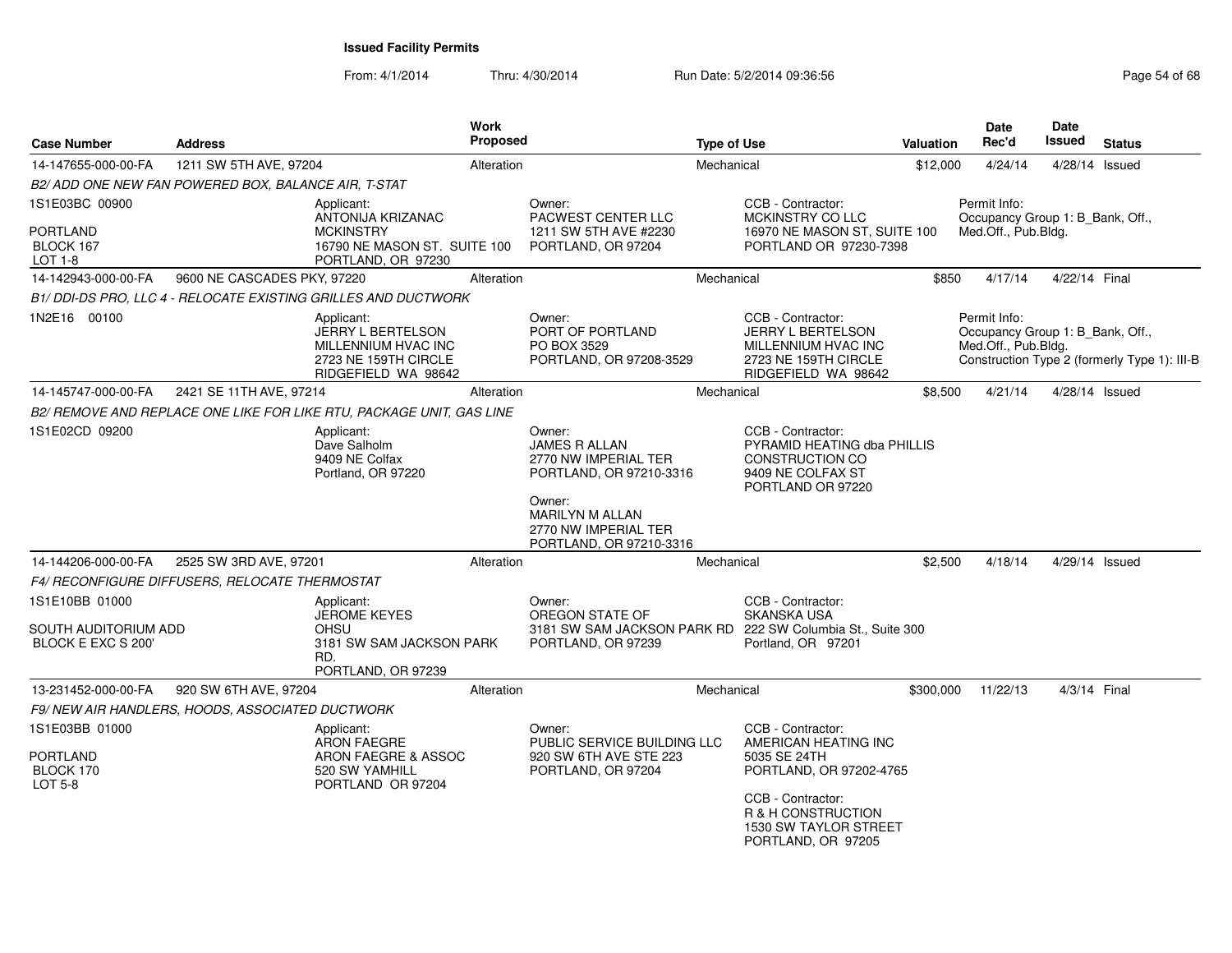| <b>Case Number</b>                                                                                                              | <b>Address</b>                            | <b>Work</b><br>Proposed                                                                                                                                      |                                                                                                        | <b>Type of Use</b> |                                                                                                                                     | <b>Valuation</b> | Date<br>Rec'd                                     | Date<br>Issued | <b>Status</b>                              |
|---------------------------------------------------------------------------------------------------------------------------------|-------------------------------------------|--------------------------------------------------------------------------------------------------------------------------------------------------------------|--------------------------------------------------------------------------------------------------------|--------------------|-------------------------------------------------------------------------------------------------------------------------------------|------------------|---------------------------------------------------|----------------|--------------------------------------------|
| 14-116012-000-00-FA                                                                                                             | 700 SW 5TH AVE                            | Alteration                                                                                                                                                   |                                                                                                        | Mechanical         |                                                                                                                                     | \$30.000         | 2/12/14                                           |                | 4/9/14 Issued                              |
|                                                                                                                                 |                                           | F16/ SPACE 2065 LOUIS VUITTON 3.850 SQ FT REMODEL OF EXISTING TENANT SPACE - MECHANICAL WORK                                                                 |                                                                                                        |                    |                                                                                                                                     |                  |                                                   |                |                                            |
| 1S1E03BB1 90001                                                                                                                 |                                           | Applicant:<br><b>ERICA OBERTELLI</b><br><b>WINICK ARCHITECTURE</b><br>404 GARDEN STREET<br>SANTA BARBARA CA 93101                                            | Owner:<br>PIONEER PLACE LIMITED<br><b>PARTNERSHIP</b><br>PO BOX 617905<br>CHICAGO, IL 60661-7905       |                    | <b>Primary Contractor:</b><br><b>TO BID</b>                                                                                         |                  | Permit Info:<br>Occupancy Group 1: M              |                | Construction Type 2 (formerly Type 1): I-A |
| 14-122494-000-00-FA                                                                                                             | 1125 NW COUCH ST, 97209                   | Alteration                                                                                                                                                   |                                                                                                        | Mechanical         |                                                                                                                                     | \$150,671        | 3/3/14                                            |                | 4/23/14 Issued                             |
|                                                                                                                                 | F15/ RECONFIGURE DUCT WORK FOR NEW LAYOUT |                                                                                                                                                              |                                                                                                        |                    |                                                                                                                                     |                  |                                                   |                |                                            |
| 1N1E33DA 04800                                                                                                                  |                                           | Applicant:<br><b>ELIZABETH BRAY</b><br>707 SW WASHINGTON ST SUITE<br>1200<br>PORTLAND, OR 97205                                                              | Owner:<br>SPF BREWERY BLOCKS LLC<br>351 NW 12TH AVE<br>PORTLAND, OR 97209-2905                         |                    | CCB - Contractor:<br>MIKE JORDAN<br>PRECISION CONSTRUCTION<br><b>COMPANY</b><br>8025 NE KILLINGSWORTH ST<br>PORTLAND, OR 97218-4029 |                  | Permit Info:<br>Occupancy Group 1: B<br>I-FR      |                | Construction Type 2 (formerly Type 1):     |
| 14-121768-000-00-FA                                                                                                             | 7000 NE AIRPORT WAY, 97218                | Alteration                                                                                                                                                   |                                                                                                        | Mechanical         |                                                                                                                                     | \$10.000         | 2/27/14                                           |                | 4/16/14 Under Inspection                   |
|                                                                                                                                 |                                           | F13/DIFFUSERS, RECONFIGURE FOR NEW LAYOUT++++++++++++BID ESTIMATE+++++++++++                                                                                 |                                                                                                        |                    |                                                                                                                                     |                  |                                                   |                |                                            |
| 1N2E08B 00400<br>SECTION 08 1N 2E<br>TL 400 7.39 ACRES<br><b>TERMINAL BLDG</b><br><b>NONTAXABLE</b><br>SEE TAXABLE SUB ACCOUNTS |                                           | Applicant:<br><b>JEFF LIGHTHEART</b><br>LLB ARCHITECTURE<br>1115 ESTHER ST. SUITE B<br>VANCOUVER, WA 98660                                                   | Owner:<br>PORT OF PORTLAND<br>PO BOX 3529<br>PORTLAND, OR 97208-3529                                   |                    | CCB - Contractor:<br>RSV CONSTRUCTION SERVICES<br>INC.<br>1115 ESTHER ST SUITE A<br>VANCOUVER, WA 98660                             |                  | Permit Info:<br>Occupancy Group 1: A-2            |                | Construction Type 2 (formerly Type 1): I-A |
| 14-122710-000-00-FA                                                                                                             |                                           | 3181 SW SAM JACKSON PARK RD - Bldg OPC, 9 Alteration                                                                                                         |                                                                                                        | Mechanical         |                                                                                                                                     | \$25,000         | 3/3/14                                            |                | $4/9/14$ Issued                            |
| <b>F4/ MODIFY EXISTING HVAC SYSTEM</b>                                                                                          |                                           |                                                                                                                                                              |                                                                                                        |                    |                                                                                                                                     |                  |                                                   |                |                                            |
| 1S1E09 00200                                                                                                                    |                                           | Applicant:<br><b>JEROME KEYES</b><br><b>OHSU</b><br>3181 SW SAM JACKSON PARK<br>RD.<br>PORTLAND, OR 97239                                                    | Owner:<br>OREGON STATE OF<br>3181 SW SAM JACKSON PARK RD 16916 SE FRANKLIN<br>PORTLAND, OR 97239       |                    | CCB - Contractor:<br>SCHAFFRAN CONSTRUCTION INC Occupancy Group 1: I-2<br>PORTLAND, OR 97236                                        |                  | Permit Info:                                      |                | Construction Type 2 (formerly Type 1): I-A |
| 14-127252-000-00-FA                                                                                                             |                                           | 3181 SW SAM JACKSON PARK RD - Bldg OHS, 9 Alteration                                                                                                         |                                                                                                        | Mechanical         |                                                                                                                                     | \$25,000         | 3/14/14                                           |                | $4/1/14$ Issued                            |
|                                                                                                                                 |                                           | B1/7TH FLOOR ROOM 7B05 NEW TELECOM CLOSET - UNIT FSD CONTROLS                                                                                                |                                                                                                        |                    |                                                                                                                                     |                  |                                                   |                |                                            |
| 1S1E09 00200                                                                                                                    |                                           | Applicant:<br><b>JEROME KEYES</b><br><b>OHSU</b><br>3181 SW SAM JACKSON PARK<br>RD.<br>PORTLAND, OR 97239                                                    | Owner:<br>OREGON STATE OF<br>3181 SW SAM JACKSON PARK RD HOFFMAN CONSTRUCTION CO<br>PORTLAND, OR 97239 |                    | CCB - Contractor:<br><b>THOMAS SMITH</b><br>OF OREGON<br>805 SW BROADWAY SUITE 2100<br>PORTLAND, OR 97205                           |                  | Permit Info:<br>Occupancy Group 1: I-2            |                | Construction Type 2 (formerly Type 1): I-A |
| 13-231452-DFS-01-FA                                                                                                             | 920 SW 6TH AVE, 97204                     | Alteration                                                                                                                                                   |                                                                                                        | Mechanical         |                                                                                                                                     |                  | \$<br>3/24/14                                     | 4/3/14 Final   |                                            |
|                                                                                                                                 |                                           | F9/ NEW AIR HANDLERS, HOODS, ASSOCIATED DUCTWORK - DFS-01 FOR EQUIPMENT ANCHORAGE AT MEZZANINE & ROOF, SHAFT SUPPORTS AND GREASE DUCT CLEAN-OUT ACCESS PLATF |                                                                                                        |                    |                                                                                                                                     |                  |                                                   |                |                                            |
| 1S1E03BB 01000<br>PORTLAND<br>BLOCK 170<br>LOT 5-8                                                                              |                                           | Applicant:<br><b>SEAN DYER</b><br>AMERICAN HEATING INC<br>5035 SE 24TH AVE<br>PORTLAND, OR 97202                                                             | Owner:<br>PUBLIC SERVICE BUILDING LLC<br>920 SW 6TH AVE STE 223<br>PORTLAND, OR 97204                  |                    | CCB - Contractor:<br>AMERICAN HEATING INC<br>5035 SE 24TH<br>PORTLAND, OR 97202-4765                                                |                  | Permit Info:<br>Occupancy Group 1: A-2_Restaurant |                | Construction Type 2 (formerly Type 1): I-A |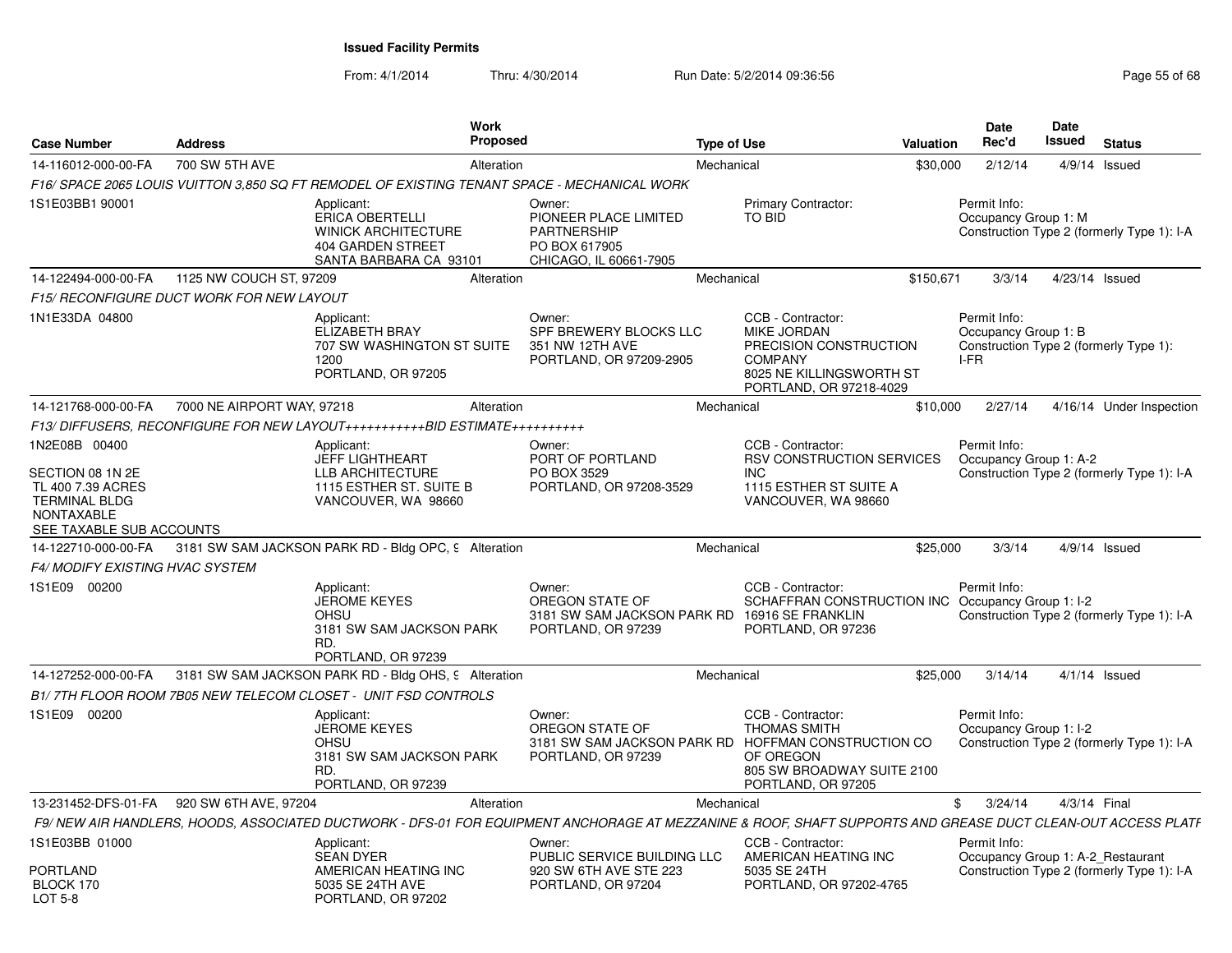| <b>Case Number</b>                                                                                                        | <b>Address</b>               | <b>Work</b><br><b>Proposed</b>                                                                                                                        |                                                                                                                                                          | <b>Type of Use</b> |                                                                                                                                      | <b>Valuation</b> | <b>Date</b><br>Rec'd                                                    | <b>Date</b><br><b>Issued</b> | <b>Status</b>                                |
|---------------------------------------------------------------------------------------------------------------------------|------------------------------|-------------------------------------------------------------------------------------------------------------------------------------------------------|----------------------------------------------------------------------------------------------------------------------------------------------------------|--------------------|--------------------------------------------------------------------------------------------------------------------------------------|------------------|-------------------------------------------------------------------------|------------------------------|----------------------------------------------|
| 13-231452-REV-01-FA                                                                                                       | 920 SW 6TH AVE, 97204        | Alteration                                                                                                                                            |                                                                                                                                                          | Mechanical         |                                                                                                                                      | \$               | 3/24/14                                                                 | 4/3/14 Final                 |                                              |
|                                                                                                                           |                              | F9/NEW AIR HANDLERS, HOODS, ASSOCIATED DUCTWORK - REV-01 TO SHOW "AS BUILTS" FOR DUCT & PIPING WORK & EQUIPMENT PLACEMENT AND ROOF MOUNTED VENTING    |                                                                                                                                                          |                    |                                                                                                                                      |                  |                                                                         |                              |                                              |
| 1S1E03BB 01000                                                                                                            |                              | Applicant:<br><b>SEAN DYER</b>                                                                                                                        | Owner:<br>PUBLIC SERVICE BUILDING LLC                                                                                                                    |                    | CCB - Contractor:<br>AMERICAN HEATING INC                                                                                            |                  | Permit Info:<br>Occupancy Group 1: A-2_Restaurant                       |                              |                                              |
| PORTLAND<br>BLOCK 170<br><b>LOT 5-8</b>                                                                                   |                              | AMERICAN HEATING INC<br>5035 SE 24TH AVE<br>PORTLAND, OR 97202                                                                                        | 920 SW 6TH AVE STE 223<br>PORTLAND, OR 97204                                                                                                             |                    | 5035 SE 24TH<br>PORTLAND, OR 97202-4765                                                                                              |                  |                                                                         |                              | Construction Type 2 (formerly Type 1): I-A   |
| 14-131109-000-00-FA                                                                                                       | 3500 N INTERSTATE AVE, 97227 | Alteration                                                                                                                                            |                                                                                                                                                          | Mechanical         |                                                                                                                                      | \$550,020        | 3/26/14                                                                 |                              | 4/25/14 Issued                               |
|                                                                                                                           |                              | F6/2ND FLOOR, EYE PROCEDURE EXPANSION - MECHANICAL WORK FOR REMODEL - DUCTWORK AND HYDRONIC PIPING MODIFICATIONS, DDC CONTROLS, AIR & WATER BALANCING |                                                                                                                                                          |                    |                                                                                                                                      |                  |                                                                         |                              |                                              |
| 1N1E22CC 12100                                                                                                            |                              | Applicant:<br>John Downing<br><b>Total Mechanical</b><br>1498 SE TechCenter PI, #180<br>Vancouver, WA 98683                                           | Owner:<br>KAISER FOUNDATION HEALTH<br>500 NE MULTNOMAH ST #100<br>PORTLAND, OR 97232-2099<br>Owner:<br>PLAN OF THE NORTHWEST<br>500 NE MULTNOMAH ST #100 |                    | CCB - Contractor:<br><b>TOTAL MECHANICAL INC</b><br>1498 SE TECH CENTER PLACE<br><b>STE 180</b><br>VANCOUVER WA 98683                |                  | Permit Info:<br>Occupancy Group 1: I-2                                  |                              | Construction Type 2 (formerly Type 1): I-A   |
|                                                                                                                           |                              |                                                                                                                                                       | PORTLAND, OR 97232-2099                                                                                                                                  |                    |                                                                                                                                      |                  |                                                                         |                              |                                              |
| 14-131128-000-00-FA                                                                                                       |                              | 3181 SW SAM JACKSON PARK RD - Bldg BSC, 9 Alteration                                                                                                  |                                                                                                                                                          | Mechanical         |                                                                                                                                      | \$55,000         | 3/26/14                                                                 |                              | $4/1/14$ Issued                              |
|                                                                                                                           |                              | F14/ 2ND FLOOR COLD ROOM - COLD ROOM EVAPORATOR & CONDENSING UNITS, DIFFUSERS, SUPPLY & RETURN CHILLED WATER LINES                                    |                                                                                                                                                          |                    |                                                                                                                                      |                  |                                                                         |                              |                                              |
| 1S1E09 00200                                                                                                              | RD.                          | Applicant:<br>JEROME KEYES<br>OHSU<br>3181 SW SAM JACKSON PARK<br>PORTLAND, OR 97239                                                                  | Owner:<br>OREGON STATE OF<br>3181 SW SAM JACKSON PARK RD 2310 NE COLUMBIA BLVD<br>PORTLAND, OR 97239                                                     |                    | CCB - Contractor:<br>ARCTIC SHEET METAL INC<br>PORTLAND, OR 97211-1965                                                               |                  | Permit Info:<br>Occupancy Group 1: B                                    |                              | Construction Type 2 (formerly Type 1): I-B   |
| 14-131138-000-00-FA                                                                                                       | 123 NE 3RD AVE, 97232        | Alteration                                                                                                                                            |                                                                                                                                                          | Mechanical         |                                                                                                                                      | \$32,000         | 3/26/14                                                                 |                              | $4/7/14$ Issued                              |
|                                                                                                                           |                              | F14/ VIBRANT TABLE REMODEL - RELOCATE 2 EXISTING FAN COILS. ADD 3 NEW FAN COIL UNITS WITH DUCTWORK. PIPING & CONTROLS                                 |                                                                                                                                                          |                    |                                                                                                                                      |                  |                                                                         |                              |                                              |
| 1N1E34DA 02800<br><b>EAST PORTLAND</b>                                                                                    |                              | Applicant:<br>Eddie Stoyan<br><b>ALLIANT SYSTEMS LLC</b>                                                                                              | Owner:<br>BRIDGEHEAD DEVELOPMENT LLC ALLIANT SYSTEMS LLC<br>1001 SE WATER AVE #120                                                                       |                    | CCB - Contractor:<br>1600 NW 167TH PL SUITE 330                                                                                      |                  | Permit Info:<br>Occupancy Group 1: B_Bank, Off.,<br>Med.Off., Pub.Bldg. |                              |                                              |
| BLOCK 68<br>INC PT VAC ST LOT 1&8<br>LOT 2&3&6&7<br>INC PT VAC ST LOT 4&5; HISTORIC<br>PROPERTY; POTENTIAL ADDITIONAL TAX |                              | 1600 NW 167th PI, #330<br>Portland, OR 97006                                                                                                          | PORTLAND, OR 97214-2147                                                                                                                                  |                    | BEAVERTON OR 97005                                                                                                                   |                  |                                                                         |                              | Construction Type 2 (formerly Type 1): III-A |
| 14-132683-000-00-FA                                                                                                       | 1210 NW COUCH ST, 97209      | Alteration                                                                                                                                            |                                                                                                                                                          | Mechanical         |                                                                                                                                      | \$100,000        | 3/28/14                                                                 |                              | 4/9/14 Under Inspection                      |
|                                                                                                                           |                              | B1/ WHOLE FOODS PARTIAL REMODEL - REPLACE EXISTING REFRIGERATION EQUIPMENT WITH NEW EQUIPMENT IN THE SAME LOCATIONS                                   |                                                                                                                                                          |                    |                                                                                                                                      |                  |                                                                         |                              |                                              |
| 1N1E33DA 05000                                                                                                            |                              | Applicant:<br>MICHAEL WOOLLEY<br>WOOLLEY'S REFRIGERATION<br>CONTRACTORS INC<br>PO BOX 42025<br><b>EUGENE, OR 97404</b>                                | Owner:<br>SPF BREWERY BLOCKS LLC<br>351 NW 12TH AVE<br>PORTLAND, OR 97209-2905                                                                           |                    | CCB - Contractor:<br>MICHAEL WOOLLEY<br><b>WOOLLEY'S REFRIGERATION</b><br>CONTRACTORS INC<br>PO BOX 42025<br><b>EUGENE, OR 97404</b> |                  | Permit Info:<br>Occupancy Group 1: B<br>I-FR                            |                              | Construction Type 2 (formerly Type 1):       |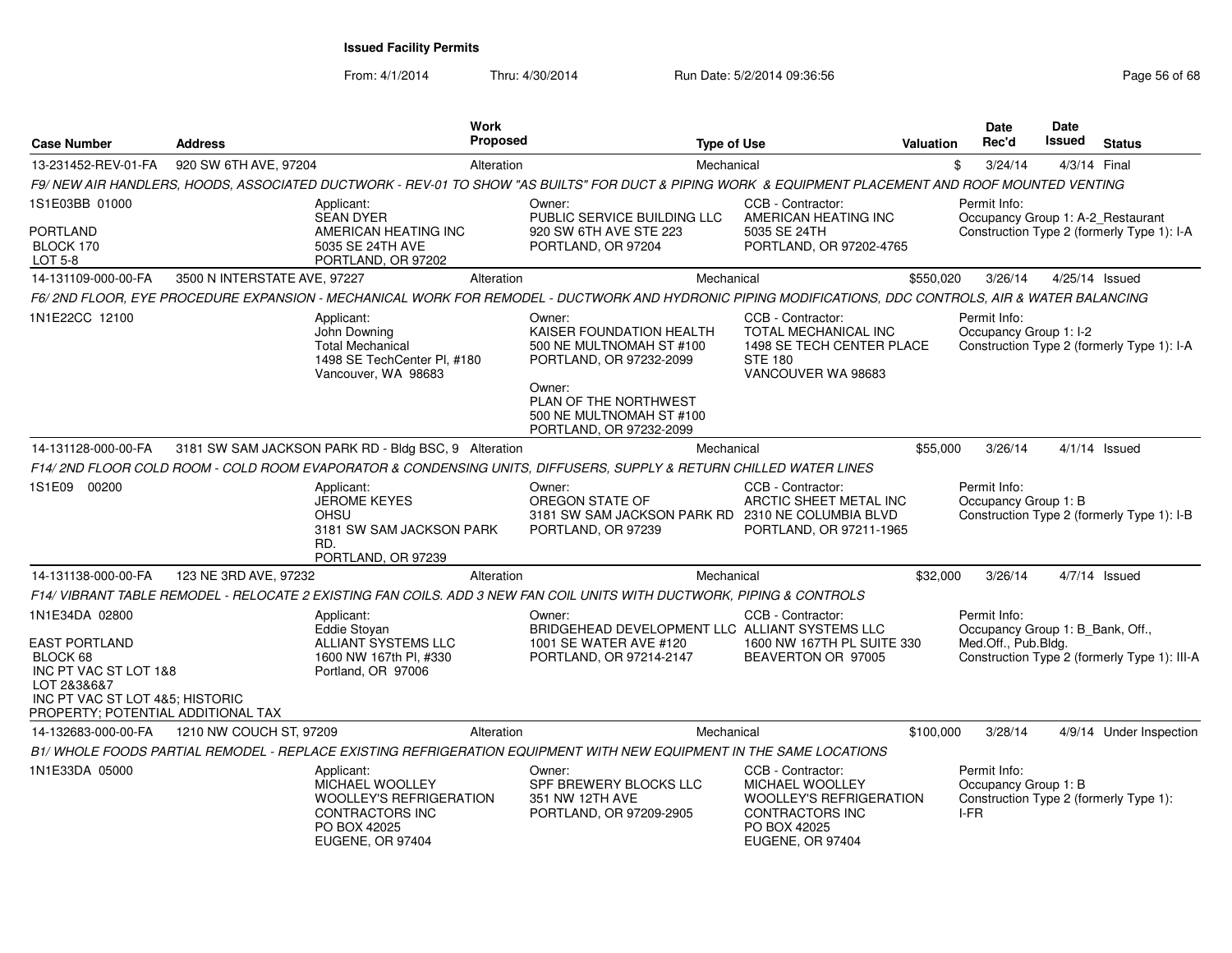| <b>Case Number</b>                                                       | <b>Address</b>                                     |                                                                                                            | <b>Work</b><br><b>Proposed</b> |                                                                                                                                   | <b>Type of Use</b> |                                                                                                            | Valuation |                      | <b>Date</b><br>Rec'd | <b>Date</b><br>Issued | <b>Status</b>                                                                   |
|--------------------------------------------------------------------------|----------------------------------------------------|------------------------------------------------------------------------------------------------------------|--------------------------------|-----------------------------------------------------------------------------------------------------------------------------------|--------------------|------------------------------------------------------------------------------------------------------------|-----------|----------------------|----------------------|-----------------------|---------------------------------------------------------------------------------|
| 14-133712-000-00-FA                                                      | 3930 SE DIVISION ST, 97202                         |                                                                                                            | Alteration                     |                                                                                                                                   | Mechanical         |                                                                                                            | \$3,700   |                      | 4/1/14               | 4/10/14 Issued        |                                                                                 |
| <b>F4/ RETURN/SUPPLY DIFFUSERS</b>                                       |                                                    |                                                                                                            |                                |                                                                                                                                   |                    |                                                                                                            |           |                      |                      |                       |                                                                                 |
| 1S1E12AA 00800                                                           |                                                    | Applicant:                                                                                                 |                                | Owner:                                                                                                                            |                    | CCB - Contractor:                                                                                          |           | Permit Info:         |                      |                       |                                                                                 |
| RICHMOND ADD<br>BLOCK <sub>2</sub><br>LOT 1&3&5<br>NONTAXABLE BEGIN 1995 |                                                    | <b>JEROME KEYES</b><br><b>OHSU</b><br>3181 SW SAM JACKSON PARK<br>RD.<br>PORTLAND, OR 97239                |                                | PARR FINANCIAL MEDICAL LLC<br>4400 NE HALSEY BLVD 2 #190<br>PORTLAND, OR 97213                                                    |                    | <b>SKANSKA USA</b><br>222 SW Columbia St., Suite 300<br>Portland, OR 97201                                 |           |                      |                      | Occupancy Group 1: B  |                                                                                 |
| 14-133737-000-00-FA                                                      | 1650 NW NAITO PKY - Unit 304, 97209                |                                                                                                            | Alteration                     |                                                                                                                                   | Mechanical         |                                                                                                            | \$100,000 |                      | 4/1/14               |                       | 4/17/14 Under Inspection                                                        |
|                                                                          |                                                    |                                                                                                            |                                | F4/DUCTWORK RECONFIGURATION, GRILLES, SUPPLY, RETURN, WALL MOUNT SPLIT SYSTEM COOLING UNIT, CONDENSER UNIT ON ROOF ABOVE IDF ROOM |                    |                                                                                                            |           |                      |                      |                       |                                                                                 |
| 1N1E28DD 00400<br>WATSONS ADD<br>LOT 1-10 TL 400                         |                                                    | Applicant:<br>ANTONIJA KRIZANAC<br><b>MCKINSTRY</b><br>16790 NE MASON ST. SUITE 100<br>PORTLAND, OR 97230  |                                | Owner:<br>THE REALTY ASSOCIATES<br>1301 DOVE ST #860<br>NEWPORT BEACH, CA 92660                                                   |                    | CCB - Contractor:<br>MCKINSTRY CO LLC<br>16970 NE MASON ST, SUITE 100<br>PORTLAND OR 97230-7398            |           | Permit Info:<br>I-FR |                      | Occupancy Group 1: B  | Construction Type 2 (formerly Type 1):                                          |
|                                                                          |                                                    |                                                                                                            |                                | Owner:<br>FUND IX LP<br>1301 DOVE ST #860<br>NEWPORT BEACH, CA 92660                                                              |                    |                                                                                                            |           |                      |                      |                       |                                                                                 |
| 14-134001-000-00-FA                                                      | 14015 NE GLISAN ST, 97230                          |                                                                                                            | Alteration                     |                                                                                                                                   | Mechanical         |                                                                                                            | \$17,000  |                      | 4/2/14               |                       | 4/9/14 Under Inspection                                                         |
|                                                                          |                                                    | B1/ DRIVING RANGE HEATER REPLACEMENT NEW UNITS ARE THE SAME SIZE & LOCATION ** NO PLANS**                  |                                |                                                                                                                                   |                    |                                                                                                            |           |                      |                      |                       |                                                                                 |
| 1N2E35A 00200<br>SECTION 35 1N 2E<br>TL 200 4.50 ACRES                   |                                                    | Applicant:<br>Lydia Neill<br><b>METRO (MERC)</b><br>600 NE Grand Avenue<br>Portland, OR 97232-2736         |                                | Owner:<br>METRO(LEASED COURSE CO<br>600 NE GRAND AVE<br>PORTLAND, OR 97232-2736                                                   |                    | CCB - Contractor:<br>DANIEL MIRANDA INC<br>15009 NE 21ST ST<br>VANCOUVER, WA 98684                         |           |                      |                      |                       |                                                                                 |
| 13-231452-REV-02-FA                                                      | 920 SW 6TH AVE, 97204                              |                                                                                                            | Alteration                     |                                                                                                                                   | Mechanical         |                                                                                                            |           | \$                   | 4/1/14               | 4/3/14 Final          |                                                                                 |
|                                                                          | <b>B2/ REVISION FOR CONDENSER STAND ANCHORAGES</b> |                                                                                                            |                                |                                                                                                                                   |                    |                                                                                                            |           |                      |                      |                       |                                                                                 |
| 1S1E03BB 01000<br>PORTLAND<br>BLOCK 170<br><b>LOT 5-8</b>                |                                                    | Applicant:<br>R & H CONSTRUCTION<br>1530 SW TAYLOR STREET<br>PORTLAND, OR 97205                            |                                | Owner:<br>PUBLIC SERVICE BUILDING LLC<br>920 SW 6TH AVE STE 223<br>PORTLAND, OR 97204                                             |                    | CCB - Contractor:<br>R & H CONSTRUCTION<br>1530 SW TAYLOR STREET<br>PORTLAND, OR 97205                     |           | Permit Info:         |                      |                       | Occupancy Group 1: A-2_Restaurant<br>Construction Type 2 (formerly Type 1): I-A |
| 14-132881-000-00-FA                                                      | 5 NW 5TH AVE, 97209                                |                                                                                                            | Alteration                     |                                                                                                                                   | Mechanical         |                                                                                                            | \$44.812  |                      | 3/31/14              |                       | 4/2/14 Under Inspection                                                         |
|                                                                          |                                                    | B1/THE 5'S - FLOORS 2 & 3 INTERIOR REMODEL - NEW HVAC SYSTEMS                                              |                                |                                                                                                                                   |                    |                                                                                                            |           |                      |                      |                       |                                                                                 |
| 1N1E34CA 11400                                                           |                                                    | Applicant:<br><b>DEREK LINGAR</b>                                                                          |                                | Owner:<br><b>FIVE LLC</b>                                                                                                         |                    | CCB - Contractor:<br><b>DEREK LINGAR</b>                                                                   |           |                      |                      |                       |                                                                                 |
| <b>COUCHS ADD</b><br>BLOCK 41<br>LOT 1 EXC PT IN ST                      |                                                    | <b>ARROW MECHANICAL</b><br><b>CONTRACTORS INC</b><br>10330 SW TUALATIN RD<br><b>TUALATIN, OR 970620000</b> |                                | 240 N BROADWAY #122<br>PORTLAND, OR 97227                                                                                         |                    | <b>ARROW MECHANICAL</b><br><b>CONTRACTORS INC</b><br>10330 SW TUALATIN RD<br><b>TUALATIN, OR 970620000</b> |           |                      |                      |                       |                                                                                 |
| 14-129701-000-00-FA                                                      | 1621 SW 1ST AVE, 97201                             |                                                                                                            | Alteration                     |                                                                                                                                   | Mechanical         |                                                                                                            | \$35,000  |                      | 3/21/14              |                       | $4/2/14$ Issued                                                                 |
|                                                                          |                                                    |                                                                                                            |                                | F10/ VOLUNTARY NON-STRUCTURAL SEISMIC UPGRADE - INSTALL NEW STRUCTURAL HANGERS AND SUPPORT TO EXISTING EQUIPMENT                  |                    |                                                                                                            |           |                      |                      |                       |                                                                                 |
| 1S1E03CB 00700                                                           |                                                    | Applicant:<br><b>SEAN DYER</b><br>AMERICAN HEATING INC<br>5035 SE 24TH AVE<br>PORTLAND, OR 97202           |                                |                                                                                                                                   |                    | CCB - Contractor:<br>AMERICAN HEATING INC<br>5035 SE 24TH<br>PORTLAND, OR 97202-4765                       |           | Permit Info:         |                      | Occupancy Group 1: B  | Construction Type 2 (formerly Type 1): I-B                                      |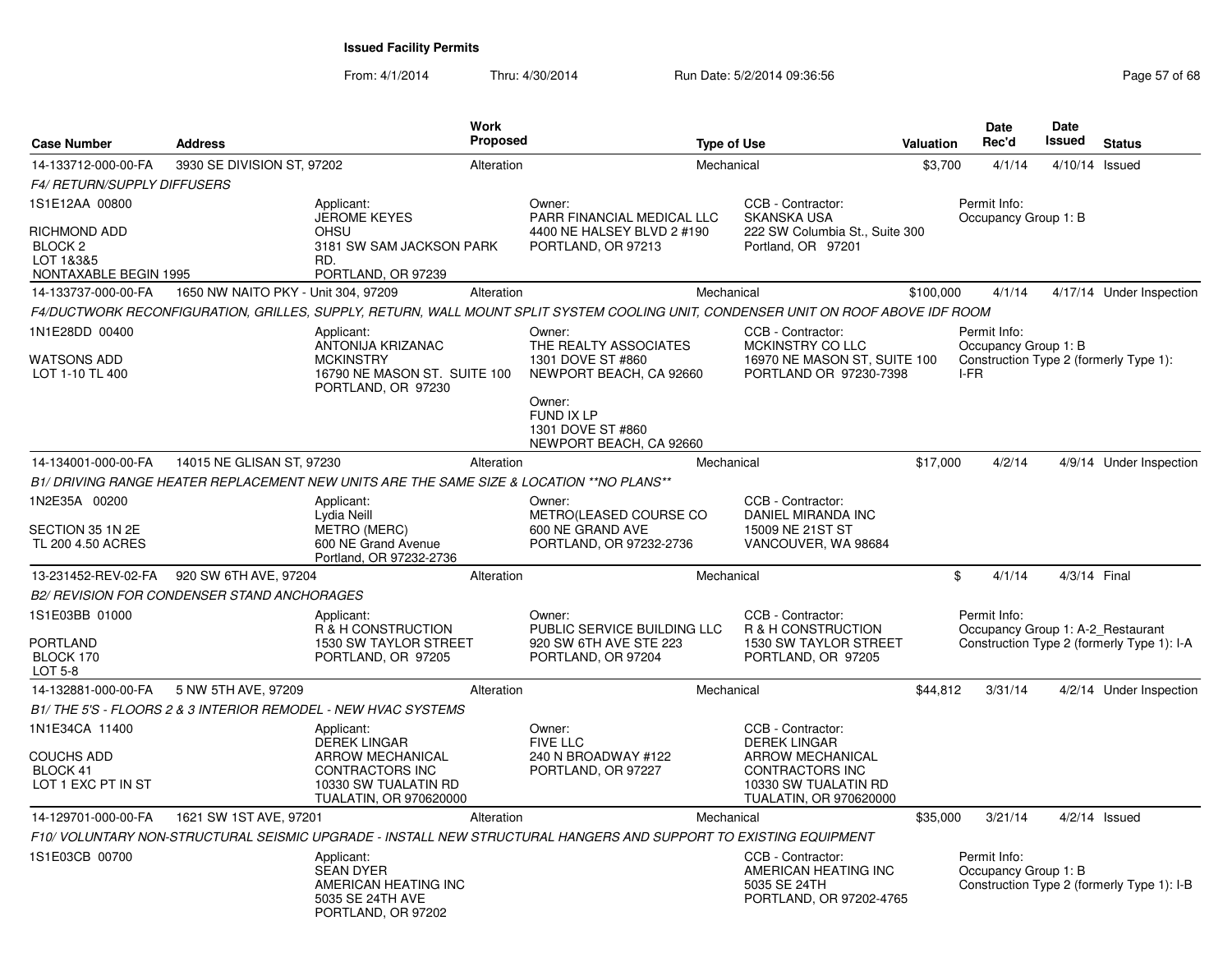| <b>Case Number</b>                                                         | <b>Address</b>                              | Work<br>Proposed                                                                                            | <b>Type of Use</b>                                                                    |                                                                                                                 | <b>Valuation</b> | Date<br>Rec'd                                                           | <b>Date</b><br>Issued | <b>Status</b>                              |
|----------------------------------------------------------------------------|---------------------------------------------|-------------------------------------------------------------------------------------------------------------|---------------------------------------------------------------------------------------|-----------------------------------------------------------------------------------------------------------------|------------------|-------------------------------------------------------------------------|-----------------------|--------------------------------------------|
| 14-132900-000-00-FA                                                        | 1001 SW 5TH AVE, 97204                      | Alteration                                                                                                  | Mechanical                                                                            |                                                                                                                 | \$8,304          | 3/31/14                                                                 | 4/10/14 Final         |                                            |
|                                                                            |                                             | B1/ CABLE HOUSTON SUITE 2000 INSTALL 45 RETURN AIR GRILLES AND NEW EXHAUST FANS                             |                                                                                       |                                                                                                                 |                  |                                                                         |                       |                                            |
| 1S1E03BB 00800                                                             |                                             | Applicant:<br>ANTONIJA KRIZANAC                                                                             | Owner:<br>OR-CONGRESS CENTER LP                                                       | CCB - Contractor:<br>MCKINSTRY CO LLC                                                                           |                  | Permit Info:<br>Occupancy Group 1: B                                    |                       |                                            |
| <b>PORTLAND</b><br>BLOCK 169<br><b>LOT 1-8</b><br>SEE R246278 (R667717341) |                                             | <b>MCKINSTRY</b><br>16790 NE MASON ST. SUITE 100<br>PORTLAND, OR 97230                                      | 235 MONTGOMERY ST 16TH<br><b>FLOOR</b><br>SAN FRANCISCO, CA 94104-3104                | 16970 NE MASON ST, SUITE 100<br>PORTLAND OR 97230-7398                                                          |                  |                                                                         |                       | Construction Type 2 (formerly Type 1): I-A |
| 14-138027-000-00-FA                                                        | 1300 SW 5TH AVE, 97201                      | Alteration                                                                                                  | Mechanical                                                                            |                                                                                                                 | \$23,556         | 4/9/14                                                                  |                       | 4/10/14 Under Inspection                   |
| <b>B2/ HVAC RECONFIGURATION FOR TI</b>                                     |                                             |                                                                                                             |                                                                                       |                                                                                                                 |                  |                                                                         |                       |                                            |
| 1S1E03BC 01800<br><b>PORTLAND</b>                                          |                                             | Applicant:<br><b>PAUL LUKES</b><br>STREIMER SHEET METAL WORKS PO BOX 2609                                   | Owner:<br>FIRST INTERSTATE BANK OF OR                                                 | CCB - Contractor:<br><b>PAUL LUKES</b><br>STREIMER SHEET METAL WORKS Construction Type 2 (formerly Type 1): I-A |                  | Permit Info:<br>Occupancy Group 1: B                                    |                       |                                            |
| <b>BLOCK 148 TL 1800</b>                                                   |                                             | <b>INC</b><br>740 N KNOTT ST<br>PORTLAND, OR 972272099                                                      | CARLSBAD, CA 92018-2609                                                               | INC.<br>740 N KNOTT ST<br>PORTLAND, OR 972272099                                                                |                  |                                                                         |                       |                                            |
| 14-141451-000-00-FA                                                        | 947 SW BROADWAY, 97205                      | Alteration                                                                                                  | Mechanical                                                                            |                                                                                                                 | \$1,440          | 4/15/14                                                                 | 4/22/14 Issued        |                                            |
|                                                                            | B1/2ND FLOOR, W SIDE NEW DUCTWORK & GRILLES |                                                                                                             |                                                                                       |                                                                                                                 |                  |                                                                         |                       |                                            |
| 1S1E03BB 03900<br><b>PORTLAND</b>                                          |                                             | Applicant:<br><b>SEAN DYER</b><br>AMERICAN HEATING INC                                                      | Owner:<br><b>GLISAN PROPERTY LLC</b><br>920 SW 6TH AVE #223                           | CCB - Contractor:<br>AMERICAN HEATING INC<br>5035 SE 24TH                                                       |                  | Permit Info:<br>Occupancy Group 1: B_Bank, Off.,<br>Med.Off., Pub.Bldg. |                       |                                            |
| BLOCK 209<br>LOT 3&4                                                       |                                             | 5035 SE 24TH AVE<br>PORTLAND, OR 97202                                                                      | PORTLAND, OR 97204                                                                    | PORTLAND, OR 97202-4765                                                                                         |                  |                                                                         |                       |                                            |
| 14-139337-000-00-FA                                                        | 707 SW WASHINGTON ST, 97205                 | Alteration                                                                                                  | Mechanical                                                                            |                                                                                                                 | \$23,000         | 4/11/14                                                                 |                       | 4/24/14 Issued                             |
|                                                                            |                                             | B2/NEW 24-7, 5 TON FREESTANDING AC UNIT, CONNECT TO EXISTING CONDENSOR, FOR OFF HOURS USE                   |                                                                                       |                                                                                                                 |                  |                                                                         |                       |                                            |
| 1N1E34CC 04600                                                             |                                             | Applicant:<br><b>BRANDI STEVENS</b><br><b>MELVIN MARK CO</b><br>111 SW COLUMBIA #1380<br>PORTLAND, OR 97201 | Owner:<br><b>UBCT PARTNERSHIP</b><br>111 SW COLUMBIA ST #1380<br>PORTLAND, OR 97201   | CCB - Contractor:<br>MELVIN MARK CONSTRUCTION CO<br>111 SW COLUMBIA ST STE 1380<br>PORTLAND, OR 972015873       |                  |                                                                         |                       |                                            |
| 14-139469-000-00-FA                                                        | 5050 NE HOYT ST, 97213                      | Alteration                                                                                                  | Mechanical                                                                            |                                                                                                                 | \$147,839        | 4/11/14                                                                 |                       | 4/22/14 Issued                             |
|                                                                            |                                             | F15/ COMPLETE HVAC MODIFICATION FOR NEW LAYOUT, 6 NEW VAV BOXES,                                            |                                                                                       |                                                                                                                 |                  |                                                                         |                       |                                            |
| 1N2E31BD 03800                                                             |                                             | Applicant:<br><b>RICK ROBINSON</b>                                                                          | Owner:<br>PROVIDENCE HEALTH                                                           | CCB - Contractor:<br>AMERICAN HEATING INC                                                                       |                  | Permit Info:<br>Occupancy Group 1: B                                    |                       |                                            |
| <b>CENTER ADD</b><br>BLOCK <sub>3</sub><br>LOT 1-7 INC PT VAC ST           |                                             | PROVIDENCE PROFESSIONAL<br>4400 NE HALSEY, BLDG. 2, SUITE<br>190                                            | 4400 NE HALSEY ST BLDG 2 #190<br>PORTLAND, OR 97213-1545                              | 5035 SE 24TH<br>PORTLAND, OR 97202-4765                                                                         |                  | I-FR                                                                    |                       | Construction Type 2 (formerly Type 1):     |
| LOT 20-26 EXC PT IN ST                                                     |                                             | PORTLAND, OR 97213                                                                                          | Owner:<br>SERVICES-OREGON<br>4400 NE HALSEY ST BLDG 2 #190<br>PORTLAND, OR 97213-1545 | CCB - Contractor:<br>IN LINE COMMERCIAL CONST<br>PO BOX 5837<br>ALOHA, OR 97006                                 |                  |                                                                         |                       |                                            |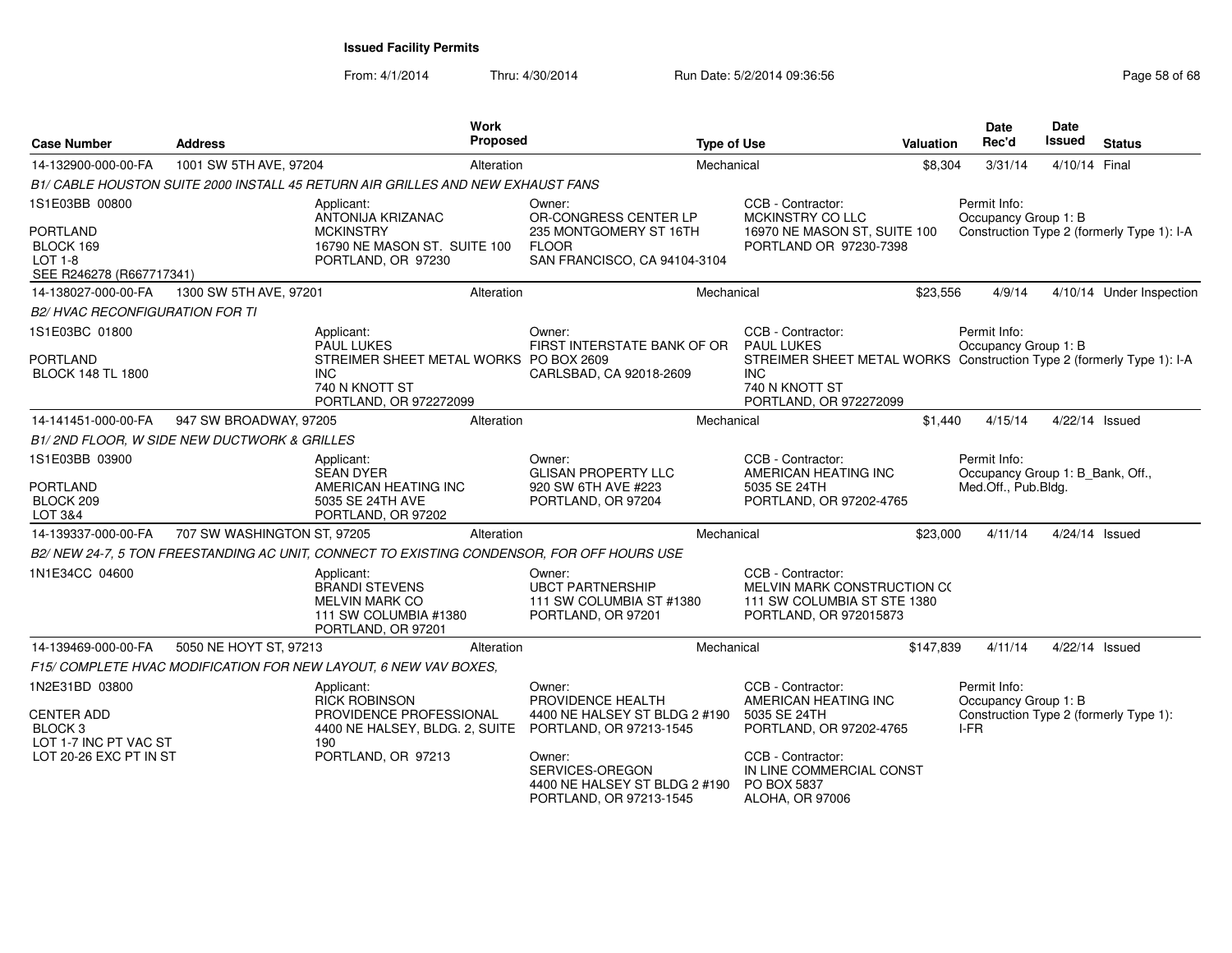| <b>Case Number</b>                                                                                                                                | <b>Address</b>                               |                                                                                                                                                              | <b>Work</b><br><b>Proposed</b> |                                                                                                       | <b>Type of Use</b> |                                                                                                              | Valuation | Date<br>Rec'd       | Date<br>Issued                   | <b>Status</b>    |                                              |
|---------------------------------------------------------------------------------------------------------------------------------------------------|----------------------------------------------|--------------------------------------------------------------------------------------------------------------------------------------------------------------|--------------------------------|-------------------------------------------------------------------------------------------------------|--------------------|--------------------------------------------------------------------------------------------------------------|-----------|---------------------|----------------------------------|------------------|----------------------------------------------|
| 14-140890-000-00-FA                                                                                                                               | 123 NE 3RD AVE, 97232                        |                                                                                                                                                              | Alteration                     |                                                                                                       | Mechanical         |                                                                                                              | \$12,900  | 4/14/14             |                                  | $4/16/14$ Issued |                                              |
|                                                                                                                                                   |                                              | B1/ SUITE 310 903 SQ FT OFFICE REMODEL - ADD 1 FAN COIL AND DUCTWORK                                                                                         |                                |                                                                                                       |                    |                                                                                                              |           |                     |                                  |                  |                                              |
| 1N1E34DA 02800                                                                                                                                    |                                              | Applicant:<br><b>Heath Burmeister</b>                                                                                                                        |                                | Owner:<br>BRIDGEHEAD DEVELOPMENT LLC ARJAE SHEET METAL COMPANY                                        |                    | CCB - Contractor:                                                                                            |           | Permit Info:        | Occupancy Group 1: B_Bank, Off., |                  |                                              |
| <b>EAST PORTLAND</b><br>BLOCK 68<br>INC PT VAC ST LOT 1&8<br>LOT 2&3&6&7<br>INC PT VAC ST LOT 4&5; HISTORIC<br>PROPERTY; POTENTIAL ADDITIONAL TAX |                                              | <b>ARJAE HVACR</b><br>8545 SE McLoughlin Blvd.<br>Portland, OR 97222-6368                                                                                    |                                | 1001 SE WATER AVE #120<br>PORTLAND, OR 97214-2147                                                     |                    | <b>INC</b><br>8545 SE MCLOUGHLIN BLVD<br>PORTLAND, OR 97222-6368                                             |           | Med.Off., Pub.Bldg. |                                  |                  | Construction Type 2 (formerly Type 1): III-A |
| 14-141385-000-00-FA                                                                                                                               | 1025 NW LOVEJOY ST                           |                                                                                                                                                              | Alteration                     |                                                                                                       | Mechanical         |                                                                                                              | \$4,000   | 4/15/14             |                                  | 4/16/14 Final    |                                              |
|                                                                                                                                                   |                                              | F2/1015 NW LOVEJOY: NEW SALON EXTEND GRILLES INTO NEW T-BAR AND RELOCATE DIFFUSERS                                                                           |                                |                                                                                                       |                    |                                                                                                              |           |                     |                                  |                  |                                              |
| 1N1E34BB 02605                                                                                                                                    |                                              | Applicant:<br><b>JESSE MANSELLE</b><br>ROTH HEATING AND COOLING<br>6990 S ANDERSON RD<br><b>CANBY OR 97013</b>                                               |                                | Owner:<br>RIVERSTONE CONDOMINIUM<br><b>OWNERS' ASSN</b><br>798 NW 11TH AVE<br>PORTLAND, OR 97209-3205 |                    | CCB - Contractor:<br>ROTH HEATING & COOLING dba<br>ROTH ZACHRY HEATING INC<br>PO BOX 1265<br>CANBY, OR 97013 |           |                     |                                  |                  |                                              |
| 14-141456-000-00-FA                                                                                                                               | 4380 SW MACADAM AVE, 97201                   |                                                                                                                                                              | Alteration                     |                                                                                                       | Mechanical         |                                                                                                              | \$2,550   | 4/15/14             |                                  |                  | 4/28/14 Under Inspection                     |
|                                                                                                                                                   |                                              | B1/4TH FLOOR EXPANSION NEW DUCTWORK & RELOCATE GRILLES                                                                                                       |                                |                                                                                                       |                    |                                                                                                              |           |                     |                                  |                  |                                              |
| 1S1E10DC 00800<br>SECTION 10 1S 1E<br>TL 800 3.18 ACRES<br>DEFERRAL-POTENTIAL ADDITIONAL TAX                                                      |                                              | Applicant:<br><b>SEAN DYER</b><br>AMERICAN HEATING INC<br>5035 SE 24TH AVE<br>PORTLAND, OR 97202                                                             |                                | Owner:<br><b>RIVER FORUM LLC</b><br>235 MONTGOMERY ST FL 16<br>SAN FRANCISCO, CA 94104                |                    | CCB - Contractor:<br>AMERICAN HEATING INC<br>5035 SE 24TH<br>PORTLAND, OR 97202-4765                         |           | Permit Info:        | Occupancy Group 1: B             |                  | Construction Type 2 (formerly Type 1): II-A  |
| 14-135742-000-00-FA                                                                                                                               | 1825 SW BROADWAY, 97201                      |                                                                                                                                                              | Alteration                     |                                                                                                       | Mechanical         |                                                                                                              | \$2,500   | 4/4/14              |                                  | 4/14/14 Issued   |                                              |
|                                                                                                                                                   | F2/ RECONFIGURE EXISTING DUCTING FOR TI WORK |                                                                                                                                                              |                                |                                                                                                       |                    |                                                                                                              |           |                     |                                  |                  |                                              |
| 1S1E04DA 06300<br><b>PORTLAND</b><br>BLOCK 200<br>99.88% NONTAXABLE                                                                               |                                              | Applicant:<br><b>FRANCIS MCBRIDE</b><br>PORTLAND STATE UNIVERSITY<br>202 UNIVERSITY SERVICES<br><b>BUILDING</b><br>617 SW MONTGOMERY ST<br>PORTLAND OR 97207 |                                | Owner:<br>OREGON STATE OF (BRD HIGHER<br>ED)<br><b>PO BOX 751</b><br>PORTLAND, OR 97207-0751          |                    |                                                                                                              |           |                     |                                  |                  |                                              |
| 14-142751-000-00-FA                                                                                                                               | 555 SW OAK ST                                |                                                                                                                                                              | Alteration                     |                                                                                                       | Mechanical         |                                                                                                              | \$505,000 | 4/16/14             |                                  | 4/28/14 Issued   |                                              |
|                                                                                                                                                   |                                              | F13/7TH FLOOR PLAZA - RECONFIGURE HVAC TO NEW LAYOUT, VAV BOX UPGRADE TO DDC CONTROLS                                                                        |                                |                                                                                                       |                    |                                                                                                              |           |                     |                                  |                  |                                              |
| 1N1E34CD 80000                                                                                                                                    |                                              | Applicant:<br>SABINE O'HALLORAN                                                                                                                              |                                | Owner:<br>ASSOCIATION OF UNIT OWNERS                                                                  |                    | CCB - Contractor:<br>FORTIS CONSTRUCTION                                                                     |           |                     |                                  |                  |                                              |
| ONE ELEVEN TOWER CONDOMINIUM<br><b>GENERAL COMMON ELEMENTS</b>                                                                                    |                                              | ANKROM MOISAN ARCHITECTS<br>6720 SW MACADAM, STE 100<br>PORTLAND OR 97219                                                                                    |                                | OF.<br>ONE ELEVEN TOWER<br>CONDOMINIUM 111 SW 5TH<br>PORTLAND, OR 97204                               |                    | 1705 SW TAYLOR ST SUITE 200<br>PORTLAND, OR 97205                                                            |           |                     |                                  |                  |                                              |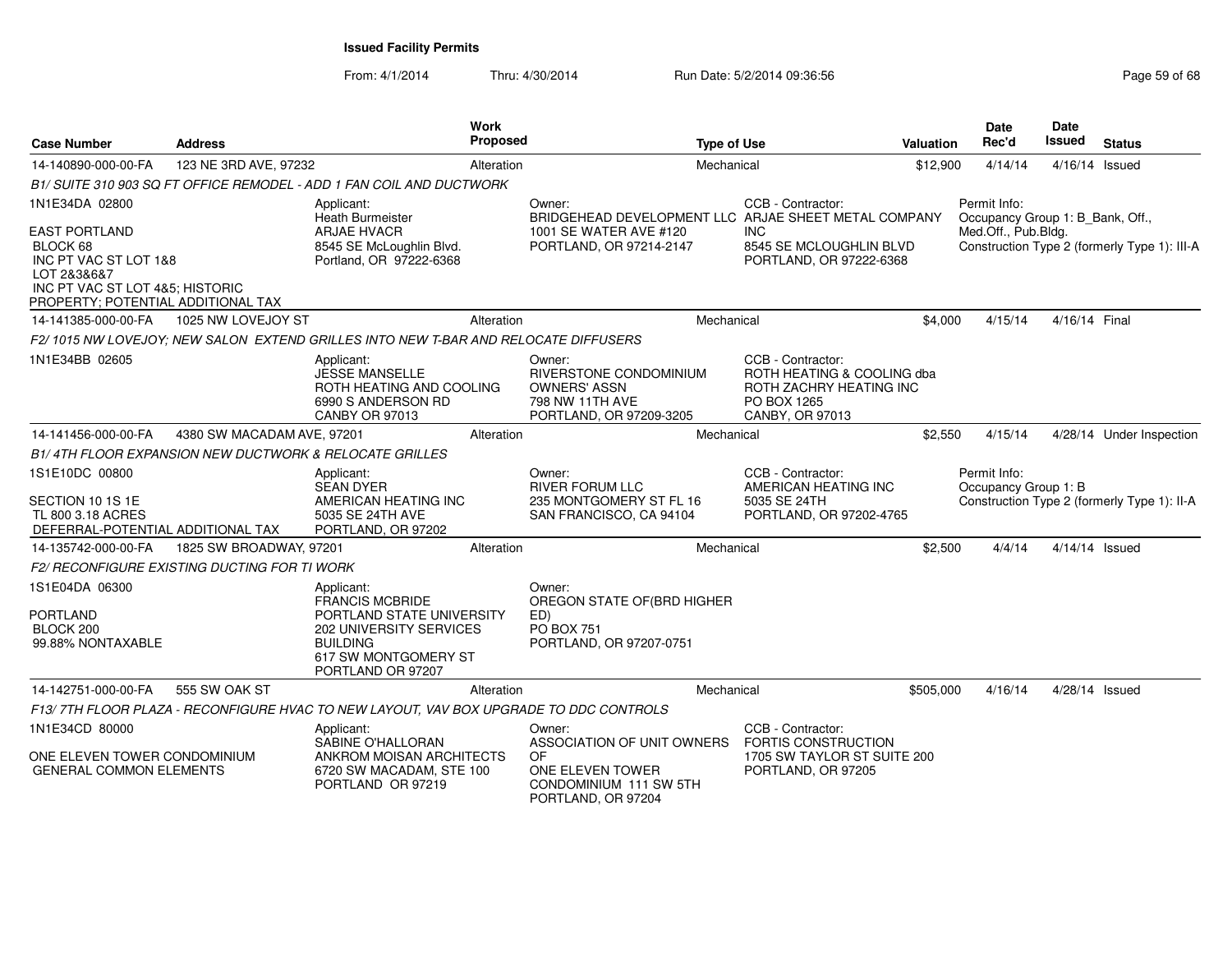| <b>Case Number</b>                                                                                | <b>Address</b>            |                                                                                                     | Work<br><b>Proposed</b> |                                                                                                                                                                               | <b>Type of Use</b> |                                                              | Valuation | <b>Date</b><br>Rec'd                         | <b>Date</b><br>Issued | <b>Status</b>                                                                      |
|---------------------------------------------------------------------------------------------------|---------------------------|-----------------------------------------------------------------------------------------------------|-------------------------|-------------------------------------------------------------------------------------------------------------------------------------------------------------------------------|--------------------|--------------------------------------------------------------|-----------|----------------------------------------------|-----------------------|------------------------------------------------------------------------------------|
| 14-135056-000-00-FA                                                                               | 2055 NW SAVIER ST, 97209  |                                                                                                     | Alteration              |                                                                                                                                                                               | Mechanical         |                                                              | \$5,840   | 4/3/14                                       | 4/10/14 Issued        |                                                                                    |
|                                                                                                   |                           | B2/ INSTALL TYPE II EXHAUST HOOD, NEW EXHAUST FAN, DUCTWORK AND GRILLE                              |                         |                                                                                                                                                                               |                    |                                                              |           |                                              |                       |                                                                                    |
| 1N1E28CD 02300                                                                                    |                           | Applicant:<br><b>SEAN DYER</b>                                                                      |                         | Owner:<br>CON-WAY PROPERTIES INC                                                                                                                                              |                    | CCB - Contractor:<br>AMERICAN HEATING INC                    |           |                                              |                       |                                                                                    |
| <b>COUCHS ADD</b><br>BLOCK 293 TL 2300<br>LAND & IMPS SEE R529517 (R180230571)<br>FOR OTHER IMPS  |                           | AMERICAN HEATING INC<br>5035 SE 24TH AVE<br>PORTLAND, OR 97202                                      |                         | PO BOX 4138<br>PORTLAND, OR 97208-4138                                                                                                                                        |                    | 5035 SE 24TH<br>PORTLAND, OR 97202-4765                      |           |                                              |                       |                                                                                    |
| 14-136949-000-00-FA                                                                               | 1500 SW 1ST AVE, 97201    |                                                                                                     | Alteration              |                                                                                                                                                                               | Mechanical         |                                                              | \$138,000 | 4/7/14                                       | 4/10/14 Issued        |                                                                                    |
| B2/ RECONFIGURE HVAC TO ACCOMODATE NEW TENANT LAYOUT.                                             |                           |                                                                                                     |                         |                                                                                                                                                                               |                    |                                                              |           |                                              |                       |                                                                                    |
| 1S1E03CA 00600<br><b>PORTLAND</b>                                                                 |                           | Applicant:<br><b>BARRY SEVY</b><br>1623 SE 6TH AVE                                                  |                         |                                                                                                                                                                               |                    | CCB - Contractor:<br>AIR RITE CONTROL INC<br>1623 SE 6TH AVE |           | Permit Info:<br>Occupancy Group 1: S-2       |                       | Construction Type 2 (formerly Type 1): I-A                                         |
| <b>BLOCK 116 TL 600</b>                                                                           |                           | PORTLAND, OR 97214                                                                                  |                         |                                                                                                                                                                               |                    | PORTLAND, OR 97214-3502                                      |           |                                              |                       |                                                                                    |
| 14-142574-000-00-FA                                                                               | 233 SW NAITO PKY, 97204   |                                                                                                     | Alteration              |                                                                                                                                                                               | Plumbing           |                                                              | \$        | 4/16/14                                      | 4/16/14 Issued        |                                                                                    |
| Plumbing Renovation at Fechheimer Building to Replace 2 DCVA's                                    |                           |                                                                                                     |                         |                                                                                                                                                                               |                    |                                                              |           |                                              |                       |                                                                                    |
| 1N1E34DC 03300                                                                                    |                           | Applicant:<br>ALLIANT SYSTEMS LLC<br>1600 NW 167TH PL STE 330<br>BEAVERTON, OR 97006                |                         | Owner:<br><b>RUSSELL FELLOWS</b><br>200 SW MARKET ST #1720<br>PORTLAND, OR 97201-5718<br>Owner:<br><b>PROPERTIES LLC</b><br>200 SW MARKET ST #1720<br>PORTLAND, OR 97201-5718 |                    |                                                              |           |                                              |                       |                                                                                    |
| 14-140596-000-00-FA                                                                               | 2201 NE LLOYD BLVD, 97232 |                                                                                                     | Alteration              |                                                                                                                                                                               | Plumbing           |                                                              | \$        | 4/14/14                                      | 4/14/14 Final         |                                                                                    |
| Plumbing Renovation at Lloyd Center for Brow Art 23 Space H2001 Sink                              |                           |                                                                                                     |                         |                                                                                                                                                                               |                    |                                                              |           |                                              |                       |                                                                                    |
| 1N1E35BA 00101                                                                                    |                           | Applicant:<br>DARREN T PLACEK<br><b>DP PLUMBING</b><br>15825 NE SPRINGBROOK RD<br>NEWBERG, OR 97132 |                         | Owner:<br>CAPREF LLOYD CENTER LLC<br>2201 LLOYD CENTER<br>PORTLAND, OR 97232                                                                                                  |                    |                                                              |           | Permit Info:<br>Station                      |                       | Occupancy Group 1: M_Store, Service<br>Construction Type 2 (formerly Type 1): II-A |
| 14-144500-000-00-FA                                                                               | 5050 NE HOYT ST, 97213    |                                                                                                     | Alteration              |                                                                                                                                                                               | Plumbing           |                                                              | \$        | 4/18/14                                      | 4/18/14 Issued        |                                                                                    |
|                                                                                                   |                           | Plumbing Renovation at PPMC PlazaSuite 230Demo 5 WC, 5 Lav, 11 HS/ Install 12 HS, 2 KS, 5 WC, 5 Lav |                         |                                                                                                                                                                               |                    |                                                              |           |                                              |                       |                                                                                    |
| 1N2E31BD 03800<br><b>CENTER ADD</b><br>BLOCK 3<br>LOT 1-7 INC PT VAC ST<br>LOT 20-26 EXC PT IN ST |                           | Applicant:<br>AMERICAN HEATING INC<br>5035 SE 24TH<br>Portland Oregon 97202-4765                    |                         | Owner:<br>PROVIDENCE HEALTH<br>4400 NE HALSEY ST BLDG 2 #190<br>PORTLAND, OR 97213-1545<br>Owner:                                                                             |                    |                                                              |           | Permit Info:<br>Occupancy Group 1: B<br>I-FR |                       | Construction Type 2 (formerly Type 1):                                             |
|                                                                                                   |                           |                                                                                                     |                         | SERVICES-OREGON<br>4400 NE HALSEY ST BLDG 2 #190<br>PORTLAND, OR 97213-1545                                                                                                   |                    |                                                              |           |                                              |                       |                                                                                    |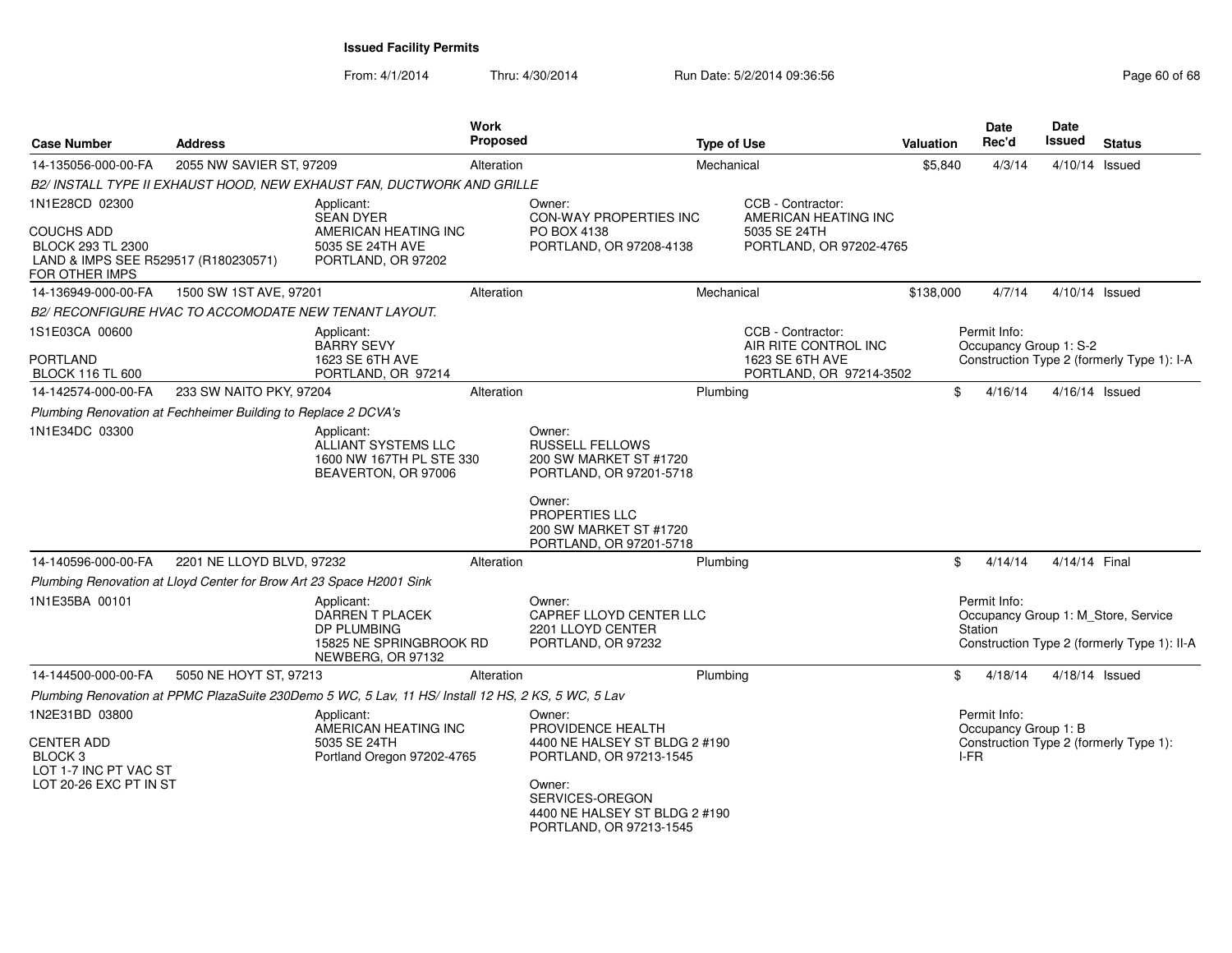From: 4/1/2014

| <b>Case Number</b>                                                                                                      | <b>Address</b>                                                  |                                                                                                              | Work<br>Proposed |                                                                                                                                                                                               | <b>Type of Use</b> | Valuation | Date<br>Rec'd                                                           | Date<br>Issued   | <b>Status</b>                                |
|-------------------------------------------------------------------------------------------------------------------------|-----------------------------------------------------------------|--------------------------------------------------------------------------------------------------------------|------------------|-----------------------------------------------------------------------------------------------------------------------------------------------------------------------------------------------|--------------------|-----------|-------------------------------------------------------------------------|------------------|----------------------------------------------|
| 14-146976-000-00-FA                                                                                                     | 333 SW 5TH AVE, 97204                                           |                                                                                                              | Alteration       |                                                                                                                                                                                               | Plumbing           | \$        | 4/23/14                                                                 |                  | 4/23/14 Under Inspection                     |
|                                                                                                                         |                                                                 | Plumbing Renovation at Oregon Trail BuildingBasement Rest Room Update3 WC, 4 Showers, 4 Lavs, 1 Urinal, 2 FD |                  |                                                                                                                                                                                               |                    |           |                                                                         |                  |                                              |
| 1N1E34CD 06800                                                                                                          |                                                                 | Applicant:                                                                                                   |                  | Owner:                                                                                                                                                                                        |                    |           |                                                                         |                  |                                              |
| <b>PORTLAND</b><br>BLOCK 82<br>S 0.56' OF LOT 2<br>LOT 3&4<br>HISTORIC PROPERTY; POTENTIAL<br><b>ADDITIONAL TAX</b>     |                                                                 | HEINZ MECHANICAL CO INC<br>2615 NW ST HELENS RD<br>PORTLAND, OR 97210                                        |                  | OTB LLC<br>2712 SE 20TH AVE<br>PORTLAND, OR 97202-2231                                                                                                                                        |                    |           |                                                                         |                  |                                              |
| 14-147034-000-00-FA                                                                                                     | 1912 SW 6TH AVE, 97201                                          |                                                                                                              | Alteration       |                                                                                                                                                                                               | Plumbing           | \$        | 4/23/14                                                                 | 4/23/14 Issued   |                                              |
| plumbing Renovation at PSU Ondine Hall2 GI's                                                                            |                                                                 |                                                                                                              |                  |                                                                                                                                                                                               |                    |           |                                                                         |                  |                                              |
| 1S1E04DA 00500<br><b>PORTLAND</b><br>BLOCK 159<br>LOT 1&2&5-8<br>N 27 1/2' OF LOT 3                                     |                                                                 | Applicant:<br>LOVETT INC<br>PO BOX 86280<br>PORTLAND OR 97286                                                |                  | Owner:<br>OREGON STATE OF(BD HIGHER<br><b>EDUC</b><br><b>PO BOX 751</b><br>PORTLAND, OR 97207-0751<br>Owner:<br><b>CAMPUS PLANNING OFFICE</b><br><b>PO BOX 751</b><br>PORTLAND, OR 97207-0751 |                    |           |                                                                         |                  |                                              |
| 14-148114-000-00-FA                                                                                                     | 220 NW 8TH AVE, 97209                                           |                                                                                                              |                  |                                                                                                                                                                                               | Plumbing           | \$        | 4/25/14                                                                 | 4/25/14 Final    |                                              |
|                                                                                                                         |                                                                 | Plumbing Renovation at US Custom HouseInstall new drains for lavs in restrooms                               | Alteration       |                                                                                                                                                                                               |                    |           |                                                                         |                  |                                              |
| 1N1E34CB 05500<br><b>COUCHS ADD</b><br>BLOCK 51<br>EXC PT IN ST<br><b>HISTORIC PROPERTY</b><br>POTENTIAL ADDITIONAL TAX |                                                                 | Applicant:<br>RAYBORN'S PLUMBING INC<br>19990 SW CIPOLE RD<br>TUALATIN, OR 97062                             |                  | Owner:<br>PORTLAND CUSTOM HOUSE LLC<br>120 PRESIDENTIAL WAY #300<br>WOBURN, MA 01801-1182                                                                                                     |                    |           | Permit Info:<br>Occupancy Group 1: B_Bank, Off.,<br>Med.Off., Pub.Bldg. |                  | Construction Type 2 (formerly Type 1): III-B |
| 14-148121-000-00-FA                                                                                                     | 319 SW WASHINGTON ST, 97204                                     |                                                                                                              | Alteration       |                                                                                                                                                                                               | Plumbing           | \$        | 4/25/14                                                                 | 4/25/14 Final    |                                              |
|                                                                                                                         | Plumbing Renovation at Spalding Buiklding 4th Floor             |                                                                                                              |                  |                                                                                                                                                                                               |                    |           |                                                                         |                  |                                              |
| 1N1E34CD 07800                                                                                                          |                                                                 | Applicant:<br>GILLESPIE PLUMBING LLC<br>PO Box 3175<br>Oregon City Oregon 97045                              |                  | Owner:<br>THREE NINETEEN WASHINGTON<br>LLC.<br>PO BOX 416<br>MANCHESTER, VT 05254                                                                                                             |                    |           | Permit Info:<br>Occupancy Group 1: B Bank, Off.,<br>Med.Off., Pub.Bldg. |                  |                                              |
| 14-146707-000-00-FA                                                                                                     | 1120 SW 5TH AVE, 97204                                          |                                                                                                              | Alteration       |                                                                                                                                                                                               | Plumbing           | \$        | 4/23/14                                                                 | $4/23/14$ Issued |                                              |
|                                                                                                                         | Plumbing Renovation at Portland Building for City KidsHose bibb |                                                                                                              |                  |                                                                                                                                                                                               |                    |           |                                                                         |                  |                                              |
| 1S1E03BC 00200<br><b>PORTLAND</b><br>BLOCK 57<br>LOT 1-8<br>SEE SUB ACCT R508653 (R667706771)                           |                                                                 | Applicant:<br>HYDRO TEMP MECHANICAL INC<br>28465 SW BOBERG RD<br>WILSONVILLE, OR 97070                       |                  | Owner:<br>PORTLAND CITY OF (LEASED<br>1120 SW 5TH AVE #1204<br>PORTLAND, OR 97204-1932<br>Owner:<br><b>MULTIPLE TENANTS</b><br>1120 SW 5TH AVE #1204<br>PORTLAND, OR 97204-1932               |                    |           |                                                                         |                  |                                              |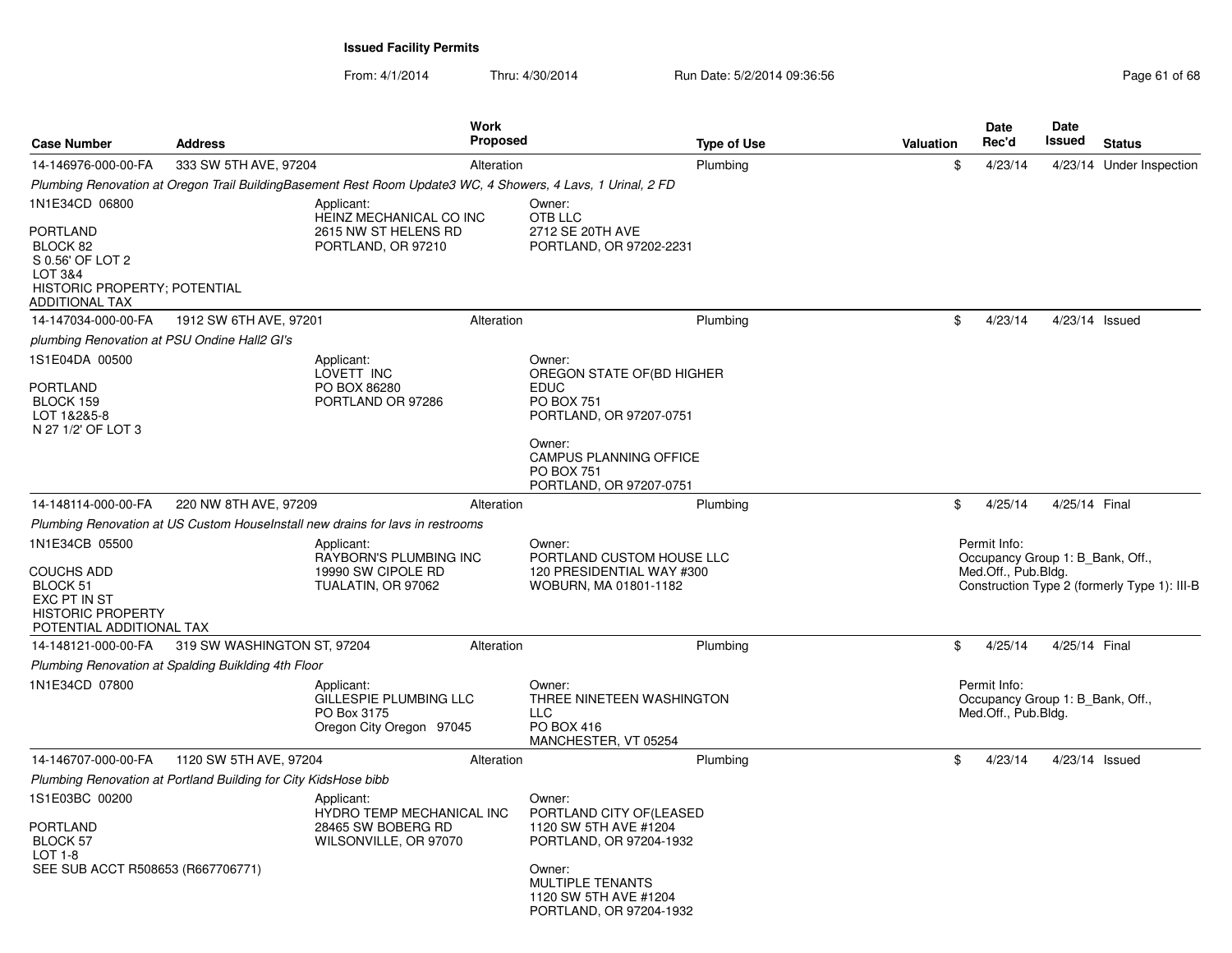| <b>Case Number</b>                                                | <b>Address</b>                                             | Work<br>Proposed                                                                                                  |                                                                                             | <b>Type of Use</b> |                                                      | <b>Valuation</b> | <b>Date</b><br>Rec'd                             | Date<br><b>Issued</b> | <b>Status</b>                               |
|-------------------------------------------------------------------|------------------------------------------------------------|-------------------------------------------------------------------------------------------------------------------|---------------------------------------------------------------------------------------------|--------------------|------------------------------------------------------|------------------|--------------------------------------------------|-----------------------|---------------------------------------------|
| 14-147291-000-00-FA                                               | 601 SW 2ND AVE, 97204                                      | Alteration                                                                                                        |                                                                                             | Plumbing           |                                                      | \$               | 4/24/14                                          | 4/24/14 Final         |                                             |
|                                                                   |                                                            | Plumbing Renoation at MODA Tower 21st FloorHub drain for Fire Supression System                                   |                                                                                             |                    |                                                      |                  |                                                  |                       |                                             |
| 1S1E03BA 05000                                                    |                                                            | Applicant:<br>MCKINSTRY CO                                                                                        | Owner:<br><b>MORRISON STREET CF LLC</b>                                                     |                    |                                                      |                  |                                                  |                       |                                             |
| PORTLAND<br>BLOCK <sub>20</sub><br>LOT 1-4 EXC PT IN ST & LOT 5-8 |                                                            | 16790 NE MASON ST. STE 100<br>PORTLAND, OR 97230                                                                  | 1211 SW 5TH AVE #2230<br>PORTLAND, OR 97204                                                 |                    |                                                      |                  |                                                  |                       |                                             |
| 14-145240-000-00-FA                                               | 611 SW CAMPUS DR, 97201                                    | Alteration                                                                                                        |                                                                                             | Plumbing           |                                                      | \$               | 4/21/14                                          | 4/21/14 Issued        |                                             |
|                                                                   |                                                            | Plumbing Renovation at OHSU Parking Structure #2Remove and Replace Trench Drain                                   |                                                                                             |                    |                                                      |                  |                                                  |                       |                                             |
| 1S1E09AC 03800                                                    |                                                            | Applicant:<br>LOVETT INC<br>PO BOX 86280<br>PORTLAND OR 97286                                                     | Owner:<br>OREGON STATE OF<br>3181 SW SAM JACKSON PARK RD PO BOX 86280<br>PORTLAND, OR 97239 |                    | CCB - Contractor:<br>LOVETT INC<br>PORTLAND OR 97286 |                  | Permit Info:<br>Occupancy Group 1: S-2           |                       | Construction Type 2 (formerly Type 1): I-A  |
| 14-145271-000-00-FA                                               | 12000 SW 49TH AVE, 97219                                   | Alteration                                                                                                        |                                                                                             | Plumbing           |                                                      | \$               | 4/21/14                                          | 4/21/14 Issued        |                                             |
|                                                                   |                                                            | Plumbing Renovation at PCC Sylvania SS Building 1st Floor Mens Restroom4 WC, 9 Urinals, 8 Lavs Remove and Replace |                                                                                             |                    |                                                      |                  |                                                  |                       |                                             |
| 1S1E31D 00200                                                     |                                                            | Applicant:<br>MCKINSTRY CO<br>16790 NE MASON ST. STE 100<br>PORTLAND, OR 97230                                    | Owner:<br>PORTLAND COMMUNITY<br><b>COLLEGE DIST</b><br>PO BOX 6119<br>ALOHA, OR 97007-0119  |                    |                                                      |                  | Permit Info:<br>Occupancy Group 1: B             |                       | Construction Type 2 (formerly Type 1): II-B |
| 14-149009-000-00-FA                                               |                                                            | 3181 SW SAM JACKSON PARK RD - Bldg OHS, 9 Alteration                                                              |                                                                                             | Plumbing           |                                                      | \$               | 4/28/14                                          | 4/28/14 Issued        |                                             |
|                                                                   |                                                            | Plumbing Renovation at OHSU OHS to Run Hot Water Recirc Line to 14th Floor                                        |                                                                                             |                    |                                                      |                  |                                                  |                       |                                             |
| 1S1E09 00200                                                      |                                                            | Applicant:<br>DETEMPLE COMPANY INC<br>1951 NW OVERTON<br>PORTLAND, OR 97209                                       | Owner:<br>OREGON STATE OF<br>3181 SW SAM JACKSON PARK RD<br>PORTLAND, OR 97239              |                    |                                                      |                  | Permit Info:<br>Occupancy Group 1: I-2           |                       | Construction Type 2 (formerly Type 1): I-A  |
| 14-150623-000-00-FA                                               | 1410 SW MORRISON ST, 97205                                 | Alteration                                                                                                        |                                                                                             | Plumbing           |                                                      | \$               | 4/30/14                                          |                       | 4/30/14 Under Inspection                    |
|                                                                   | Plumbing Renovation at Tiffany Center Suite 700R/R WC, Lav |                                                                                                                   |                                                                                             |                    |                                                      |                  |                                                  |                       |                                             |
| 1N1E33DD 07400                                                    |                                                            | Applicant:<br>BEAVERTON PLUMBING INC                                                                              | Owner:<br>WESTON INVESTMENT CO LLC                                                          |                    |                                                      |                  | Permit Info:<br>Occupancy Group 1: B             |                       |                                             |
| <b>PORTLAND</b><br>BLOCK 310<br>LOT 1&2<br>N 40' OF LOT 3         |                                                            | 13980 SW TV HWY<br>BEAVERTON, OR 97005                                                                            | 2154 NE BROADWAY RM 200<br>PORTLAND, OR 97232-1590                                          |                    |                                                      |                  |                                                  |                       | Construction Type 2 (formerly Type 1): I-B  |
| 13-159711-000-00-FA                                               | 101 SW MAIN ST, 97204                                      | Alteration                                                                                                        |                                                                                             | Plumbing           |                                                      | \$               | 5/24/13                                          | 4/2/14 Final          |                                             |
|                                                                   |                                                            | Plumbing Renovation at One Main Place Suite 300. SEE BLDG PERMIT #13-216734 FOR BUILD OUT OF T.I.                 |                                                                                             |                    |                                                      |                  |                                                  |                       |                                             |
| 1S1E03BD 00300                                                    |                                                            | Applicant:<br>CASCADE PLUMBING CO                                                                                 | Owner:<br><b>KBSH ONE MAIN PLACE LLC</b>                                                    |                    |                                                      |                  | Permit Info:<br>Occupancy Group 1: B_Bank, Off., |                       |                                             |
| PORTLAND<br>BLOCK 11<br>$LOT 1-4$<br>LOT 5-8 FXC PT IN STS        |                                                            | 2416 N HAYDEN ISLAND DR<br>PORTLAND, OR 97217-8256                                                                | 121 SW MORRISON #200<br>PORTLAND, OR 97204                                                  |                    |                                                      |                  | Med.Off., Pub.Bldg.                              |                       |                                             |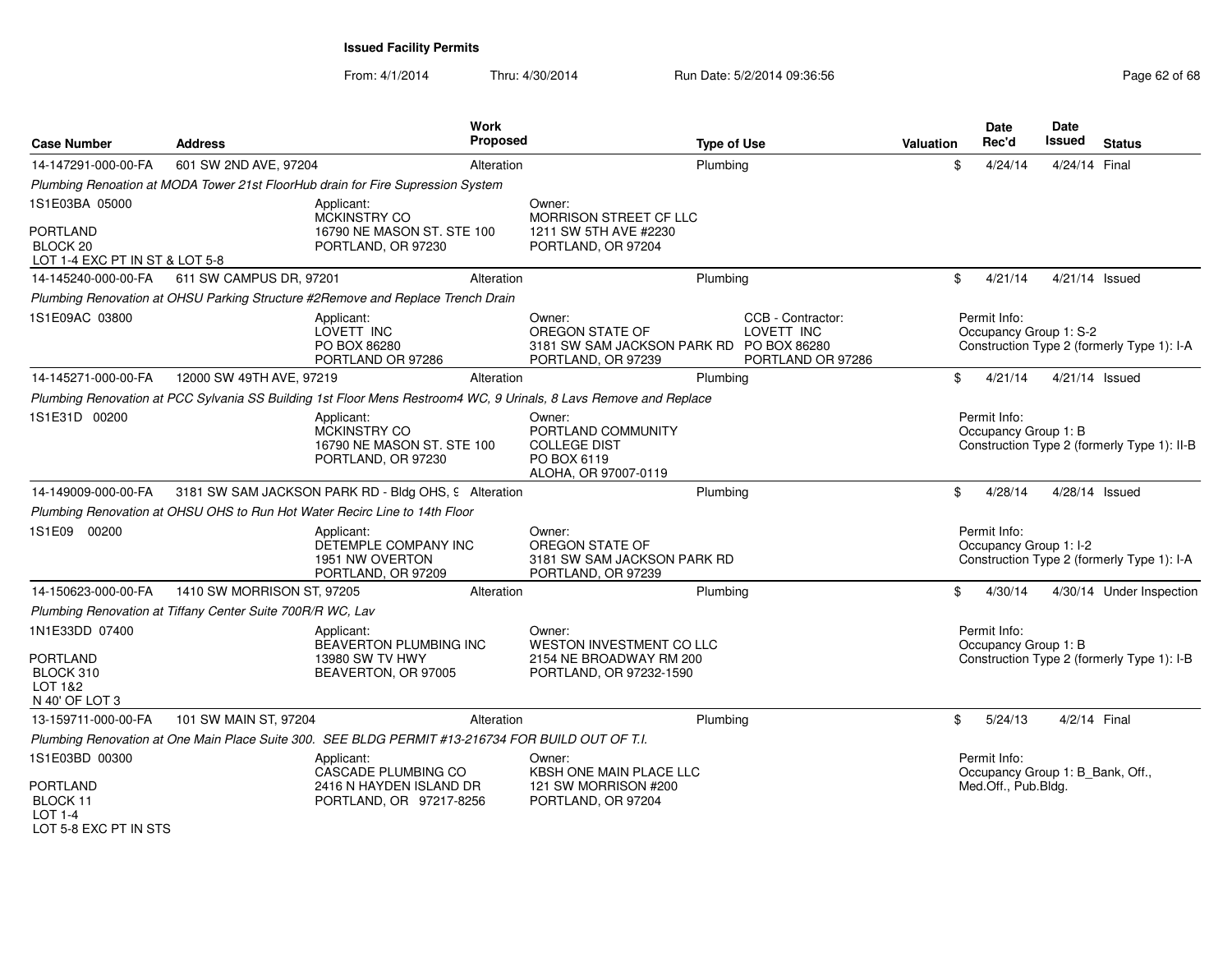| <b>Case Number</b>                                                                             | <b>Address</b>                                                  |                                                                                                              | <b>Work</b><br><b>Proposed</b> |                                                                                                       | <b>Type of Use</b> | <b>Valuation</b> | <b>Date</b><br>Rec'd                | Date<br>Issued | <b>Status</b>                                                                    |
|------------------------------------------------------------------------------------------------|-----------------------------------------------------------------|--------------------------------------------------------------------------------------------------------------|--------------------------------|-------------------------------------------------------------------------------------------------------|--------------------|------------------|-------------------------------------|----------------|----------------------------------------------------------------------------------|
| 13-200954-000-00-FA                                                                            | 530 SW 5TH AVE, 97204                                           |                                                                                                              | Alteration                     |                                                                                                       | Plumbing           |                  | \$<br>9/4/13                        | 4/17/14 Final  |                                                                                  |
|                                                                                                | Plumbing Renovation at Yeon Building suite 725 White Box TI     |                                                                                                              |                                |                                                                                                       |                    |                  |                                     |                |                                                                                  |
| 1N1E34CD 09600                                                                                 |                                                                 |                                                                                                              |                                | Owner:<br>RGOF YEON BUILDING LLC                                                                      |                    |                  | Permit Info:                        |                | Occupancy Group 1: B Bank, Off.,                                                 |
| <b>PORTLAND</b><br>BLOCK 63<br>LOT 5&6<br><b>HISTORIC PROPERTY</b><br>POTENTIAL ADDITIONAL TAX |                                                                 |                                                                                                              |                                | 551 FIFTH AVE 23RD FLOOR<br>NEW YORK, NY 10176                                                        |                    |                  | Med.Off., Pub.Bldg.                 |                |                                                                                  |
| 13-202340-000-00-FA                                                                            |                                                                 | 3181 SW SAM JACKSON PARK RD - Bldg BSC, 9 Alteration                                                         |                                |                                                                                                       | Plumbing           |                  | \$<br>9/9/13                        |                | 4/1/14 Under Inspection                                                          |
|                                                                                                |                                                                 | Plumbing Renovation at OHSU RJH 2nd Floor Surical Skills Trainning Center                                    |                                |                                                                                                       |                    |                  |                                     |                |                                                                                  |
| 1S1E09 00200                                                                                   |                                                                 | Applicant:<br>APOLLO CONSTRUCTION<br><b>SERVICES</b><br>26055 SW Canyon Creek Rd<br>Wilsonville Oregon 97070 |                                | Owner:<br>OREGON STATE OF<br>3181 SW SAM JACKSON PARK RD<br>PORTLAND, OR 97239                        |                    |                  | Permit Info:<br>Med.Off., Pub.Bldg. |                | Occupancy Group 1: B_Bank, Off.,<br>Construction Type 2 (formerly Type 1): I-B   |
| 13-204581-000-00-FA                                                                            | 3303 SW BOND AVE, 97201                                         |                                                                                                              | Alteration                     |                                                                                                       | Plumbing           |                  | \$<br>9/12/13                       |                | 4/29/14 Under Inspection                                                         |
|                                                                                                |                                                                 | Plumbing Renovation at OHSU Center for Health and Healing 6th Floor Endoscopy Short Stay                     |                                |                                                                                                       |                    |                  |                                     |                |                                                                                  |
| 1S1E10AC 00500                                                                                 |                                                                 | Applicant:<br><b>HEINZ MECHANICAL CO INC</b><br>2615 NW ST HELENS RD<br>PORTLAND, OR 97210                   |                                |                                                                                                       |                    |                  |                                     |                |                                                                                  |
| 13-231759-000-00-FA                                                                            | 7201 N INTERSTATE AVE, 97217                                    |                                                                                                              | Alteration                     |                                                                                                       | Plumbing           |                  | \$<br>11/23/13                      |                | 4/7/14 Under Inspection                                                          |
|                                                                                                | Plumbing Renovation at Kaiser NIS 1st and 2nd Floor ADA Remodel |                                                                                                              |                                |                                                                                                       |                    |                  |                                     |                |                                                                                  |
| 1N1E16AA 00300<br><b>WORLDS FAIR ADD</b><br><b>BLOCK1</b>                                      |                                                                 | Applicant:<br>HEINZ MECHANICAL CO INC<br>2615 NW ST HELENS RD<br>PORTLAND, OR 97210                          |                                | Owner:<br>KAISER FOUNDATION HEALTH<br>500 NE MULTNOMAH ST #100<br>PORTLAND, OR 97232-2031             |                    |                  | Permit Info:<br>Med.Off., Pub.Bldg. |                | Occupancy Group 1: B Bank, Off.,<br>Construction Type 2 (formerly Type 1): III-B |
| LOT 5-11<br>LOT 12 EXC PT IN ST<br>E 3.43' OF LOT 17&18                                        |                                                                 |                                                                                                              |                                | Owner:<br>PLAN OF THE NORTHWEST<br>500 NE MULTNOMAH ST #100<br>PORTLAND, OR 97232-2031                |                    |                  |                                     |                |                                                                                  |
| 13-231768-000-00-FA                                                                            | 1025 NW LOVEJOY ST                                              |                                                                                                              | Alteration                     |                                                                                                       | Plumbing           |                  | \$<br>11/23/13                      |                | 4/8/14 Final                                                                     |
| Plumbing Renovation at Hair M                                                                  |                                                                 |                                                                                                              |                                |                                                                                                       |                    |                  |                                     |                |                                                                                  |
| 1N1E34BB 02605                                                                                 |                                                                 | Applicant:<br>CRAFTWORK PLUMBING INC<br>7733 SW CIRRUS DR BLDG 30<br>BEAVERTON, OR 97008-5967                |                                | Owner:<br>RIVERSTONE CONDOMINIUM<br><b>OWNERS' ASSN</b><br>798 NW 11TH AVE<br>PORTLAND, OR 97209-3205 |                    |                  |                                     |                |                                                                                  |
| 14-101765-000-00-FA                                                                            | 3100 NW INDUSTRIAL ST, 97210                                    |                                                                                                              | Alteration                     |                                                                                                       | Plumbing           |                  | \$<br>1/7/14                        |                | 4/10/14 Issued                                                                   |
|                                                                                                | Plumbing Renovation at PGE Rose City Core Building              |                                                                                                              |                                |                                                                                                       |                    |                  |                                     |                |                                                                                  |
| 1N1E29CA 00600                                                                                 |                                                                 | Applicant:<br><b>HARDER MECHANICAL</b>                                                                       |                                | Owner:<br>PORTLAND GENERAL ELECTRIC                                                                   |                    |                  |                                     |                |                                                                                  |
| <b>GUILDS ADD</b><br>BLOCK 1<br>LOT 4-7 TL 600                                                 |                                                                 | CONTRACTORS INC<br>PO BOX 5118<br>PORTLAND, OR 97208                                                         |                                | & COMPANY<br>121 SW SALMON ST 3WTCBR07<br>PORTLAND, OR 97204-2901                                     |                    |                  |                                     |                |                                                                                  |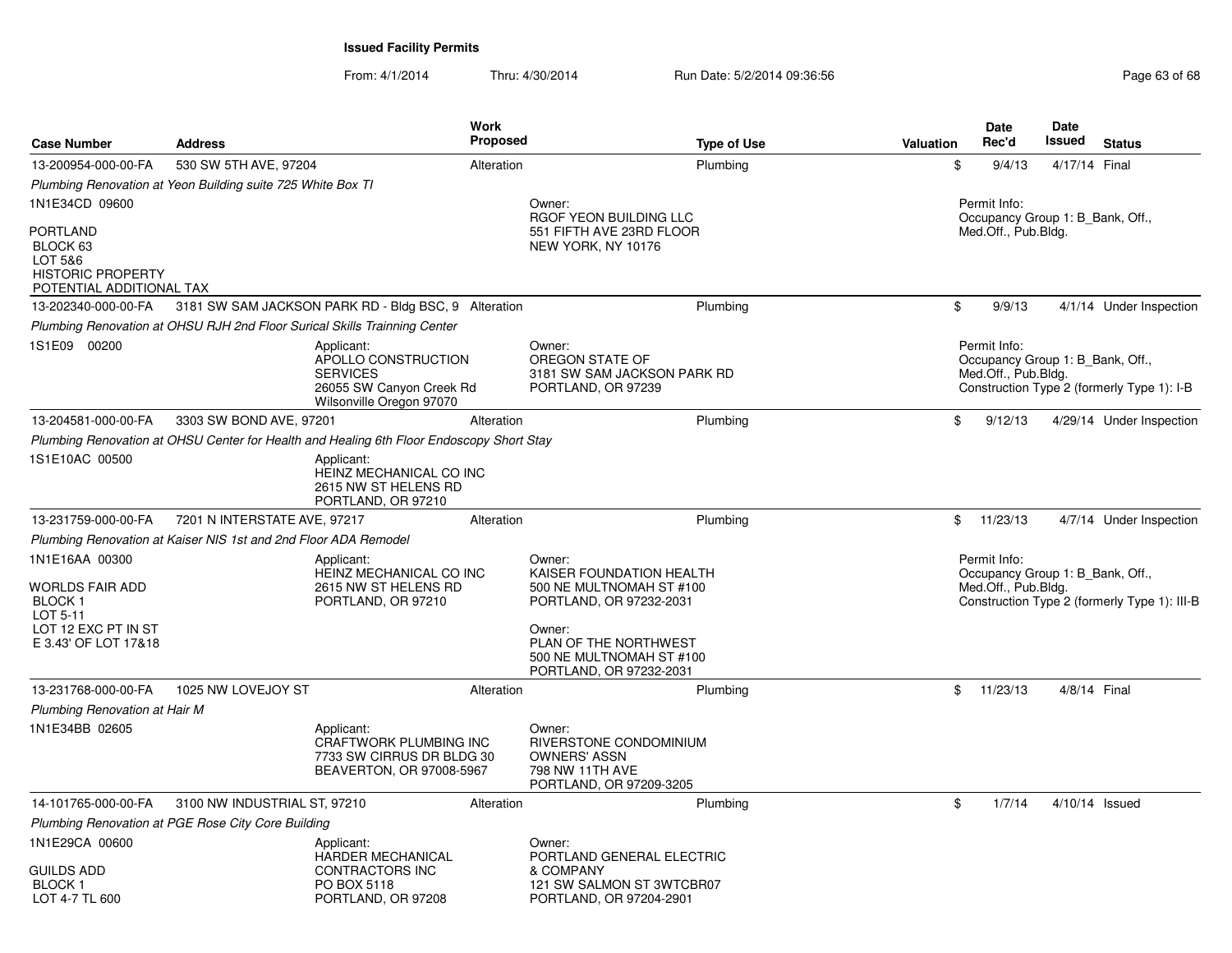| <b>Case Number</b>                                                                | <b>Address</b>                                                    |                                                                                                   | <b>Work</b><br><b>Proposed</b> | <b>Type of Use</b>                                                                                                                                                                               | <b>Valuation</b> | <b>Date</b><br>Rec'd                   | Date<br>Issued | <b>Status</b>                              |
|-----------------------------------------------------------------------------------|-------------------------------------------------------------------|---------------------------------------------------------------------------------------------------|--------------------------------|--------------------------------------------------------------------------------------------------------------------------------------------------------------------------------------------------|------------------|----------------------------------------|----------------|--------------------------------------------|
| 14-112556-000-00-FA                                                               | 309 SW 6TH AVE, 97205                                             |                                                                                                   | Alteration                     | Plumbing                                                                                                                                                                                         | \$               | 2/1/14                                 | 4/16/14 Final  |                                            |
|                                                                                   | Plumbing Renovation at Wells Fargo Building for ERSI TI           |                                                                                                   |                                |                                                                                                                                                                                                  |                  |                                        |                |                                            |
| 1N1E34CC 03800                                                                    |                                                                   |                                                                                                   |                                | Owner:<br>HISTORIC U S NATIONAL BANK<br><b>BLOCK LLC</b><br>115 SW ASH ST #500<br>PORTLAND, OR 97204                                                                                             |                  | Permit Info:<br>Occupancy Group 1: B   |                | Construction Type 2 (formerly Type 1): I-B |
| 14-112810-000-00-FA                                                               | 1300 SW WASHINGTON ST, 97205                                      |                                                                                                   | Alteration                     | Plumbing                                                                                                                                                                                         | \$               | 2/3/14                                 |                | 4/11/14 Under Inspection                   |
|                                                                                   | Pl;umbing Renovation at DePaul Treatment Center 2nd and 3rd Floor |                                                                                                   |                                |                                                                                                                                                                                                  |                  |                                        |                |                                            |
| 1N1E33DD 03500<br>PORTLAND<br>LOT 1&2 BLOCK S1/2J<br>E 15' OF LOT 7&8 BLOCK S1/2J |                                                                   | Applicant:<br><b>REAMECH INC</b><br>30330 SW GRABEL RD<br>HILLSBORO OR 97123<br><b>WASHINGTON</b> |                                | Owner:<br>DE PAUL TREATMENT<br>P O BOX 3007<br>PORTLAND, OR 97208-3007<br>Owner:                                                                                                                 |                  |                                        |                |                                            |
|                                                                                   |                                                                   |                                                                                                   |                                | <b>CENTERS INC</b><br>P O BOX 3007<br>PORTLAND, OR 97208-3007                                                                                                                                    |                  |                                        |                |                                            |
| 14-126490-000-00-FA                                                               | 120 SW CLAY ST, 97201                                             |                                                                                                   | Alteration                     | Plumbing                                                                                                                                                                                         | \$               | 3/13/14                                |                | 4/2/14 Under Inspection                    |
|                                                                                   | Plumbing Renovation at Crown Plaza Suite 240Sink, DW              |                                                                                                   |                                |                                                                                                                                                                                                  |                  |                                        |                |                                            |
| 1S1E03BC 03200<br>PORTLAND                                                        |                                                                   | Applicant:<br>RAYBORN'S PLUMBING INC<br>19990 SW CIPOLE RD                                        |                                | Owner:<br><b>URBAN OFFICE</b><br>111 SW COLUMBIA ST #1380                                                                                                                                        |                  | Permit Info:<br>Occupancy Group 1: S-2 |                | Construction Type 2 (formerly Type 1): I-A |
| <b>BLOCK 127 TL 3200</b>                                                          |                                                                   | TUALATIN, OR 97062                                                                                |                                | PORTLAND, OR 97201-5845<br>Owner:<br><b>PARKING</b><br>111 SW COLUMBIA ST #1380<br>PORTLAND, OR 97201-5845<br>Owner:<br><b>FACILITIES</b><br>111 SW COLUMBIA ST #1380<br>PORTLAND, OR 97201-5845 |                  |                                        |                |                                            |
| 14-126494-000-00-FA                                                               | 9600 NE CASCADES PKY, 97220                                       |                                                                                                   | Alteration                     | Plumbing                                                                                                                                                                                         | \$               | 3/13/14                                |                | 4/8/14 Final                               |
|                                                                                   | Plumbing Renovation at 9600 NE Cascades ParkwaySink               |                                                                                                   |                                |                                                                                                                                                                                                  |                  |                                        |                |                                            |
| 1N2E16 00100                                                                      |                                                                   | Applicant:<br>JAMES ROOD PLUMBING INC<br>125 S 1ST AVE #542<br>Hillsboro, OR 97123                |                                | Owner:<br>PORT OF PORTLAND<br>PO BOX 3529<br>PORTLAND, OR 97208-3529                                                                                                                             |                  |                                        |                |                                            |
| 14-126497-000-00-FA                                                               | 101 SW MAIN ST, 97204                                             |                                                                                                   | Alteration                     | Plumbing                                                                                                                                                                                         | \$               | 3/13/14                                | 4/17/14 Final  |                                            |
|                                                                                   | Plumbing Renovation at One Main Place Suite 1850Demo 1 Sink       |                                                                                                   |                                |                                                                                                                                                                                                  |                  |                                        |                |                                            |
| 1S1E03BD 00300<br><b>PORTLAND</b>                                                 |                                                                   | Applicant:<br>CASCADE PLUMBING CO<br>2416 N HAYDEN ISLAND DR                                      |                                | Owner:<br>KBSH ONE MAIN PLACE LLC<br>121 SW MORRISON ST #200                                                                                                                                     |                  |                                        |                |                                            |
| BLOCK 11<br>$LOT 1-4$<br>LOT 5-8 FXC PT IN STS                                    |                                                                   | PORTLAND, OR 97217-8256                                                                           |                                | PORTLAND, OR 97204                                                                                                                                                                               |                  |                                        |                |                                            |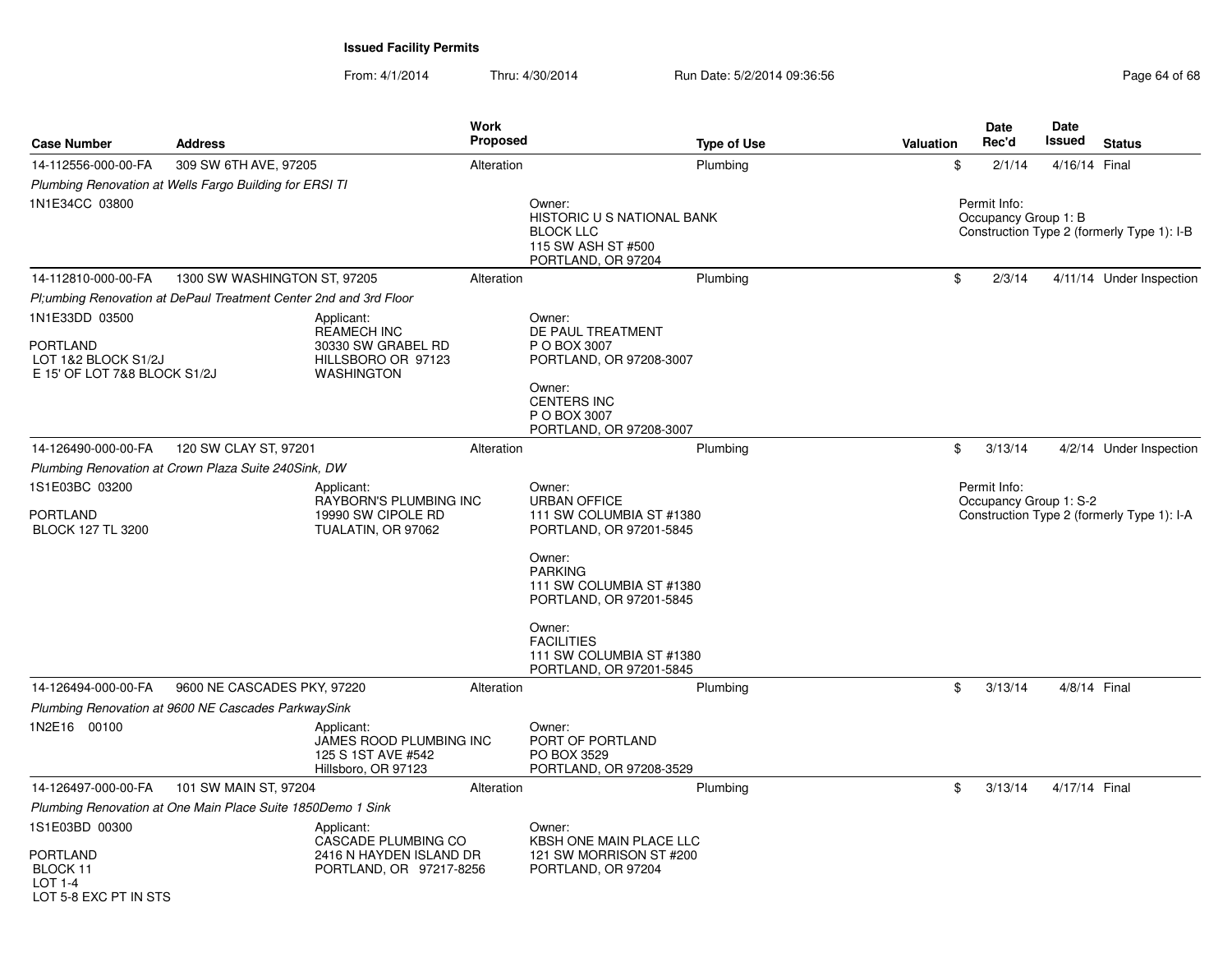| <b>Case Number</b>                                                           | <b>Address</b>                                                             | <b>Work</b><br><b>Proposed</b>                                                          |                                                                                    | <b>Type of Use</b> | <b>Valuation</b> | Date<br>Rec'd                          | Date<br><b>Issued</b> | <b>Status</b>                              |
|------------------------------------------------------------------------------|----------------------------------------------------------------------------|-----------------------------------------------------------------------------------------|------------------------------------------------------------------------------------|--------------------|------------------|----------------------------------------|-----------------------|--------------------------------------------|
| 14-125813-000-00-FA                                                          | 3303 SW BOND AVE, 97201                                                    | Alteration                                                                              |                                                                                    | Plumbing           | \$               | 3/11/14                                | 4/23/14 Issued        |                                            |
|                                                                              | Plumbing Renovation at CHH3 for Ultrasound Remodel 3rd FloorInstall 1 Sink |                                                                                         |                                                                                    |                    |                  |                                        |                       |                                            |
| 1S1E10AC 00500                                                               |                                                                            | Applicant:<br>HEINZ MECHANICAL CO INC<br>2615 NW ST HELENS RD<br>PORTLAND, OR 97210     |                                                                                    |                    |                  |                                        |                       |                                            |
| 14-127597-000-00-FA                                                          | 1500 SW 1ST AVE, 97201                                                     | Alteration                                                                              |                                                                                    | Plumbing           | \$               | 3/17/14                                |                       | 4/10/14 Under Inspection                   |
|                                                                              |                                                                            | Plumbing Renovation at Crown Plaza 4th and 5th Floors for Project James TI3 Break Areas |                                                                                    |                    |                  |                                        |                       |                                            |
| 1S1E03CA 00600                                                               |                                                                            | Applicant:                                                                              | Owner:                                                                             |                    |                  | Permit Info:                           |                       |                                            |
| <b>PORTLAND</b><br><b>BLOCK 116 TL 600</b>                                   |                                                                            | RAYBORN'S PLUMBING INC<br>19990 SW CIPOLE RD<br>TUALATIN, OR 97062                      | <b>URBAN OFFICE</b><br>111 SW COLUMBIA ST #1380<br>PORTLAND, OR 97201-5845         |                    |                  | Occupancy Group 1: B                   |                       | Construction Type 2 (formerly Type 1): I-A |
|                                                                              |                                                                            |                                                                                         | Owner:<br><b>PARKING</b><br>111 SW COLUMBIA ST #1380<br>PORTLAND, OR 97201-5845    |                    |                  |                                        |                       |                                            |
|                                                                              |                                                                            |                                                                                         | Owner:<br><b>FACILITIES</b><br>111 SW COLUMBIA ST #1380<br>PORTLAND, OR 97201-5845 |                    |                  |                                        |                       |                                            |
| 14-129092-000-00-FA                                                          |                                                                            | 3181 SW SAM JACKSON PARK RD - Bldg VIAB, § Alteration                                   |                                                                                    | Plumbing           | \$               | 3/20/14                                | 4/14/14 Final         |                                            |
|                                                                              |                                                                            | Plumbing Renovation at OHSU Vollum Institute C 102/1421New Breakroom Sink               |                                                                                    |                    |                  |                                        |                       |                                            |
| 1S1E09 00200                                                                 |                                                                            | Applicant:<br>DETEMPLE COMPANY INC<br>1951 NW OVERTON<br>PORTLAND, OR 97209             | Owner:<br>OREGON STATE OF<br>3181 SW SAM JACKSON PARK RD<br>PORTLAND, OR 97239     |                    |                  | Permit Info:<br>Occupancy Group 1: B   |                       | Construction Type 2 (formerly Type 1): I-B |
| 14-129176-000-00-FA                                                          | 1515 SW 5TH AVE, 97201                                                     | Alteration                                                                              |                                                                                    | Plumbing           | \$               | 3/20/14                                |                       | 4/11/14 Under Inspection                   |
|                                                                              |                                                                            | Plumbing Renovation at 1515 Market Square for The Oregonian TIDemo Sink, Add Unisex RR  |                                                                                    |                    |                  |                                        |                       |                                            |
| 1S1E03BC 03700                                                               |                                                                            | Applicant:<br><b>BEAVERTON PLUMBING INC</b>                                             | Owner:<br><b>WESTON INVESTMENT CO LLC</b>                                          |                    |                  | Permit Info:<br>Occupancy Group 1: B   |                       |                                            |
| <b>PORTLAND</b><br>BLOCK 164<br>LOT 1-8<br>DEFERRED ADDITIONAL TAX LIABILITY |                                                                            | 13980 SW TV HWY<br>BEAVERTON, OR 97005                                                  | 2154 NE BROADWAY RM 200<br>PORTLAND, OR 97232-1590                                 |                    |                  | I-FR                                   |                       | Construction Type 2 (formerly Type 1):     |
| 14-129875-000-00-FA                                                          |                                                                            | 3181 SW SAM JACKSON PARK RD - Bldg OPC, 9 Alteration                                    |                                                                                    | Plumbing           | \$               | 3/21/14                                | 4/25/14 Issued        |                                            |
|                                                                              |                                                                            | Plumbing Renovation at OHSU SJH CafeDemo sink WH, FS to prepare for remodel             |                                                                                    |                    |                  |                                        |                       |                                            |
| 1S1E09 00200                                                                 |                                                                            | Applicant:<br>DETEMPLE COMPANY INC<br>1951 NW OVERTON<br>PORTLAND, OR 97209             | Owner:<br>OREGON STATE OF<br>3181 SW SAM JACKSON PARK RD<br>PORTLAND, OR 97239     |                    |                  | Permit Info:<br>Occupancy Group 1: I-2 |                       | Construction Type 2 (formerly Type 1): I-A |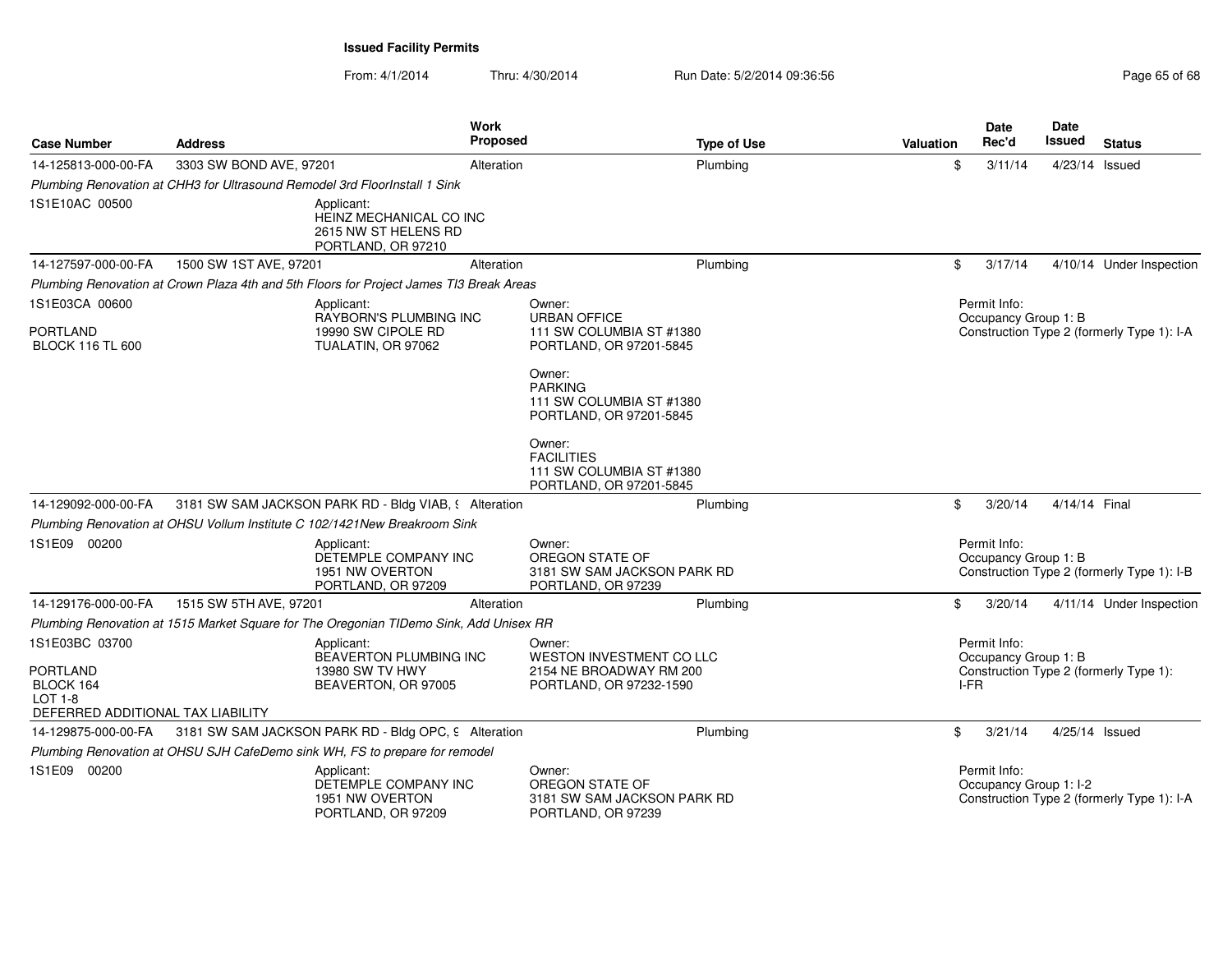| <b>Case Number</b>                                                                                                                                | <b>Address</b>                                                  | Work<br><b>Proposed</b>                                                                                          |                                                                                           | <b>Type of Use</b> | Valuation | Date<br>Rec'd                                                           | <b>Date</b><br>Issued | <b>Status</b>                                |
|---------------------------------------------------------------------------------------------------------------------------------------------------|-----------------------------------------------------------------|------------------------------------------------------------------------------------------------------------------|-------------------------------------------------------------------------------------------|--------------------|-----------|-------------------------------------------------------------------------|-----------------------|----------------------------------------------|
| 14-129886-000-00-FA                                                                                                                               | 123 NE 3RD AVE, 97232                                           | Alteration                                                                                                       | Plumbing                                                                                  |                    | \$        | 3/21/14                                                                 |                       | 4/1/14 Under Inspection                      |
|                                                                                                                                                   | Plumbing Renovation at Eastside Exchange Suite 310Sink, HW, Hub |                                                                                                                  |                                                                                           |                    |           |                                                                         |                       |                                              |
| 1N1E34DA 02800<br><b>EAST PORTLAND</b><br>BLOCK 68                                                                                                |                                                                 | Applicant:<br>CASCADE PLUMBING CO<br>2416 N HAYDEN ISLAND DR<br>PORTLAND, OR 97217-8256                          | Owner:<br>BRIDGEHEAD DEVELOPMENT LLC<br>1001 SE WATER AVE #120<br>PORTLAND, OR 97214-2147 |                    |           | Permit Info:<br>Occupancy Group 1: B Bank, Off.,<br>Med.Off., Pub.Bldg. |                       | Construction Type 2 (formerly Type 1): III-A |
| INC PT VAC ST LOT 1&8<br>LOT 2&3&6&7<br>INC PT VAC ST LOT 4&5; HISTORIC<br>PROPERTY; POTENTIAL ADDITIONAL TAX                                     |                                                                 |                                                                                                                  |                                                                                           |                    |           |                                                                         |                       |                                              |
| 14-129892-000-00-FA                                                                                                                               |                                                                 | 3181 SW SAM JACKSON PARK RD - Bldg OPC, 9 Alteration                                                             | Plumbing                                                                                  |                    | \$        | 3/21/14                                                                 |                       | 4/25/14 Under Inspection                     |
|                                                                                                                                                   |                                                                 | Plumbing Renovation at OHSU SJH CafeNew Sink, Hand sink, Floor Sink, Floor Drain                                 |                                                                                           |                    |           |                                                                         |                       |                                              |
| 1S1E09 00200                                                                                                                                      |                                                                 | Applicant:<br>DETEMPLE COMPANY INC<br>1951 NW OVERTON<br>PORTLAND, OR 97209                                      | Owner:<br>OREGON STATE OF<br>3181 SW SAM JACKSON PARK RD<br>PORTLAND, OR 97239            |                    |           | Permit Info:<br>Occupancy Group 1: I-2                                  |                       | Construction Type 2 (formerly Type 1): I-A   |
| 14-134258-000-00-FA                                                                                                                               | 1100 SE DIVISION ST, 97202                                      | Alteration                                                                                                       | Plumbing                                                                                  |                    | \$        | 4/2/14                                                                  | 4/2/14 Final          |                                              |
|                                                                                                                                                   | Plumbing Renovation at Jimmy's Tire2 Restrooms                  |                                                                                                                  |                                                                                           |                    |           |                                                                         |                       |                                              |
| 1S1E11BA 06400                                                                                                                                    |                                                                 |                                                                                                                  | Owner:<br>1100 SE DIVISION LLC                                                            |                    |           |                                                                         |                       |                                              |
| <b>TIBBETTS ADD</b><br>N 100' OF W 100' OF BLOCK 62                                                                                               |                                                                 |                                                                                                                  | 530 OAK GROVE AVE #201<br>MENLO PARK, CA 94025-3255                                       |                    |           |                                                                         |                       |                                              |
| 14-134280-000-00-FA                                                                                                                               | 123 NE 3RD AVE, 97232                                           | Alteration                                                                                                       | Plumbing                                                                                  |                    | \$        | 4/2/14                                                                  |                       | $4/7/14$ Issued                              |
|                                                                                                                                                   |                                                                 | Plumbing Renovation at Eastside Exchange for Vibrant Table TIHS, 2KS, 3FS, DW, Ice, CoffeePlans Approved by MCHD |                                                                                           |                    |           |                                                                         |                       |                                              |
| 1N1E34DA 02800                                                                                                                                    |                                                                 | Applicant:<br>MODERN PLUMBING CO                                                                                 | Owner:<br>BRIDGEHEAD DEVELOPMENT LLC                                                      |                    |           | Permit Info:<br>Occupancy Group 1: B_Bank, Off.,                        |                       |                                              |
| <b>EAST PORTLAND</b><br>BLOCK 68<br>INC PT VAC ST LOT 1&8<br>LOT 2&3&6&7<br>INC PT VAC ST LOT 4&5; HISTORIC<br>PROPERTY; POTENTIAL ADDITIONAL TAX |                                                                 | 11120 SW INDUSTRIAL WAY<br>TUALATIN, OR 97062                                                                    | 1001 SE WATER AVE #120<br>PORTLAND, OR 97214-2147                                         |                    |           | Med.Off., Pub.Bldg.                                                     |                       | Construction Type 2 (formerly Type 1): III-A |
| 14-132052-000-00-FA                                                                                                                               | 3800 SE 22ND AVE, 97202                                         | Alteration                                                                                                       | Plumbing                                                                                  |                    | \$        | 3/27/14                                                                 |                       | 4/17/14 Under Inspection                     |
|                                                                                                                                                   | Plumbing Renovation at Fred Meyer Main OfficeKitchen Remodel    |                                                                                                                  |                                                                                           |                    |           |                                                                         |                       |                                              |
| 1S1E11DA 04300                                                                                                                                    |                                                                 | Applicant:<br>RA WARNER PLUMBING CO INC                                                                          | Owner:<br>FRED MEYER STORES INC                                                           |                    |           | Permit Info:                                                            |                       | Occupancy Group 1: F-2_Industrial Plant -    |
| SECTION 11 1S 1E<br>TL 4300 5.37 ACRES                                                                                                            |                                                                 | PO BOX 820785<br>VANCOUVER WA 98682                                                                              | 1014 VINE ST 7TH FLOOR<br>CINCINNATI, OH 45202-1141                                       |                    |           | Factory, Low Hazard                                                     |                       | Construction Type 2 (formerly Type 1): V-B   |
| 14-134688-000-00-FA                                                                                                                               | 3720 SW BOND AVE                                                | Alteration                                                                                                       | Plumbing                                                                                  |                    | \$        | 4/3/14                                                                  |                       | $4/3/14$ Issued                              |
|                                                                                                                                                   |                                                                 | Plumbing Renovation at The Ardea for P-3 Dewatering vault Containment curb with 2- 4inch drains to sewer         |                                                                                           |                    |           |                                                                         |                       |                                              |
| 1S1E10DB 00205<br>WATERFRONT SOUTH NO 2                                                                                                           |                                                                 | Applicant:<br>ALLIANT SYSTEMS LLC<br>1600 NW 167TH PL STE 330                                                    | Owner:<br>MEPT 3720 PORTLAND LLC<br>PO BOX 320099                                         |                    |           |                                                                         |                       |                                              |
| LOT <sub>11</sub>                                                                                                                                 |                                                                 | BEAVERTON, OR 97006                                                                                              | ALEXANDRIA, VA 22320                                                                      |                    |           |                                                                         |                       |                                              |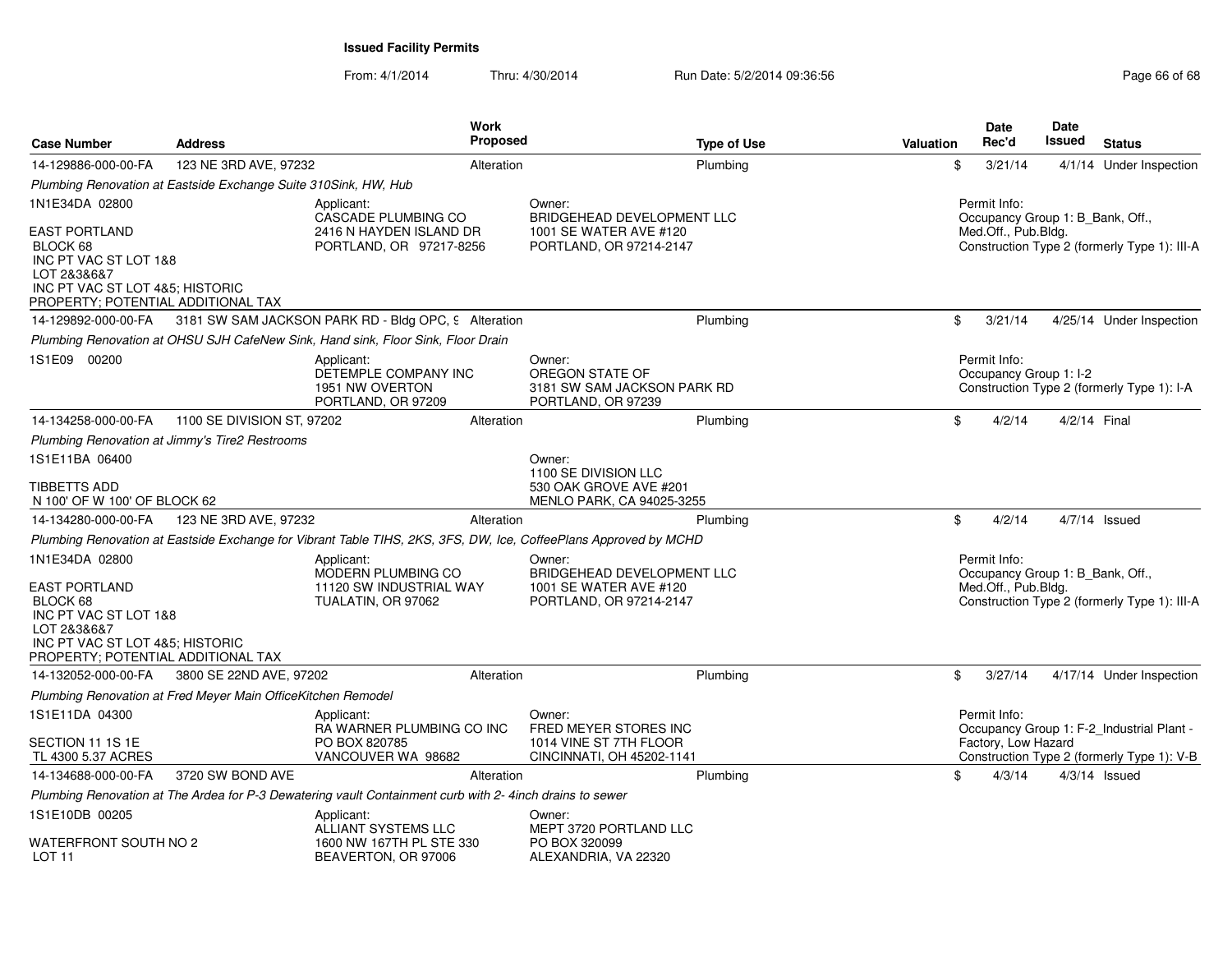| <b>Case Number</b>                                                           | <b>Address</b>                                   |                                                                                               | Work<br><b>Proposed</b> |                                                                              | <b>Type of Use</b> | Valuation |       | <b>Date</b><br>Rec'd                 | Date<br>Issued           | <b>Status</b>                              |
|------------------------------------------------------------------------------|--------------------------------------------------|-----------------------------------------------------------------------------------------------|-------------------------|------------------------------------------------------------------------------|--------------------|-----------|-------|--------------------------------------|--------------------------|--------------------------------------------|
| 14-134761-000-00-FA                                                          | 1300 NE 16TH AVE, 97232                          |                                                                                               | Alteration              |                                                                              | Plumbing           |           | \$    | 4/3/14                               |                          | 4/3/14 Under Inspection                    |
|                                                                              |                                                  | Plumbing Renovation at Holladay Park Plaza Apt. 601WC, Tub/ Shower, Lav, KS, DW               |                         |                                                                              |                    |           |       |                                      |                          |                                            |
| 1N1E35AB 05600                                                               |                                                  | Applicant:<br>HEINZ MECHANICAL CO INC                                                         |                         | Owner:<br>HOLLADAY PARK PLAZA INC                                            |                    |           |       | Permit Info:                         | Occupancy Group 1: SR1.1 |                                            |
| HOLLADAYS ADD<br><b>BLOCK 178 TL 5600</b><br>SPLIT LEVY R182280 (R396212040) |                                                  | 2615 NW ST HELENS RD<br>PORTLAND, OR 97210                                                    |                         | 1300 NE 16TH AVE<br>PORTLAND, OR 97232-1467                                  |                    |           | I-FR  |                                      |                          | Construction Type 2 (formerly Type 1):     |
| 14-134774-000-00-FA                                                          | 1300 NE 16TH AVE, 97232                          |                                                                                               | Alteration              |                                                                              | Plumbing           |           | \$    | 4/3/14                               |                          | 4/3/14 Under Inspection                    |
|                                                                              |                                                  | Plumbing Renovation at Holladay Park Plaza Apt. 611WC, T/S, Lav, KS DW                        |                         |                                                                              |                    |           |       |                                      |                          |                                            |
| 1N1E35AB 05600                                                               |                                                  | Applicant:<br>HEINZ MECHANICAL CO INC                                                         |                         | Owner:<br>HOLLADAY PARK PLAZA INC                                            |                    |           |       | Permit Info:                         | Occupancy Group 1: SR1.1 |                                            |
| HOLLADAYS ADD<br><b>BLOCK 178 TL 5600</b><br>SPLIT LEVY R182280 (R396212040) |                                                  | 2615 NW ST HELENS RD<br>PORTLAND, OR 97210                                                    |                         | 1300 NE 16TH AVE<br>PORTLAND, OR 97232-1467                                  |                    |           | I-FR  |                                      |                          | Construction Type 2 (formerly Type 1):     |
| 14-134788-000-00-FA                                                          | 111 SW COLUMBIA ST, 97258                        |                                                                                               | Alteration              |                                                                              | Plumbing           |           | $\$\$ | 4/3/14                               | 4/10/14 Final            |                                            |
|                                                                              | Plumbing Renovation at Columbia Square Suite 102 |                                                                                               |                         |                                                                              |                    |           |       |                                      |                          |                                            |
| 1S1E03BD 01700                                                               |                                                  | Applicant:<br><b>MCKINSTRY CO</b>                                                             |                         | Owner:<br><b>COLUMBIA SQUARE LLC</b>                                         |                    |           |       | Permit Info:<br>Occupancy Group 1: B |                          |                                            |
| <b>PORTLAND</b><br>BLOCK 129<br>LOT 1-8                                      |                                                  | 16790 NE MASON ST. STE 100<br>PORTLAND, OR 97230                                              |                         | 111 SW COLUMBIA ST #1380<br>PORTLAND, OR 97201-5845                          |                    |           |       |                                      |                          | Construction Type 2 (formerly Type 1): I-A |
| 14-136329-000-00-FA                                                          | 546 NE 12TH AVE, 97232                           |                                                                                               | Alteration              |                                                                              | Plumbing           |           | \$    | 4/7/14                               |                          | 4/7/14 Final                               |
|                                                                              |                                                  | Plumbing Renovation at Benson High School, Women's gym locker room.Install WM drain and water |                         |                                                                              |                    |           |       |                                      |                          |                                            |
| 1N1E35BD 01400                                                               |                                                  | Applicant:<br>PORTLAND MECHANICAL                                                             |                         | Owner:<br>SCHOOL DISTRICT NO 1(LEASED                                        |                    |           |       |                                      |                          |                                            |
| HOLLADAYS ADD<br>BLOCK 145-148&165&166 TL 1400                               |                                                  | <b>CONTRACTORS</b><br>2000 SE HANNA HARVESTER<br><b>DRIVE</b>                                 |                         | PO BOX 3107<br>PORTLAND, OR 97208-3107                                       |                    |           |       |                                      |                          |                                            |
|                                                                              |                                                  | MILWAUKIE OR 97222                                                                            |                         | Owner:<br>ALL CLASSICAL RADIO KQAC<br>PO BOX 3107<br>PORTLAND, OR 97208-3107 |                    |           |       |                                      |                          |                                            |
| 14-136668-000-00-FA                                                          | 1875 SW PARK AVE, 97201                          |                                                                                               | Alteration              |                                                                              | Plumbing           |           | \$    | 4/7/14                               |                          | $4/7/14$ Issued                            |
|                                                                              |                                                  | Plumbing Renovation at PSU Millar Library Block 230Replace WC in all Restrooms with HET WC    |                         |                                                                              |                    |           |       |                                      |                          |                                            |
| 1S1E04DA 06800                                                               |                                                  | Applicant:<br>PORTLAND MECHANICAL                                                             |                         | Owner:<br>OREGON STATE OF (BD OF                                             |                    |           |       |                                      |                          |                                            |
| PORTLAND<br>INC PT VAC STS BLOCK 230                                         |                                                  | <b>CONTRACTORS</b><br>2000 SE HANNA HARVESTER<br><b>DRIVE</b><br>MILWAUKIE OR 97222           |                         | <b>HIGHER EDUCATION</b><br><b>PO BOX 751</b><br>PORTLAND, OR 97207           |                    |           |       |                                      |                          |                                            |
|                                                                              |                                                  |                                                                                               |                         | Owner:<br>CAMPUS PLANNING OFFICE<br><b>PO BOX 751</b><br>PORTLAND, OR 97207  |                    |           |       |                                      |                          |                                            |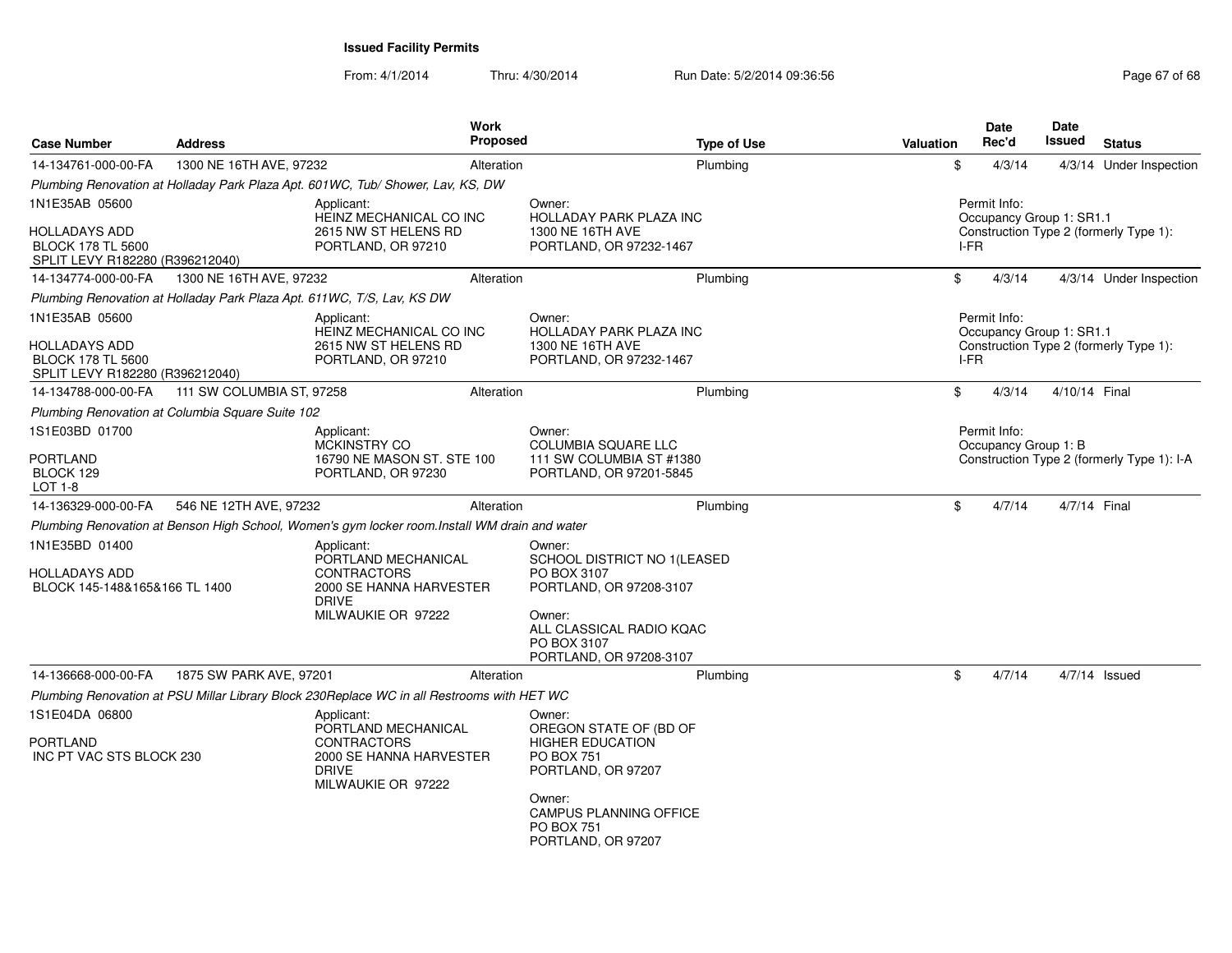From: 4/1/2014Thru: 4/30/2014 Run Date: 5/2/2014 09:36:56 Run Date: 5/2/2014 09:36:56

| <b>Case Number</b>                                                                                            | <b>Address</b>                                                        |                                                                                                   | Work<br>Proposed |                                                                                                                                      | <b>Type of Use</b> |                                                                       | <b>Valuation</b> | Date<br>Rec'd                          | Date<br>Issued | <b>Status</b>                                                 |
|---------------------------------------------------------------------------------------------------------------|-----------------------------------------------------------------------|---------------------------------------------------------------------------------------------------|------------------|--------------------------------------------------------------------------------------------------------------------------------------|--------------------|-----------------------------------------------------------------------|------------------|----------------------------------------|----------------|---------------------------------------------------------------|
| 14-137120-000-00-FA                                                                                           | 808 SW 3RD AVE, 97204                                                 |                                                                                                   | Alteration       |                                                                                                                                      | Plumbing           |                                                                       | \$               | 4/8/14                                 |                | 4/15/14 Under Inspection                                      |
|                                                                                                               |                                                                       |                                                                                                   |                  | Plumbing Renovation at Director Building for TIAdd ADA Restrooms, Kitchenette and Demo sink on 8th FloorAdd Kitchenette on 9th Floor |                    |                                                                       |                  |                                        |                |                                                               |
| 1S1E03BA 06000                                                                                                |                                                                       | Applicant:<br><b>JOHN R DUNCAN</b>                                                                |                  | Owner:<br>SN INVESTMENT PROPERTIES LL(                                                                                               |                    |                                                                       |                  | Permit Info:<br>Occupancy Group 1: B   |                |                                                               |
| <b>PORTLAND</b><br>BLOCK <sub>22</sub><br>LOT 7&8<br>HISTORIC PROPERTY 15 YR 2000<br>POTENTIAL ADDITIONAL TAX |                                                                       | <b>GRIDLINE PLUMBING &amp; HEATING</b><br>4343 SE 37TH AVE<br>PORTLAND, OR 97202                  |                  | 1121 SW SALMON ST 5TH FLR<br>PORTLAND, OR 97205                                                                                      |                    |                                                                       |                  | I-FR                                   |                | Construction Type 2 (formerly Type 1):                        |
| 14-137784-000-00-FA                                                                                           | 2000 SW 1ST AVE, 97201                                                |                                                                                                   | Alteration       |                                                                                                                                      | Plumbing           |                                                                       | \$               | 4/9/14                                 | 4/9/14 Final   |                                                               |
|                                                                                                               | Plumbing renovation at 2000 SW 1st for Make-A-Wish Suite 410Demo sink |                                                                                                   |                  |                                                                                                                                      |                    |                                                                       |                  |                                        |                |                                                               |
| 1S1E03CB 00300                                                                                                |                                                                       | Applicant:                                                                                        |                  | Owner:                                                                                                                               |                    |                                                                       |                  | Permit Info:                           |                |                                                               |
| SOUTH AUDITORIUM ADD<br><b>BLOCK H</b><br>LOT 2 TL 300                                                        |                                                                       | JOHN R DUNCAN<br><b>GRIDLINE PLUMBING &amp; HEATING</b><br>4343 SE 37TH AVE<br>PORTLAND, OR 97202 |                  | AMCO-PORTLAND INC<br>1501 SW TAYLOR ST #100<br>PORTLAND, OR 97205                                                                    |                    |                                                                       |                  | Occupancy Group 1: B<br>I-FR           |                | Construction Type 2 (formerly Type 1):                        |
| 14-138934-000-00-FA                                                                                           |                                                                       | 3181 SW SAM JACKSON PARK RD - Bldg OHS, 9 Alteration                                              |                  |                                                                                                                                      | Plumbing           |                                                                       | \$               | 4/10/14                                | 4/10/14 Final  |                                                               |
|                                                                                                               |                                                                       | Plumbing Renovation at OHSU OHS 4A20Install Chemical DespencersWork Preformed by on-site Plumbers |                  |                                                                                                                                      |                    |                                                                       |                  |                                        |                |                                                               |
| 1S1E09 00200                                                                                                  |                                                                       |                                                                                                   |                  | Owner:<br>OREGON STATE OF<br>3181 SW SAM JACKSON PARK RD<br>PORTLAND, OR 97239                                                       |                    |                                                                       |                  | Permit Info:<br>Occupancy Group 1: I-2 |                | Construction Type 2 (formerly Type 1): I-A                    |
| 14-138961-000-00-FA                                                                                           | 1 N CENTER COURT ST, 97227                                            |                                                                                                   | Alteration       |                                                                                                                                      | Plumbing           |                                                                       | \$               | 4/10/14                                | 4/10/14 Issued |                                                               |
|                                                                                                               |                                                                       | Plumbing Renovation at MODA Center Suite 150Replace existing storage tank with a new tank.        |                  |                                                                                                                                      |                    |                                                                       |                  |                                        |                |                                                               |
| 1N1E34AB 00700                                                                                                |                                                                       | Applicant:<br>MCKINSTRY CO<br>16790 NE MASON ST. STE 100<br>PORTLAND, OR 97230                    |                  | Owner:<br>PORTLAND CITY OF (LEASED<br>1 CENTER CT #150<br>PORTLAND, OR 97227                                                         |                    |                                                                       |                  |                                        |                |                                                               |
|                                                                                                               |                                                                       |                                                                                                   |                  | Owner:<br>PORTLAND ARENA MGMT LLC<br>1 CENTER CT #150<br>PORTLAND, OR 97227                                                          |                    |                                                                       |                  |                                        |                |                                                               |
| 14-144487-000-00-FA                                                                                           | 826 SW 21ST AVE, 97205                                                |                                                                                                   | Alteration       |                                                                                                                                      | Plumbing           |                                                                       | \$               | 4/18/14                                | 4/18/14 Issued |                                                               |
|                                                                                                               |                                                                       | Plumbing Renovation at Mutnomah Athetic ClubTrench Drain in Loading Dock Area                     |                  |                                                                                                                                      |                    |                                                                       |                  |                                        |                |                                                               |
| 1N1E33CD 00800                                                                                                |                                                                       | Applicant:<br><b>RON HANSON</b>                                                                   |                  | Owner:<br>MULTNOMAH ATHLETIC CLUB                                                                                                    |                    | CCB - Contractor:<br><b>RON HANSON</b>                                |                  |                                        |                |                                                               |
| SECTION 33 1N 1E<br>TL 800 0.55 ACRES                                                                         |                                                                       | <b>SCHOMMER &amp; SON</b><br>6421 NE COLWOOD WY.<br>PORTLAND OR 97218                             |                  | 1849 SW SALMON ST<br>PORTLAND, OR 97205-1726                                                                                         |                    | <b>SCHOMMER &amp; SON</b><br>6421 NE COLWOOD WY.<br>PORTLAND OR 97218 |                  |                                        |                |                                                               |
| Total # of FA Alteration permits issued: 364                                                                  |                                                                       |                                                                                                   |                  |                                                                                                                                      |                    |                                                                       |                  |                                        |                | Total valuation of FA Alteration permits issued: \$13,636,650 |

**Total # of Facility Permits issued: 364**

**Total valuation of Facility Permits issued: \$13,636,650**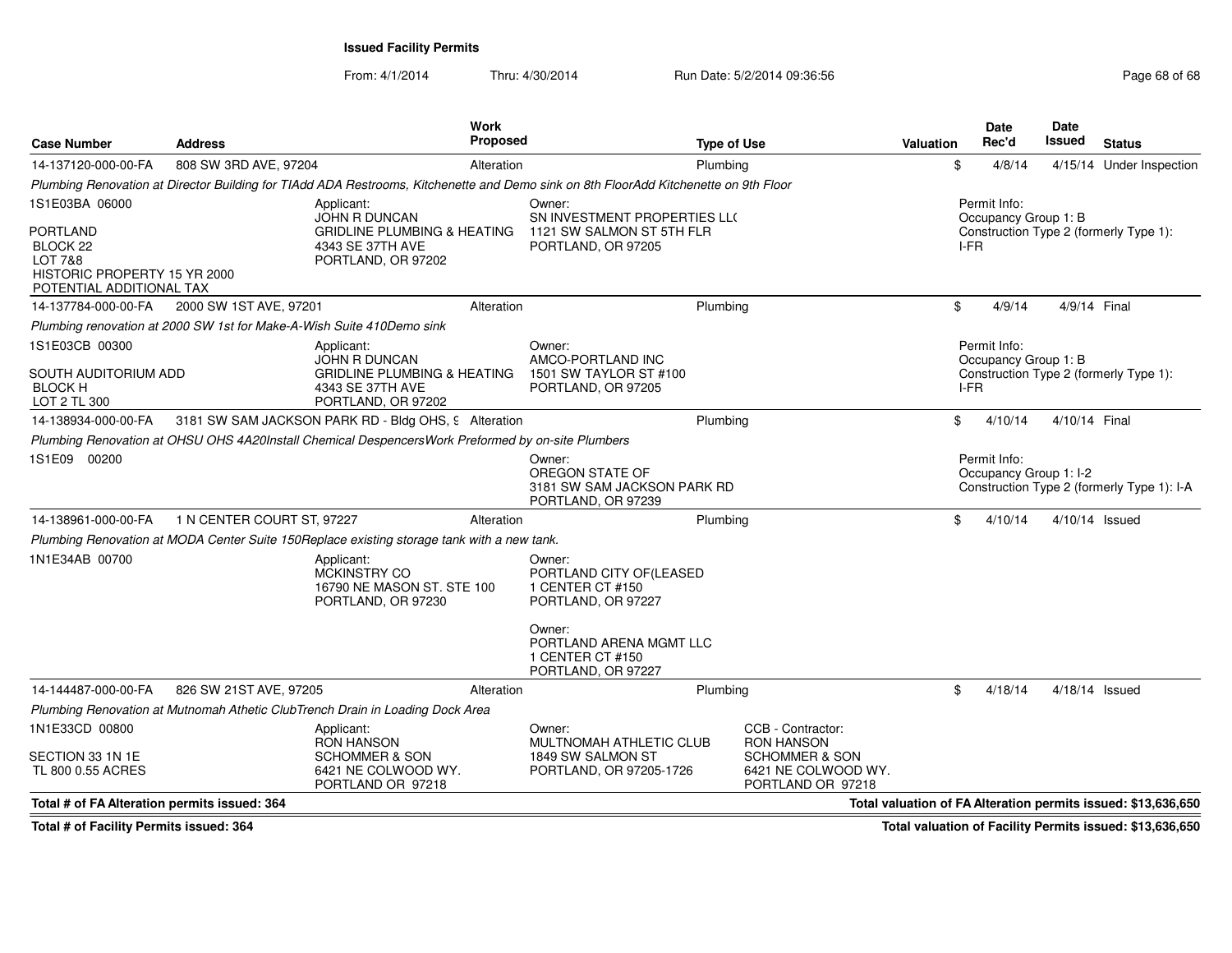## **Issued Major Project Groups Permits**

From: 4/1/2014Thru: 4/30/2014 Run Date: 5/2/2014 09:36:56 Research 2010 1

|                                                        |                        |                                                                                                                        | Work                    |                                                                                                                                                               |                    |                                                                                                  |                  | <b>Date</b>                                                                                                                                        | <b>Date</b>    |                                                                     |
|--------------------------------------------------------|------------------------|------------------------------------------------------------------------------------------------------------------------|-------------------------|---------------------------------------------------------------------------------------------------------------------------------------------------------------|--------------------|--------------------------------------------------------------------------------------------------|------------------|----------------------------------------------------------------------------------------------------------------------------------------------------|----------------|---------------------------------------------------------------------|
| <b>Case Number</b>                                     | <b>Address</b>         |                                                                                                                        | Proposed                |                                                                                                                                                               | <b>Type of Use</b> |                                                                                                  | <b>Valuation</b> | Rec'd                                                                                                                                              | Issued         | <b>Status</b>                                                       |
| 12-153461-000-00-MG                                    | 1061 NE 9TH, 97232     |                                                                                                                        | New Construction        |                                                                                                                                                               |                    | Apartments/Condos (3 or more i                                                                   | \$61,554,000     | 6/21/12                                                                                                                                            |                | 4/18/14 Under Inspection                                            |
|                                                        |                        |                                                                                                                        |                         | (Proposed 20 story tower mixed use residential (238 units) and ground floor retail.)(2/4/14 corrections recieved - Scope Revised to include 337 living units) |                    |                                                                                                  |                  |                                                                                                                                                    |                |                                                                     |
| 1N1E35BB 02800                                         |                        | Applicant:<br><b>RON HULD</b><br><b>GBD ARCHITECTS</b><br>1120 NW COUCH STREET, SUITE<br>300<br>PORTLAND, OR 97204     |                         |                                                                                                                                                               |                    | CCB - Contractor:<br>TURNER CONSTRUCTION CO<br>1200 NW NAITO PARKWAY #300<br>PORTLAND, OR 972209 |                  | Permit Info:<br>Occupancy Group 1: R-2_Residential<br>Multi-family<br>Construction Type 1: I-A<br>Total Square Footage - Display Only:<br>279011   |                | Construction Type 2 (formerly Type 1): I-A                          |
| 12-153462-000-00-MG                                    | 1088 NE 8TH AVE, 97232 |                                                                                                                        | <b>New Construction</b> |                                                                                                                                                               |                    | Apartments/Condos (3 or more i                                                                   | \$26,686,000     | 6/21/12                                                                                                                                            | 4/14/14 Issued |                                                                     |
|                                                        |                        | Proposed 6 story tower (5/1) mixed use residential (177 units) and 11,251 GSF, ground floor retail.                    |                         |                                                                                                                                                               |                    |                                                                                                  |                  |                                                                                                                                                    |                |                                                                     |
| 1N1E35BB 03100                                         |                        | Applicant:<br>RON HULD<br><b>GBD ARCHITECTS</b><br>300<br>PORTLAND, OR 97204                                           |                         | Owner:<br>AAT LLOYD DISTRICT LLC<br>11455 EL CAMINO REAL #200<br>1120 NW COUCH STREET, SUITE SAN DIEGO, CA 92130-2047                                         |                    | CCB - Contractor:<br>TURNER CONSTRUCTION CO<br>1200 NW NAITO PARKWAY #300<br>PORTLAND, OR 972209 |                  | Permit Info:<br>Occupancy Group 1: R-2_Residential<br>Multi-family<br>Construction Type 1: III-B<br>Total Square Footage - Display Only:<br>170044 |                | Construction Type 2 (formerly Type 1): I-A                          |
| 12-153462-DFS-01-MG 1088 NE 8TH AVE, 97232             |                        |                                                                                                                        | <b>New Construction</b> |                                                                                                                                                               |                    | Apartments/Condos (3 or more i                                                                   | \$300,000        | 3/19/14                                                                                                                                            |                | $4/3/14$ Issued                                                     |
|                                                        |                        | DFS 1 : 2nd flr PTsProposed 6 story tower (5/1) mixed use residential (177 units) and 11,251 GSF, ground floor retail. |                         |                                                                                                                                                               |                    |                                                                                                  |                  |                                                                                                                                                    |                |                                                                     |
| 1N1E35BB 03100                                         |                        | Applicant:<br>Gina Coplon<br><b>Turner Construction</b><br>PORTLAND OR 97232                                           |                         | Owner:<br>AAT LLOYD DISTRICT LLC<br>11455 EL CAMINO REAL #200<br>700 NE MULTNOMAH ST STE 116( SAN DIEGO, CA 92130-2047                                        |                    | CCB - Contractor:<br>TURNER CONSTRUCTION CO<br>1200 NW NAITO PARKWAY #300<br>PORTLAND, OR 972209 |                  | Permit Info:<br>Occupancy Group 1: R-2_Residential<br>Multi-family<br>Construction Type 1: III-B                                                   |                | Construction Type 2 (formerly Type 1): I-A                          |
| 12-153461-DFS-11-MG 1061 NE 9TH, 97232                 |                        |                                                                                                                        | <b>New Construction</b> |                                                                                                                                                               |                    | Apartments/Condos (3 or more i                                                                   | \$1              | 4/3/14                                                                                                                                             |                | $4/3/14$ Issued                                                     |
| DFS 11 for FND Permit - Parking garage PT beams Area B |                        |                                                                                                                        |                         |                                                                                                                                                               |                    |                                                                                                  |                  |                                                                                                                                                    |                |                                                                     |
| 1N1E35BB 02800                                         |                        | Applicant:<br>Gina Coplon<br><b>Turner Construction</b><br>PORTLAND OR 97232                                           |                         | Owner:<br>AAT LLOYD DISTRICT LLC<br>11455 EL CAMINO REAL #200<br>700 NE MULTNOMAH ST STE 116( SAN DIEGO, CA 92130-2047                                        |                    | CCB - Contractor:<br>TURNER CONSTRUCTION CO<br>1200 NW NAITO PARKWAY #300<br>PORTLAND, OR 972209 |                  | Permit Info:<br>Occupancy Group 1: R-2_Residential<br>Multi-family<br>Construction Type 1: I-A                                                     |                | Construction Type 2 (formerly Type 1): I-A                          |
| 12-153461-DFS-09-MG 1061 NE 9TH, 97232                 |                        |                                                                                                                        | New Construction        |                                                                                                                                                               |                    | Apartments/Condos (3 or more i                                                                   | \$300,000        | 3/6/14                                                                                                                                             |                | $4/3/14$ Issued                                                     |
|                                                        |                        | DFS 09 for FND Permit - Parking garage lid level post tension cables for Area B                                        |                         |                                                                                                                                                               |                    |                                                                                                  |                  |                                                                                                                                                    |                |                                                                     |
| 1N1E35BB 02800                                         |                        | Applicant:<br>Gina Coplon<br><b>Turner Construction</b><br>PORTLAND OR 97232                                           |                         | Owner:<br>AAT LLOYD DISTRICT LLC<br>11455 EL CAMINO REAL #200<br>700 NE MULTNOMAH ST STE 116( SAN DIEGO, CA 92130-2047                                        |                    | CCB - Contractor:<br>TURNER CONSTRUCTION CO<br>1200 NW NAITO PARKWAY #300<br>PORTLAND, OR 972209 |                  | Permit Info:<br>Occupancy Group 1: R-2_Residential<br>Multi-family<br>Construction Type 1: I-A                                                     |                | Construction Type 2 (formerly Type 1): I-A                          |
| Total # of MG New Construction permits issued: 5       |                        |                                                                                                                        |                         |                                                                                                                                                               |                    |                                                                                                  |                  |                                                                                                                                                    |                | Total valuation of MG New Construction permits issued: \$88,840,001 |

**Total # of Major Project Groups Permits issued: 5**

**Total valuation of Major Project Groups Permits issued: \$88,840,001**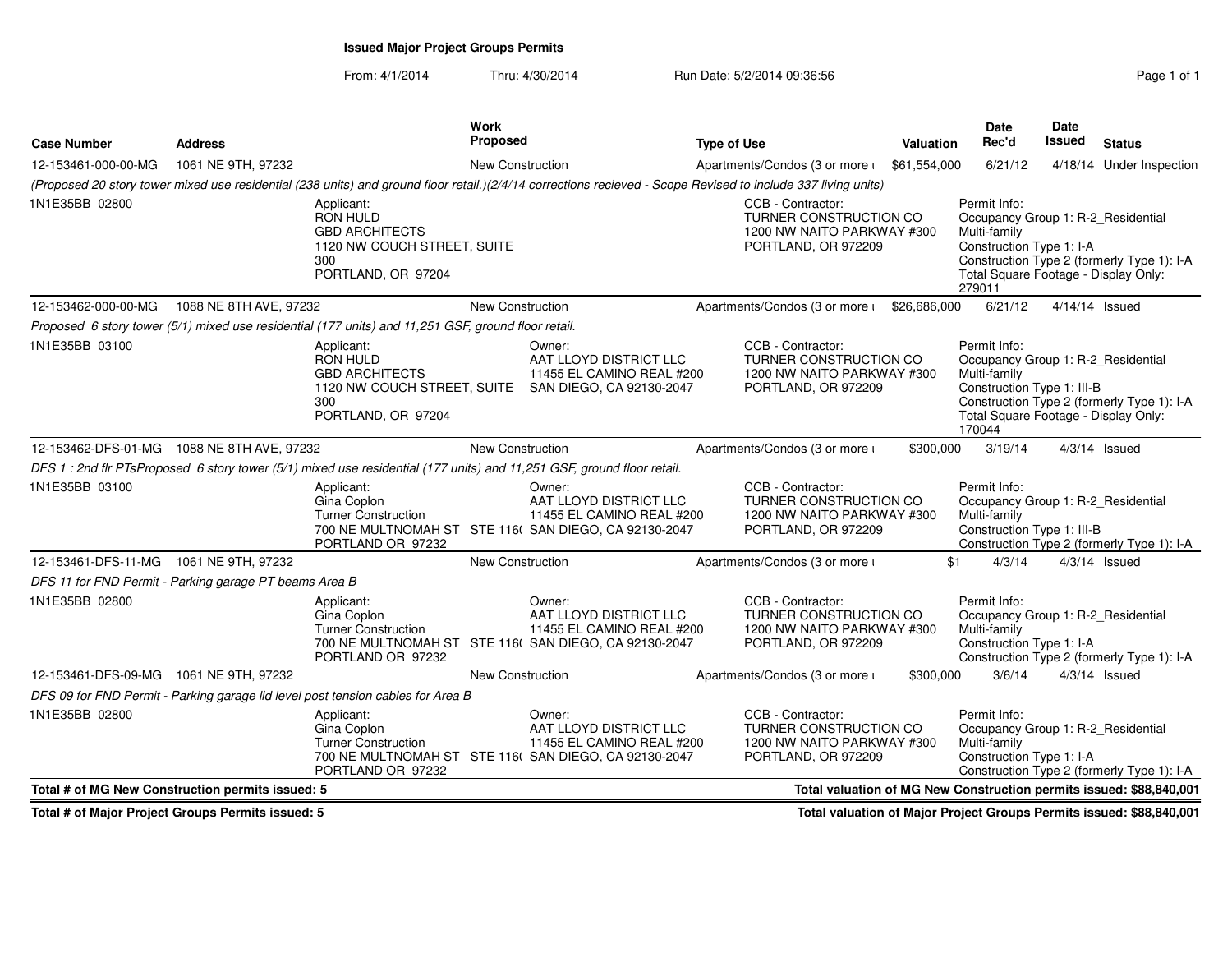### **Issued Site Development Permits**

From: 4/1/2014Thru: 4/30/2014 Run Date: 5/2/2014 09:36:56 Run Date: 5/2/2014 09:36:56

| <b>Case Number</b>                                           | <b>Address</b>                               | <b>Work</b><br>Proposed                    |                                  | <b>Type of Use</b>                     | <b>Valuation</b> | Date<br>Rec'd | Date<br>Issued | <b>Status</b>                                                 |
|--------------------------------------------------------------|----------------------------------------------|--------------------------------------------|----------------------------------|----------------------------------------|------------------|---------------|----------------|---------------------------------------------------------------|
| 12-138715-000-00-SD                                          | 2636 SE 107TH AVE, 97266                     | <b>Private Street</b>                      |                                  | New Land Division/Subdivision          | \$21,000         | 5/8/12        | 4/30/14 Issued |                                                               |
|                                                              | CREATE PRIVATE STREET FOR 3 LOT SUB DIVISION |                                            |                                  |                                        |                  |               |                |                                                               |
| 1S2E10BA 04301                                               | Applicant:                                   | <b>KEN HODGES</b>                          | Owner:<br><b>MAKSIM BELOUSOV</b> | CCB - Contractor:<br>RYAN MAHAFFY      |                  |               |                |                                                               |
| <b>PITTOCK GROVE</b>                                         |                                              | KH ENGINEERING                             | 2636 SE 107TH AVE                | RYAN HOMES INC                         |                  |               |                |                                                               |
| BLOCK 4<br>LOT 12 TL 4301<br>SPLIT LEVY R244314 (R660601480) |                                              | 124 HARDING BLVD.<br>OREGON CITY, OR 97045 | PORTLAND, OR 97266               | P O BOX 278<br>ALLEGANY, OR 97407-0278 |                  |               |                |                                                               |
| Total # of SD Private Street permits issued: 1               |                                              |                                            |                                  |                                        |                  |               |                | Total valuation of SD Private Street permits issued: \$21,000 |

**Total # of Site Development Permits issued: 1**

**Total valuation of Site Development Permits issued: \$21,000**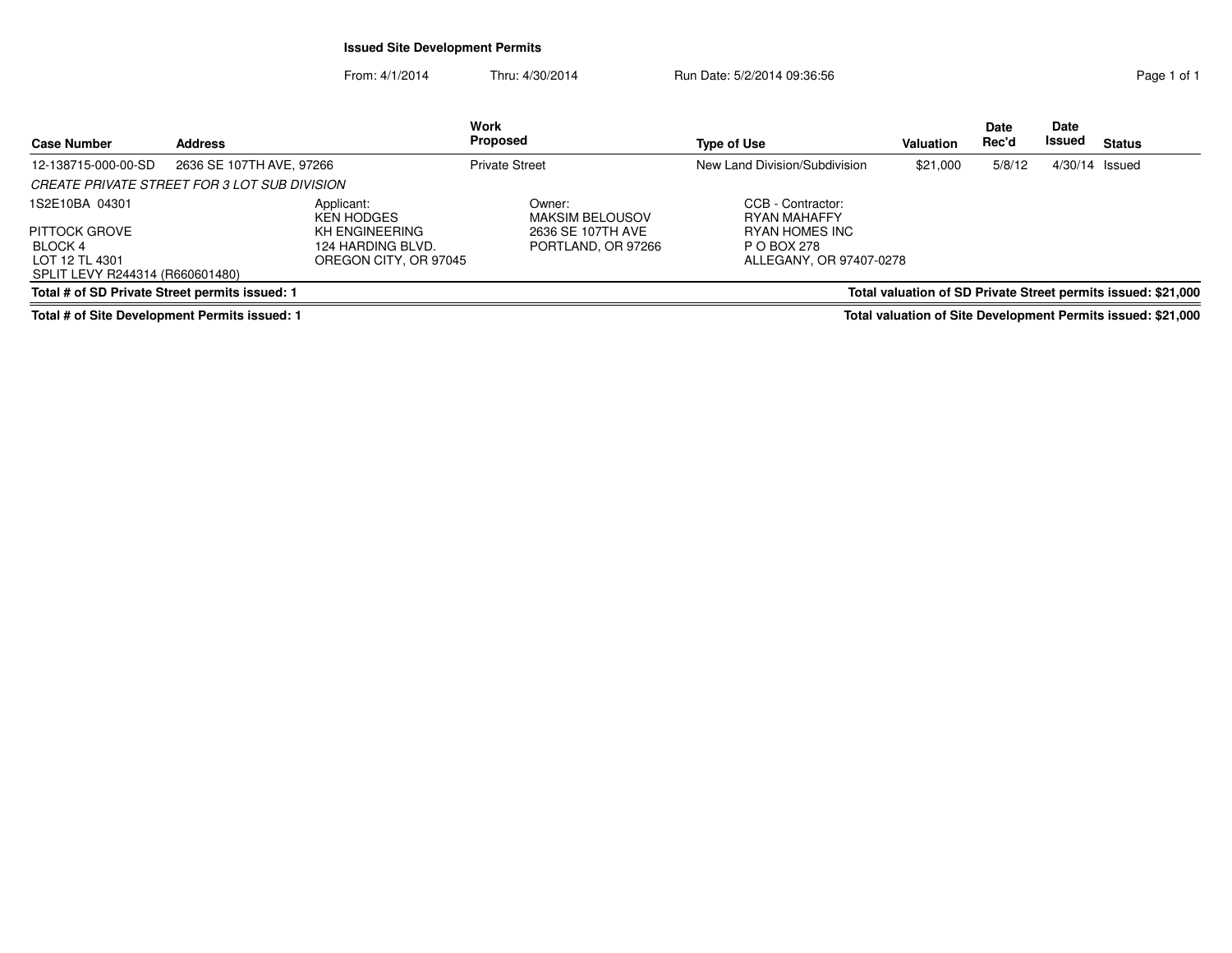**Issued Zoning Permits**

From: 4/1/2014Thru: 4/30/2014 Run Date: 5/2/2014 09:36:56 Rage 1 of 6 and 6 of 6 and 6 and 6 and 6 and 6 and 6 and 6 and 6 and 6 and 6 and 6 and 6 and 6 and 6 and 6 and 6 and 6 and 6 and 6 and 6 and 6 and 6 and 6 and 6 and 6 and 6 and 6

| Page 1 of 6 |  |  |
|-------------|--|--|
|             |  |  |

| <b>Case Number</b>                                                        | <b>Address</b>               |                                                                                     | Work<br>Proposed                                                                                                                                                             | <b>Type of Use</b> |                                                                                                              | <b>Valuation</b> | Date<br>Rec'd | Date<br>Issued | <b>Status</b>                                              |
|---------------------------------------------------------------------------|------------------------------|-------------------------------------------------------------------------------------|------------------------------------------------------------------------------------------------------------------------------------------------------------------------------|--------------------|--------------------------------------------------------------------------------------------------------------|------------------|---------------|----------------|------------------------------------------------------------|
| 14-129058-STR-01-ZP                                                       | 698 SW PORTER ST             |                                                                                     | Commercial                                                                                                                                                                   |                    | <b>LUR Condition Compliance</b>                                                                              | \$315,000        | 4/1/14        |                | $4/1/14$ Issued                                            |
|                                                                           |                              |                                                                                     | STR 1 : CONSTRUCTION OF PLAZA AND ENCLOSURE AT WEST BRIDGE ABUTMENT***GW IMPROVEMENTS LUR 10-151765-DZ GW******Plan review, approval and inspections to be completed by PBOT |                    |                                                                                                              |                  |               |                |                                                            |
| 1S1E10 00201                                                              |                              | Applicant:<br><b>KAREN KARLSSON</b>                                                 | Owner:<br>TRI-COUNTY METROPOLITAN                                                                                                                                            |                    |                                                                                                              |                  |               |                |                                                            |
| SECTION 10 1S 1E<br><b>TL 201</b><br>2.24 ACRES                           |                              | <b>KLK CONSULTING</b><br>906 NW 23rd Avenue<br>Portland, OR 97225                   | 710 NE HOLLADAY ST<br>PORTLAND, OR 97232-2168                                                                                                                                |                    |                                                                                                              |                  |               |                |                                                            |
|                                                                           |                              |                                                                                     | Owner:<br>TRANSPORTATION DIST OF<br>OREGON<br>710 NE HOLLADAY ST<br>PORTLAND, OR 97232-2168                                                                                  |                    |                                                                                                              |                  |               |                |                                                            |
| 14-138033-000-00-ZP                                                       | 6901 SE OAKS PARK WAY, 97202 |                                                                                     | Commercial                                                                                                                                                                   | Landscaping        |                                                                                                              | \$1              | 4/9/14        |                | $4/9/14$ Issued                                            |
|                                                                           |                              | Removal of 6 dead and/or hazardous trees with debris to remain in localized area.   |                                                                                                                                                                              |                    |                                                                                                              |                  |               |                |                                                            |
| 1S1E23 00200                                                              |                              | Applicant:<br>OREGON YACHT CLUB LTD                                                 | Owner:<br>OREGON YACHT CLUB LTD                                                                                                                                              |                    |                                                                                                              |                  |               |                |                                                            |
| SECTION 23 1S 1E<br>TL 200 8.64 ACRES                                     |                              | 6901 SE OAKS PARK WAY<br>PORTLAND, OR 97202                                         | 6901 SE OAKS PARK WAY<br>PORTLAND, OR 97202                                                                                                                                  |                    |                                                                                                              |                  |               |                |                                                            |
| 14-147090-000-00-ZP                                                       |                              |                                                                                     | Commercial                                                                                                                                                                   | Landscaping        |                                                                                                              | \$1,500          | 4/23/14       |                | 4/23/14 Issued                                             |
|                                                                           |                              |                                                                                     | REPLACE LEYLAND CYPRESS TREE WITH JAPANESE MAPLE IN THE INTERIOR COURTYARD; REPLACE SMALL PINE TREE LEANING AGAINST BUILDING AND INSTALL EASTERN RED BUD TREE                |                    |                                                                                                              |                  |               |                |                                                            |
| 1S1E15CA 60000<br>RIVERIDGE CONDOMINIUM<br><b>GENERAL COMMON ELEMENTS</b> |                              | Applicant:<br><b>MARK OSBORN</b><br>5858 SW RIVERIDGE LANE #5<br>PORTLAND, OR 97239 | Owner:<br>ASSOCIATION OF UNIT OWNERS<br>5331 SW MACADAM AVE #200<br>PORTLAND, OR 97239                                                                                       |                    | CCB - Contractor:<br><b>JON POTEET</b><br>NW TREE SPECIALISTS<br>2074 NW ALOLIER #403<br>HILLSBORO, OR 97124 |                  |               |                |                                                            |
|                                                                           |                              |                                                                                     | Owner:<br>OF RIVERIDGE (PHASES<br>5331 SW MACADAM AVE #200<br>PORTLAND, OR 97239                                                                                             |                    |                                                                                                              |                  |               |                |                                                            |
|                                                                           |                              |                                                                                     | Owner:                                                                                                                                                                       |                    |                                                                                                              |                  |               |                |                                                            |
|                                                                           |                              |                                                                                     | (2)<br>5331 SW MACADAM AVE #200<br>PORTLAND, OR 97239                                                                                                                        |                    |                                                                                                              |                  |               |                |                                                            |
| Total # of ZP Commercial permits issued: 3                                |                              |                                                                                     |                                                                                                                                                                              |                    |                                                                                                              |                  |               |                | Total valuation of ZP Commercial permits issued: \$316,501 |
| 14-135323-000-00-ZP                                                       | 2433 NE MASON ST, 97211      |                                                                                     | Residential                                                                                                                                                                  |                    | <b>Exempt Structures</b>                                                                                     | \$10,000         | 4/3/14        |                | $4/3/14$ Issued                                            |
| NEW DETACHED GARAGE AT REAR OF PROPTERY                                   |                              |                                                                                     |                                                                                                                                                                              |                    |                                                                                                              |                  |               |                |                                                            |
| 1N1E24CB 07800                                                            |                              | Applicant:<br><b>JOSH SCHNEIDER</b>                                                 | Owner:<br><b>JOSH SCHNEIDER</b>                                                                                                                                              |                    |                                                                                                              |                  |               |                |                                                            |
| <b>ALAMEDA PARK</b><br>BLOCK 37<br>LOT <sub>4</sub>                       |                              | 4027 N MICHIGAN AVE<br>PORTLAND, OR 97227                                           | 4027 N MICHIGAN AVE<br>PORTLAND, OR 97227                                                                                                                                    |                    |                                                                                                              |                  |               |                |                                                            |
|                                                                           |                              |                                                                                     | Owner:<br><b>LYDIA FISHER</b><br>4027 N MICHIGAN AVE<br>PORTLAND, OR 97227                                                                                                   |                    |                                                                                                              |                  |               |                |                                                            |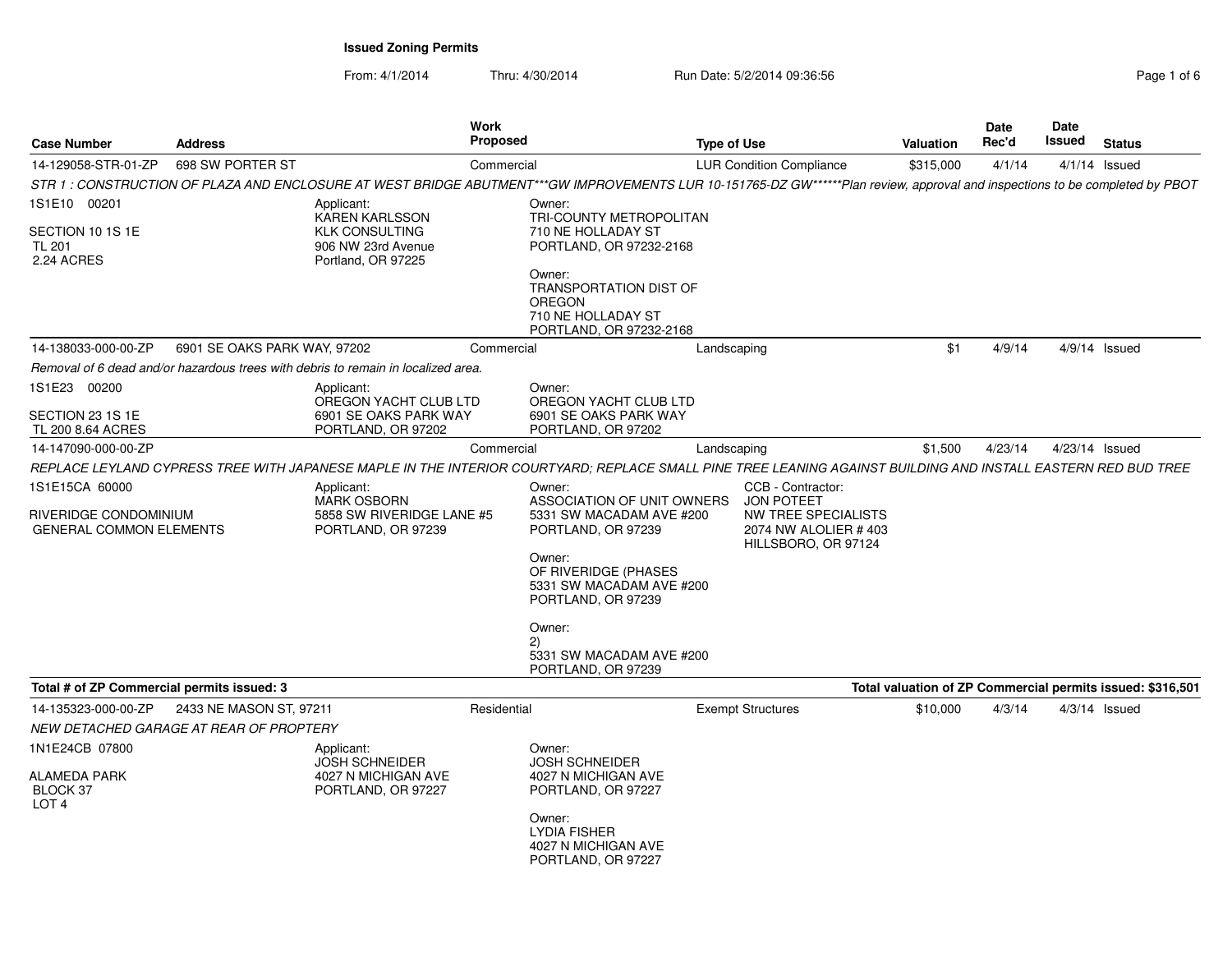## **Issued Zoning Permits**

From: 4/1/2014Thru: 4/30/2014 Run Date: 5/2/2014 09:36:56 Rage 2 of 6 and 6/2 of 6 and 6/2 of 6 and 6/2 of 6 and 6/2 of 6 and 6/

| Page 2 of 6 |  |
|-------------|--|
|-------------|--|

| <b>Case Number</b>                                                  | <b>Address</b>                                                   | Work<br>Proposed                                                                |                                 |                                                                                                       | <b>Type of Use</b>       |                                                | Valuation      | Date<br>Rec'd | <b>Date</b><br>Issued | <b>Status</b>   |
|---------------------------------------------------------------------|------------------------------------------------------------------|---------------------------------------------------------------------------------|---------------------------------|-------------------------------------------------------------------------------------------------------|--------------------------|------------------------------------------------|----------------|---------------|-----------------------|-----------------|
| 14-135042-000-00-ZP                                                 | 626 N SKIDMORE ST, 97217                                         | Residential                                                                     |                                 |                                                                                                       | <b>Exempt Structures</b> |                                                | \$16,000       | 4/8/14        |                       | $4/8/14$ Issued |
| NEW 200 SQ FT DETACHED GARAGE                                       |                                                                  |                                                                                 |                                 |                                                                                                       |                          |                                                |                |               |                       |                 |
| 1N1E22CA 10700                                                      |                                                                  | Applicant:<br><b>Mildred White</b>                                              |                                 | Owner:<br><b>JULIAN MARCELLUS</b>                                                                     |                          |                                                |                |               |                       |                 |
| <b>CENTRAL ALBINA</b><br>BLOCK <sub>8</sub><br>E 1/2 OF LOT 16      | <b>BAMA Design</b><br>1631 NE BROADWAY #754<br>PORTLAND OR 97232 |                                                                                 |                                 | 626 N SKIDMORE ST<br>PORTLAND OR 97217                                                                |                          |                                                |                |               |                       |                 |
| 14-135450-000-00-ZP                                                 | 4315 SE 16TH AVE, 97202                                          |                                                                                 | Residential                     | <b>Exempt Structures</b>                                                                              |                          |                                                | \$4,000        | 4/4/14        |                       | $4/4/14$ Issued |
|                                                                     |                                                                  | NEW DETACHED 1 CAR GARAGE AND EXPAND DRIVEWAY FROM 7' WIDE TO 9FT WIDE DRIVEWAY |                                 |                                                                                                       |                          |                                                |                |               |                       |                 |
| 1S1E11DC 07400                                                      |                                                                  | Applicant:<br><b>BOB STEELE</b>                                                 |                                 | Owner:<br><b>JOHNNY B JONES</b>                                                                       |                          | CCB - Contractor:<br>WILDE PROPERTIES INC      |                |               |                       |                 |
| <b>BOISES ADD</b><br>BLOCK <sub>9</sub><br>LOT 23&24                |                                                                  | <b>DESIGN INTELLIGENCE</b><br>3013 SE WASHOUGAL RIVER RD<br>WASHOUGAL, WA 98671 |                                 | 4315 SE 16TH AVE<br>PORTLAND, OR 97202                                                                |                          | 3735 SE CLAY STE 204<br>PORTLAND, OR 97214     |                |               |                       |                 |
| 14-144107-000-00-ZP                                                 | 5324 N MARYLAND AVE, 97217                                       |                                                                                 | Residential                     |                                                                                                       |                          | <b>Exempt Structures</b>                       | \$6,000        | 4/23/14       | 4/23/14 Issued        |                 |
|                                                                     | NEW NETACHED 200SF GARAGE & ~270 SF of NEW DRIVEWAY              |                                                                                 |                                 |                                                                                                       |                          |                                                |                |               |                       |                 |
| 1N1E22BB 07400                                                      |                                                                  | Applicant:<br><b>BOB STEELE</b>                                                 |                                 | Owner:<br>ANGEL ENRIQUEZ                                                                              |                          | CCB - Contractor:<br>WILDE PROPERTIES INC      |                |               |                       |                 |
| <b>M PATTONS &amp; SUB</b><br>SUB TRACT C LOT 13 BLOCK 2            |                                                                  | <b>DESIGN INTELLIGENCE</b><br>3013 SE WASHOUGAL RIVER RD<br>WASHOUGAL, WA 98671 |                                 | 5324 N MARYLAND AVE<br>PORTLAND, OR 97217-4547                                                        |                          | 3735 SE CLAY STE 204<br>PORTLAND, OR 97214     |                |               |                       |                 |
|                                                                     |                                                                  |                                                                                 |                                 | Owner:<br><b>MARIA C ENRIQUEZ</b><br>5324 N MARYLAND AVE<br>PORTLAND, OR 97217-4547                   |                          |                                                |                |               |                       |                 |
| Residential<br>14-126627-000-00-ZP<br>8040 SE WOODSTOCK BLVD, 97206 |                                                                  |                                                                                 | <b>LUR Condition Compliance</b> |                                                                                                       | \$1,000                  | 4/18/14                                        | 4/18/14 Issued |               |                       |                 |
| INSTALL LANDSCAPE PER LU 13-157487                                  |                                                                  |                                                                                 |                                 |                                                                                                       |                          |                                                |                |               |                       |                 |
| 1S2E17DD 00500                                                      |                                                                  | Applicant:<br><b>KEVIN PARTAIN</b>                                              |                                 | Owner:<br><b>CALVARY EVANGELICAL</b>                                                                  |                          | CCB - Contractor:<br><b>CHALET HOMES LLC</b>   |                |               |                       |                 |
| <b>LAURAHILL PK</b><br><b>BLOCK1</b><br>LOT 2-6<br>15-19 TL 500     |                                                                  | <b>URBAN VISIONS</b><br>223 NE 56TH AVE<br>PORTLAND, OR 97213                   |                                 | LUTHERAN<br>8040 SE WOODSTOCK BLVD<br>PORTLAND, OR 97206-5876                                         |                          | 8733 SE DIVISION ST #201<br>PORTLAND, OR 97266 |                |               |                       |                 |
|                                                                     |                                                                  |                                                                                 |                                 | Owner:<br>CHURCH OF PORTLAND<br><b>MULTNOMAH</b><br>8040 SE WOODSTOCK BLVD<br>PORTLAND, OR 97206-5876 |                          |                                                |                |               |                       |                 |
|                                                                     |                                                                  |                                                                                 |                                 | Owner:<br><b>COUNTY OREGON</b><br>8040 SE WOODSTOCK BLVD<br>PORTLAND, OR 97206-5876                   |                          |                                                |                |               |                       |                 |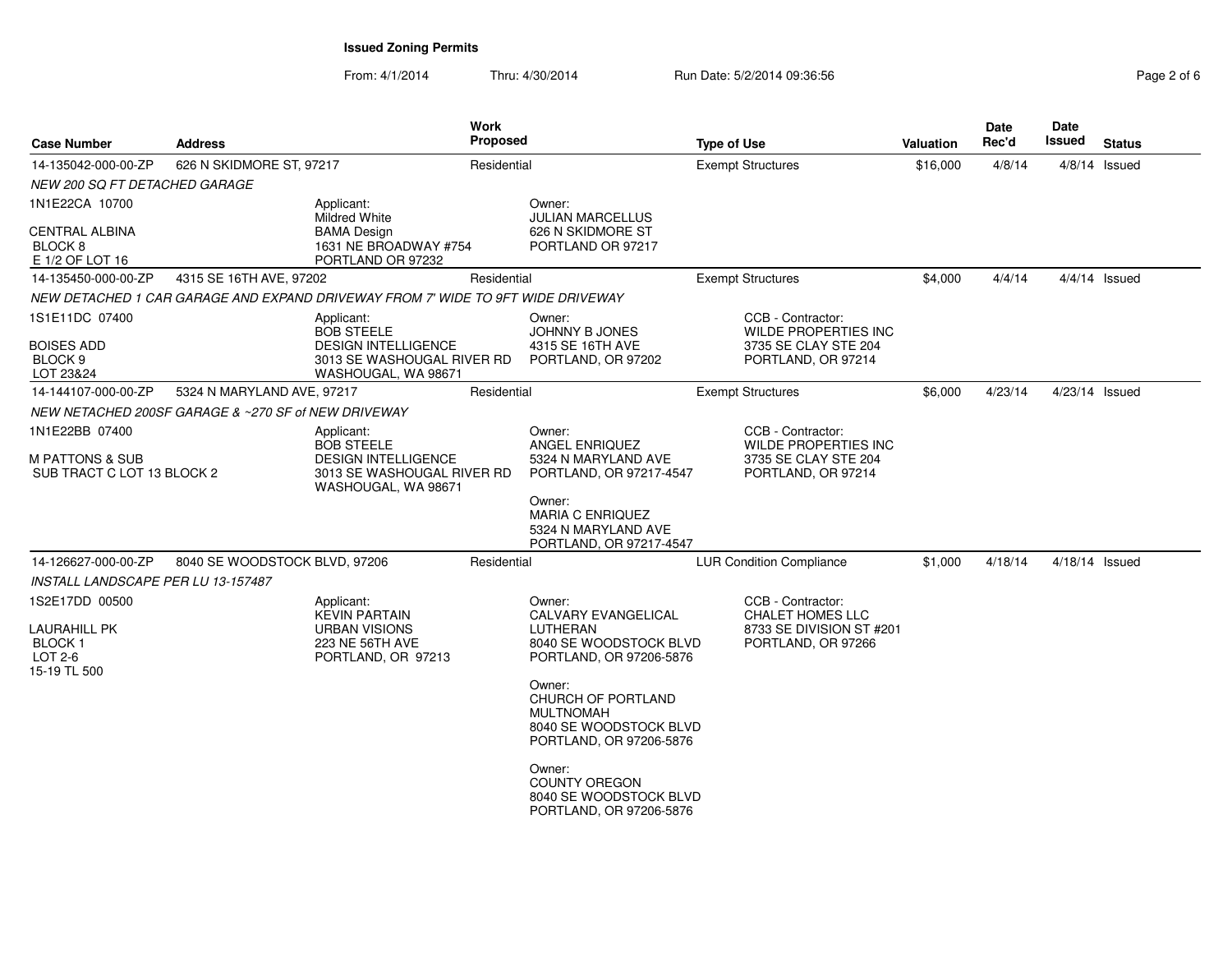From: 4/1/2014

Thru: 4/30/2014 Run Date: 5/2/2014 09:36:56 Research 2010 2014 09:36:56

| Case Number                                                              | <b>Address</b>                                       |                                                                                                                                              | Work<br><b>Proposed</b> |                                                                                                            | <b>Type of Use</b>          |                                                                                                                       | <b>Valuation</b> | Date<br>Rec'd | Date<br>Issued | <b>Status</b>   |
|--------------------------------------------------------------------------|------------------------------------------------------|----------------------------------------------------------------------------------------------------------------------------------------------|-------------------------|------------------------------------------------------------------------------------------------------------|-----------------------------|-----------------------------------------------------------------------------------------------------------------------|------------------|---------------|----------------|-----------------|
| 14-137212-000-00-ZP                                                      | 7520 SE BARBARA WELCH RD, 97236                      |                                                                                                                                              | Residential             |                                                                                                            | Landscaping                 |                                                                                                                       | \$3,000          | 4/8/14        |                | $4/8/14$ Issued |
|                                                                          |                                                      | REMOVAL OF 7 HAZARDOUS/Dangerous TREES PER ARBORIST REPORT - SEE SITE PLAN WHICH INDICATES THE GROUP LOCATION OF WHERE TREES WILL BE REMOVED |                         |                                                                                                            |                             |                                                                                                                       |                  |               |                |                 |
| 1S2E24BD 00700                                                           |                                                      | Applicant:                                                                                                                                   |                         | Owner:                                                                                                     |                             |                                                                                                                       |                  |               |                |                 |
| SECTION 24 1S 2E<br>TL 700 0.27 ACRES SPLIT LEVY R337160<br>(R992241340) |                                                      | <b>NATHAN HERFORD</b><br>HERFORDS QUALITY TREE CARE<br>28697 SE DAVIS RD<br>ESTACADA, OR 97023                                               |                         | <b>ERIC D NAMIKAS</b><br>7520 SE BARBARA WELCH RD<br>PORTLAND, OR 97236-4805                               |                             |                                                                                                                       |                  |               |                |                 |
|                                                                          |                                                      |                                                                                                                                              |                         | Owner:<br><b>MISAO NAMIKAS</b><br>7520 SE BARBARA WELCH RD<br>PORTLAND, OR 97236-4805                      |                             |                                                                                                                       |                  |               |                |                 |
| 14-134451-000-00-ZP                                                      | 2946 NE DAVIS ST, 97232                              |                                                                                                                                              | Residential             |                                                                                                            | <b>Residential Driveway</b> |                                                                                                                       | \$1,500          | 4/23/14       | 4/23/14 Issued |                 |
| <b>NEW DRIVEWAY AND CURBCUT</b>                                          |                                                      |                                                                                                                                              |                         |                                                                                                            |                             |                                                                                                                       |                  |               |                |                 |
| 1N1E36CA 15600                                                           |                                                      | Applicant:                                                                                                                                   |                         | Owner:                                                                                                     |                             |                                                                                                                       |                  |               |                |                 |
| HAWTHORNES 1ST ADD<br>BLOCK 18<br>LOT <sub>5</sub>                       |                                                      | SIMON J COOPER<br>1245 CHANDLER RD<br>LAKE OSWEGO, OR 97034                                                                                  |                         | SIMON J COOPER<br>1245 CHANDLER RD<br>LAKE OSWEGO, OR 97034                                                |                             |                                                                                                                       |                  |               |                |                 |
|                                                                          |                                                      |                                                                                                                                              |                         | Owner:<br>MARY A COOPER<br>1245 CHANDLER RD<br>LAKE OSWEGO, OR 97034                                       |                             |                                                                                                                       |                  |               |                |                 |
| 14-130568-REV-01-ZP                                                      | 1944 SE 51ST AVE, 97215                              |                                                                                                                                              | Residential             |                                                                                                            | <b>Residential Driveway</b> |                                                                                                                       | \$1,000          | 4/24/14       | 4/24/14 Issued |                 |
|                                                                          |                                                      | REVISION TO ADD AN ADDITIONAL 6' TO THE DRIVEWAY/Parking space final will be 10 ft x 34 ft                                                   |                         |                                                                                                            |                             |                                                                                                                       |                  |               |                |                 |
| 1S2E06DB 21600<br>SECOND ELECTRIC ADD<br><b>BLOCK1</b><br>LOT 22-24      |                                                      | Applicant:<br><b>KEVIN PARTAIN</b><br><b>URBAN VISIONS</b><br>223 NE 56TH AVE<br>PORTLAND, OR 97213                                          |                         | Owner:<br><b>JOHN W WALKER</b><br>1944 SE 51ST AVE<br>PORTLAND, OR 97215-3312<br>Owner:<br>SANDRA J WALKER |                             | CCB - Contractor:<br><b>VIC REMMERS</b><br>EVERETT CUSTOM HOMES INC<br>735 SW 158TH AVE STE 180<br>BEAVERTON OR 97008 |                  |               |                |                 |
|                                                                          |                                                      |                                                                                                                                              |                         | 1944 SE 51ST AVE<br>PORTLAND, OR 97215-3312                                                                |                             |                                                                                                                       |                  |               |                |                 |
| 14-146428-000-00-ZP                                                      | 1532 NE 73RD AVE, 97213                              |                                                                                                                                              | Residential             |                                                                                                            | <b>Residential Driveway</b> |                                                                                                                       | \$800            | 4/23/14       | 4/23/14 Issued |                 |
|                                                                          | NEW 9' X 28' WIDE DRIVEWAY/PARKING PAD WITH CURB CUT |                                                                                                                                              |                         |                                                                                                            |                             |                                                                                                                       |                  |               |                |                 |
| 1N2E29DC 07200                                                           |                                                      | Applicant:<br>MIKE COYLE                                                                                                                     |                         | Owner:<br><b>HENRY M DAVIDSON</b>                                                                          |                             | CCB - Contractor:<br>METRO HOMES NORTHWEST LLC                                                                        |                  |               |                |                 |
| <b>JONESMORE</b><br>BLOCK 34<br>LOT 7&8                                  |                                                      | <b>FASTER PERMITS</b><br>14334 NW EAGLERIDGE LANE<br>PORTLAND, OR 97229                                                                      |                         | 1532 NE 73RD AVE<br>PORTLAND, OR 97213-6002                                                                |                             | 211 NE WEIDLER ST<br>PORTLAND, OR 97232                                                                               |                  |               |                |                 |
|                                                                          |                                                      |                                                                                                                                              |                         | Owner:<br><b>RUBY E DAVIDSON</b><br>1532 NE 73RD AVE<br>PORTLAND, OR 97213-6002                            |                             |                                                                                                                       |                  |               |                |                 |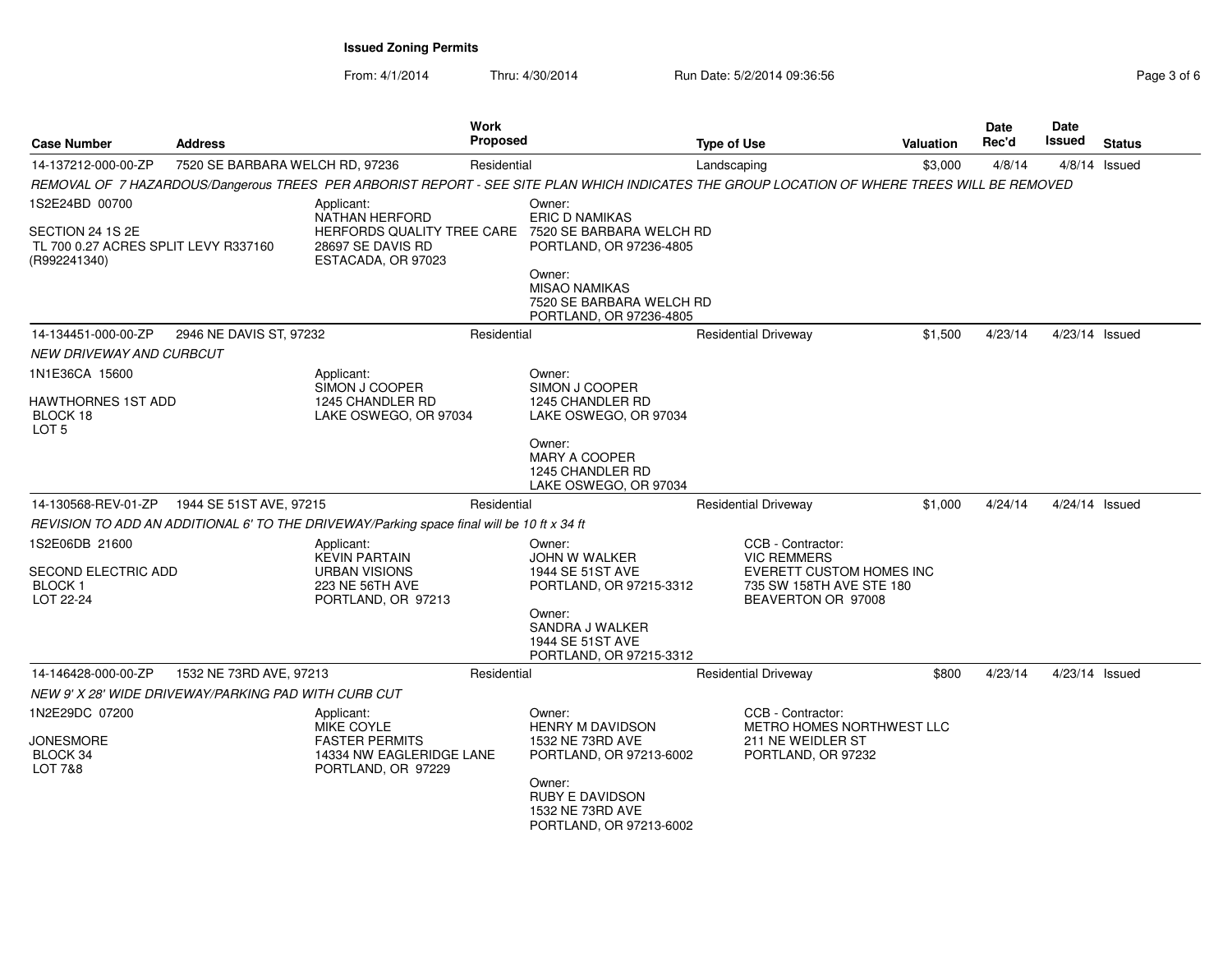From: 4/1/2014Thru: 4/30/2014 Run Date: 5/2/2014 09:36:56 Rage 4/30/2014 Pag

| Page 4 of 6 |  |  |
|-------------|--|--|
|             |  |  |

| <b>Case Number</b>                                          | <b>Address</b>                              |                                                                                   | Work<br><b>Proposed</b> |                                                                                                                                                        | <b>Type of Use</b> |                                                                                                                      | <b>Valuation</b> | Date<br>Rec'd | Date<br>Issued   | <b>Status</b> |
|-------------------------------------------------------------|---------------------------------------------|-----------------------------------------------------------------------------------|-------------------------|--------------------------------------------------------------------------------------------------------------------------------------------------------|--------------------|----------------------------------------------------------------------------------------------------------------------|------------------|---------------|------------------|---------------|
| 14-146204-000-00-ZP<br>NEW DRIVEWAY *** SEE 14-130584-CC*** | 8737 SE 91ST AVE, 97266                     |                                                                                   | Residential             |                                                                                                                                                        |                    | <b>Residential Driveway</b>                                                                                          | \$3,500          | 4/22/14       | 4/22/14 Issued   |               |
| 12E28BA03300                                                |                                             | Applicant:<br><b>LAWRENCE BURKE</b><br>8737 SE 91ST AVE<br>HAPPY VALLEY, OR 97086 |                         | Owner:<br>WRS PROPERTIES I LLC<br>PO BOX 2679<br>OREGON CITY OR 97045<br>Owner:<br><b>LAWRENCE BURKE</b><br>8737 SE 91ST AVE<br>HAPPY VALLEY, OR 97086 |                    |                                                                                                                      |                  |               |                  |               |
| 14-147561-000-00-ZP                                         | 4901 SW IOWA ST, 97221                      |                                                                                   | Residential             |                                                                                                                                                        |                    | <b>Residential Driveway</b>                                                                                          | \$9.000          | 4/24/14       | $4/24/14$ Issued |               |
|                                                             | WIDEN DRIVEWAY BY 2 FEET INCLUDING APPROACH |                                                                                   |                         |                                                                                                                                                        |                    |                                                                                                                      |                  |               |                  |               |
| 1S1E18DA 08200                                              |                                             | Applicant:<br>JOSEPH C NELSON                                                     |                         | Owner:<br>JOSEPH C NELSON                                                                                                                              |                    | CCB - Contractor:<br>JACOB JOSHUA MCLAUGHLIN                                                                         |                  |               |                  |               |
| SECTION 18 1S 1E<br>TL 8200 0.35 ACRES                      |                                             | 4901 SW IOWA ST<br>PORTLAND, OR 97221-2861                                        |                         | 4901 SW IOWA ST<br>PORTLAND, OR 97221-2861                                                                                                             |                    | 975 SE 29TH ST<br>TROUTDALE, OR 97060                                                                                |                  |               |                  |               |
|                                                             |                                             |                                                                                   |                         | Owner:<br><b>KATHERINE J BRUHN</b><br>4901 SW IOWA ST<br>PORTLAND, OR 97221-2861                                                                       |                    |                                                                                                                      |                  |               |                  |               |
| 14-134437-000-00-ZP                                         | 2954 NE DAVIS ST, 97232                     |                                                                                   | Residential             |                                                                                                                                                        |                    | <b>Residential Driveway</b>                                                                                          | \$1,500          | 4/23/14       | 4/23/14 Issued   |               |
| NEW DRIVEWAY AND CURBCUT                                    |                                             |                                                                                   |                         |                                                                                                                                                        |                    |                                                                                                                      |                  |               |                  |               |
| 1N1E36CA 15500                                              |                                             | Applicant:<br>SIMON J COOPER                                                      |                         | Owner:<br>SIMON J COOPER                                                                                                                               |                    |                                                                                                                      |                  |               |                  |               |
| HAWTHORNES 1ST ADD<br>BLOCK 18<br>LOT <sub>6</sub>          |                                             | 1245 CHANDLER RD<br>LAKE OSWEGO, OR 97034                                         |                         | 1245 CHANDLER RD<br>LAKE OSWEGO, OR 97034                                                                                                              |                    |                                                                                                                      |                  |               |                  |               |
|                                                             |                                             |                                                                                   |                         | Owner:<br><b>MARY A COOPER</b><br>1245 CHANDLER RD<br>LAKE OSWEGO, OR 97034                                                                            |                    |                                                                                                                      |                  |               |                  |               |
| 14-139381-000-00-ZP                                         | 2815 SE 133RD AVE, 97236                    |                                                                                   | Residential             |                                                                                                                                                        |                    | <b>Residential Driveway</b>                                                                                          | \$1,000          | 4/11/14       | 4/11/14 Final    |               |
|                                                             |                                             | NEW DRIVEWAY OFF OF PRIVATE STREET BEING PERMITTED UNDER 11-187672-SD             |                         |                                                                                                                                                        |                    |                                                                                                                      |                  |               |                  |               |
| 1S2E11AB 09700<br>SECTION 11 1S 2E<br>TL 9700 0.52 ACRES    |                                             | Applicant:<br><b>JEFF HEINE</b><br>2815 SE 133<br>PORTLAND OR 97236               |                         | Owner:<br><b>BOB L BECKMAN</b><br>2815 SE 133RD AVE<br>PORTLAND, OR 97236-3026                                                                         |                    | CCB - Contractor:<br><b>DAN RIEHL</b><br>DAN RIEHL EXCAVATING INC<br>24801 SE HOFFMEISTER<br><b>BORING, OR 97009</b> |                  |               |                  |               |
|                                                             |                                             |                                                                                   |                         | Owner:<br><b>DELORES J BECKMAN</b><br>2815 SE 133RD AVE<br>PORTLAND, OR 97236-3026                                                                     |                    |                                                                                                                      |                  |               |                  |               |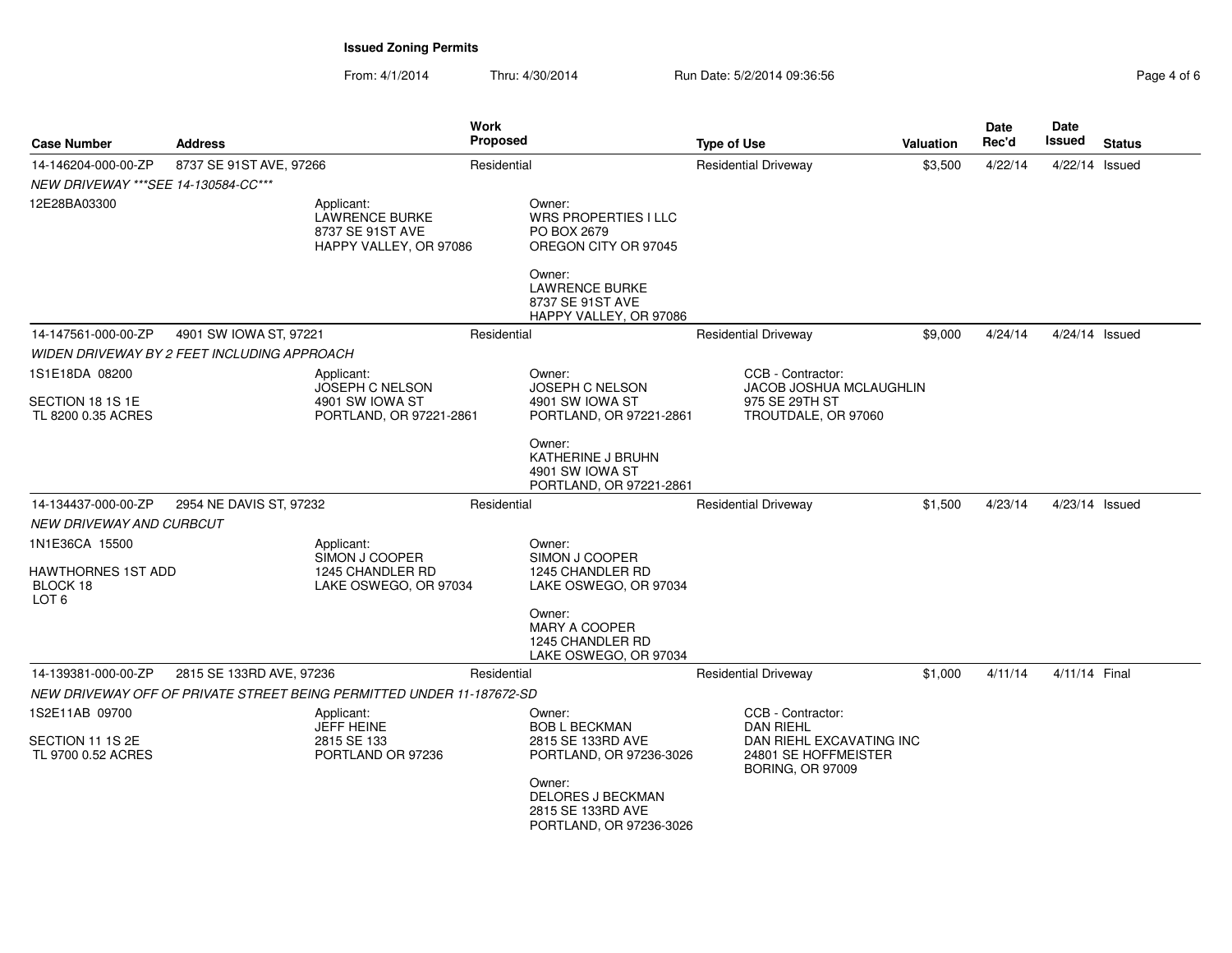From: 4/1/2014Thru: 4/30/2014 Run Date: 5/2/2014 09:36:56 Run Date: 5/2/2014 09:36:56

| <b>Address</b><br><b>Case Number</b>                                                             |                                                     |                                                                                                     | <b>Work</b><br><b>Proposed</b> |                                                                                                                    |                             | <b>Type of Use</b>                                                                                                    | <b>Valuation</b> | Date<br>Rec'd | Date<br>Issued | <b>Status</b>   |  |
|--------------------------------------------------------------------------------------------------|-----------------------------------------------------|-----------------------------------------------------------------------------------------------------|--------------------------------|--------------------------------------------------------------------------------------------------------------------|-----------------------------|-----------------------------------------------------------------------------------------------------------------------|------------------|---------------|----------------|-----------------|--|
| 14-139307-000-00-ZP<br>4250 SW HUME ST, 97219                                                    |                                                     |                                                                                                     | Residential                    |                                                                                                                    | <b>Residential Driveway</b> |                                                                                                                       | \$500            | 4/11/14       | 4/11/14 Issued |                 |  |
| <b>RELOCATE DRIVEWAY</b>                                                                         |                                                     |                                                                                                     |                                |                                                                                                                    |                             |                                                                                                                       |                  |               |                |                 |  |
| 1S1E20CC 03700<br>LUNALILO<br><b>BLOCK1</b><br>LOT <sub>10</sub>                                 |                                                     | Applicant:<br>SHIRLE A HRABETIN<br>4250 SW HUME ST<br>PORTLAND, OR 97219-3553                       |                                | Owner:<br><b>FRANK G II HRABETIN</b><br>4250 SW HUME ST<br>PORTLAND, OR 97219-3553<br>Owner:                       |                             |                                                                                                                       |                  |               |                |                 |  |
|                                                                                                  |                                                     |                                                                                                     |                                | SHIRLE A HRABETIN<br>4250 SW HUME ST<br>PORTLAND, OR 97219-3553                                                    |                             |                                                                                                                       |                  |               |                |                 |  |
| 14-138687-000-00-ZP                                                                              | 7218 N PORTSMOUTH AVE, 97203                        |                                                                                                     | Residential                    |                                                                                                                    |                             | <b>Residential Driveway</b>                                                                                           | \$4,000          | 4/10/14       | 4/10/14 Final  |                 |  |
|                                                                                                  | NEW DRIVEWAY ONSITE 28' X 11' AND APRON             |                                                                                                     |                                |                                                                                                                    |                             |                                                                                                                       |                  |               |                |                 |  |
| 1N1E07DD 07900<br>UNIVERSITY PK<br>BLOCK 42<br>LOT 3&4                                           |                                                     | Applicant:<br>RON TRUJILLO<br>16170 SW BEEF BEND RD<br>SHERWOOD OR 97140                            |                                | Owner:<br>MOLLY A BILYEU<br>7218 N PORTSMOUTH AVE<br>PORTLAND, OR 97203                                            |                             | CCB - Contractor:<br>JR CONCRETE CONSTRUCTION<br><b>LLC</b><br>712 SE 142ND AVE<br>PORTLAND, OR 97233                 |                  |               |                |                 |  |
|                                                                                                  |                                                     |                                                                                                     |                                | Owner:<br><b>BRIAN V BILYEU</b><br>7218 N PORTSMOUTH AVE<br>PORTLAND, OR 97203                                     |                             |                                                                                                                       |                  |               |                |                 |  |
| 14-134163-000-00-ZP                                                                              | 4706 SE 115TH AVE, 97266                            |                                                                                                     | Residential                    |                                                                                                                    |                             | <b>Residential Driveway</b>                                                                                           | \$2,000          | 4/2/14        |                | $4/2/14$ Issued |  |
|                                                                                                  | LEGALIZE AND EXPAND SIDE DRIVEWAY; SEE 13-222061-CC |                                                                                                     |                                |                                                                                                                    |                             |                                                                                                                       |                  |               |                |                 |  |
| 1S2E15AB 01400<br><b>GUISNESS BERRY FARMS</b><br>BLOCK <sub>1</sub><br>N 1/2 OF LOT 7 EXC E 200' |                                                     | Applicant:<br>EUGENE OFODRINWA<br>BEAVERTON, OR 97007-2386                                          |                                | Owner:<br>EUGENE OFODRINWA<br>4703 SW GREENSBORO WAY #143 4703 SW GREENSBORO WAY #143<br>BEAVERTON, OR 97007-2386  |                             |                                                                                                                       |                  |               |                |                 |  |
| 14-133704-000-00-ZP                                                                              | 3919 SE 51ST AVE, 97206                             |                                                                                                     | Residential                    |                                                                                                                    |                             | <b>Residential Driveway</b>                                                                                           | \$500            | 4/1/14        |                | $4/1/14$ Issued |  |
|                                                                                                  | NEW DRIVEWAY WITH PAVERS AND CURB CUT               |                                                                                                     |                                |                                                                                                                    |                             |                                                                                                                       |                  |               |                |                 |  |
| 1S2E07CA 02500<br><b>WASHINGTON ADD</b><br>S 1/2 OF LOT J EXC W 87                               |                                                     | Applicant:<br>DEBORAH A FOLK<br>3919 SE 51ST AVE<br>PORTLAND, OR 97206-3077                         |                                | Owner:<br>DEBORAH A FOLK<br>3919 SE 51ST AVE<br>PORTLAND, OR 97206-3077                                            |                             |                                                                                                                       |                  |               |                |                 |  |
| 14-134371-000-00-ZP                                                                              | 1532 N HOLMAN ST, 97217                             |                                                                                                     | Residential                    |                                                                                                                    |                             | <b>Residential Driveway</b>                                                                                           | \$600            | 4/2/14        | 4/2/14 Final   |                 |  |
|                                                                                                  |                                                     | PROPOSED DRIVEWAY/PARKING SPACE 9 FT. X 28 FT. AND CURB CUT                                         |                                |                                                                                                                    |                             |                                                                                                                       |                  |               |                |                 |  |
| 1N1E16DA 09500<br>ROSALIND ADD<br>BLOCK <sub>6</sub><br>LOT 3&4                                  |                                                     | Applicant:<br><b>NEAL FERNANDO</b><br><b>EMERIO DESIGN, LLC</b><br>BEAVERTON, OR 97008              |                                | Owner:<br><b>EDEN ENTERPRISES LLC</b><br>5505 SW DELKER RD<br>6107 SW MURRAY BLVD, STE 147 TUALATIN, OR 97062-9710 |                             | CCB - Contractor:<br><b>VIC REMMERS</b><br>EVERETT CUSTOM HOMES INC<br>735 SW 158TH AVE STE 180<br>BEAVERTON OR 97008 |                  |               |                |                 |  |
|                                                                                                  |                                                     | Applicant:<br>MIKE COYLE<br><b>FASTER PERMITS</b><br>14334 NW EAGLERIDGE LANE<br>PORTLAND, OR 97229 |                                |                                                                                                                    |                             |                                                                                                                       |                  |               |                |                 |  |